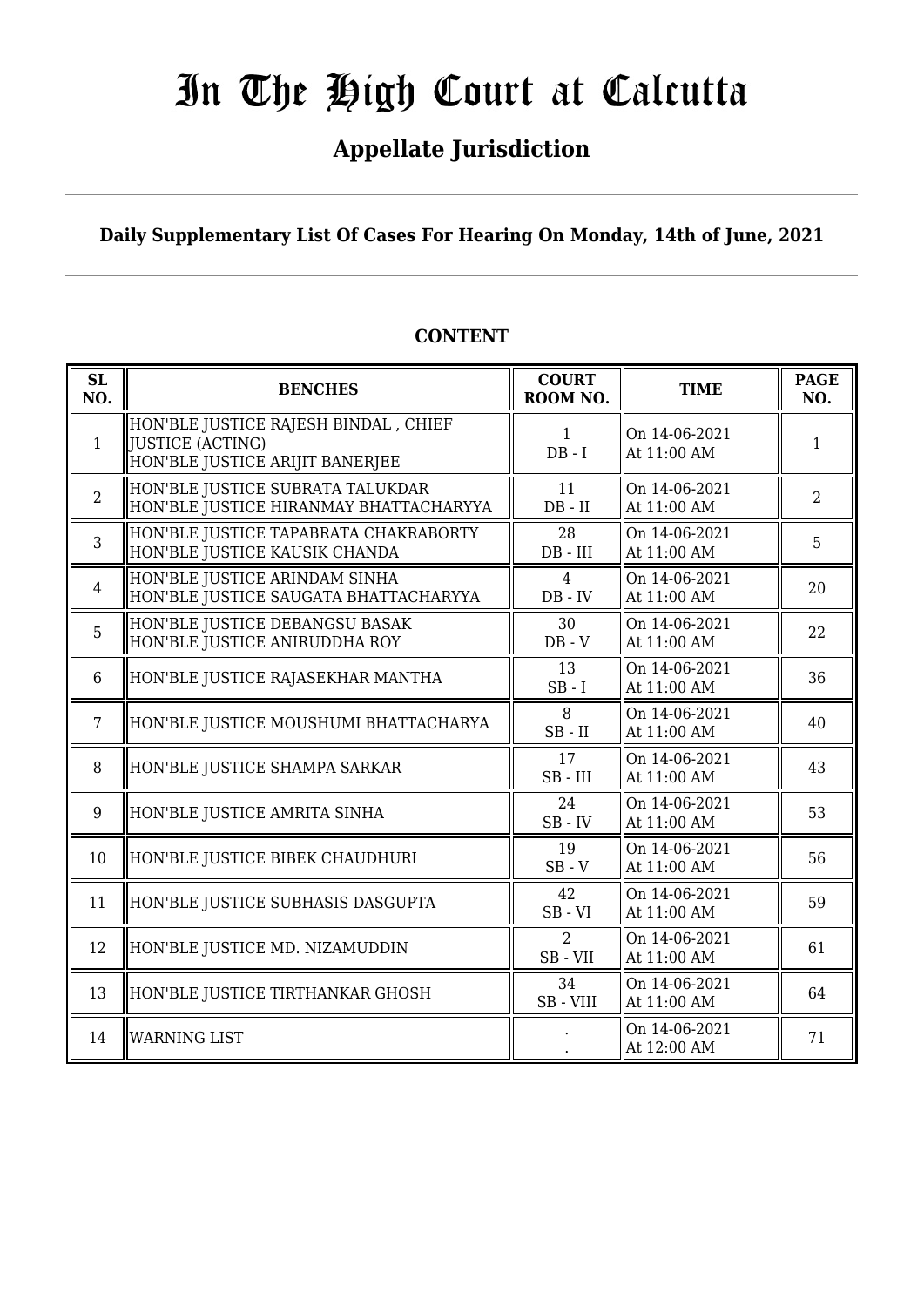

## **Appellate Side**

**DAILY CAUSELIST For Monday The 14th June 2021**

**COURT NO. 1 DIVISION BENCH (DB - I) AT 11:00 AM HON'BLE JUSTICE RAJESH BINDAL , CHIEF JUSTICE (ACTING) HON'BLE JUSTICE ARIJIT BANERJEE (VIA VIDEO CONFERENCE)**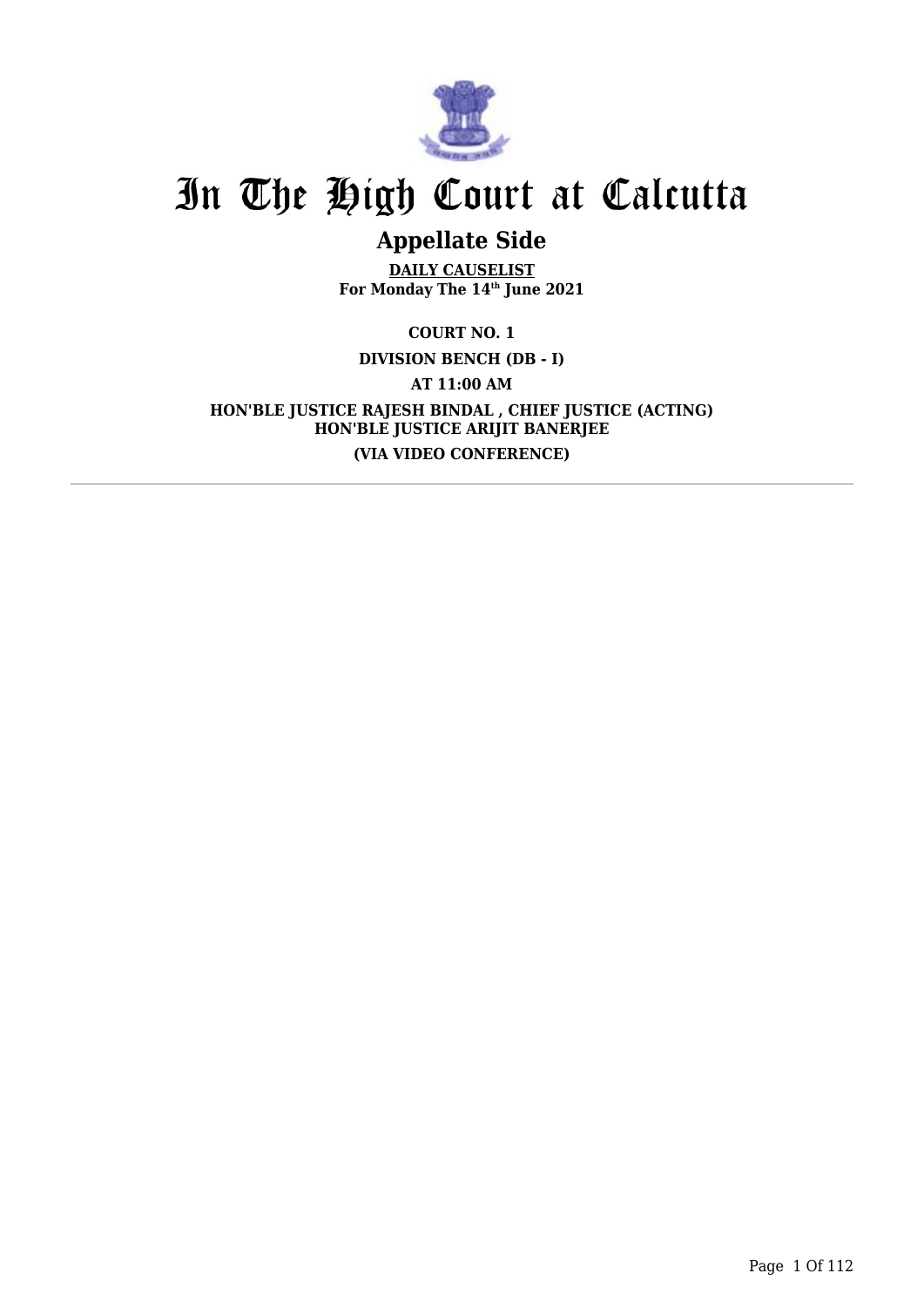

## **Appellate Side**

**DAILY CAUSELIST For Monday The 14th June 2021**

**COURT NO. 11**

### **DIVISION BENCH (DB - II)**

### **AT 11:00 AM**

### **HON'BLE JUSTICE SUBRATA TALUKDAR HON'BLE JUSTICE HIRANMAY BHATTACHARYYA ( VIA VIDEO CONFERENCE )**

#### **HABEAS CORPUS**

( APPLICATIONS ) 1 WPCR/3/2021 [ 14-06-2021] SHILPI BANERJEE SARKAR VS DIRECTOR GENERAL OF POLICE, WEST BENGAL KAUSHIK CHOUDHURY **wt2** WPA(H)/36/2021 SHILPI BANERJEE SARKAR **VS** STATE OF WEST BENGAL AND ORS. KAUSHIK **CHOUDHURY** 3 WPA(H)/38/2021 [ 17-06-2021] KHETRO MOHAN MAITY VS STATE OF WEST BENGAL AND ORS. ANINDYA SUNDAR DAS 4 WPA/247/2020 (05.07.21) AMBAR KUMAR CHAUHAN VS STATE OF WEST BENGAL & ORS NEIL BASU IA NO: CAN/1/2020 **TRIBUNAL APPLICATION** 5 WP.ST/55/2021 ASHOK KUMAR MAITY VS STATE OF WEST BENGAL AND ORS. SAILEN NASKAR 6 WP.ST/53/2021 [ 16-06-2021] AMIT PAUL VS STATE OF WEST BENGAL AND ORS. SATRAJIT SINHA ROY 7 WPLRT/25/2021 [ 17-06-2021] FARIDA BEGUM AND ANR VS STATE OF WEST BENGAL SURENDRA KUMAR SHARMA

AND ORS.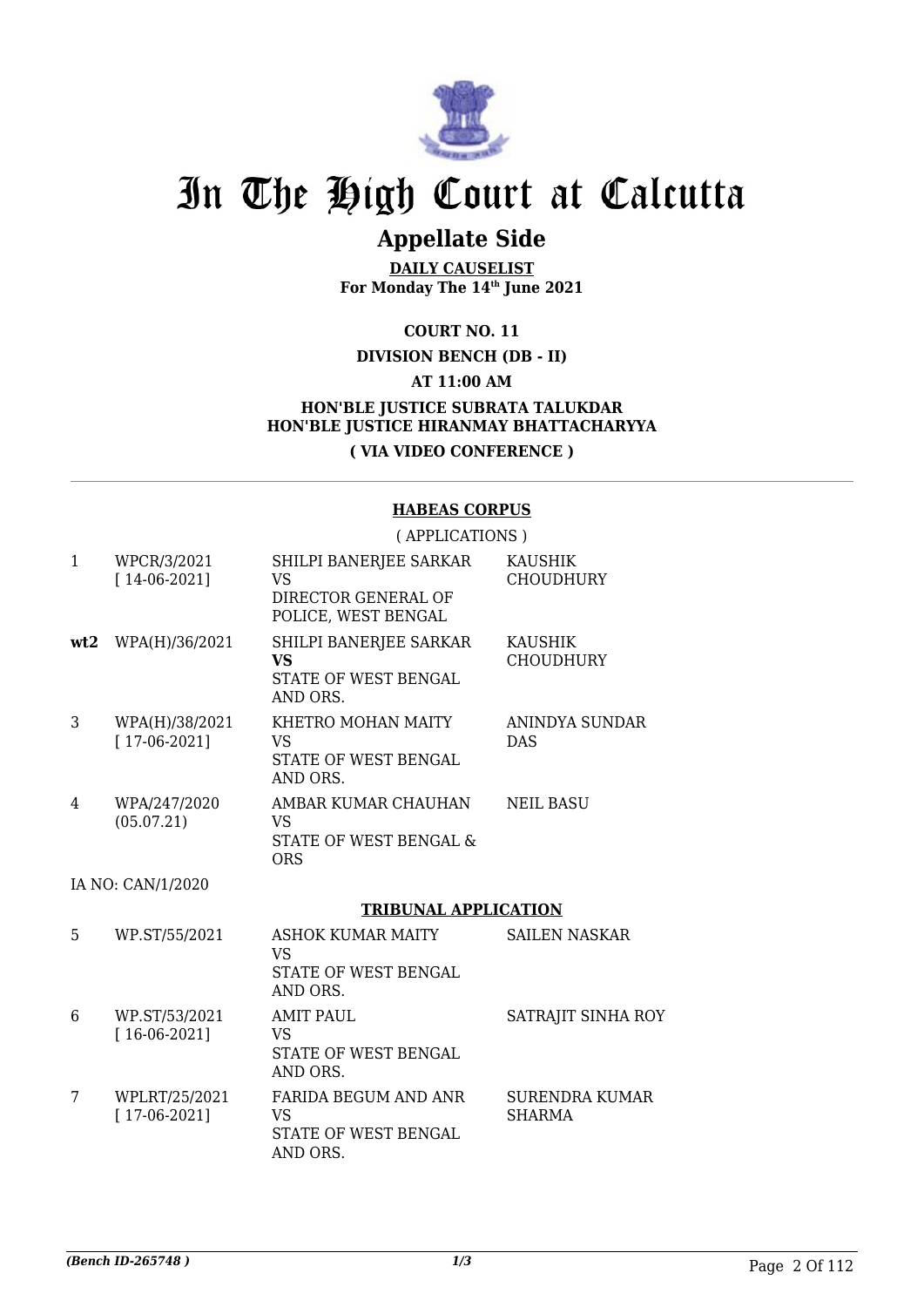| 8  | WP.ST/9/2021                                                              | THE PUBLIC SERVICE<br><b>COMMISISON WEST</b><br><b>BENGAL AND OTHERS</b><br><b>VS</b><br>PRITAM GHOSAL AND<br><b>ANOTHER</b> | <b>SHRABONI SARKAR</b>                |
|----|---------------------------------------------------------------------------|------------------------------------------------------------------------------------------------------------------------------|---------------------------------------|
|    |                                                                           | <b>APPLICATION(S)</b>                                                                                                        |                                       |
| 9  | MAT/484/2021<br>$[14-06-2021]$                                            | EASTERN COALFIELDS<br>LIMITED<br><b>VS</b><br><b>IMPERIUM ENERGY UTILITY</b><br><b>SERVICES LLP AND OTHERS</b>               | <b>MANIK DAS</b>                      |
|    | IA NO: CAN/1/2021                                                         |                                                                                                                              |                                       |
|    | wt10 MAT/534/2021                                                         | COAL INDIA LIMITED AND<br><b>ANR</b><br><b>VS</b><br><b>IMPERIUM ENERGY UTILITY</b><br><b>SERVICES LLP AND ORS</b>           | VARUN KEDIA                           |
| 11 | FAT/124/2021<br>[DEFECTIVE] (<br>16.06.2021)                              | MINATI DAS AND ANR<br><b>VS</b><br>JAGATDHATRI DAS AND ORS                                                                   | SHIBAJI KUMAR DAS                     |
|    | IA NO: CAN/1/2021                                                         |                                                                                                                              |                                       |
| 12 | FMAT/362/2021<br>[DEFECTIVE](<br>15.06.2021)                              | KALYANESHWARI<br><b>INFRASTRUCTURE PVT LTD</b><br>VS<br><b>AMIT ENGINEERING</b><br><b>WORKS AND ORS</b>                      | <b>RIJU GHOSH</b>                     |
|    | IA NO: CAN/1/2021                                                         |                                                                                                                              |                                       |
| 13 | MAT/88/2021                                                               | <b>VALUTECH METALLIKS</b><br><b>LIMITED AND ANR</b><br><b>VS</b><br>STATE OF WEST BENGAL<br>AND ORS.                         | ARANYA SAHA                           |
|    | IA NO: CAN/1/2021, CAN/2/2021                                             |                                                                                                                              |                                       |
| 14 | MAT/433/2021<br>[15.06.2021]<br>DEFECTIVE]                                | M/S.U.B. INDUSTRIES AND<br>ANR<br><b>VS</b><br><b>WSEDCL AND ORS</b>                                                         | <b>SUMITAVA</b><br><b>CHAKRABORTY</b> |
|    | IA NO: CAN/1/2021                                                         |                                                                                                                              |                                       |
| 15 | MAT/555/2021                                                              | KUTUB UDDIN MOLLA AND<br><b>ORS</b><br><b>VS</b><br>STATE OF WEST BENGAL<br>AND ORS.                                         | <b>SUBHRANGSHU</b><br><b>PANDA</b>    |
|    | IA NO: CAN/1/2021                                                         |                                                                                                                              |                                       |
| 16 | MAT/563/2021<br>$[16-06-2021]$                                            | ASHUTOSH GHOSH<br><b>VS</b><br>STATE OF WEST BENGAL<br>AND ORS.                                                              | SATRAJIT SINHA ROY                    |
|    | $Q$ $\lambda$ $\lambda$ $\tau$ $\mu$ $\Omega$ $\Omega$ $\Omega$ $\Lambda$ |                                                                                                                              |                                       |

IA NO: CAN/1/2021, CAN/2/2021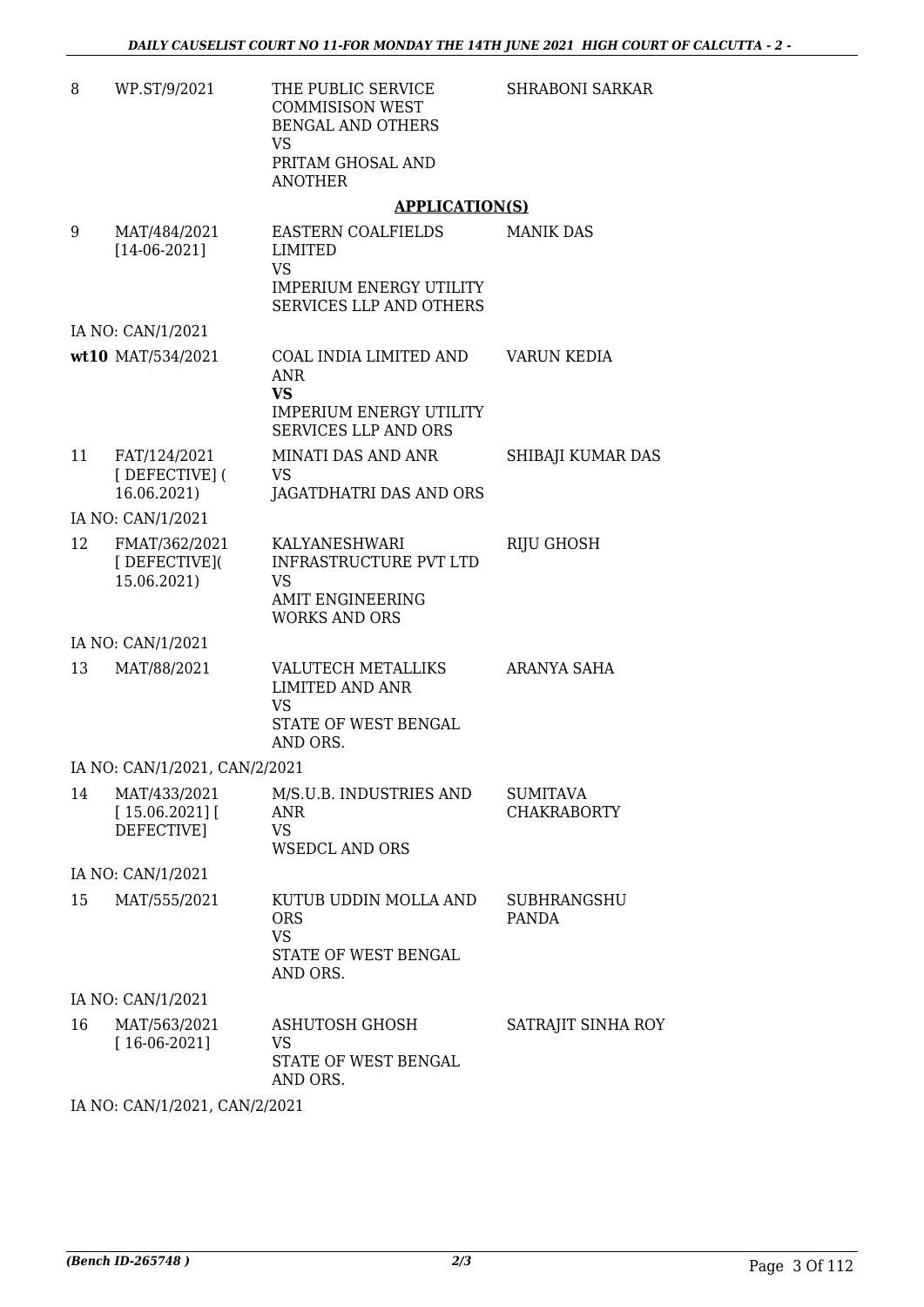| 17 | MAT/565/2021<br>[DEFECTIVE](<br>15.06.2021) | TRIMULA SPONGE IRON<br><b>PVT LTD</b><br><b>VS</b><br>UNION OF INDIA AND ORS.                                                                       | DEBANJANA DE           |
|----|---------------------------------------------|-----------------------------------------------------------------------------------------------------------------------------------------------------|------------------------|
|    | IA NO: CAN/1/2021                           |                                                                                                                                                     |                        |
| 18 | FMAT/377/2021                               | KAHM INDUSTRIES PVT LTD<br><b>VS</b><br><b>PUNALUR PAPER MILLS</b><br>LTD AND ORS                                                                   | <b>SUMANTA GANGULY</b> |
|    | IA NO: CAN/1/2021, CAN/2/2021               |                                                                                                                                                     |                        |
| 19 | FMA/425/2021<br>$[17-06-2021]$              | DEBPRASAD BANERJEE AND SANDP GHOSH<br><b>ANR</b><br><b>VS</b><br>STATE OF WEST BENGAL<br>AND ORS.                                                   |                        |
| 20 | MAT/524/2021<br>$[16-06-2021]$              | INDIAN OIL CORP. LTD.<br>AND ORS.<br><b>VS</b><br>VIPUL ANAND SINGH                                                                                 | AMIT KR. NAG           |
|    | IA NO: CAN/1/2021                           |                                                                                                                                                     |                        |
| 21 | MAT/569/2021<br>$[16-06-2021]$              | INDIAN OIL CORPORATION<br>AND ANR.<br><b>VS</b>                                                                                                     | <b>AMIT KUMAR NAG</b>  |
|    |                                             | <b>B.S.ENTERPRISE AND ORS.</b>                                                                                                                      |                        |
| 22 | MAT/85/2020<br>$[17-06-2021]$               | SAMARENDRA DATTA<br>VS<br>NILESH KUMAR CHAPRA                                                                                                       | ARUN NASKAR            |
|    |                                             | IA NO: CAN/1/2020(Old No:CAN/1298/2020), CAN/2/2020(Old No:CAN/1305/2020)                                                                           |                        |
| 23 | FMA/620/2021                                | M/S SKG PULP AND PAPER<br>MILLS PRIVATE LIMITED<br><b>AND ANOTHER</b><br><b>VS</b><br>ASSISTANT PROVIDENT<br>FUND COMMISSIONER AND<br><b>OTHERS</b> | DEBAMIRA ADHIKARI      |
|    | IA NO: CAN/1/2021, CAN/2/2021               |                                                                                                                                                     |                        |
| 24 | FMA/512/2021                                | SHREE MAHESARI<br>VIDYALAYA & ORS<br><b>VS</b><br>LALJI UPADHYAYA& ORS                                                                              | SAKTIPADA JANA         |
|    |                                             | IA NO: CAN/2/2020(Old No:CAN/1412/2020), CAN/3/2021                                                                                                 |                        |
| 25 | FMA/546/2021                                | NAVA NIRMAN INFRACON<br><b>PVT LTD</b><br><b>VS</b><br>PUTUL BHAKAT AND ORS                                                                         | ARIF ALI               |
|    | IA NO: CAN/1/2021                           |                                                                                                                                                     |                        |
| 26 | MAT/566/2021                                | UTKARSH INDIA LTD. AND<br>ANR.<br><b>VS</b><br>CENTRAL COALFIELDS LTD.<br>AND ANR.                                                                  | Dwip Raj Basu          |
|    | IA NO: CAN/1/2021                           |                                                                                                                                                     |                        |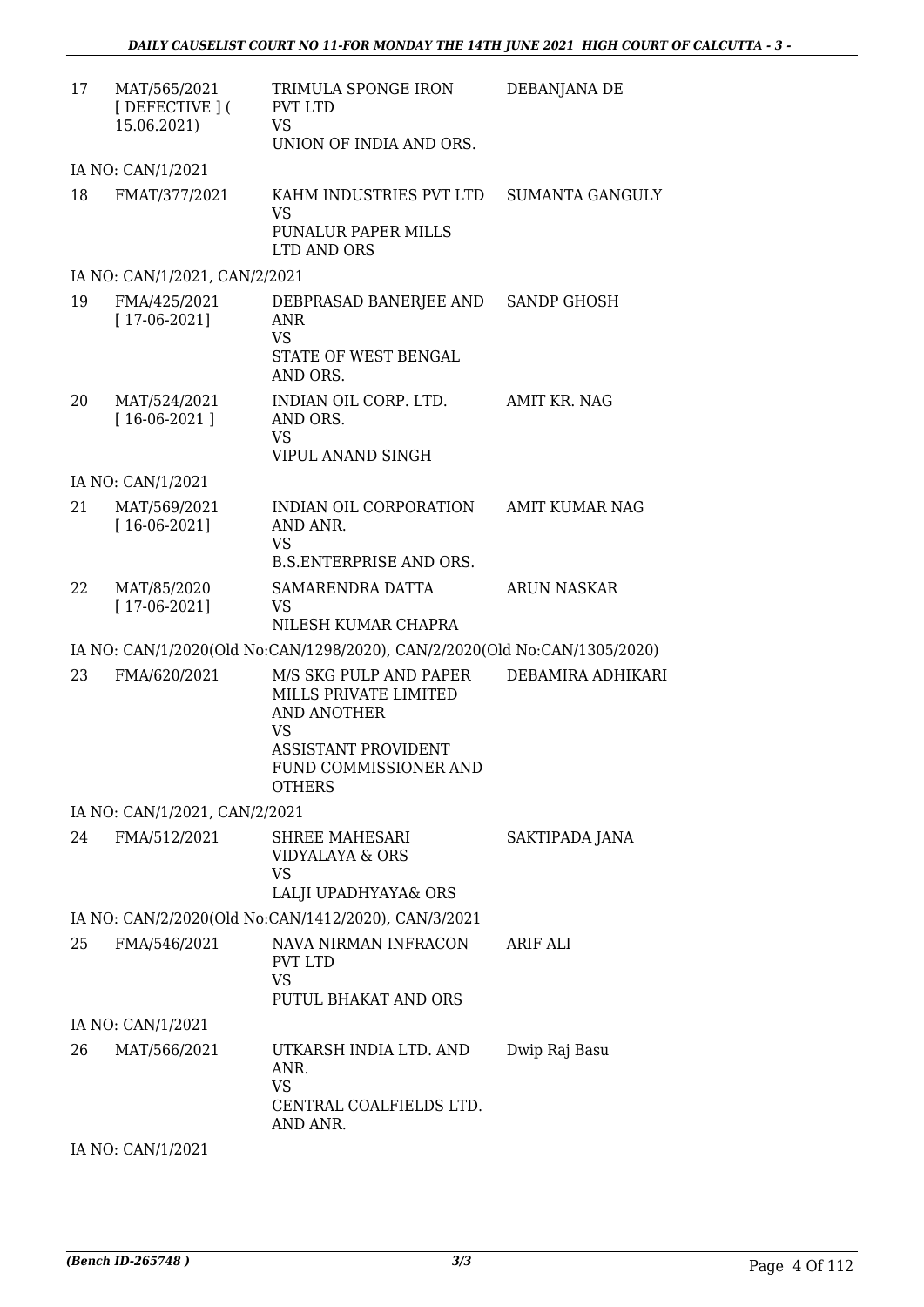

## **Appellate Side**

**DAILY CAUSELIST For Monday The 14th June 2021**

**COURT NO. 28**

**DIVISION BENCH (DB - III)**

**AT 11:00 AM**

## **HON'BLE JUSTICE TAPABRATA CHAKRABORTY HON'BLE JUSTICE KAUSIK CHANDA**

### **(VIA VIDEO CONFERENCE)**

#### **TO BE MENTIONED**

| $\mathbf{1}$   | CRM/3022/2021<br>(For Correction) | MILAN GAYEN AND<br><b>ANOTHER</b><br><b>VS</b><br><b>STATE OF WEST BENGAL</b>            | AYANA DEY                               |
|----------------|-----------------------------------|------------------------------------------------------------------------------------------|-----------------------------------------|
|                |                                   | <b>APPLICATION FOR ANTICIPATORY BAIL</b>                                                 |                                         |
| $\overline{2}$ | CRA/301/2000<br>(Not Received)    | <b>BINOY ROY &amp; ANR</b><br><b>VS</b><br><b>STATE</b>                                  | <b>RITA DUTTA</b>                       |
|                |                                   | IA NO: CRAN/2/2009(Old No:CRAN/1620/2009), CRAN/6/2019(Old No:CRAN/4288/2019)            |                                         |
| 3              | CRM/9820/2020                     | SAIDUL@SAIDULHOQUE<br><b>VS</b><br>State of West Bengal                                  | SOUPAL CHATTERJEE                       |
|                | IA NO: CRAN/1/2020                |                                                                                          |                                         |
| 4              | CRM/1027/2021                     | ADITYA JAJODIA AND ANR<br><b>VS</b><br>STATE OF WEST BENGAL                              | ANIRUDDHA<br><b>BHATTACHARYA</b>        |
| 5.             | CRM/1090/2021                     | JYOTIPROKASH DAS @ JYOTI<br>PRAKASH DAS<br><b>VS</b><br>STATE OF WEST BENGAL<br>AND ORS. | <b>BHASKAR SETH</b>                     |
| 6              | CRM/1280/2021                     | BIKASH BISWAS AND ANR<br><b>VS</b><br>STATE OF WEST BENGAL                               | MINOTI GOMES                            |
| 7              | CRM/1393/2021                     | <b>ASIS DAS</b><br><b>VS</b><br>STATE OF WEST BENGAL                                     | <b>ANIRUDDHA</b><br><b>BHATTACHARYA</b> |
| 8              | CRM/1720/2021                     | GANESH CHANDRA SINGHA<br><b>AND ORS</b><br><b>VS</b><br>STATE OF WEST BENGAL             | DIKSHA GHOSH                            |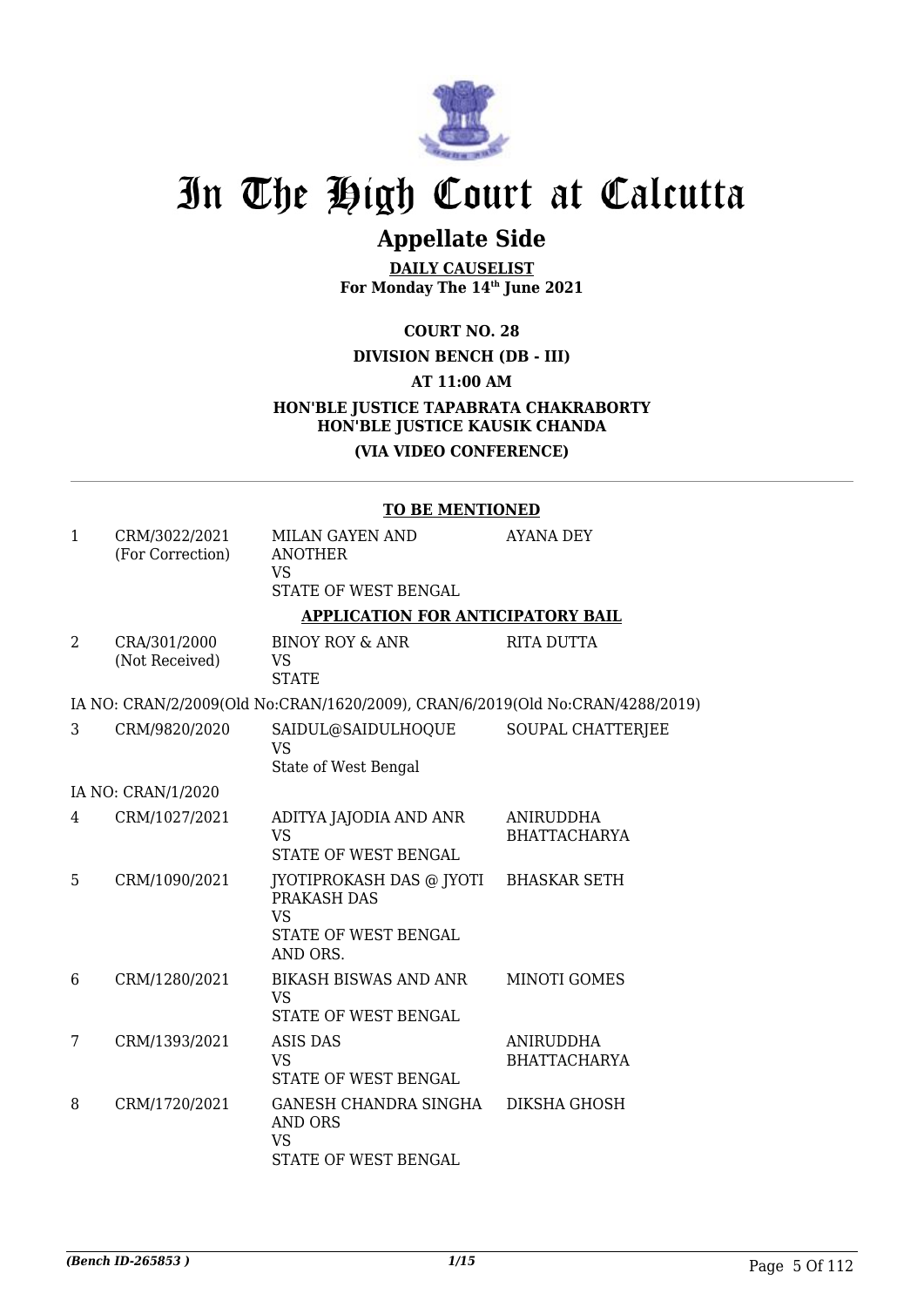| 9  | CRM/1775/2021                 | SADHAN MANDAL @<br>SADHAN KUMAR MANDAL<br>AND ORS<br><b>VS</b><br>STATE OF WEST BENGAL                | Kalidas Saha                             |
|----|-------------------------------|-------------------------------------------------------------------------------------------------------|------------------------------------------|
| 10 | CRM/1821/2021                 | ANWAR SK@ANOWAR SK<br><b>VS</b><br>STATE OF WEST BENGAL                                               | MUSHARRAF ALAM<br>SK                     |
| 11 | CRM/1853/2021                 | JOYLAL SHAIKH AND ORS<br><b>VS</b><br>STATE OF WEST BENGAL                                            | <b>Asraf Mandal</b>                      |
| 12 | CRM/1867/2021                 | JALAL<br>MANDAL@JALALUDDIN<br><b>MANDAL</b><br><b>VS</b><br>STATE OF WEST BENGAL                      | <b>BUSRA KHATUN</b>                      |
| 13 | CRM/1880/2021                 | AHASHAN SARKAR @<br>AHASAN MIYA @ ASAN MIA<br><b>AND ANR</b><br><b>VS</b><br>STATE OF WEST BENGAL     | MUSHARRAF ALAM<br>SK                     |
| 14 | CRM/1886/2021                 | MUNMUN PRAMANIK @<br>BANTI PRAMANIK @ KANTI<br>AND ORS<br><b>VS</b><br>STATE OF WEST BENGAL           | ADITYA TIWARI                            |
| 15 | CRM/1913/2021                 | TUSHAR KANTI MONDAL<br>AND ORS<br><b>VS</b><br>STATE OF WEST BENGAL                                   | <b>SUMITAVA</b><br><b>CHAKRABORTY</b>    |
| 16 | CRM/1934/2021<br>(14.06.2021) | DWIJENDRA NATH DAS @<br>DWIJENDRA DAS @ SUJAN<br>DAS @ KEBAL DAS<br><b>VS</b><br>STATE OF WEST BENGAL | NILANJAN ADHIKARI                        |
| 17 | CRM/2011/2021                 | SUJAN MISTRI AND ANR<br><b>VS</b><br>STATE OF WEST BENGAL                                             | KANAI LAL MONDAL                         |
| 18 | CRM/2022/2021<br>(24.06.2021) | PRIYOLAL SARKAR AND<br>ANR<br><b>VS</b><br>STATE OF WEST BENGAL                                       | <b>SUSNIGDHO</b><br><b>BHATTACHARYYA</b> |
| 19 | CRM/2123/2021                 | <b>SUKCHAND SK AND ORS</b><br>VS<br>STATE OF WEST BENGAL                                              | <b>KARABI ROY</b>                        |
| 20 | CRM/2143/2021                 | NAZIR HOSSAIN SK<br>@RAJA@NAJIR<br><b>VS</b><br>STATE OF WEST BENGAL                                  | <b>ASHOK DAS</b>                         |
| 21 | CRM/2192/2021                 | <b>EKRAMUL HOQUE</b><br><b>VS</b><br>STATE OF WEST BENGAL                                             | Kausik Biswas                            |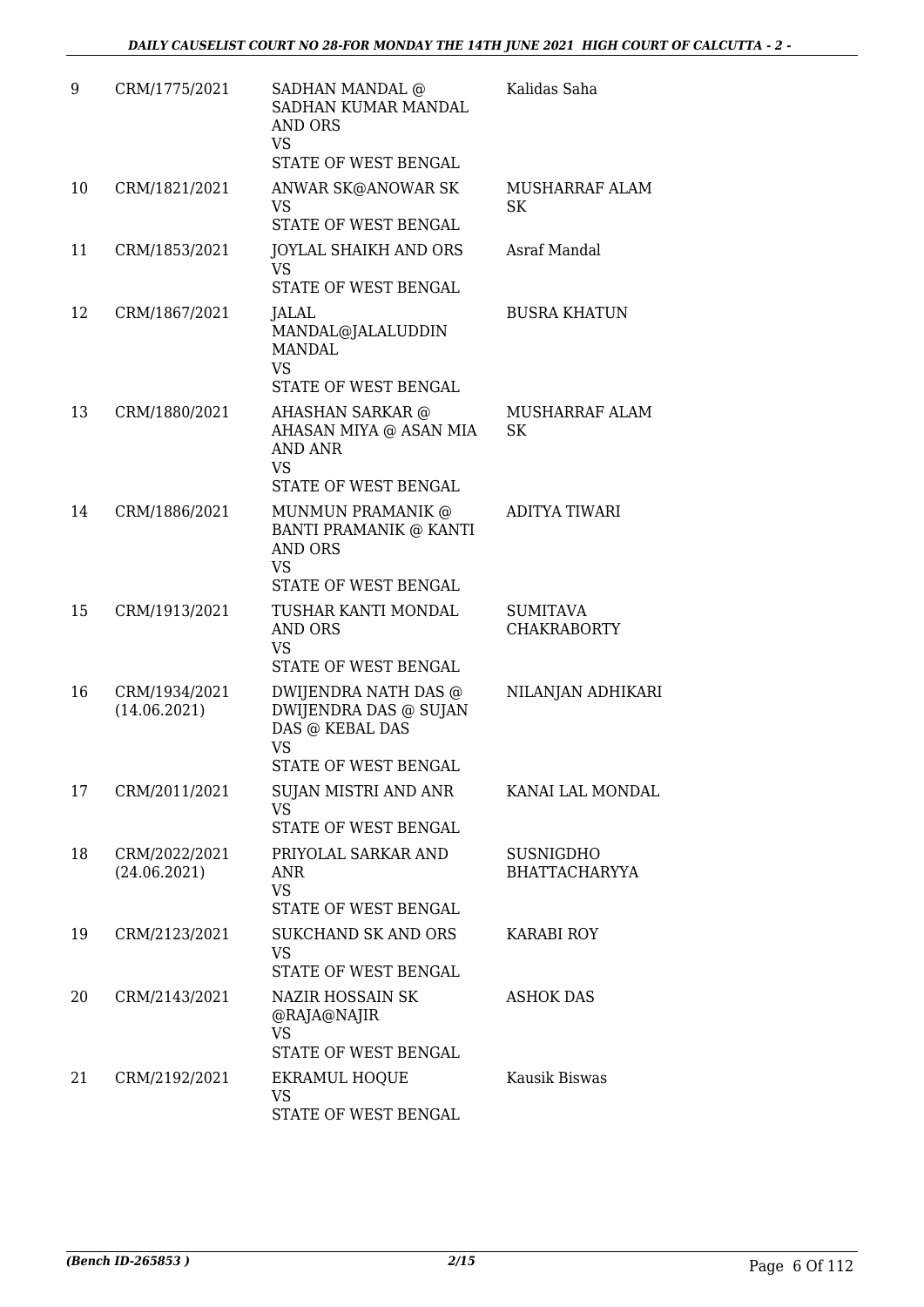| 22 | CRM/2202/2021                   | TARAPADA BAURI<br><b>VS</b><br>THE STATE OF WEST<br><b>BENGAL</b>                    | <b>SOUMIK GANGULI</b>                    |
|----|---------------------------------|--------------------------------------------------------------------------------------|------------------------------------------|
| 23 | CRM/2231/2021                   | <b>SRIDEBI DAS</b><br><b>VS</b><br>STATE OF WEST BENGAL                              | <b>GOBINDA CH. BAIDYA</b>                |
| 24 | CRM/2233/2021                   | SUDIPTA DUTTA AND ORS.<br><b>VS</b><br>STATE OF WEST BENGAL                          | SOMNATH<br>MAJUMDER                      |
| 25 | CRM/2248/2021                   | <b>HAMUDUL ISLAM</b><br>VS<br>STATE OF WEST BENGAL<br>AND ANR                        | MD HAFIZ ALI                             |
| 26 | CRM/2322/2021                   | RAMANI KAYAL<br><b>VS</b><br>STATE OF WEST BENGAL                                    | HIMADRI KUMAR<br><b>MAHATA</b>           |
| 27 | CRM/2323/2021                   | KHITISH CHANDRA BISWAS<br><b>VS</b><br>STATE OF WEST BENGAL<br><b>AND ANOTHER</b>    | <b>INDRANIL HALDER</b>                   |
| 28 | CRM/2443/2021                   | SHARMISTHA BANERJEE @<br>SARMISTHA GHOSH<br><b>VS</b><br>STATE OF WEST BENGAL        | <b>ANIRUDDHA</b><br><b>BHATTACHARYYA</b> |
| 29 | CRM/2557/2021<br>$(18-06-2021)$ | USHA JAJODIA AND ORS<br><b>VS</b><br>STATE OF WEST BENGAL<br>AND ORS.                | ANIRUDDHA<br><b>BHATTACHARYYA</b>        |
| 30 | CRM/2585/2021                   | <b>BISWAJIT SARKAR</b><br><b>VS</b><br>STATE OF WEST BENGAL                          | <b>SANANDA</b><br><b>BHATTACHARYYA</b>   |
| 31 | CRM/2621/2021<br>$(18-06-2021)$ | SAMARESH ADHIKARI @<br><b>SAMARESH ADHIKARY</b><br><b>VS</b><br>STATE OF WEST BENGAL | <b>ADITYA TIWARI</b>                     |
| 32 | CRM/2635/2021                   | ANUP DAS AND ANR<br><b>VS</b><br><b>STATE OF WEST BENGAL</b>                         | ANKITA DEY                               |
| 33 | CRM/2654/2021                   | RAJESH MANDAL<br>VS<br>STATE OF WEST BENGAL                                          | ABANI BHUSAN<br><b>GHOSH</b>             |
| 34 | CRM/2749/2021                   | KABITA MONDAL @ KABITA<br><b>MANDAL AND ORS</b><br><b>VS</b><br>STATE OF WEST BENGAL | <b>ADITYA TIWARI</b>                     |
| 35 | CRM/2853/2021                   | <b>BILAB CHAKRABORTY</b><br><b>VS</b><br>STATE OF WEST BENGAL                        | MAHFUZUS SALAM<br>MOLLAH                 |
| 36 | CRM/2895/2021                   | ABHIJIT CHOWDHURY<br><b>VS</b><br>STATE OF WEST BENGAL                               | <b>BISWAJIT TEWARI</b>                   |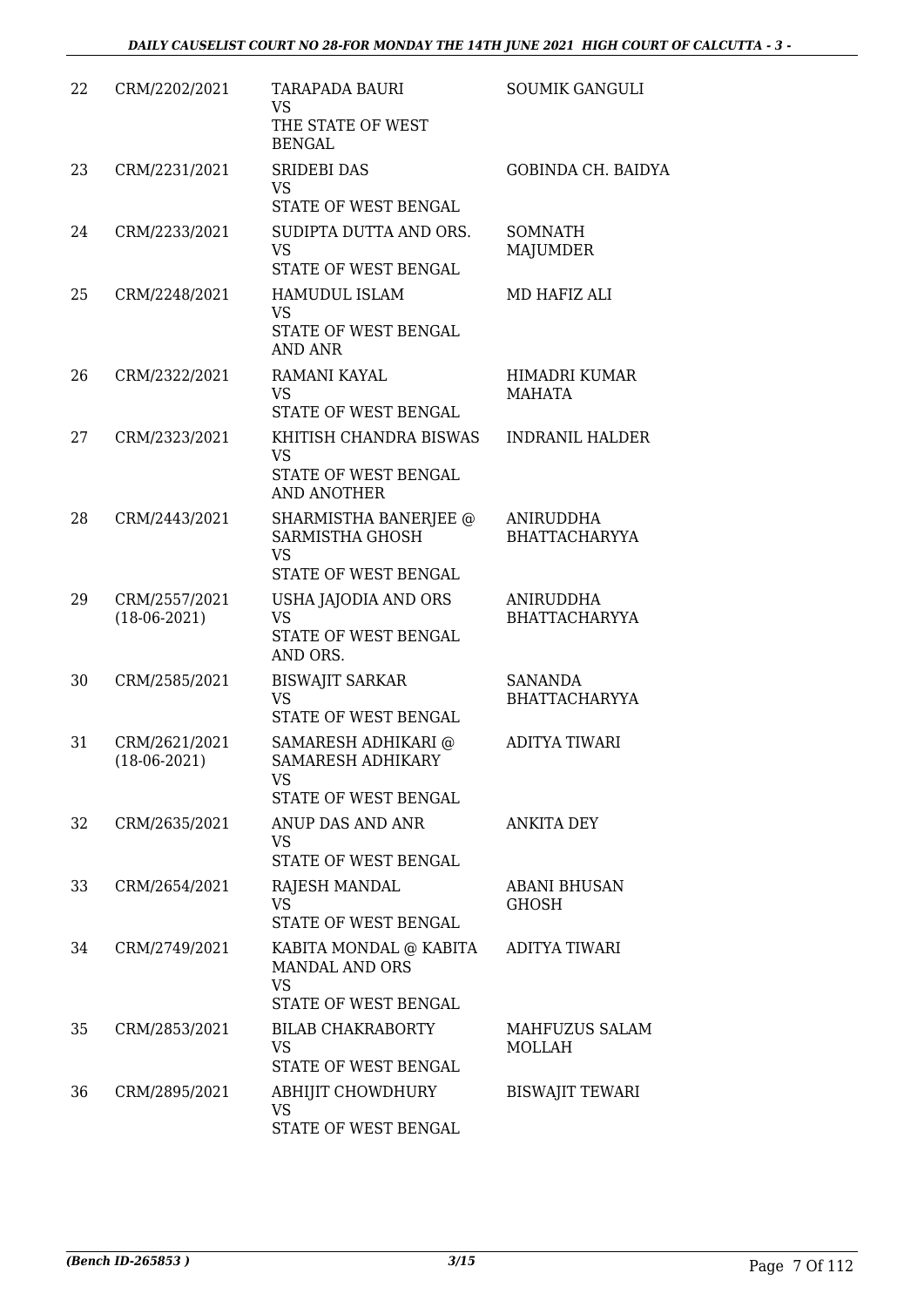| 37 | CRM/2897/2021 | DULAL ALI @ DULA SK. AND<br>ORS.<br><b>VS</b><br>STATE OF WEST BENGAL           | <b>BISWAJIT TIWARI</b>                  |
|----|---------------|---------------------------------------------------------------------------------|-----------------------------------------|
| 38 | CRM/2947/2021 | SAILESH MANDAL @<br><b>SARALESH MANDAL</b><br><b>VS</b><br>STATE OF WEST BENGAL | Kausik Biswas                           |
| 39 | CRM/2964/2021 | JIBAN MONDAL AND ORS<br><b>VS</b><br>STATE OF WEST BENGAL                       | <b>JEENIA RUDRA</b>                     |
| 40 | CRM/2968/2021 | <b>SUBHANKAR DAS</b><br><b>VS</b><br>STATE OF WEST BENGAL                       | <b>DEBOPRIYA</b><br><b>SAMANTA</b>      |
| 41 | CRM/3031/2021 | HALIMA BIBI AND ANR<br><b>VS</b><br>STATE OF WEST BENGAL                        | <b>KHALID HASAN</b>                     |
| 42 | CRM/3046/2021 | <b>RATNA KUNDU</b><br><b>VS</b><br>STATE OF WEST BENGAL                         | <b>SUSNIGDHO</b><br><b>BHATTACHARYA</b> |
| 43 | CRM/3061/2021 | SAIFUL GAZI@SAIPUL GAZI<br>AND ORS<br><b>VS</b><br>STATE OF WEST BENGAL         | <b>SANDIP KUMAR</b><br><b>MONDAL</b>    |
| 44 | CRM/3134/2021 | IMRAN MULLICK @ IMRAN<br><b>MALLICK</b><br><b>VS</b><br>STATE OF WEST BENGAL    | <b>SUMAN DE</b>                         |
| 45 | CRM/3167/2021 | KISHAN GOAI@KRISHANV<br><b>GORAI</b><br><b>VS</b><br>STATE OF WEST BENGAL       | <b>AMRITA CHEL</b>                      |
| 46 | CRM/3173/2021 | KAMAL SARKAR<br><b>VS</b><br>STATE OF WEST BENGAL                               | SHIBAJI KUMAR DAS                       |
| 47 | CRM/3181/2021 | <b>SUVAJIT DAS</b><br><b>VS</b><br>STATE OF WEST BENGAL                         | <b>SHASHANKA</b><br><b>SHEKHAR SAHA</b> |
| 48 | CRM/3271/2021 | <b>MITHU PAL</b><br><b>VS</b><br>STATE OF WEST BENGAL                           | <b>SUMAN KARMAKAR</b>                   |
| 49 | CRM/3303/2021 | AMAI. DAS<br><b>VS</b><br>STATE OF WEST BENGAL                                  | <b>ASRAF MONDAL</b>                     |
| 50 | CRM/3309/2021 | MD ALIUL ISLAM<br><b>VS</b><br>STATE OF WEST BENGAL                             | PROSENJIT<br>MUKHERJEE                  |
| 51 | CRM/3322/2021 | GOPINATH GANGULY AND<br>ANR<br><b>VS</b><br>STATE OF WEST BENGAL                | SAYAN MUKHERJEE                         |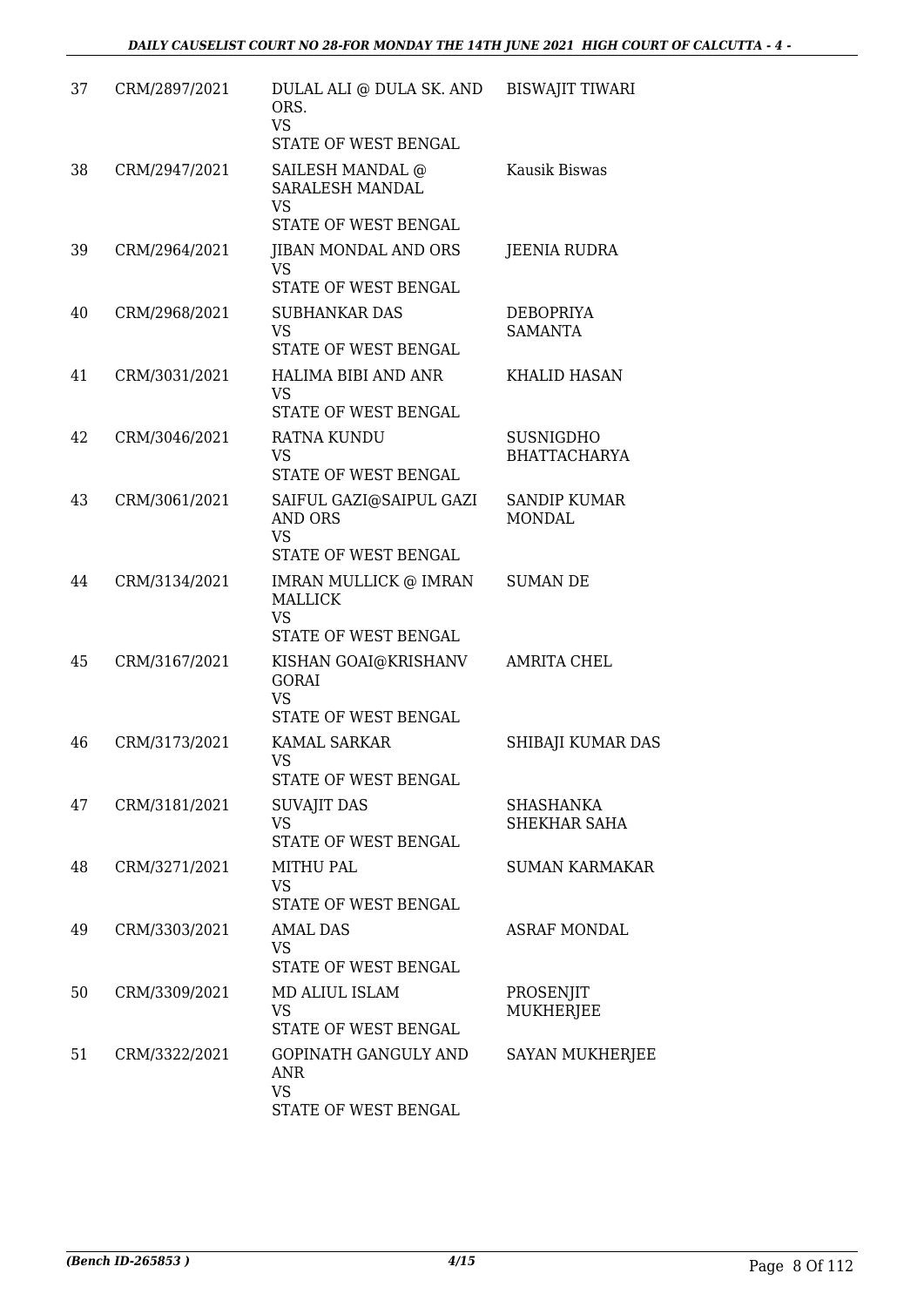| 52 | CRM/3360/2021                   | ALAMGIR SK @ HALER AND<br><b>ORS</b><br><b>VS</b><br>STATE OF WEST BENGAL                                                 | Anisur Rahaman                |
|----|---------------------------------|---------------------------------------------------------------------------------------------------------------------------|-------------------------------|
| 53 | CRM/3366/2021                   | SK HAIDAR ALI<br><b>VS</b><br>STATE OF WEST BENGAL                                                                        | PRONOJIT ROY                  |
| 54 | CRM/3408/2021                   | PRAFULLA MANDAL @<br>PARAFULLA MANDAL @<br>PRAPHULLA MANDAL<br><b>VS</b><br><b>STATE OF WEST BENGAL</b><br><b>AND ANR</b> | KALIDAS SAHA                  |
| 55 | CRM/3430/2021<br>(Not Received) | TAPAS SAHA<br><b>VS</b><br>STATE OF WEST BENGAL                                                                           | KARABI ROY                    |
| 56 | CRM/3462/2021                   | AJOY KUMAR GHOSH<br>VS<br>STATE OF WEST BENGAL<br>AND ORS.                                                                | <b>RATUL BISWAS</b>           |
| 57 | CRM/3503/2021                   | <b>KAILASH</b><br>BARMAN@KALIASH<br><b>BARMAN</b><br><b>VS</b><br>STATE OF WEST BENGAL                                    | <b>SUBRATA SAHA</b>           |
| 58 | CRM/3520/2021<br>$(18-06-2021)$ | AMJAD MONDAL<br><b>VS</b><br>STATE OF WEST BENGAL                                                                         | DEVIPRIYA MITRA               |
| 59 | CRM/3521/2021<br>$(18-06-2021)$ | AMJAD MONDAL<br>VS<br>STATE OF WEST BENGAL                                                                                | DEVI PRIYA MITRA              |
| 60 | CRM/3531/2021                   | MANIK CHANDRA DAS @<br><b>MANIK DAS</b><br><b>VS</b><br>N.C.B.                                                            | <b>ARNAB CHATTERJEE</b>       |
| 61 | CRM/3619/2021                   | ASHUTOSH SAHA @ TEPA<br><b>VS</b><br>STATE OF WEST BENGAL                                                                 | Kausik Biswas                 |
| 62 | CRM/3739/2021                   | CHIRANJIT GHOSH<br><b>VS</b><br>STATE OF WEST BENGAL                                                                      | KARUNAMOYEE<br><b>SAMANTA</b> |
| 63 | CRM/3782/2021                   | SUBASH<br>MONDAL@SUBHASH<br><b>MANDAL</b><br><b>VS</b><br>STATE OF WEST BENGAL                                            | TAPODIP GUPTA                 |
| 64 | CRM/3808/2021                   | ASHIM MALAKAR<br><b>VS</b><br>STATE OF WEST BENGAL                                                                        | <b>AMIT SINGH</b>             |
| 65 | CRM/3809/2021<br>$(16-06-2021)$ | ABDUL RAHIM KHAN<br>VS<br>STATE OF WEST BENGAL                                                                            | SARTHAK MONDAL                |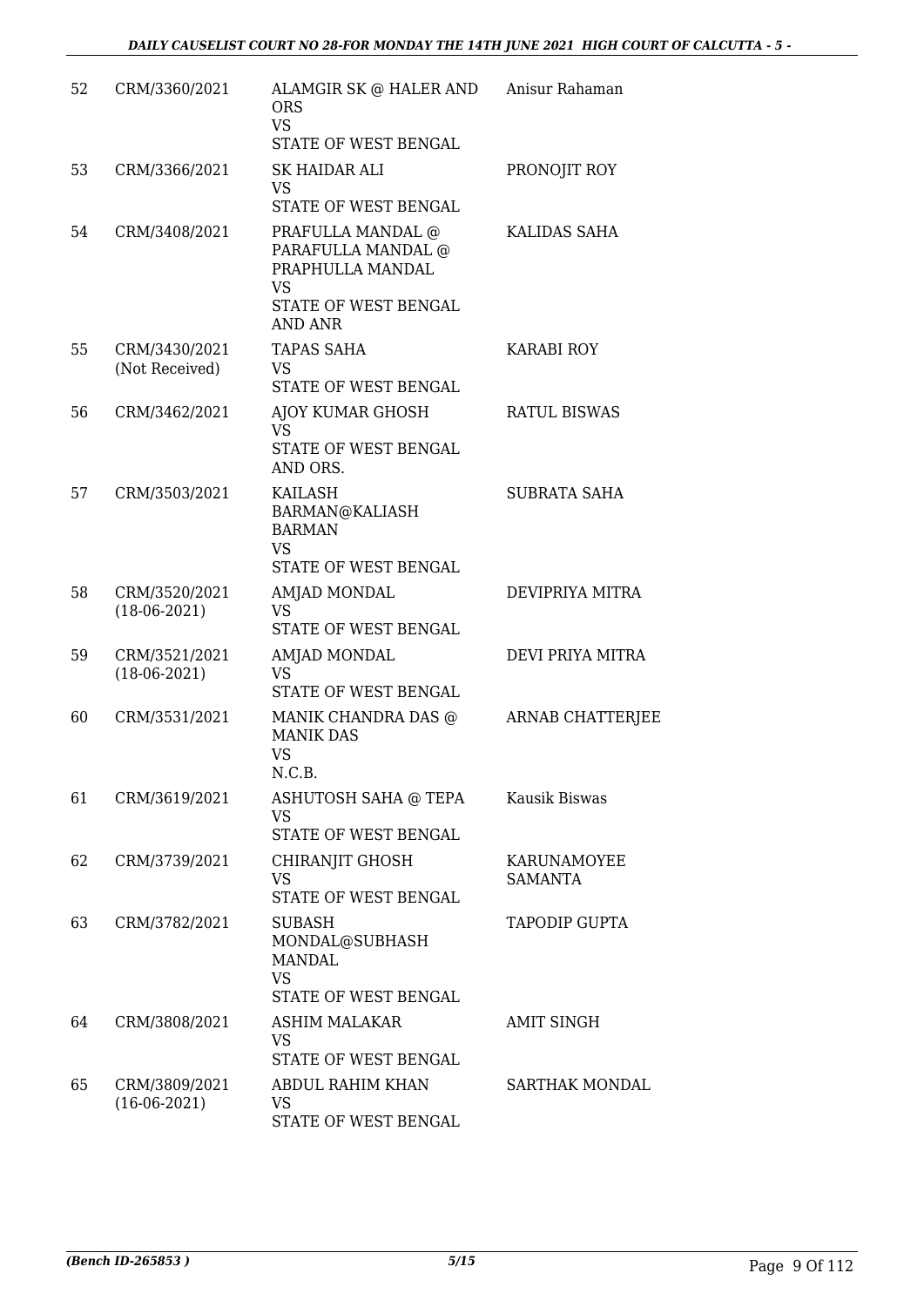| 66 | CRM/3820/2021      | KANAN DE AND OTHERS<br><b>VS</b><br>STATE OF WEST BENGAL                               | PRIYANKAR GANGULY                   |
|----|--------------------|----------------------------------------------------------------------------------------|-------------------------------------|
| 67 | CRM/3823/2021      | TARAK BANERJEE AND ORS<br><b>VS</b><br>STATE OF WEST BENGAL                            | <b>SUDIP SAMADDAR</b>               |
| 68 | CRM/3835/2021      | RADHESHYAM DAS<br><b>VS</b><br>STATE OF WEST BENGAL                                    | ANGHSUMAN<br><b>CHAKRABORTY</b>     |
| 69 | CRM/3861/2021      | <b>SAIFUDDIN LASKAR</b><br><b>VS</b>                                                   | <b>MAIDUL ISLAM</b><br><b>KAYAL</b> |
| 70 | CRM/3870/2021      | STATE OF WEST BENGAL<br>POULAMI SEN AND ANR<br><b>VS</b><br>STATE OF WEST BENGAL       | MUNSHI ASHIQ<br><b>ELAHI</b>        |
| 71 | CRM/3928/2021      | SADISH KUMAR<br>CHINA@SADESH KUMAR<br><b>CHINA ORS</b><br><b>VS</b>                    | SHIBAJI KUMAR DAS                   |
|    |                    | <b>STATE OF WEST BENGAL</b>                                                            |                                     |
| 72 | CRM/3932/2021      | <b>SANDIP PAL</b><br><b>VS</b>                                                         | <b>MANAS KUMAR DAS</b>              |
|    |                    | STATE OF WEST BENGAL<br><b>APPLICATION FOR BAIL</b>                                    |                                     |
| 73 | CRM/7920/2020      | AVIJIT DEY ALIAS SANU                                                                  | <b>S.G. CHOWDHURY</b>               |
|    | (Not Received)     | <b>VS</b><br>State of West Bengal                                                      |                                     |
|    | IA NO: CRAN/1/2021 |                                                                                        |                                     |
| 74 | CRM/9221/2020      | JAHARUL HOQUE @<br><b>JOHORUL HOQUE</b><br><b>VS</b><br>State of West Bengal           | <b>ARUP SARKAR</b>                  |
| 75 | CRM/10486/2020     | <b>SANTAN BHUIYA</b><br><b>VS</b><br>State of West Bengal                              | <b>SOUVIK DAS</b>                   |
| 76 | CRM/1221/2021      | <b>FULLARA MONDAL</b><br><b>VS</b><br><b>CENTRAL BUREAU OF</b><br><b>INVESTIGATION</b> | SANTANU MAJI                        |
| 77 | CRM/1405/2021      | <b>ANSARUL ALAM</b><br><b>VS</b><br><b>STATE OF WEST BENGAL</b>                        | PARVEJ ANAM                         |
| 78 | CRM/1620/2021      | MOSHARAF MOLLA<br>VS<br>STATE OF WEST BENGAL                                           | SAYAN MUKHERJEE                     |
|    | wt79 CRM/1442/2021 | MOTIAR SEKH@MOTIAR<br>MOLLA@SULTAN SEKH<br><b>VS</b>                                   | MADHUMITA BASAK                     |
|    |                    | STATE OF WEST BENGAL                                                                   |                                     |
|    | wt80 CRM/384/2021  | <b>SENTU SK</b><br>VS<br>STATE OF WEST BENGAL                                          | SWARNALI SAHA                       |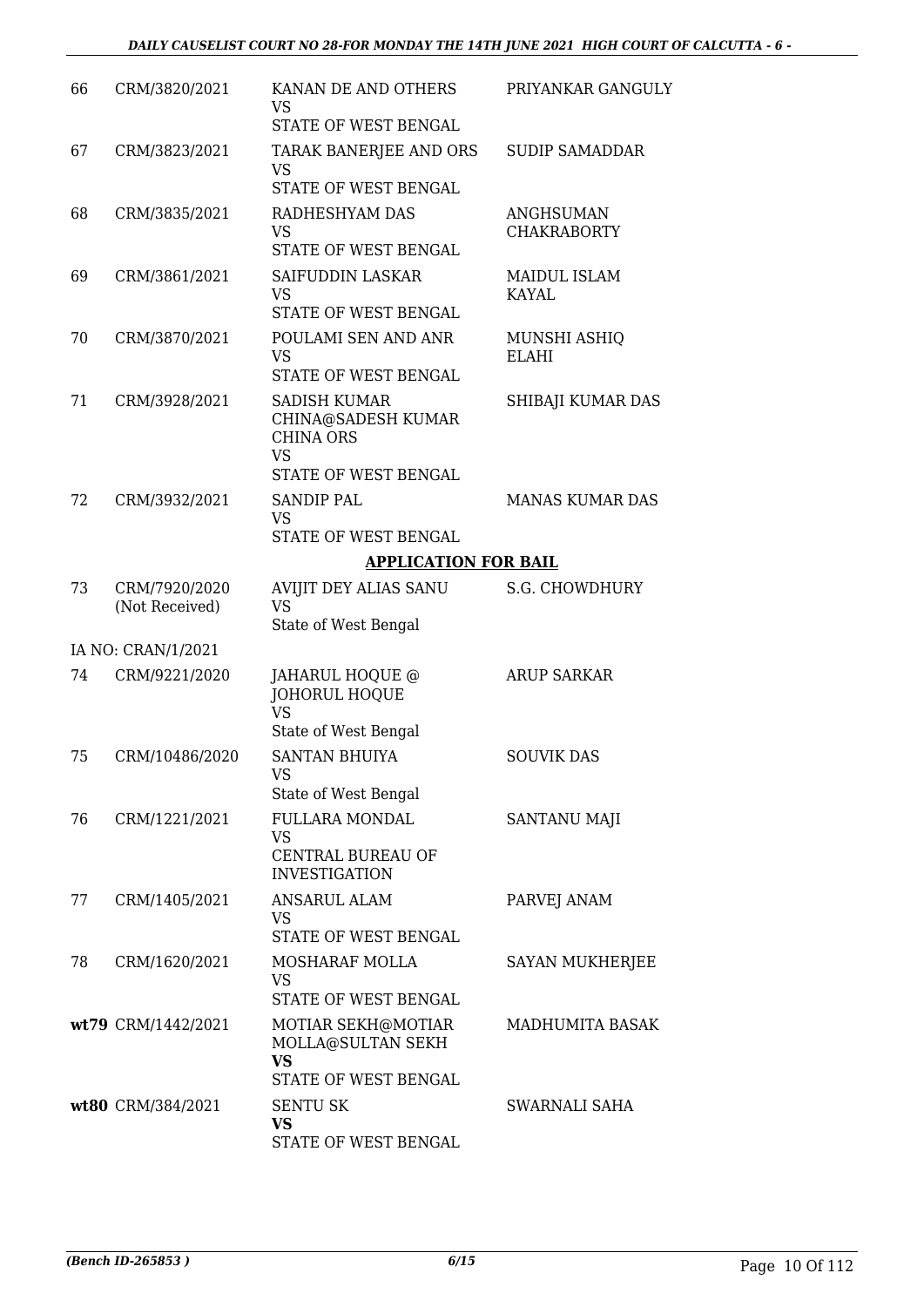| 81 | CRM/1871/2021 | JASHODA DEVI@JASODHA<br><b>DEBI</b><br><b>VS</b><br>STATE OF WEST BENGAL                 | S G<br><b>GHOSHCHOUDHURY</b>           |
|----|---------------|------------------------------------------------------------------------------------------|----------------------------------------|
| 82 | CRM/1879/2021 | ABDUL KAIYUM<br><b>VS</b><br>STATE OF WEST BENGAL                                        | <b>MUSHARRAF ALAM</b><br><b>SK</b>     |
| 83 | CRM/1883/2021 | <b>HELAL SK @ LADEN @</b><br><b>HELALUDDIN SK</b><br><b>VS</b>                           | <b>JAHANGIR HOSSAIN</b>                |
| 84 | CRM/1915/2021 | STATE OF WEST BENGAL<br><b>SUKDEV RAJBANSHI</b>                                          | <b>SHASHANKA</b>                       |
|    |               | <b>VS</b><br>STATE OF WEST BENGAL                                                        | <b>SHEKHAR SAHA</b>                    |
| 85 | CRM/1935/2021 | KALIPADA PRAMANIK AND<br><b>ORS</b><br><b>VS</b><br>STATE OF WEST BENGAL                 | PRONAY BASAK                           |
| 86 | CRM/1987/2021 | RANJAN NANDI ALIAS<br>LUCHO ORS<br><b>VS</b><br>STATE OF WEST BENGAL                     | RAJNANDINI DAS                         |
| 87 | CRM/2060/2021 | SADIKUKL@SADIQUL SK<br><b>VS</b><br>STATE OF WEST BENGAL                                 | ZIAUL HAQUE                            |
| 88 | CRM/2115/2021 | NOOR ALAM @ BARAT ALI<br><b>VS</b><br>STATE OF WEST BENGAL                               | PRIYA CHAKRABORTY                      |
| 89 | CRM/2126/2021 | <b>BHOLANATH SARKAR ALIAS</b><br>TERA BHOLA AND ANR<br><b>VS</b><br>STATE OF WEST BENGAL | RAJNANDINI DAS                         |
| 90 | CRM/2144/2021 | PRABIR GANGULY<br><b>VS</b><br>STATE OF WEST BENGAL                                      | <b>SOUGATA MITRA</b>                   |
| 91 | CRM/2174/2021 | MOFIJUL LASKAR @BOMB<br>MOFI<br><b>VS</b><br>STATE OF WEST BENGAL                        | <b>IMTEAZ AHMED</b>                    |
| 92 | CRM/2238/2021 | TASIKUL SK. @ TASIKUL SK<br><b>VS</b><br>STATE OF WEST BENGAL                            | <b>ZIAUL HAQUE</b>                     |
| 93 | CRM/2244/2021 | URMILA MONDAL AND ANR<br><b>VS</b><br>STATE OF WEST BENGAL                               | MUSHARRAF ALAM<br>SK                   |
| 94 | CRM/2245/2021 | RAFA @ RAFI @ RAFIKUL<br><b>VS</b><br>STATE OF WEST BENGAL                               | <b>SANANDA</b><br><b>BHATTACHARYYA</b> |
| 95 | CRM/2283/2021 | AJARUL SK @RAJU<br>VS<br>STATE OF WEST BENGAL                                            | <b>ASRAF MANDAL</b>                    |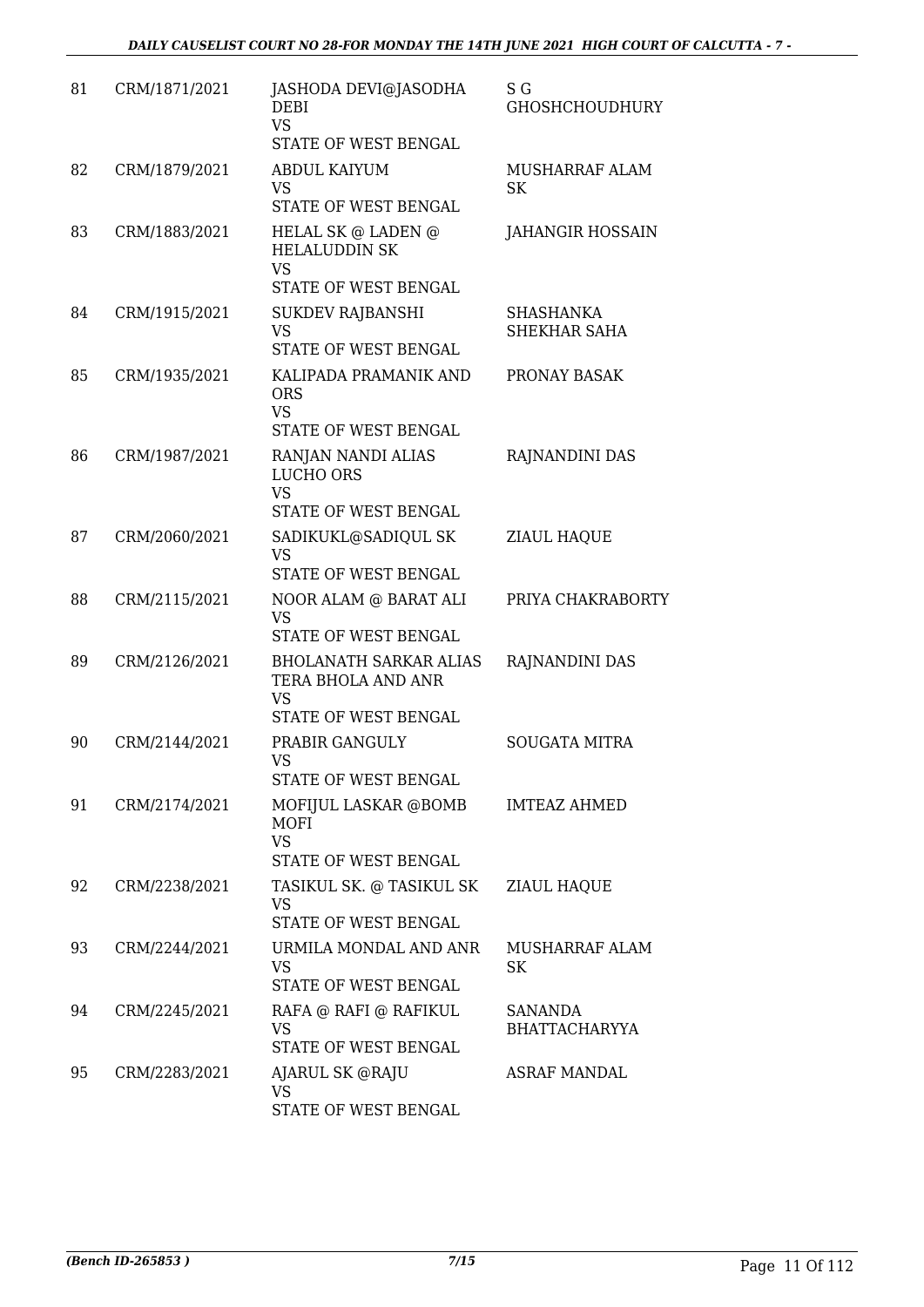| 96  | CRM/2309/2021 | <b>SNEHASISH ROY</b><br><b>VS</b><br><b>STATE OF WEST BENGAL</b>                   | MADHUMITA BASAK                           |
|-----|---------------|------------------------------------------------------------------------------------|-------------------------------------------|
| 97  | CRM/2325/2021 | <b>ASHIM BISWAS</b><br><b>VS</b><br>STATE OF WEST BENGAL                           | Asraf Mandal                              |
| 98  | CRM/2390/2021 | KARTICK SAHA AND<br><b>ANOTHER</b><br><b>VS</b>                                    | <b>SNEHANSU</b><br><b>MAJUMDER</b>        |
|     |               | STATE OF WEST BENGAL                                                               |                                           |
| 99  | CRM/2528/2021 | <b>KARTICK KUMAR</b><br>BISWAS@KARTICK BISWAS<br><b>VS</b><br>STATE OF WEST BENGAL | <b>RAJESHWAR</b><br><b>CHAKRABORTY</b>    |
| 100 | CRM/2535/2021 | <b>GOLAM RABBANI</b><br><b>VS</b><br>STATE OF WEST BENGAL                          | MUSHARROF ALAM<br>SK                      |
| 101 | CRM/2545/2021 | UTTAM GHOSH<br><b>VS</b><br>STATE OF WEST BENGAL                                   | <b>SNEHANSU</b><br><b>MAJUMDER</b>        |
| 102 | CRM/2553/2021 | <b>DEBEN BARMAN</b><br><b>VS</b><br>STATE OF WEST BENGAL                           | <b>BUSHRA KHATOON</b>                     |
| 103 | CRM/2601/2021 | RABIUL MONDAL @<br><b>BABUSONA AND ANR</b><br><b>VS</b><br>STATE OF WEST BENGAL    | ARUP KUMAR<br><b>BHOWMICK</b>             |
| 104 | CRM/2631/2021 | RAJ KUMAR DAS@SWAPAN<br><b>VS</b><br>STATE OF WEST BENGAL                          | PAYEL SHOME                               |
| 105 | CRM/2632/2021 | DAYA SANKAR TIWARI @<br><b>SANKAR TIWARI</b><br><b>VS</b><br>STATE OF WEST BENGAL  | ARUNAVA GANGULY                           |
| 106 | CRM/2751/2021 | AMIT MANDAL @ PAPPU<br><b>VS</b><br>STATE OF WEST BENGAL                           | <b>AMRITA CHEL</b>                        |
| 107 | CRM/2773/2021 | DIBARUN GHOSH<br>VS<br>STATE OF WEST BENGAL                                        | ASIM KUMAR<br>CHAKRABORTI                 |
| 108 | CRM/2774/2021 | SUJIT DAS@MASTAN<br><b>VS</b>                                                      | Asraf Mandal                              |
| 109 | CRM/2776/2021 | STATE OF WEST BENGAL<br>ASABUL SK @ ABUL SK<br>VS<br>STATE OF WEST BENGAL          | Asraf Mandal                              |
| 110 | CRM/2819/2021 | SHUBHANKAR KUMBHAKAR<br><b>VS</b><br>STATE OF WEST BENGAL                          | Kunal Ganguly                             |
| 111 | CRM/2845/2021 | ABDUL MAKIM MIAH @ MD.<br><b>MUKIM</b><br><b>VS</b><br>STATE OF WEST BENGAL        | <b>MAZHAR HOSSAIN</b><br><b>CHOWDHURY</b> |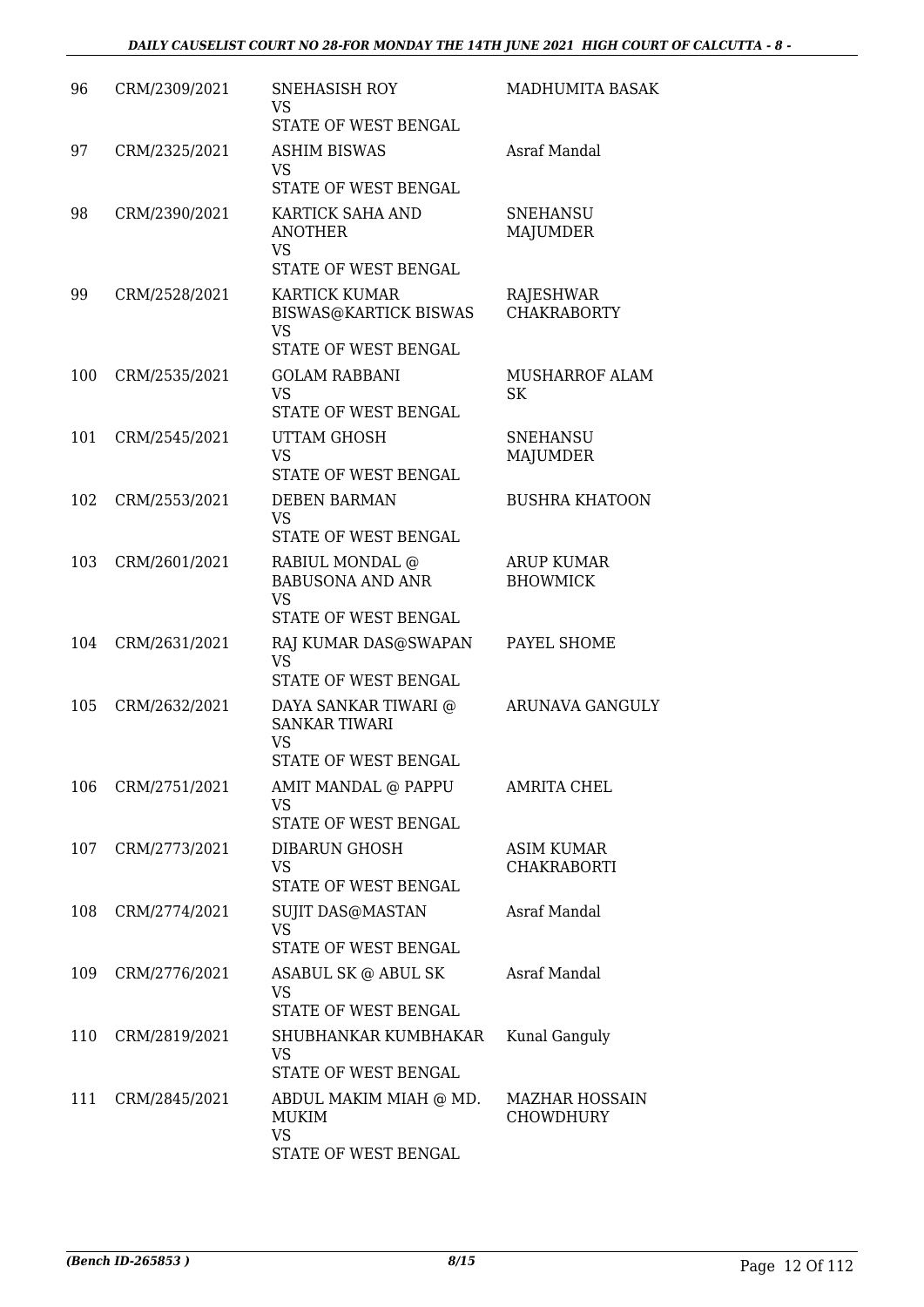| 112 | CRM/2850/2021                   | BIPODTARAN @ BIPATARAN<br><b>SUTRADHAR</b><br><b>VS</b><br>STATE OF WEST BENGAL<br>AND ORS. | <b>TANMAY</b><br><b>CHOWDHURY</b>  |
|-----|---------------------------------|---------------------------------------------------------------------------------------------|------------------------------------|
| 113 | CRM/2905/2021                   | <b>BHOLA ROY AND ANR</b><br>VS<br>STATE OF WEST BENGAL                                      | <b>ABDUS SALAM</b>                 |
| 114 | CRM/2914/2021<br>$(17-06-2021)$ | CHANARUL @ SOFIKUL SK<br>@ SAPIKUL<br><b>VS</b><br>STATE OF WEST BENGAL                     | <b>RIYA DAS</b>                    |
| 115 | CRM/3036/2021                   | ROHIT DAS AND ANR<br><b>VS</b><br>STATE OF WEST BENGAL                                      | KRISHNENDU<br><b>BHADRA</b>        |
| 116 | CRM/3118/2021                   | <b>BAPAN SK @ BAPON SEKH</b><br><b>VS</b><br>STATE OF WEST BENGAL                           | <b>TAPODIP GUPTA</b>               |
| 117 | CRM/3149/2021                   | AJIJ SK@BHODA@AJIT SK<br>VS<br>STATE OF WEST BENGAL                                         | <b>RIYA DAS</b>                    |
| 118 | CRM/3152/2021                   | RAKESH SINGH @ RAKESH<br><b>KUMAR SINGH</b><br><b>VS</b><br>STATE OF WEST BENGAL            | <b>ABHIJIT SINGH</b>               |
| 119 | CRM/3156/2021<br>(Not Received) | NIKHIL BEPARI<br><b>VS</b><br>STATE OF WEST BENGAL                                          | ARKA CHAKRABORTY                   |
| 120 | CRM/3157/2021                   | SUJAN BARMAN @<br>DEBNATH @ ROY<br><b>VS</b><br><b>STATE OF WEST BENGAL</b>                 | Jeenia Rudra                       |
| 121 | CRM/3161/2021                   | SUMAN SARKAR AND ANR<br><b>VS</b><br>STATE OF WEST BENGAL                                   | AMIT RANJAN PATI                   |
| 122 | CRM/3190/2021                   | <b>TAMAL DAS</b><br>VS.<br>STATE OF WEST BENGAL                                             | ARUP CHATTERJEE                    |
| 123 | CRM/3194/2021                   | MALLIKA DAS SAMANTA @<br><b>MALLIKA DAS</b><br><b>VS</b><br>STATE OF WEST BENGAL            | <b>BHASKAR SETH</b>                |
| 124 | CRM/3214/2021                   | SAIFUDDIN SK<br><b>VS</b><br>STATE OF WEST BENGAL                                           | <b>SUMAN</b><br><b>CHAKRABORTY</b> |
| 125 | CRM/3236/2021                   | PARESH HALDER AND ANR<br>VS<br>STATE OF WEST BENGAL                                         | Asraf Mandal                       |
| 126 | CRM/3258/2021                   | ABDULLA SARDAR<br>VS<br>STATE OF WEST BENGAL                                                | MD JANNAT UL<br><b>FIRDOUS</b>     |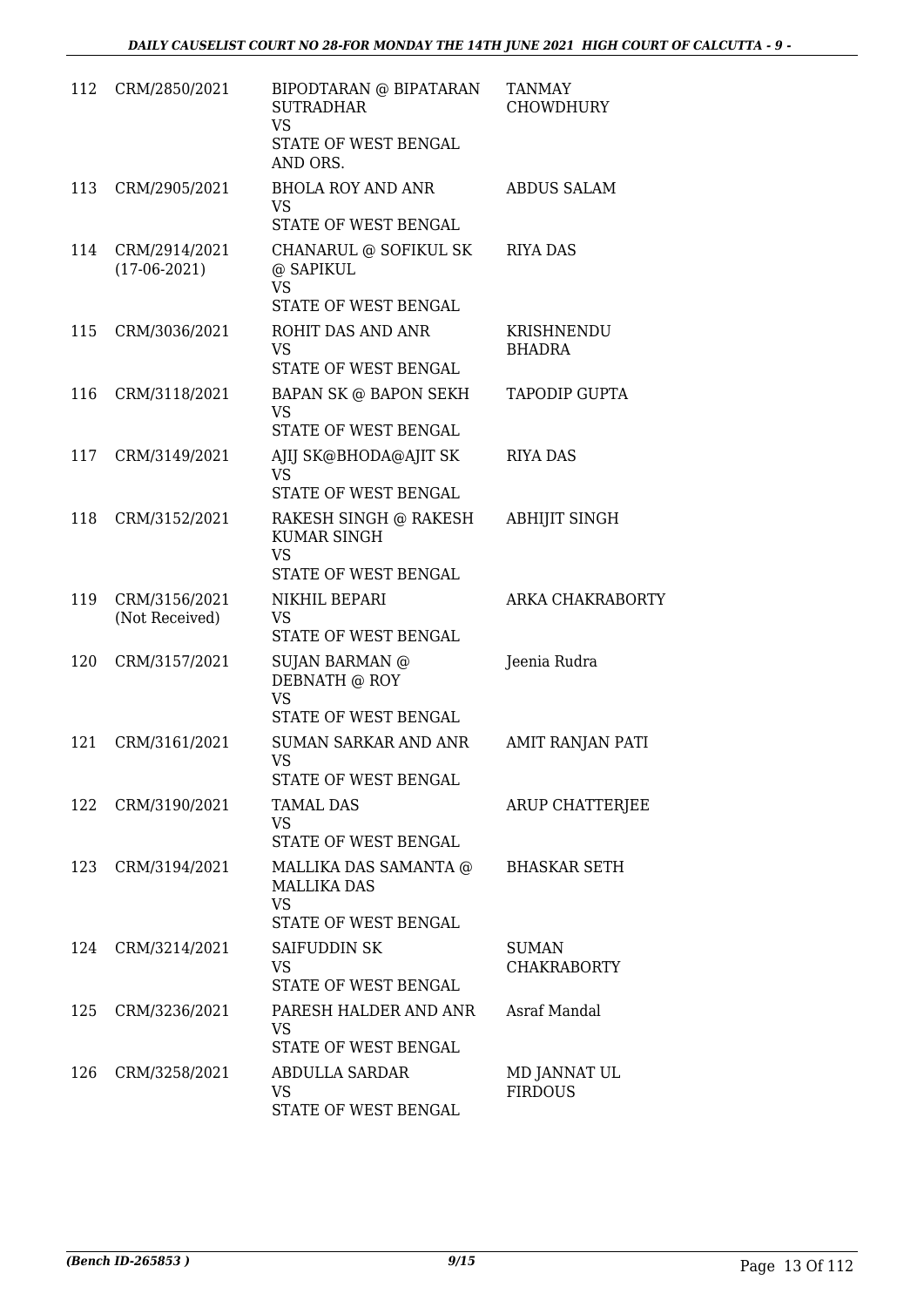| 127 | CRM/3285/2021 | RANA ROY @ SUJAY ROY<br>VS<br>STATE OF WEST BENGAL                                     | Asraf Mandal                          |
|-----|---------------|----------------------------------------------------------------------------------------|---------------------------------------|
| 128 | CRM/3288/2021 | SUBHOBRATA DAS @<br><b>SUBHO</b><br><b>VS</b><br>STATE OF WEST BENGAL                  | <b>SHASHANKA</b><br>SHEKHAR SAHA      |
| 129 | CRM/3357/2021 | SHITAL BHATTACHARYYA<br><b>VS</b><br>STATE OF WEST BENGAL                              | NILANJAN ADHIKARI                     |
| 130 | CRM/3371/2021 | <b>BIFAL MONDAL</b><br><b>VS</b><br>STATE OF WEST BENGAL                               | <b>JISAN IQUBAL</b><br><b>HOSSAIN</b> |
| 131 | CRM/3378/2021 | PARMILA BIBI@PARVINA<br>BIBI@PROMILA BIBI<br><b>VS</b><br><b>STATE OF WEST BENGAL</b>  | Asraf Mandal                          |
| 132 | CRM/3383/2021 | SADHAN RAY @ JHARU<br>VS<br>STATE OF WEST BENGAL                                       | RAJNANDINI DAS                        |
| 133 | CRM/3407/2021 | <b>GOPAL CHANDRA MAITY</b><br><b>VS</b><br>STATE OF WEST BENGAL                        | SIDDHARTHA SARKAR                     |
| 134 | CRM/3419/2021 | <b>GOUTAM BISWAS</b><br><b>VS</b><br>STATE OF WEST BENGAL                              | Asraf Mandal                          |
| 135 | CRM/3433/2021 | <b>BADRINATH GHOSH @</b><br><b>BHUTTA</b><br><b>VS</b><br>STATE OF WEST BENGAL         | <b>KARABI ROY</b>                     |
| 136 | CRM/3451/2021 | <b>TAJUDDIN SK</b><br><b>VS</b><br>STATE OF WEST BENGAL<br>AND ORS.                    | MAIDUL ISLAM<br><b>KAYAL</b>          |
| 137 | CRM/3479/2021 | MIRAJUL<br>MONDAL@MIRAJUL<br>MONDAL ISLAM AND ORS<br><b>VS</b><br>STATE OF WEST BENGAL | SUCHISMITA DUTTA                      |
| 138 | CRM/3489/2021 | MONTU SK @ MUNTU SK @<br><b>MANTU SK</b><br><b>VS</b><br>STATE OF WEST BENGAL          | ALI AHSAN ALAMGIR                     |
| 139 | CRM/3506/2021 | RAJA GHOSHAL<br><b>VS</b><br>STATE OF WEST BENGAL                                      | <b>SOUVIK DAS</b>                     |
| 140 | CRM/3552/2021 | <b>SUJIT SARKAR</b><br><b>VS</b><br>STATE OF WEST BENGAL                               | Sumanta Das                           |
| 141 | CRM/3582/2021 | <b>SAKIRUL SARKAR</b><br><b>VS</b><br>STATE OF WEST BENGAL                             | JISAN IQUBAL<br><b>HOSSAIN</b>        |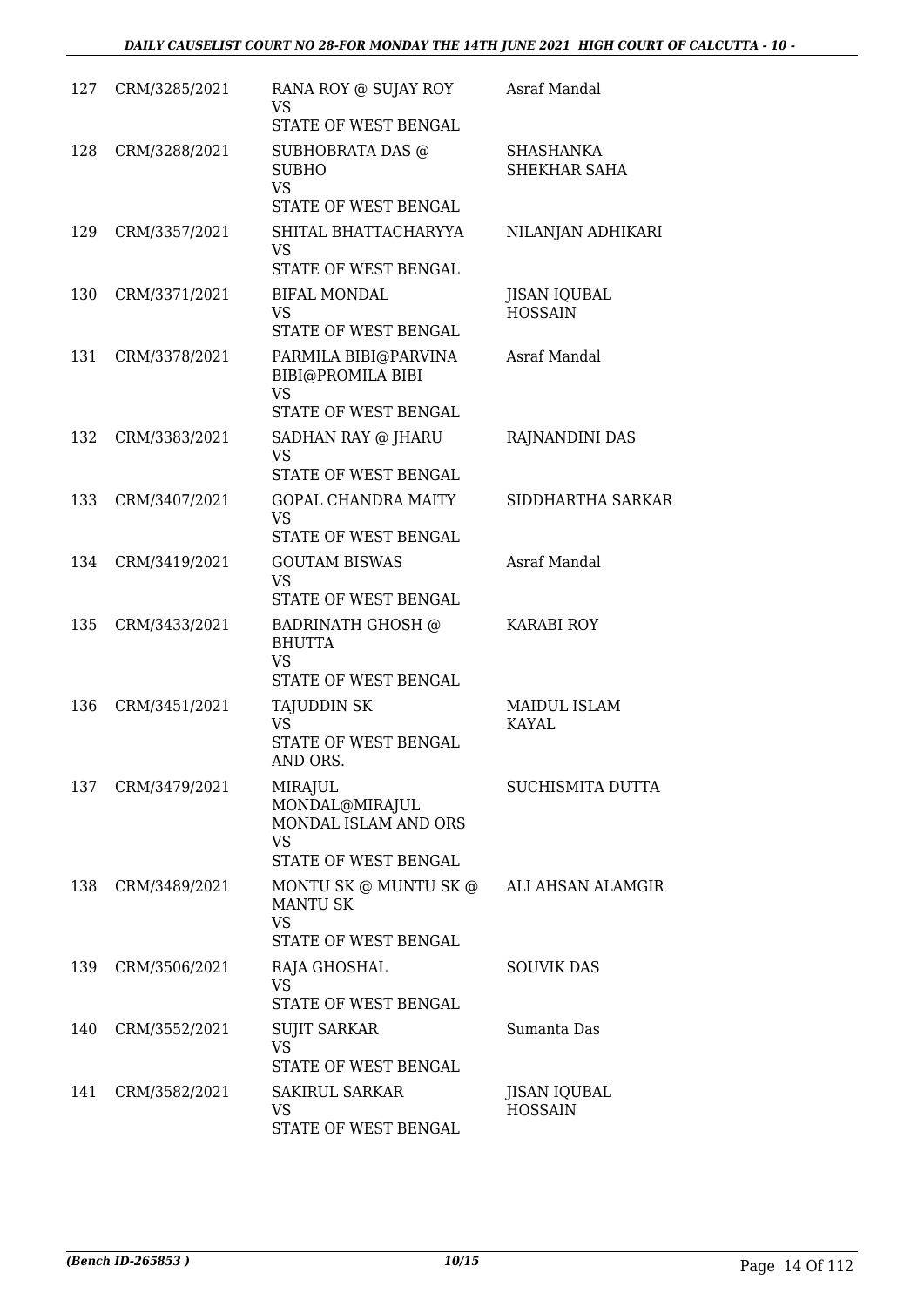| 142 | CRM/3585/2021 | CHANDAN @ CHANDU<br>MAJHI<br><b>VS</b><br>STATE OF WEST BENGAL                                 | ARUNAVA GANGULY                        |
|-----|---------------|------------------------------------------------------------------------------------------------|----------------------------------------|
| 143 | CRM/3590/2021 | <b>BIBHASH SARKAR</b><br><b>VS</b><br>STATE OF WEST BENGAL                                     | <b>SNEHANSU</b><br>MAJUMDER            |
| 144 | CRM/3616/2021 | TETUL GHOSH@TENTUL<br><b>GHOSH</b><br><b>VS</b>                                                | <b>GAGANJYOT SINGH</b>                 |
| 145 | CRM/3621/2021 | STATE OF WEST BENGAL<br>DEBABRATA PATRA AND<br><b>ORS</b><br><b>VS</b><br>STATE OF WEST BENGAL | SHIBAJI KUMAR DAS                      |
| 146 | CRM/3627/2021 | AZAD ALI @ AJJAT ALI @<br>AJJAD ALI<br><b>VS</b><br>STATE OF WEST BENGAL                       | PRONOJIT ROY                           |
| 147 | CRM/3662/2021 | <b>MUZAFFAR</b><br>MONDAL@MUJAFFAR<br><b>MONDAL</b><br><b>VS</b><br>STATE OF WEST BENGAL       | <b>SNEHANSU</b><br>MAJUMDER            |
| 148 | CRM/3664/2021 | MURSELIM MIR<br>VS<br>STATE OF WEST BENGAL                                                     | PRADIP PAL                             |
| 149 | CRM/3713/2021 | SAIKUL MOLLA AND ANR<br><b>VS</b><br>STATE OF WEST BENGAL                                      | Jeenia Rudra                           |
| 150 | CRM/3715/2021 | <b>FANI DAS</b><br>VS<br><b>STATE OF WEST BENGAL</b>                                           | Deepak Prahladka                       |
| 151 | CRM/3741/2021 | DIBYENDU ROY<br><b>VS</b><br>UNION OF INDIA                                                    | <b>BANDANA MAITY</b>                   |
| 152 | CRM/3744/2021 | MOTIBUL BISWAS @ MOTI<br>MONDAL<br><b>VS</b><br><b>STATE OF WEST BENGAL</b>                    | RAJNANDINI DAS                         |
| 153 | CRM/3746/2021 | ANISUR RAHAMAN<br>VS<br>STATE OF WEST BENGAL                                                   | <b>ABU SOHEL</b>                       |
| 154 | CRM/3751/2021 | JEETENDRA KUMAR SINGH<br><b>VS</b><br>STATE OF WEST BENGAL                                     | <b>MRITYUNJOY</b><br><b>CHATTERJEE</b> |
| 155 | CRM/3771/2021 | MD GOLAM KIBERIA<br>VS<br>STATE OF WEST BENGAL                                                 | <b>MRITYUNJOY</b><br><b>CHATTERJEE</b> |
| 156 | CRM/3783/2021 | RABIN GHOSH@ROBIN<br><b>GHOSH AND ANR</b><br>VS<br>STATE OF WEST BENGAL                        | SANJIB KUMAR DAN                       |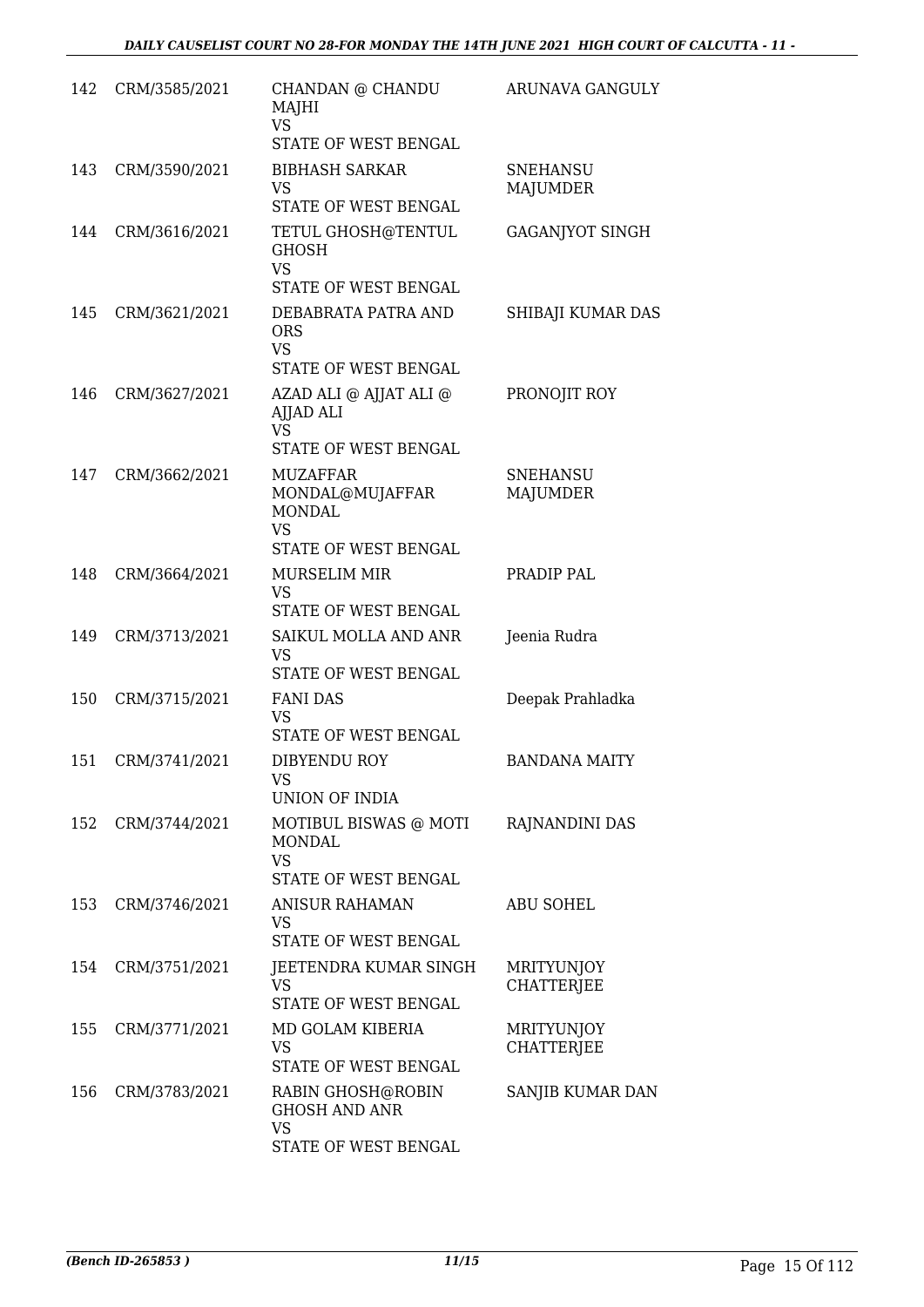| 157 | CRM/3786/2021      | ABHISEKH BISWAS ALIAS<br><b>AVISHEK BISWAS AND ANR</b><br>VS<br>STATE OF WEST BENGAL                      | <b>KSHITIMOHAN</b><br><b>KARMAKAR</b>  |
|-----|--------------------|-----------------------------------------------------------------------------------------------------------|----------------------------------------|
| 158 | CRM/3789/2021      | <b>ANOWAR</b><br>HOSSAIN@TEPLU@ANUYAR<br><b>HOSSAIN</b><br>VS                                             | <b>TAPODIP GUPTA</b>                   |
|     |                    | STATE OF WEST BENGAL                                                                                      |                                        |
| 159 | CRM/3790/2021      | LAKSHMAN SARDAR AND<br>ANR<br><b>VS</b>                                                                   | SHIBAJI KUMAR DAS                      |
|     |                    | STATE OF WEST BENGAL                                                                                      |                                        |
| 160 | CRM/3818/2021      | DHUBARAJ MURMU<br>VS<br>STATE OF WEST BENGAL                                                              | <b>SANTANU MAJI</b>                    |
|     | IA NO: CRAN/1/2021 |                                                                                                           |                                        |
| 161 | CRM/3826/2021      | <b>SANJOY PAHAN</b><br><b>VS</b><br>STATE OF WEST BENGAL                                                  | <b>KAUSHIK</b><br><b>CHOWDHURY</b>     |
| 162 | CRM/3833/2021      | <b>BHABESH SAHANI</b><br><b>VS</b><br>STATE OF WEST BENGAL                                                | <b>ANGSHUMAN</b><br><b>CHAKRABORTY</b> |
| 163 | CRM/3838/2021      | <b>BHOLA MOLLA</b><br><b>VS</b><br>STATE OF WEST BENGAL                                                   | Angshuman<br>Chakrabarty               |
| 164 | CRM/3839/2021      | SAMSUDDIN SK@<br>SAMSUDDIN SEKH @<br><b>MOLLA</b><br><b>VS</b><br>STATE OF WEST BENGAL                    | <b>ANGSHUMAN</b><br><b>CHAKRABORTY</b> |
| 165 | CRM/3848/2021      | MOJIBAR LASKAR<br><b>VS</b><br>STATE OF WEST BENGAL                                                       | Angshuman<br>Chakrabarty               |
| 166 | CRM/3855/2021      | PINTU SAFUI AND ANR<br><b>VS</b><br>STATE OF WEST BENGAL                                                  | Angshuman<br>Chakrabarty               |
| 167 | CRM/3856/2021      | <b>MONIRUL SK</b><br>VS<br><b>STATE OF WEST BENGAL</b>                                                    | Angshuman<br>Chakrabarty               |
| 168 | CRM/3858/2021      | JAHANGIR MOLLA<br><b>VS</b><br>STATE OF WEST BENGAL                                                       | Angshuman<br>Chakrabarty               |
| 169 | CRM/3875/2021      | GOPIN ORAW@GUPIN<br><b>KISKU</b><br><b>VS</b>                                                             | KAUSTUV SHOME                          |
| 170 | CRM/3949/2021      | STATE OF WEST BENGAL<br>SAYED SEKH @ MD SAYED<br><b>SEKH @ SAYET</b><br><b>VS</b><br>STATE OF WEST BENGAL | PARTHA SARATHI<br><b>DAS</b>           |

## **APPLICATION FOR BAIL (1)**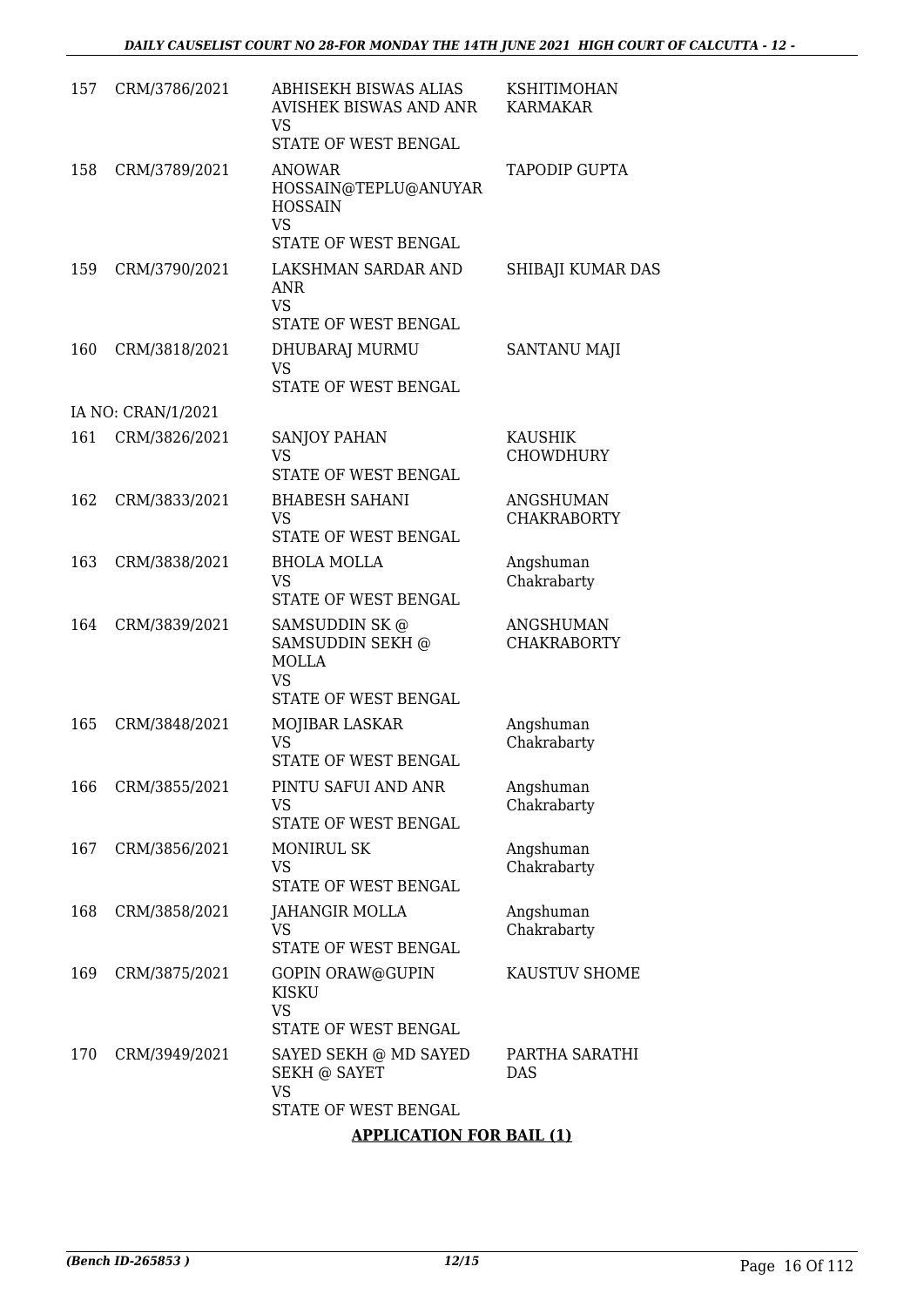| 171 | CRM/2164/2021  | MOHOR ALI LASKAR ALIAS<br><b>MOHOR LASKAR</b><br><b>VS</b><br>STATE OF WEST BENGAL           | <b>SAYAN MUKHERJEE</b>               |
|-----|----------------|----------------------------------------------------------------------------------------------|--------------------------------------|
| 172 | CRM/3452/2021  | AMIT SONKAR @<br>KHARGOSH @RABBIT<br><b>VS</b><br>STATE OF WEST BENGAL                       | PURNENDU MAITY                       |
| 173 | CRM/3541/2021  | RAHUL KUMAR RAY @<br>RAHUL RAO @ MANU AND<br><b>ANR</b><br><b>VS</b><br>STATE OF WEST BENGAL | <b>SEKHAR MUKHERJEE</b>              |
| 174 | CRM/3559/2021  | <b>SWAPAN MONDAL</b><br><b>VS</b><br>STATE OF WEST BENGAL                                    | <b>JISAN IQBAL</b><br><b>HOSSAIN</b> |
| 175 | CRM/3628/2021  | BARUN SINGH @ BARUN<br><b>SINGHA</b><br><b>VS</b>                                            | ROHIT KUMAR SHAW                     |
|     |                | STATE OF WEST BENGAL                                                                         |                                      |
|     |                | <b>BAIL APPLICATION [NEW]</b>                                                                |                                      |
| 176 | CRM/10458/2020 | <b>BISWAJIT SANTRA @BUBAI</b><br><b>VS</b><br>State of West Bengal                           | <b>SATADRU LAHIRI</b>                |
| 177 | CRM/1046/2021  | SAMAR BISWAS ALIAS GUYE<br><b>VS</b><br>STATE OF WEST BENGAL<br>AND ORS.                     | <b>AMIT SINGH</b>                    |
| 178 | CRM/1052/2021  | NIDUL PAUL<br><b>VS</b><br>STATE OF WEST BENGAL<br>AND ORS.                                  | <b>SUMANTA</b><br><b>CHAKRABORTY</b> |
| 179 | CRM/1291/2021  | <b>BIKASH HARI</b><br>VS<br>STATE OF WEST BENGAL                                             | <b>AMIT SINGH</b>                    |
| 180 | CRM/1357/2021  | SK SAKIR ALI @SK<br><b>JIKSARUL ALI</b><br><b>VS</b><br>STATE OF WEST BENGAL                 | ANINDYA GHOSH                        |
| 181 | CRM/1758/2021  | RUHUL AMIN @ KALU<br><b>VS</b><br>STATE OF WEST BENGAL                                       | <b>MD JANNAT FIRDOUS</b>             |
| 182 | CRM/1829/2021  | SUNIL SINGH CHOWHAN @<br><b>SANJAY KUMAR</b><br><b>VS</b><br>STATE OF WEST BENGAL            | GAGANJYOT SINGH                      |
| 183 | CRM/1878/2021  | <b>SENTU SHAH</b><br>VS<br>STATE OF WEST BENGAL                                              | <b>SNEHANSU</b><br>MAJUMDER          |
| 184 | CRM/1921/2021  | <b>SAMIR BARMAN</b><br><b>VS</b><br>STATE OF WEST BENGAL                                     | <b>ARUP SARKAR</b>                   |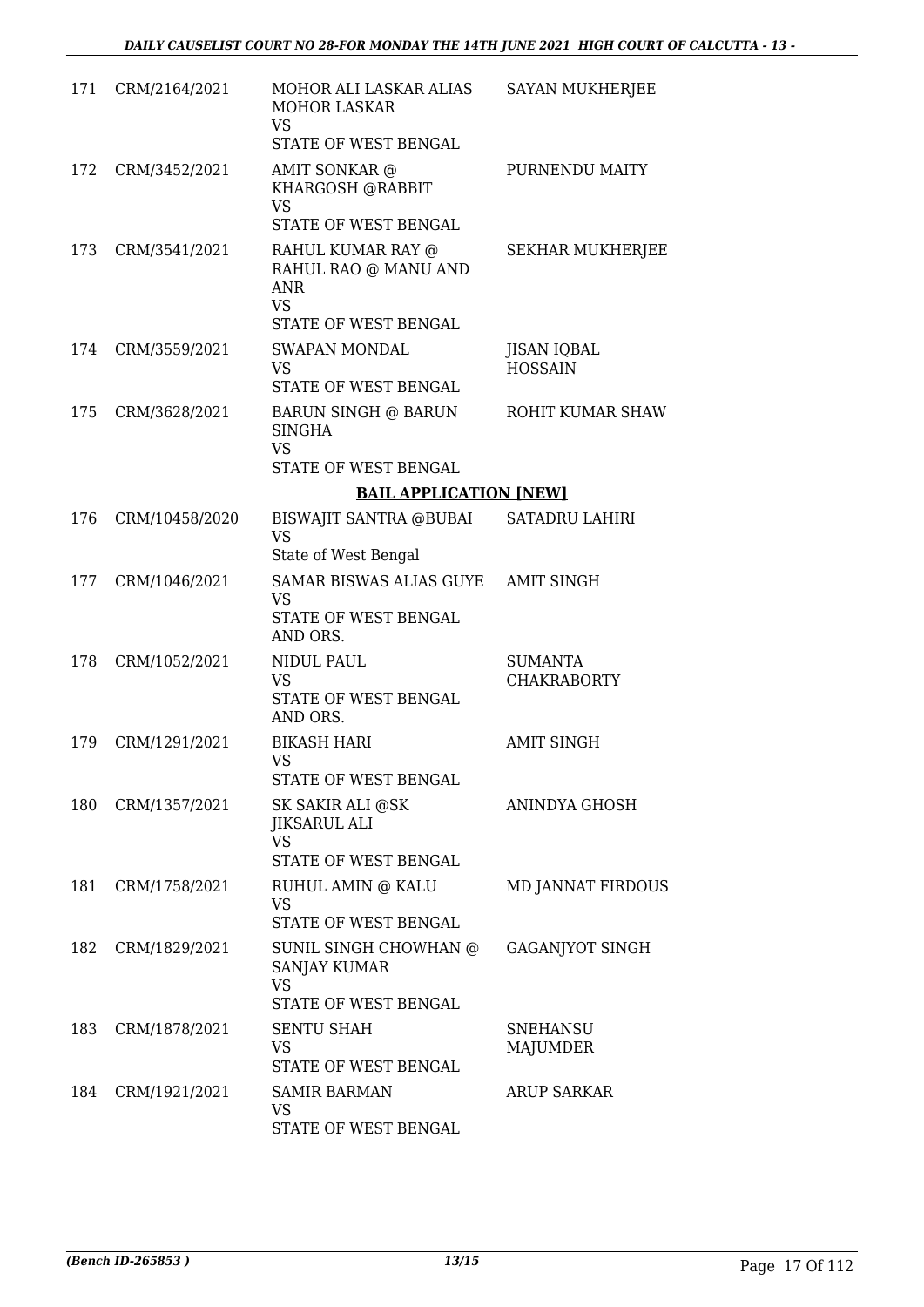| 185 | CRM/1956/2021                   | JEKER SK@JAKER<br>SK@JEKER ALI@JAKER ALI<br>AND ANR<br><b>VS</b><br>STATE OF WEST BENGAL                           | <b>TAPODIPT GUPTA</b>                |
|-----|---------------------------------|--------------------------------------------------------------------------------------------------------------------|--------------------------------------|
| 186 | CRM/1966/2021                   | FERAJUL SK@FIRAJUL<br><b>VS</b><br>STATE OF WEST BENGAL                                                            | <b>ARUP KUMAR</b><br><b>BHOWMICK</b> |
| 187 | CRM/2069/2021                   | NAJIMUL GAZI @ NAZMUL<br>GAZI<br><b>VS</b><br>STATE OF WEST BENGAL                                                 | <b>SAFDAR AZAM</b>                   |
| 188 | CRM/2129/2021                   | <b>SAMIR DAS AND ORS</b><br><b>VS</b><br>STATE OF WEST BENGAL                                                      | <b>SNEHANSU</b><br>MAJUMDER          |
| 189 | CRM/2201/2021                   | ABU TAHER MANDAL @<br><b>SENTU</b><br><b>VS</b>                                                                    | KANCHAN GUPTA                        |
| 190 | CRM/2890/2021                   | STATE OF WEST BENGAL<br>PINTU GHOSH<br><b>VS</b><br>STATE OF WEST BENGAL                                           | KUSAL KUMAR<br>MUKHERJEE             |
|     | IA NO: CRAN/1/2021              |                                                                                                                    |                                      |
| 191 | CRM/3772/2021                   | <b>ABODH BISWAS</b><br><b>VS</b><br>STATE OF WEST BENGAL                                                           | <b>SYED MURSHID</b><br>ALAM          |
| 192 | CRM/3777/2021                   | RIJUL SK ALIA RIYUL SK<br><b>AND ORS</b><br><b>VS</b><br>STATE OF WEST BENGAL                                      | SAGAR SAHA                           |
| 193 | CRM/3779/2021                   | NUR MOHAMMAD<br>KHA@NUR MOHAMMAD<br>KHAN@NUR KHAN@NOOR<br>MAHAMMAD<br>VS<br>STATE OF WEST BENGAL<br><b>AND ANR</b> | <b>SAGAR SAHA</b>                    |
|     |                                 | <b>FOR ADMISSION</b>                                                                                               |                                      |
| 194 | CRA/135/2021<br>(Not Received)  | SK ILLEAS@SK.ILIYAS ALI MUNSHIASHIQ ELAHI<br>AND ORS<br><b>VS</b>                                                  |                                      |
|     |                                 | STATE OF WEST BENGAL                                                                                               |                                      |
|     |                                 | <b>MODIFICATION/RELAXATION OF BAIL</b>                                                                             |                                      |
| 195 | CRM/5763/2020<br>(Not Received) | SANJIT MAITY<br>VS<br>STATE OF WEST BENGAL                                                                         | RIMPY MAJUMDER                       |
|     | IA NO: CRAN/3/2020              |                                                                                                                    |                                      |
|     |                                 | <b>BAIL IN CONNECTION WITH APPEAL</b>                                                                              |                                      |
| 196 | CRA/756/2012<br>(Not Received)  | <b>BACCHU MIR</b><br>VS<br>STATE OF WEST BENGAL                                                                    | <b>MADHURI DAS</b>                   |
|     |                                 |                                                                                                                    |                                      |

IA NO: CRAN/5/2021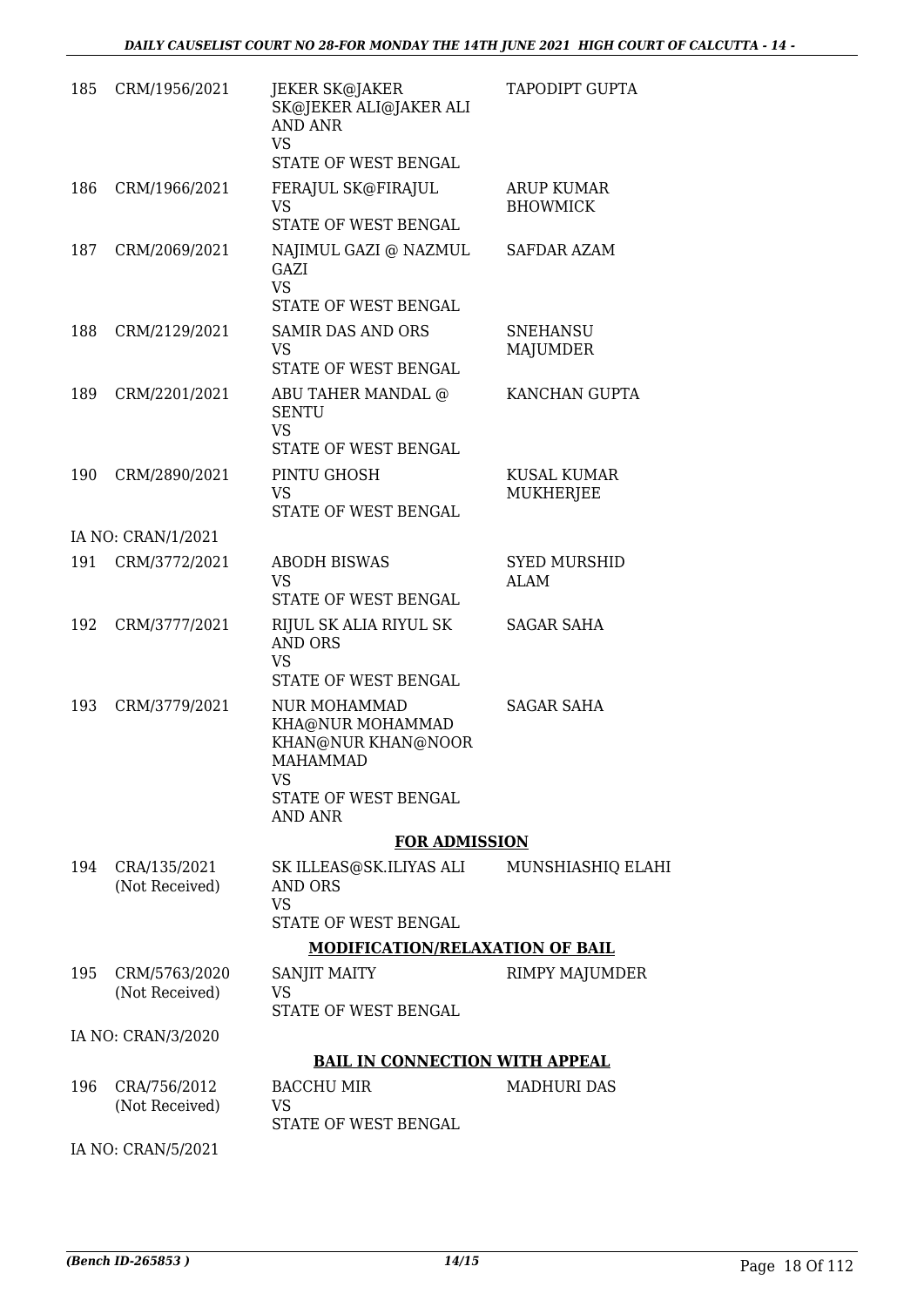| 197 | CRA/37/2020<br>(Not Received)                                          | SANDHYA RANI DAS & ANR<br><b>VS</b><br>STATE OF WEST BENGAL                          | SWAGATA DATTA         |  |  |
|-----|------------------------------------------------------------------------|--------------------------------------------------------------------------------------|-----------------------|--|--|
|     | IA NO: CRAN/2/2020, CRAN/3/2020                                        |                                                                                      |                       |  |  |
|     |                                                                        | <b>ADMISSION OF CRIMINAL APPEAL</b>                                                  |                       |  |  |
| 198 | CRA/212/2018                                                           | MD.JAMEEL @ JAMEEL<br><b>KHAN</b><br><b>VS</b><br>STATE OF WEST BENGAL               |                       |  |  |
|     | IA NO: CRAN/1/2021                                                     |                                                                                      |                       |  |  |
|     |                                                                        | <b>FIXED MATTER</b>                                                                  |                       |  |  |
| 199 | CRM/1736/2021<br>(Not Received)                                        | YEASIN SK @YASIN SK<br><b>VS</b><br><b>STATE OF WEST BENGAL</b>                      | MD BANI ISRAIL        |  |  |
| 200 | CRM/2102/2021<br>(Not Received)                                        | YEASIN SK @ YASIN SK<br><b>VS</b><br><b>STATE OF WEST BENGAL</b>                     | MD BANI ISRAIL        |  |  |
|     |                                                                        | APPLICATION FOR RELAXATION OF CONDITION OF BAIL                                      |                       |  |  |
| 201 | CRM/9279/2020<br>(Not Received)                                        | JOSEPH KUSKU AND ORS<br><b>VS</b><br>State of West Bengal                            | <b>SOVAN DASGUPTA</b> |  |  |
|     | IA NO: CRAN/1/2021, CRAN/2/2021, CRAN/3/2021, CRAN/4/2021, CRAN/5/2021 |                                                                                      |                       |  |  |
|     | <b>BAIL IN CONNECTION WITH APPEAL 1</b>                                |                                                                                      |                       |  |  |
| 202 | CRA/24/2021                                                            | LAB SARKAR ALIAS JAGAT<br><b>SARKAR AND ORS</b><br><b>VS</b><br>State of West Bengal | KOUSTAV BACHI         |  |  |

IA NO: CRAN/1/2021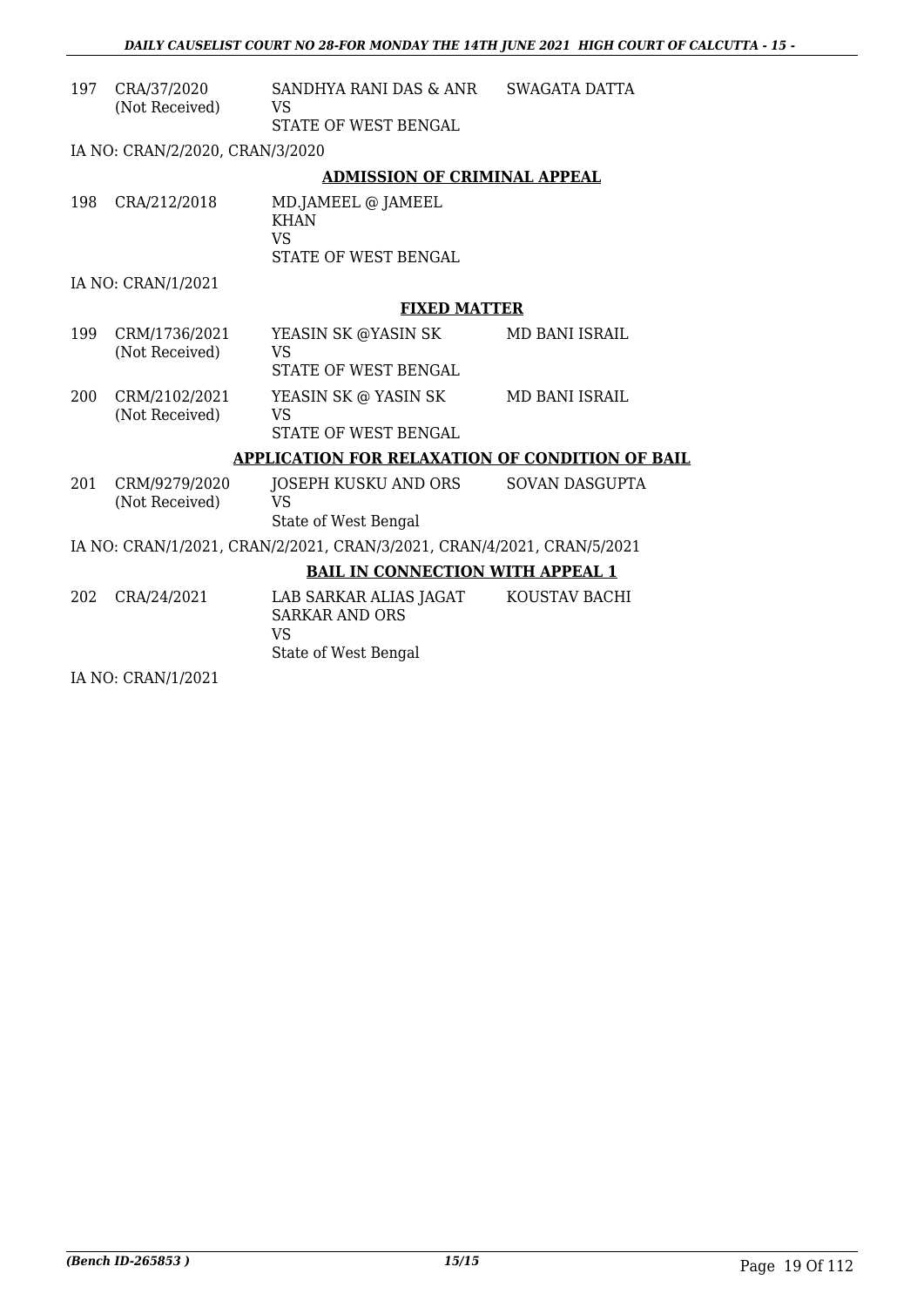

## **Appellate Side**

**DAILY CAUSELIST For Monday The 14th June 2021**

**COURT NO. 4**

**DIVISION BENCH (DB - IV)**

**AT 11:00 AM**

## **HON'BLE JUSTICE ARINDAM SINHA HON'BLE JUSTICE SAUGATA BHATTACHARYYA (VIA VIDEO CONFERENCE)**

#### **ORDER XLI RULE II**

| $\mathbf{1}$   | SAT/2616/1992                           | SASANKA SEKHAR MODAK<br><b>VS</b><br>DHARMADAS DHARA                         | <b>SUJIT CHOWDHURY</b>                     |   |
|----------------|-----------------------------------------|------------------------------------------------------------------------------|--------------------------------------------|---|
| $\overline{2}$ | SAT/2630/1992                           | <b>GOFUR SK. AND ORS</b><br><b>VS</b><br>ANISUDDIN SK. AND ORS.              | <b>BISWA RANJAN</b><br><b>BHAKAT</b>       |   |
| 3              | SAT/2644/1992                           | MD. AYUB<br><b>VS</b><br>NABAGOPAL MAJEE                                     | <b>SUBIR KUMAR</b><br><b>BHATTACHARYYA</b> |   |
| 4              | SAT/2680/1996                           | SMT. ASHALATA GHOSH<br><b>VS</b><br><b>SMT. NIHAR BALA GHOSH</b><br>AND ORS. | TARAK NATH DUTTA                           |   |
| 5              | SAT/3261/1996                           | SK. SONOAR AND ORS.<br><b>VS</b><br>SK. SONU AND ORS.                        | <b>ANIMA MAITI</b>                         |   |
| 6              | SAT/3644/2000                           | <b>MUSTAK ALI</b><br>VS<br><b>BELA RANI SARKAR</b>                           | <b>ARINDAM</b><br><b>CHATTERJEE</b>        |   |
|                | IA NO: CAN/1/2002(Old No:CAN/7390/2002) |                                                                              |                                            |   |
| 7              | SAT/3786/2000                           | RAJ KUMAR GHOSH & ORS<br><b>VS</b><br>STATE OF WEST BENGAL                   | <b>TAPASH KUMAR</b><br><b>BHATTACHARYY</b> | A |
| 8              | SAT/3895/2000                           | MST. HAMIDA KHATUN &<br>ORS.<br><b>VS</b><br>ZINNAT ALI MOHALDER             | KABITA MUKHERJEE                           |   |
| 9              | SAT/4062/2000                           | KALPANA MUKHERJEE<br>(BANERJEEA)<br><b>VS</b><br>L.I.C.OF INDIA              | SANDIPAN BANERJEE                          |   |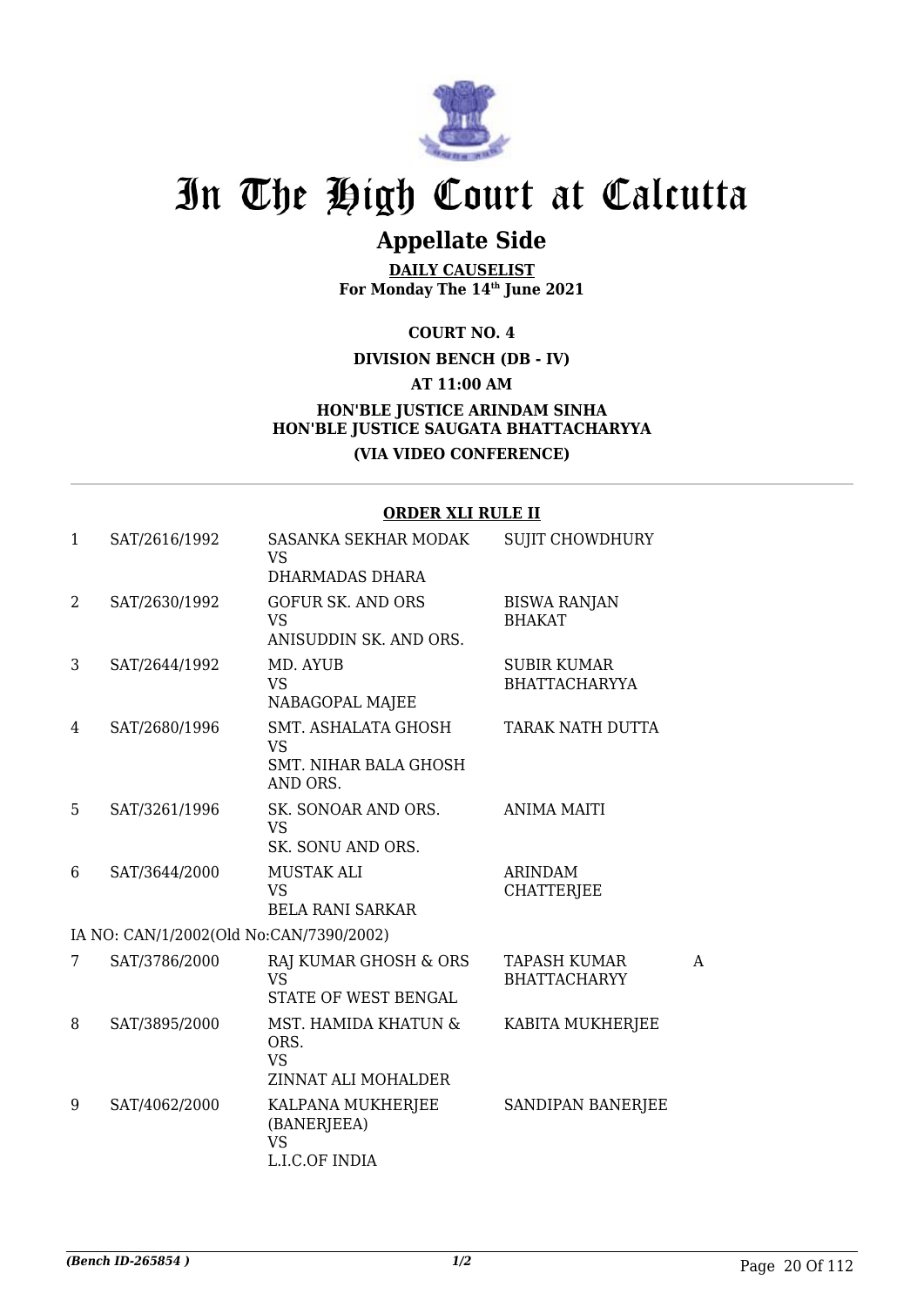| 10 | SAT/4180/2000                           | AHAD ALI HA<br>VS<br>MD. ABU KHAN                  | SANDIP DAS         |
|----|-----------------------------------------|----------------------------------------------------|--------------------|
|    | IA NO: CAN/1/2003(Old No:CAN/6925/2003) |                                                    |                    |
| 11 | SAT/301/2018<br>$(14-06-2021)$          | <b>SMT BHARATI KOLEY</b><br>VS<br>PRATIK DAS & ANR | <b>ANIMESH DAS</b> |
|    | IA NO: CAN/1/2021, CAN/2/2021           |                                                    |                    |
| 12 | SAT/302/2018<br>$(14-06-2021)$          | SMT BHARATI KOLEY<br>VS<br>PRATIK DAS & ANR        | ANIMESH DAS        |
|    | IA NO: CAN/3/2021, CAN/4/2021           |                                                    |                    |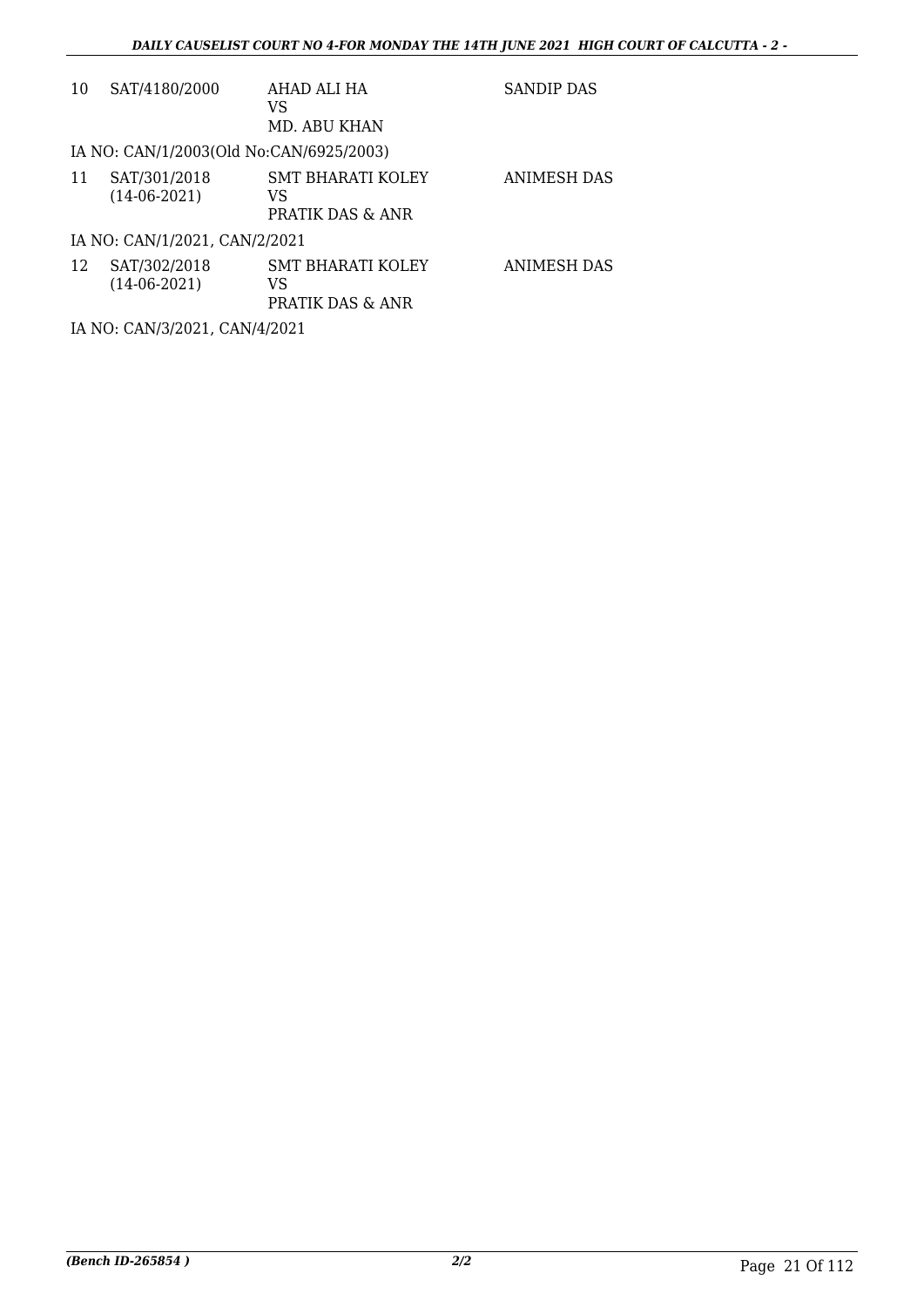

## **Appellate Side**

**DAILY CAUSELIST For Monday The 14th June 2021**

### **COURT NO. 30 DIVISION BENCH (DB - V) AT 11:00 AM HON'BLE JUSTICE DEBANGSU BASAK HON'BLE JUSTICE ANIRUDDHA ROY (VIA VIDEO CONFERENCE)**

|              | <b>APPLICATION FOR ANTICIPATORY BAIL</b> |                                                                                   |                                      |  |
|--------------|------------------------------------------|-----------------------------------------------------------------------------------|--------------------------------------|--|
| $\mathbf{1}$ | CRM/9815/2020                            | MIRAJ ALI@MERAJ<br><b>VS</b><br>State of West Bengal                              | SOUPAL CHATTERJEE                    |  |
|              | IA NO: CRAN/1/2020                       |                                                                                   |                                      |  |
| 2            | CRM/912/2021                             | sougata dey<br><b>VS</b><br>State of West Bengal                                  | <b>SOMNATH</b><br><b>CHAKRABORTY</b> |  |
| 3            | CRM/991/2021                             | SK. HASSAN ALI<br><b>VS</b><br>State of West Bengal                               | ARUNABHA JANA                        |  |
| 4            | CRM/1116/2021                            | <b>MINA MANDAL</b><br><b>VS</b><br>STATE OF WEST BENGAL                           | Jeenia Rudra                         |  |
| 5            | CRM/1145/2021                            | HABIB KARIKAR AND ORS<br><b>VS</b><br>STATE OF WEST BENGAL                        | <b>Asraf Mandal</b>                  |  |
| 6            | CRM/1156/2021                            | <b>SOMIR MANDAL</b><br><b>VS</b><br>STATE OF WEST BENGAL AND<br><b>ANR</b>        | Kalidas Saha                         |  |
| 7            | CRM/1159/2021                            | APURBA MAHATO@BAPI<br><b>VS</b><br>STATE OF WEST BENGAL                           | <b>SOUGATA MITRA</b>                 |  |
| 8            | CRM/1200/2021                            | ELIAS SARDAR @ILIAS<br><b>SARDAR AND ORS</b><br><b>VS</b><br>STATE OF WEST BENGAL | <b>IBRAHIM SHAIKH</b>                |  |
| 9            | CRM/1365/2021                            | <b>ABDUL SATTAR@ABDUS</b><br>SATTAR@SENTU<br><b>VS</b><br>STATE OF WEST BENGAL    | PRONOJIT ROY                         |  |
| 10           | CRM/1409/2021                            | HASEN SK. AND ORS.<br>VS<br>STATE OF WEST BENGAL                                  | ARUP KR. BHOWMICK                    |  |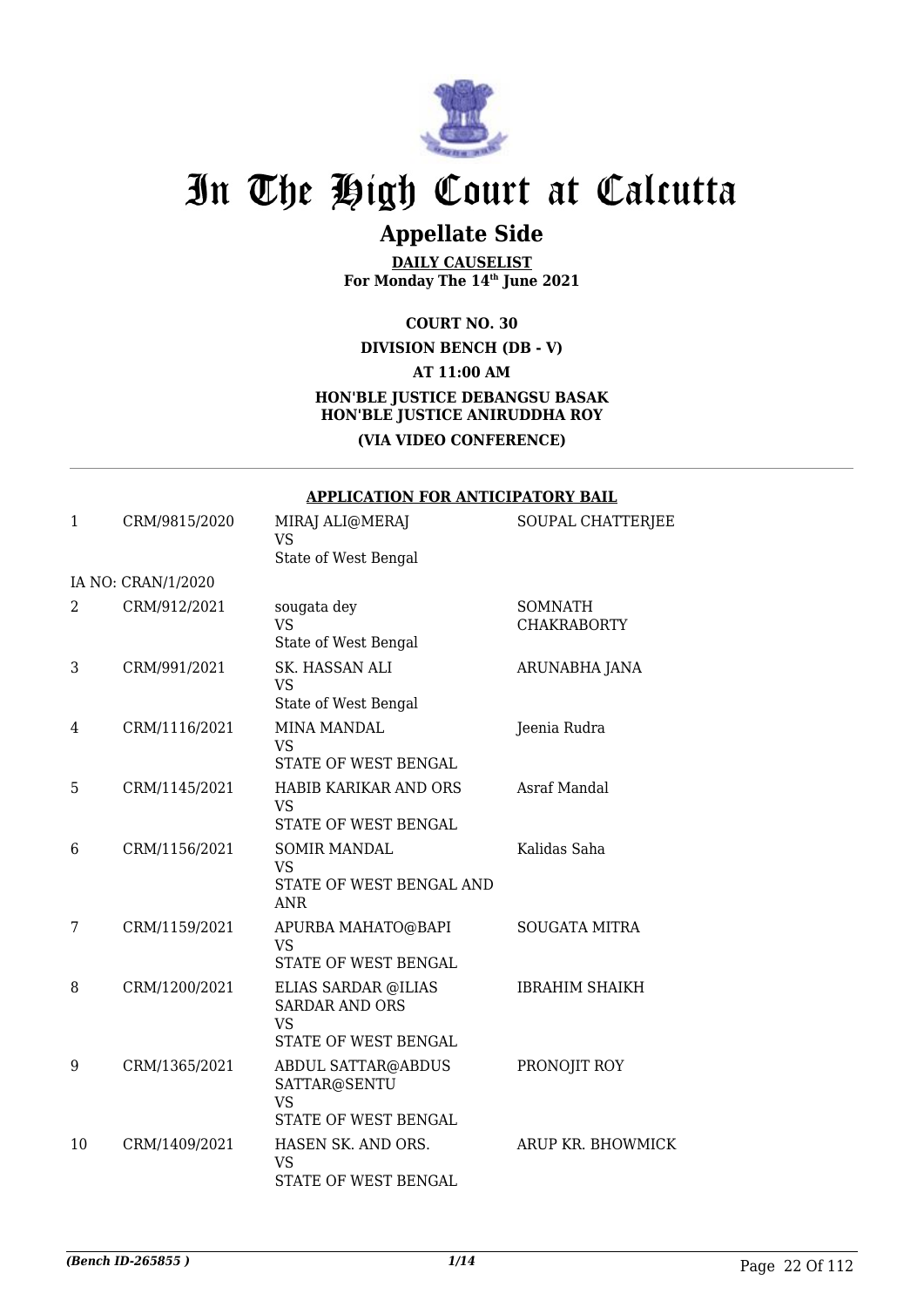| 11 | CRM/1451/2021 | AKLIMA BEOYA@AKHLI BEWA<br>VS<br>STATE OF WEST BENGAL                                                    | ABDUS SALAM                            |
|----|---------------|----------------------------------------------------------------------------------------------------------|----------------------------------------|
| 12 | CRM/1526/2021 | <b>ALEM KHAN</b><br>VS.<br>STATE OF WEST BENGAL                                                          | Kunal Ganguly                          |
| 13 | CRM/1632/2021 | BIRENDRA NATH MAHATA<br>AND ORS<br>VS                                                                    | <b>ARNAB CHATTERJEE</b>                |
| 14 | CRM/1767/2021 | STATE OF WEST BENGAL<br><b>BUDDHADEB ROY AND ORS</b><br><b>VS</b><br>STATE OF WEST BENGAL                | KUNGAL GANGULY                         |
| 15 | CRM/1820/2021 | <b>MUNNA</b><br>CHOUDHURY@MUNNA<br>VS                                                                    | MUSHARRAL ALAM<br>SK                   |
| 16 | CRM/1852/2021 | STATE OF WEST BENGAL<br><b>BUDU SK@BUDURULLA SK</b><br><b>AND ORS</b><br><b>VS</b>                       | Asraf Mandal                           |
| 17 | CRM/1861/2021 | STATE OF WEST BENGAL<br>NURU SK @ SEIKH NOOR<br><b>ALAM AND ORS</b><br><b>VS</b><br>STATE OF WEST BENGAL | <b>RIYA DAS</b>                        |
| 18 | CRM/1865/2021 | DIPANKAR MONDAL<br><b>VS</b><br>STATE OF WEST BENGAL                                                     | Kunal Ganguly                          |
| 19 | CRM/1877/2021 | KUBERA BEWA AND ANR<br><b>VS</b><br>STATE OF WEST BENGAL                                                 | MUSHARRAF ALAM<br>SK                   |
| 20 | CRM/1905/2021 | PURNANDU BHUNIYA AND<br><b>ORS</b><br>VS<br><b>STATE OF WEST BENGAL</b>                                  | MD JANNAT UL<br><b>FIRDOUS</b>         |
| 21 | CRM/1906/2021 | <b>SEKH DAUD</b><br>VS.<br>STATE OF WEST BENGAL                                                          | <b>MRITYUNJOY</b><br><b>CHATTERJEE</b> |
| 22 | CRM/1925/2021 | MOBARAK HOSSAIN AND ORS<br>VS.<br>STATE OF WEST BENGAL                                                   | JISAN IQUBAL<br><b>HOSSAIN</b>         |
| 23 | CRM/1947/2021 | KSHIROD ROY@KHIROD ROY<br>AND ORS<br><b>VS</b><br>STATE OF WEST BENGAL                                   | Jeenia Rudra                           |
| 24 | CRM/1948/2021 | SOYEL RANA@SOYEL ALI AND<br><b>ORS</b><br><b>VS</b><br><b>STATE OF WEST BENGAL</b>                       | ARUP SARKAR                            |
| 25 | CRM/1969/2021 | TAKBIR SK @MD TAKBIR<br>HASAN AND ANR<br><b>VS</b><br>STATE OF WEST BENGAL                               | RIYA DAS                               |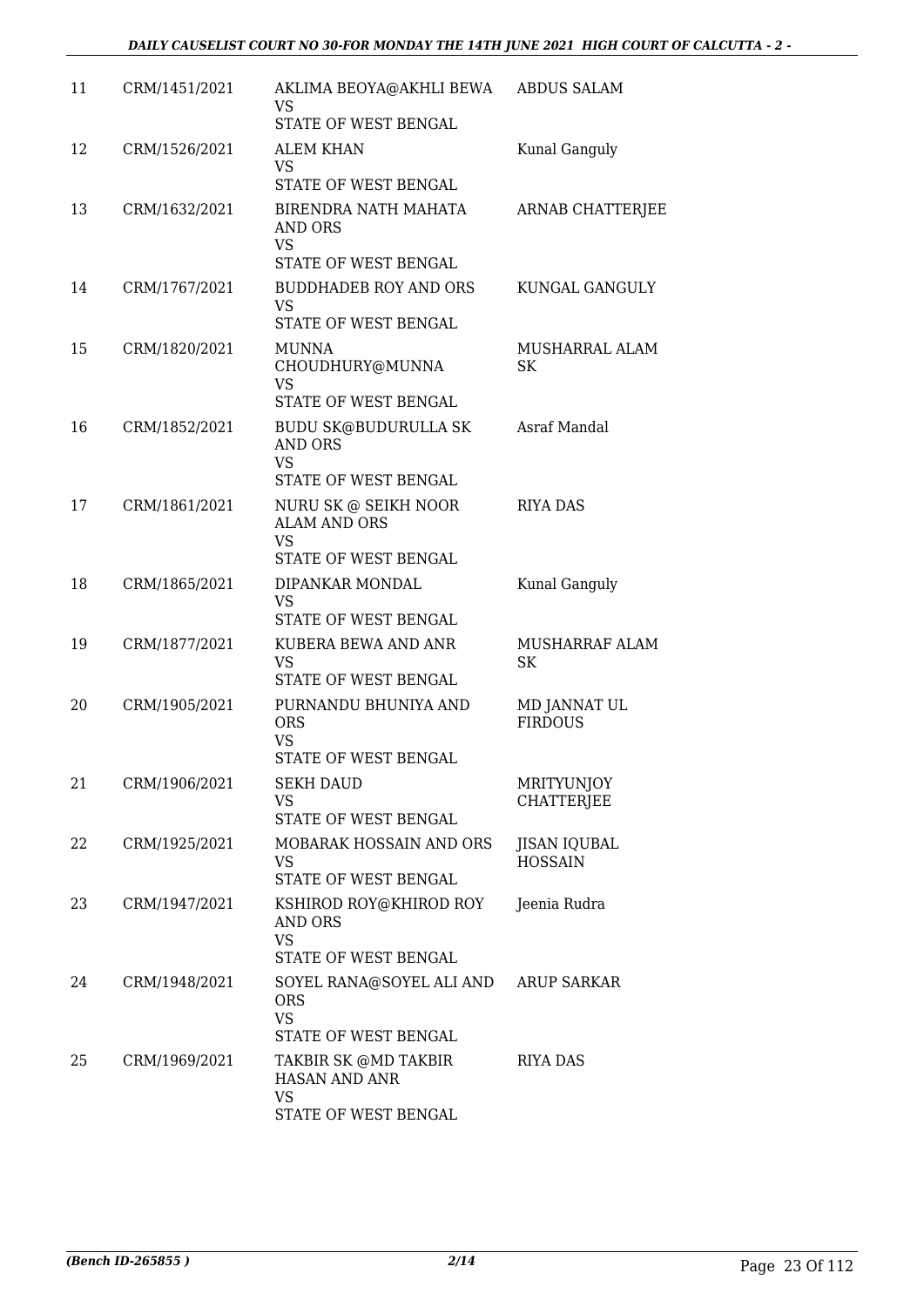| 26 | CRM/1971/2021<br>CRM 2917/2021 | MAMONI CHAKRABORTY @<br>RAKHI RANI CHAKRABORTY<br>AND ANR<br><b>VS</b>                          | Sujoy Sarkar                      |
|----|--------------------------------|-------------------------------------------------------------------------------------------------|-----------------------------------|
|    |                                | <b>STATE OF WEST BENGAL</b>                                                                     |                                   |
| 27 | CRM/2013/2021                  | NIKHIL ADHIKARY<br>VS.<br>STATE OF WEST BENGAL                                                  | PRONOJIT ROY                      |
| 28 | CRM/2018/2021                  | <b>SUVOMOY MONDAL @</b><br><b>SUVAMOY MONDAL @ SUVO</b><br>@ POCHA AND AND<br><b>VS</b>         | PRONOJIT ROY                      |
|    |                                | STATE OF WEST BENGAL                                                                            |                                   |
| 29 | CRM/2052/2021                  | ANUPAM ADHIKARY@BULLET<br>VS.<br><b>STATE OF WEST BENGAL</b>                                    | Mrinal Kanti<br>Mukherjee         |
| 30 | CRM/2083/2021                  | ALTAB HOSSAIN@ALTAB AND<br><b>ORS</b><br><b>VS</b><br>STATE OF WEST BENGAL                      | Sujoy Sarkar                      |
| 31 | CRM/2088/2021                  | TULTULI CHOWHAN<br>VS.                                                                          | Jeenia Rudra                      |
| 32 | CRM/2097/2021                  | STATE OF WEST BENGAL<br><b>SWAPAN CHOUDHURY</b><br>VS<br>STATE OF WEST BENGAL                   | <b>BITASOK BANERJEE</b>           |
| 33 | CRM/2167/2021                  | MURSHALIM BISWAS @<br>MURSALIM BISWAS AND ANR<br><b>VS</b><br>STATE OF WEST BENGAL              | <b>RIYA DAS</b>                   |
| 34 | CRM/2177/2021                  | MASA SK ALIAS MASADUL SK<br>VS                                                                  | Ali Ahsan Alamqir                 |
| 35 | CRM/2178/2021                  | <b>STATE OF WEST BENGAL</b><br>TUTUL HAZRA<br>VS                                                | <b>ASIF DEWAN</b>                 |
| 36 | CRM/2198/2021                  | STATE OF WEST BENGAL<br>SEKH ANARUL AND ORS<br>VS<br><b>STATE OF WEST BENGAL</b>                | <b>ABDUR RAKIB</b>                |
| 37 | CRM/2246/2021                  | SABANA BIBI@SABANA<br>TARAFDAR@SABANA SK AND<br><b>ANR</b><br><b>VS</b><br>STATE OF WEST BENGAL | SOURAV MUKHERJEE                  |
| 38 | CRM/2295/2021                  | <b>BHABOTOSH MAHATA AND</b><br><b>ORS</b><br><b>VS</b><br>STATE OF WEST BENGAL                  | SOUMYAJIT DAS<br><b>MAHAPATRA</b> |
| 39 | CRM/2341/2021                  | RABINDRA NATH KOLAY<br>VS<br>STATE OF WEST BENGAL                                               | DEBASIS KAR                       |
| 40 | CRM/2376/2021                  | MURSHIDA BIBI AND ORS<br><b>VS</b><br>STATE OF WEST BENGAL                                      | DEVIPRIYA MITRA                   |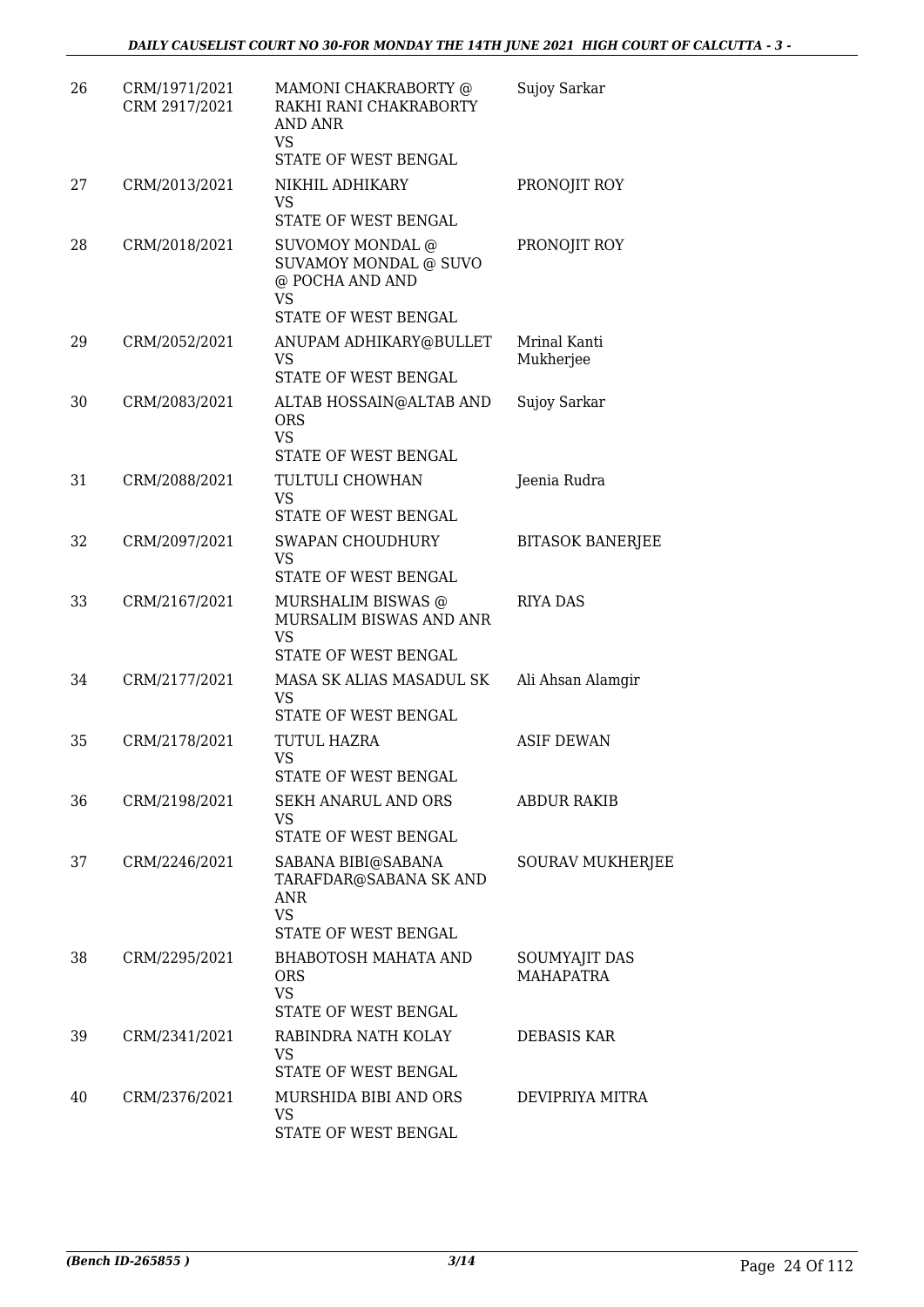| 41 | CRM/2399/2021 | SALAM SAIN@SALAM SAI<br><b>AND ORS</b><br>VS<br>STATE OF WEST BENGAL                          | <b>ARUP KUMAR</b><br><b>BHOWMICK</b>  |
|----|---------------|-----------------------------------------------------------------------------------------------|---------------------------------------|
| 42 | CRM/2421/2021 | TAPAN KARMAKAR AND ORS<br><b>VS</b><br>STATE OF WEST BENGAL                                   | <b>KUSALKUMAR</b><br><b>MUKHERJEE</b> |
| 43 | CRM/2430/2021 | SK. NAFSAR RAHAMAN @<br>NAPHASAR AND ANR<br><b>VS</b><br>STATE OF WEST BENGAL                 | <b>ARUP KUMAR</b><br><b>BHOWMICK</b>  |
| 44 | CRM/2461/2021 | RAFIQE ANSARI AND ANR<br><b>VS</b>                                                            | <b>ANKITA DEY</b>                     |
| 45 | CRM/2480/2021 | STATE OF WEST BENGAL<br>KEBALA MONDAL@SUJIT<br><b>PRAMANIK</b><br>VS.<br>STATE OF WEST BENGAL | TAPODIP GUPTA                         |
| 46 | CRM/2522/2021 | SANTOSH MAITY @BABLA<br>AND ORS<br>VS                                                         | <b>BISWAJIT TIWARI</b>                |
| 47 | CRM/2523/2021 | STATE OF WEST BENGAL<br>RAJESH CHOWDHURY AND<br><b>ORS</b><br><b>VS</b>                       | <b>BISWAJIT TIWARI</b>                |
| 48 | CRM/2550/2021 | STATE OF WEST BENGAL<br>HAREKRISHNA MAHATO AND<br>ANR<br><b>VS</b>                            | <b>ANKITA DEY</b>                     |
| 49 | CRM/2678/2021 | STATE OF WEST BENGAL<br><b>MAKHAN RAJBANGSHI</b><br><b>VS</b><br>STATE OF WEST BENGAL         | <b>SUBHAJIT</b><br><b>CHOWDHURY</b>   |
| 50 | CRM/2805/2021 | <b>SAMIRAN GHOSH</b><br>VS<br><b>UNION OF INDIA</b>                                           | SNIGDHA SAHA                          |
| 51 | CRM/2810/2021 | ANWARUL HOQUE AND ORS<br><b>VS</b><br><b>STATE OF WEST BENGAL</b>                             | <b>IMDADUL HOQUE</b>                  |
| 52 | CRM/2827/2021 | <b>SEKH TETU</b><br>VS<br>STATE OF WEST BENGAL AND<br>ORS.                                    | <b>ABDUR RAKIB</b>                    |
| 53 | CRM/2828/2021 | SABITA GHOSH AND OTHERS<br>VS.<br>STATE OF WEST BENGAL                                        | Kunal Ganguly                         |
| 54 | CRM/2843/2021 | RASHID ALI AND ORS<br>VS<br>STATE OF WEST BENGAL                                              | <b>ARUP SARKAR</b>                    |
| 55 | CRM/2877/2021 | <b>NUR SARKAR AND ORS</b><br>VS<br>STATE OF WEST BENGAL                                       | JISAN IQUBAL<br><b>HOSSAIN</b>        |
| 56 | CRM/3006/2021 | <b>ANITA DAS</b><br>VS<br>STATE OF WEST BENGAL                                                | SOURAV MUKHERJEE                      |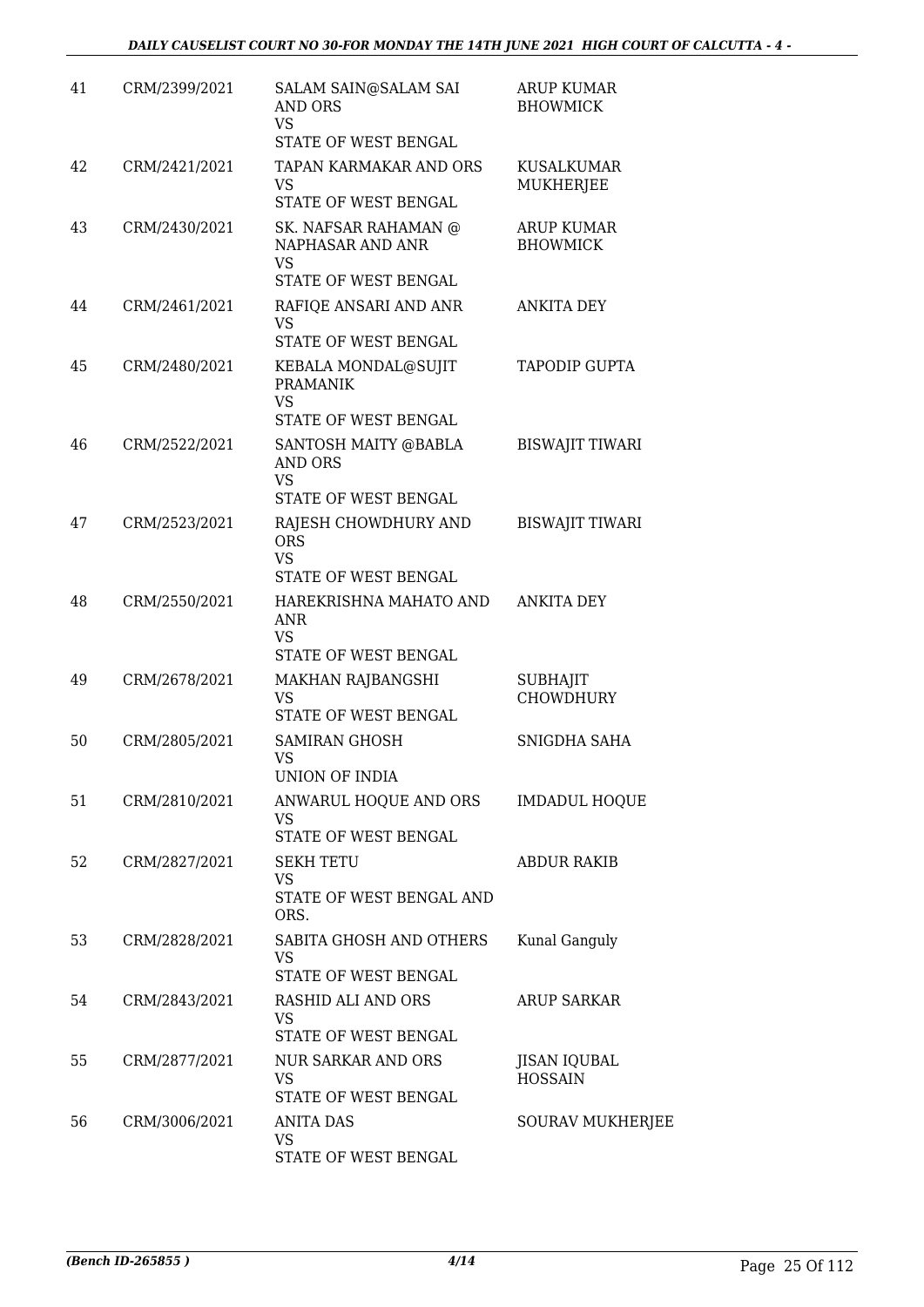| 57 | CRM/3052/2021 | SAIKAT BAGCHI@TOTO<br><b>VS</b><br>STATE OF WEST BENGAL                                            | MADHUMITA BASAK                      |
|----|---------------|----------------------------------------------------------------------------------------------------|--------------------------------------|
| 58 | CRM/3130/2021 | RABINDRANATH GHOSH AND<br><b>ANR</b><br><b>VS</b>                                                  | RAHUL GANGULY                        |
| 59 | CRM/3286/2021 | STATE OF WEST BENGAL<br>LALCHAND MONDAL@NALU<br><b>MONDAL</b><br><b>VS</b><br>STATE OF WEST BENGAL | Asraf Mandal                         |
| 60 | CRM/3302/2021 | <b>BHABANI DAS</b><br>VS.<br>STATE OF WEST BENGAL                                                  | <b>ARUP KUMAR</b><br><b>BHOWMICK</b> |
| 61 | CRM/3439/2021 | APARNA DAS AND ANR<br>VS<br>STATE OF WEST BENGAL                                                   | PRONOJIT ROY                         |
| 62 | CRM/3454/2021 | JAKIR SK.<br>VS.<br>STATE OF WEST BENGAL AND<br>ORS.                                               | <b>JOY CHAKRABORTY</b>               |
| 63 | CRM/3534/2021 | MOJIBAR RAHAMAN @<br>MAJIBAR RAHAMAN<br>VS<br>STATE OF WEST BENGAL                                 | <b>TAPODIP GUPTA</b>                 |
| 64 | CRM/3558/2021 | MOMIN SK @MOMIN SEKH<br><b>VS</b><br>STATE OF WEST BENGAL                                          | SOMNATH ADHIKARY                     |
| 65 | CRM/3569/2021 | PALASH KHAN AND ORS<br>VS<br>STATE OF WEST BENGAL                                                  | Asraf Mandal                         |
| 66 | CRM/3596/2021 | MD MUSA @ CHANDU SK<br><b>VS</b><br>STATE OF WEST BENGAL                                           | Ali Ahsan Alamqir                    |
| 67 | CRM/3610/2021 | BANKIM HALDER<br>VS<br>STATE OF WEST BENGAL                                                        | KARABI ROY                           |
| 68 | CRM/3639/2021 | SHOVONDEV NANDI @<br>SOVAN DEB NANDI AND<br><b>OTHERS</b><br><b>VS</b><br>STATE OF WEST BENGAL     | SIDDHARTHA SARKAR                    |
| 69 | CRM/3642/2021 | SANJAY KUMAR @ SANJOY<br><b>KUMAR</b><br><b>VS</b><br>STATE OF WEST BENGAL                         | AINDRILA DE                          |
| 70 | CRM/3756/2021 | RASEDA BIBI @RASHEDA<br>KHATOON @BIBI AND ORS<br>VS<br>STATE OF WEST BENGAL                        | Ramashis Mukherjee                   |
| 71 | CRM/3757/2021 | MD KHURSHED ALAM@MD<br>KHURSHED ALAM<br><b>VS</b><br>STATE OF WEST BENGAL                          | <b>AMRIN KHATOON</b>                 |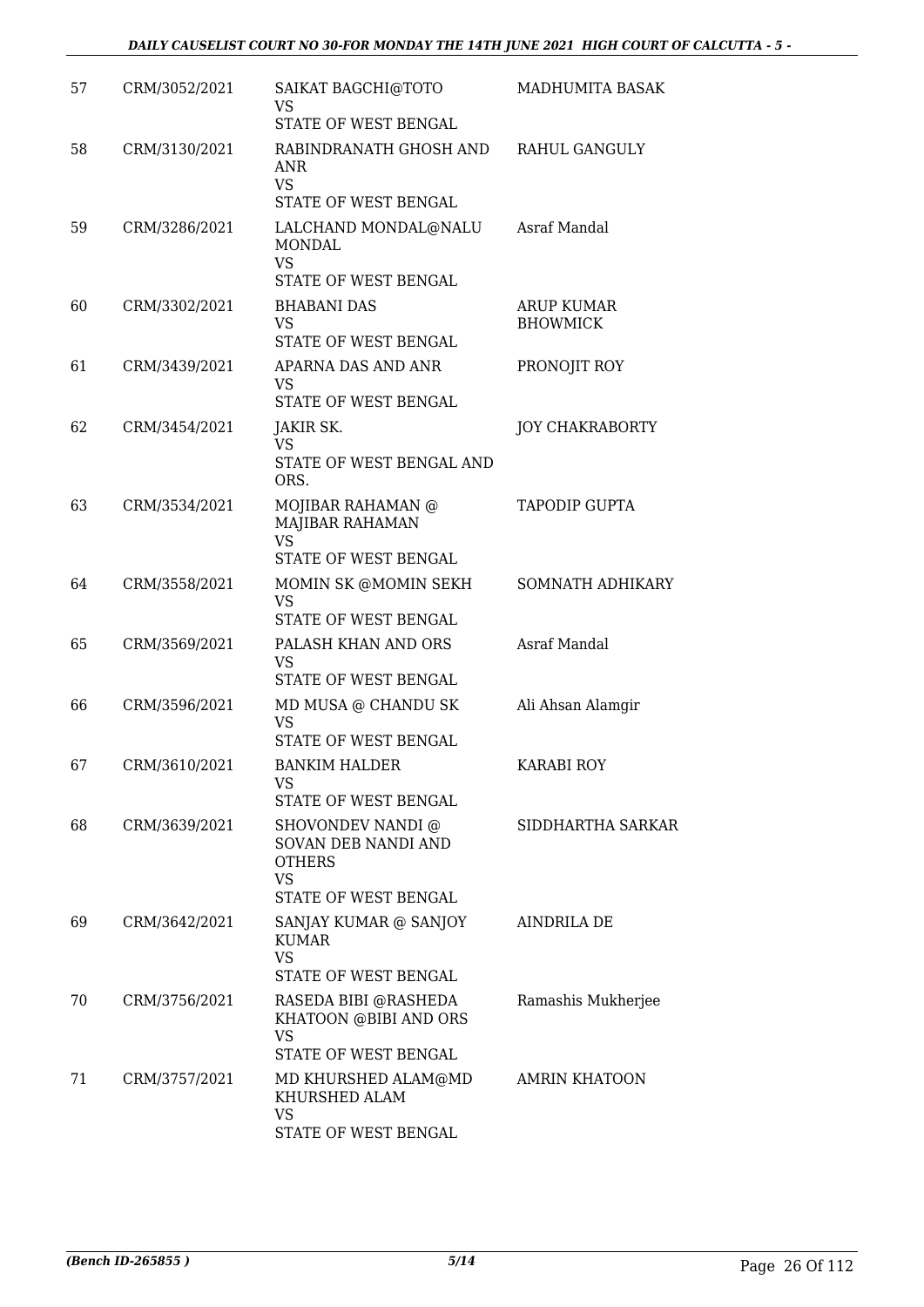| 72 | CRM/3800/2021      | SUSANTA CHORI AND ANR<br>VS<br>STATE OF WEST BENGAL                                        | DEBARSHI BRAHMA                 |
|----|--------------------|--------------------------------------------------------------------------------------------|---------------------------------|
| 73 | CRM/3812/2021      | RAKHI MITRA<br>VS<br>THE STATE OF WEST BENGAL                                              | RAVI RANJAN KUMAR               |
|    | IA NO: CRAN/1/2021 |                                                                                            |                                 |
| 74 | CRM/3829/2021      | RAMESH SAIN<br><b>VS</b><br>STATE OF WEST BENGAL                                           | SHILADITYA BARMA                |
| 75 | CRM/3837/2021      | <b>BANIRUPA</b><br>MUKHERJEE@BANI<br><b>MUKHERJEE</b><br><b>VS</b><br>STATE OF WEST BENGAL | <b>BISWAJIT MANNA</b>           |
| 76 | CRM/3841/2021      | RESHMA BIBI AND ORS.<br>VS<br>STATE OF WEST BENGAL                                         | <b>HUSEN MUSTAFI</b>            |
| 77 | CRM/3845/2021      | <b>SUKUMAR MAITY AND ANR</b><br><b>VS</b><br>STATE OF WEST BENGAL AND<br>ORS.              | <b>SOUGATA MITRA</b>            |
| 78 | CRM/3851/2021      | KAKALI BISWAS AND ORS<br><b>VS</b><br>STATE OF WEST BENGAL                                 | ANGHSUMAN<br><b>CHAKRABORTY</b> |
| 79 | CRM/3871/2021      | SK SANIRAJ@LAL<br><b>VS</b><br>STATE OF WEST BENGAL                                        | MUJIBAR ALI NASKAR              |
| 80 | CRM/3876/2021      | SADHAN CHANDRA ROY AND<br><b>ANR</b><br><b>VS</b><br>STATE OF WEST BENGAL                  | Jeenia Rudra                    |
| 81 | CRM/3891/2021      | SK SADEK ALI AND ORS<br><b>VS</b><br>STATE OF WEST BENGAL                                  | <b>SUBHASIS PACHCHAL</b>        |
| 82 | CRM/3912/2021      | <b>SUNIL ADHIKARI</b><br>VS<br>STATE OF WEST BENGAL                                        | MUJIBAR ALI NASKAR              |
| 83 | CRM/3934/2021      | MANOJ KR. SINGH<br>VS<br>STATE OF WEST BENGAL                                              | RAHUL SHARMA                    |
| 84 | CRM/3935/2021      | RANJIT MONDAL<br>VS<br>STATE OF WEST BENGAL                                                | Kunal Ganguly                   |
|    |                    | <b>APPLICATION FOR BAIL</b>                                                                |                                 |
| 85 | CRM/5962/2019      | PRADIP GHOSH<br>VS<br>STATE OF WEST BENGAL                                                 | RAMKRISHNA<br><b>BISWAS</b>     |
| 86 | CRM/7554/2019      | SUBHANKAR DAS @<br><b>SUVANKAR DAS</b><br><b>VS</b>                                        | <b>SHYANTI PODDAR</b>           |
|    |                    | STATE OF WEST BENGAL                                                                       |                                 |

IA NO: CRAN/1/2020(Old No:CRAN/1344/2020)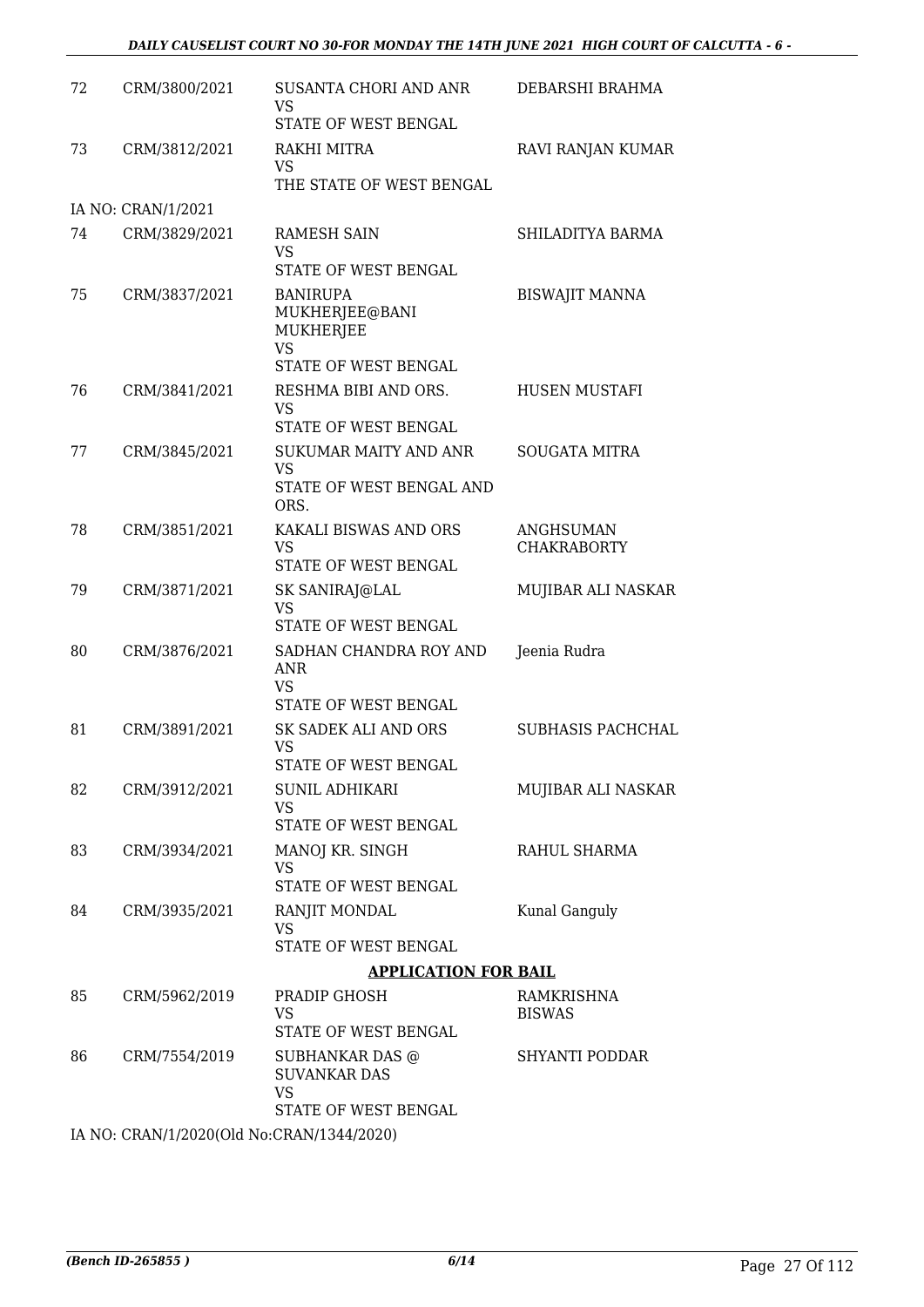| 87   | CRM/8118/2019                             | SHIPRA SHARMA @ DISHA<br>VS<br>STATE OF WEST BENGAL                                 | NIMAI ROY               |
|------|-------------------------------------------|-------------------------------------------------------------------------------------|-------------------------|
| 88   | CRM/10540/2019                            | <b>LITAN SAHA</b><br>VS<br>STATE OF WEST BENGAL                                     | <b>KAMAL DAS</b>        |
| 89   | CRM/11256/2019                            | PANNA LAL CHAUDHARY @<br>MANNA LAL CHAUDHARY<br><b>VS</b>                           | MD KADIR ANSARI         |
| 90   | CRM/11572/2019                            | STATE OF WEST BENGAL<br>LALTU SINGH<br><b>VS</b><br>STATE OF WEST BENGAL            | <b>DEBASIS KAR</b>      |
| 91   | CRM/12481/2019                            | RAJU MUNDA@RAJU SINGH<br><b>VS</b><br>STATE OF WEST BENGAL                          | PAPU GUPTA              |
| wt92 | CRM/12443/2019                            | KABITA GHOSH<br><b>VS</b><br>STATE OF WEST BENGAL&<br><b>ANR</b>                    | <b>ARNAB SAHA</b>       |
| 93   | CRM/8246/2020                             | JAYNAL GAZI<br><b>VS</b><br>State of West Bengal                                    | <b>SUDARSHAN GHOSH</b>  |
| 94   | CRM/9277/2020                             | JOSEPH KISKU AND ORS<br><b>VS</b><br>State of West Bengal                           | SOVAN DASGUPTA          |
|      |                                           | IA NO: CRAN/1/2021, CRAN/2/2021, CRAN/3/2021, CRAN/4/2021, CRAN/5/2021, CRAN/6/2021 |                         |
| 95   | CRM/11054/2020                            | <b>SUNNY HELA</b><br><b>VS</b><br>Union of India                                    | <b>GAGANJYOT SINGH</b>  |
| 96   | CRM/370/2021                              | ANIRUDDHA GHOSH<br><b>VS</b><br>State of West Bengal                                | DATTATREYA DUTTA        |
| 97   | CRM/835/2021                              | <b>SATTAR AHAMED</b><br>VS<br>State of West Bengal                                  | <b>ASIF DEWAN</b>       |
| 98   | CRM/861/2021                              | KOHINOOR BIBI<br><b>VS</b><br>State of West Bengal                                  | <b>SOURAV MUKHERJEE</b> |
| 99   | CRM/938/2021                              | RAKIBUL MONDAL<br>VS<br>State of West Bengal                                        | Asraf Mandal            |
| 100  | CRM/1058/2021<br>(APPLN. NOT HERE) SHARMA | RABI SHARMA @RABI KUMAR<br><b>VS</b><br>STATE OF WEST BENGAL                        | SOURADEEP DUTTA         |
|      | IA NO: CRAN/1/2021                        |                                                                                     |                         |
| 101  | CRM/1080/2021                             | <b>ARUN BASAK</b><br>VS<br>STATE OF WEST BENGAL                                     | KOUSTUV SHOME           |
| 102  | CRM/1213/2021                             | JIYARUL MONDAL<br>VS<br>STATE OF WEST BENGAL                                        | ARUNIMA DAS<br>SHARMA   |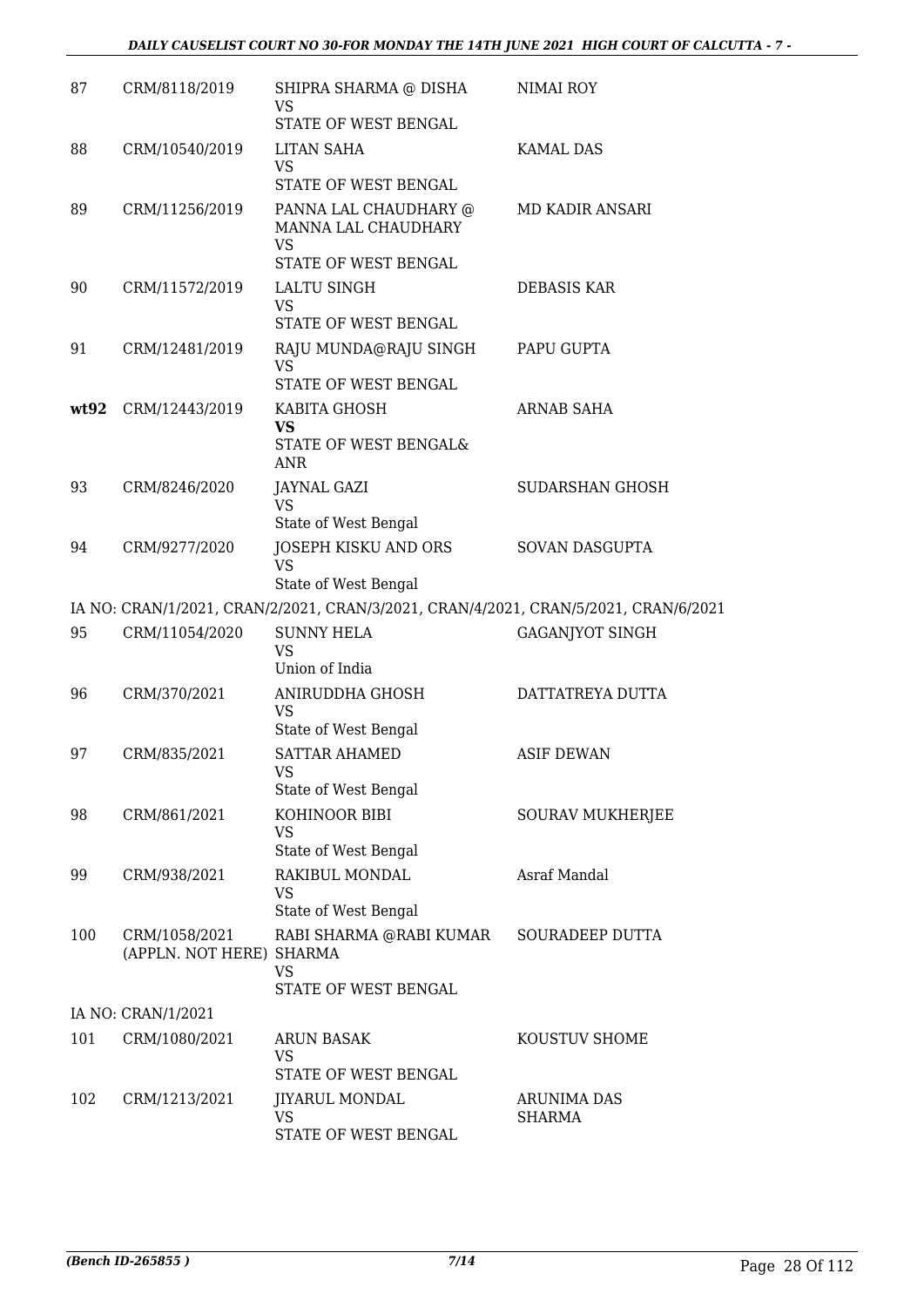| 103 | CRM/1253/2021       | S.K.CHAND @CHAND<br>VS<br>STATE OF WEST BENGAL                                                                                                   | DEVRANJAN DAS                             |
|-----|---------------------|--------------------------------------------------------------------------------------------------------------------------------------------------|-------------------------------------------|
| 104 | CRM/1350/2021       | ASHOK KUMAR CHOUDHURY<br>@ASHOK CHOUDHURY<br>@ASHOKE<br>CHOWDHURY@RAMESH<br>PRAJAPATI@CHOWDHURY<br><b>VS</b><br>STATE OF WEST BENGAL AND<br>ORS. | <b>SOUMYA NAG</b>                         |
| 105 | CRM/1352/2021       | MD. SAUKAT SEKH<br>VS<br>UNION OF INDIA, AIR<br>INTELLIGENCE UNIT, ,                                                                             | <b>ARKACHAKRABORTY</b>                    |
| 106 | CRM/1855/2021       | <b>DABLU SINGH</b><br>VS<br>STATE OF WEST BENGAL                                                                                                 | <b>TAPODIP GUPTA</b>                      |
| 107 | CRM/1856/2021       | MIHID SK<br>VS<br>STATE OF WEST BENGAL                                                                                                           | SIDDHARTHA SARKAR                         |
| 108 | CRM/1900/2021       | IRSAD KHA @ IRSHAD KHA @<br>KATTU KHA<br><b>VS</b><br>STATE OF WEST BENGAL                                                                       | PROSENJIT<br><b>MUKHERJEE</b>             |
| 109 | CRM/1917/2021       | MD JAVED AND ANR<br><b>VS</b><br>STATE OF WEST BENGAL                                                                                            | SHASHANKA<br>SHEKHAR SAHA                 |
|     | wt110 CRM/2917/2021 | DOLLY MUKHERJEE @ DALI<br>MUKHERJEE AND ORS<br><b>VS</b><br><b>STATE OF WEST BENGAL</b>                                                          | <b>SUJOY SARKAR</b>                       |
| 111 | CRM/1975/2021       | MUJIBAR<br>RAHAMAN@MOJIBAR SK<br><b>VS</b><br><b>STATE OF WEST BENGAL</b>                                                                        | JISAN IQUBAL<br><b>HOSSAIN</b>            |
| 112 | CRM/1979/2021       | AMAR BAG AND ANR<br>VS<br>STATE OF WEST BENGAL                                                                                                   | <b>SANANDA</b><br><b>BHATTACHARYA</b>     |
| 113 | CRM/1988/2021       | <b>SOURAV MAITY</b><br>VS<br>STATE OF WEST BENGAL                                                                                                | <b>ANIL KUMAR</b><br><b>CHATTOPADHYAY</b> |
| 114 | CRM/2007/2021       | KALIPADA SARDAR @ KALI<br>VS<br>STATE OF WEST BENGAL                                                                                             | SOUMYA BASU ROY<br><b>CHOUDHURY</b>       |
| 115 | CRM/2042/2021       | HASANUR JAMAN SK @<br>HASAN<br><b>VS</b><br>STATE OF WEST BENGAL                                                                                 | Sumanta Das                               |
| 116 | CRM/2055/2021       | <b>DILIP SARKAR</b><br>VS<br>STATE OF WEST BENGAL                                                                                                | KAUSTAV SHOME                             |
| 117 | CRM/2066/2021       | SK. SAHABUDDIN @ HABLU<br><b>VS</b><br>STATE OF WEST BENGAL                                                                                      | <b>JYOTI PRAKASH</b><br><b>CHATTERJEE</b> |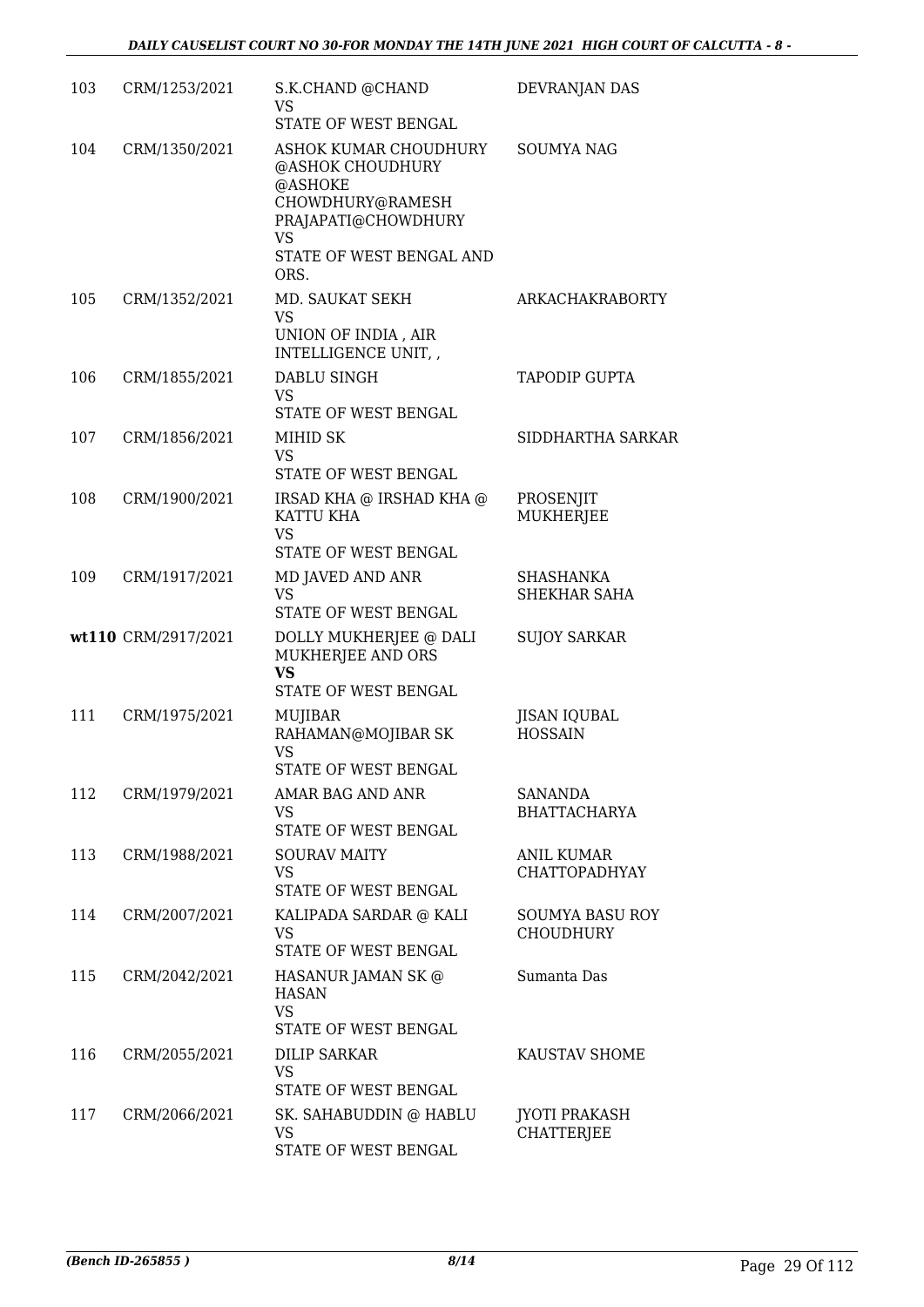| 118 | CRM/2074/2021 | PRATIK DAS<br><b>VS</b><br>STATE OF WEST BENGAL                                                  | SAYAN DE                    |
|-----|---------------|--------------------------------------------------------------------------------------------------|-----------------------------|
| 119 | CRM/2086/2021 | MITHU SIKARI AND ANR<br>VS<br>STATE OF WEST BENGAL                                               | <b>ASHOK DAS</b>            |
| 120 | CRM/2090/2021 | ANKIT TIWARI@TEWARY<br><b>VS</b><br>STATE OF WEST BENGAL                                         | <b>BISWAJIT MANNA</b>       |
| 121 | CRM/2099/2021 | CHITTARANJAN RAKSHIT @<br>PINTU RAKSHIT<br><b>VS</b><br>STATE OF WEST BENGAL                     | ABHINABA DAN                |
| 122 | CRM/2114/2021 | ASADUL SK @ ASHADUL SK<br>AND ANR<br><b>VS</b><br>STATE OF WEST BENGAL                           | PAMPA DEY (DHABAL)          |
| 123 | CRM/2153/2021 | <b>MONOTOSH</b><br>BISWAS@MONOTOSH BISWAS<br><b>VS</b><br>STATE OF WEST BENGAL                   | <b>MUSHARROF ALAM</b><br>SK |
| 124 | CRM/2155/2021 | <b>RIJU BAGDI</b><br><b>VS</b><br>STATE OF WEST BENGAL                                           | MD. YOUNUS<br><b>MONDAL</b> |
| 125 | CRM/2165/2021 | MONIRUL MONDAL<br>VS<br>STATE OF WEST BENGAL                                                     | KANCHAN GUPTA               |
| 126 | CRM/2220/2021 | LALU SK@SUJARUL<br>@SUJARUL HAQUE<br><b>VS</b>                                                   | Ali Ahsan Alamgir           |
| 127 | CRM/2275/2021 | STATE OF WEST BENGAL.<br>SUSANTA SARKAR @ SUSHAN<br><b>AND ANR</b><br>VS<br>STATE OF WEST BENGAL | Jeenia Rudra                |
| 128 | CRM/2285/2021 | <b>RAJU GHOSH</b><br><b>VS</b><br>STATE OF WEST BENGAL                                           | <b>KARABI ROY</b>           |
| 129 | CRM/2344/2021 | <b>SANJOY BISWAS</b><br>VS<br>STATE OF WEST BENGAL                                               | SAYAN DE                    |
| 130 | CRM/2357/2021 | ASMIR SK@SK ASMIR@ASMIR<br><b>SEKH</b><br><b>VS</b><br>STATE OF WEST BENGAL                      | Kalidas Saha                |
| 131 | CRM/2385/2021 | <b>MAHASIN SK</b><br><b>VS</b><br>STATE OF WEST BENGAL AND<br>ORS.                               | SHASHANKA<br>SHEKHAR SAHA   |
| 132 | CRM/2434/2021 | AMAL@KHOKAN DAS<br>VS<br>STATE OF WEST BENGAL                                                    | SOUMIK GANGULI              |
| 133 | CRM/2441/2021 | SK. SURAJUDDIN<br><b>VS</b><br>STATE OF WEST BENGAL                                              | SIDDHARTHA SARKAR           |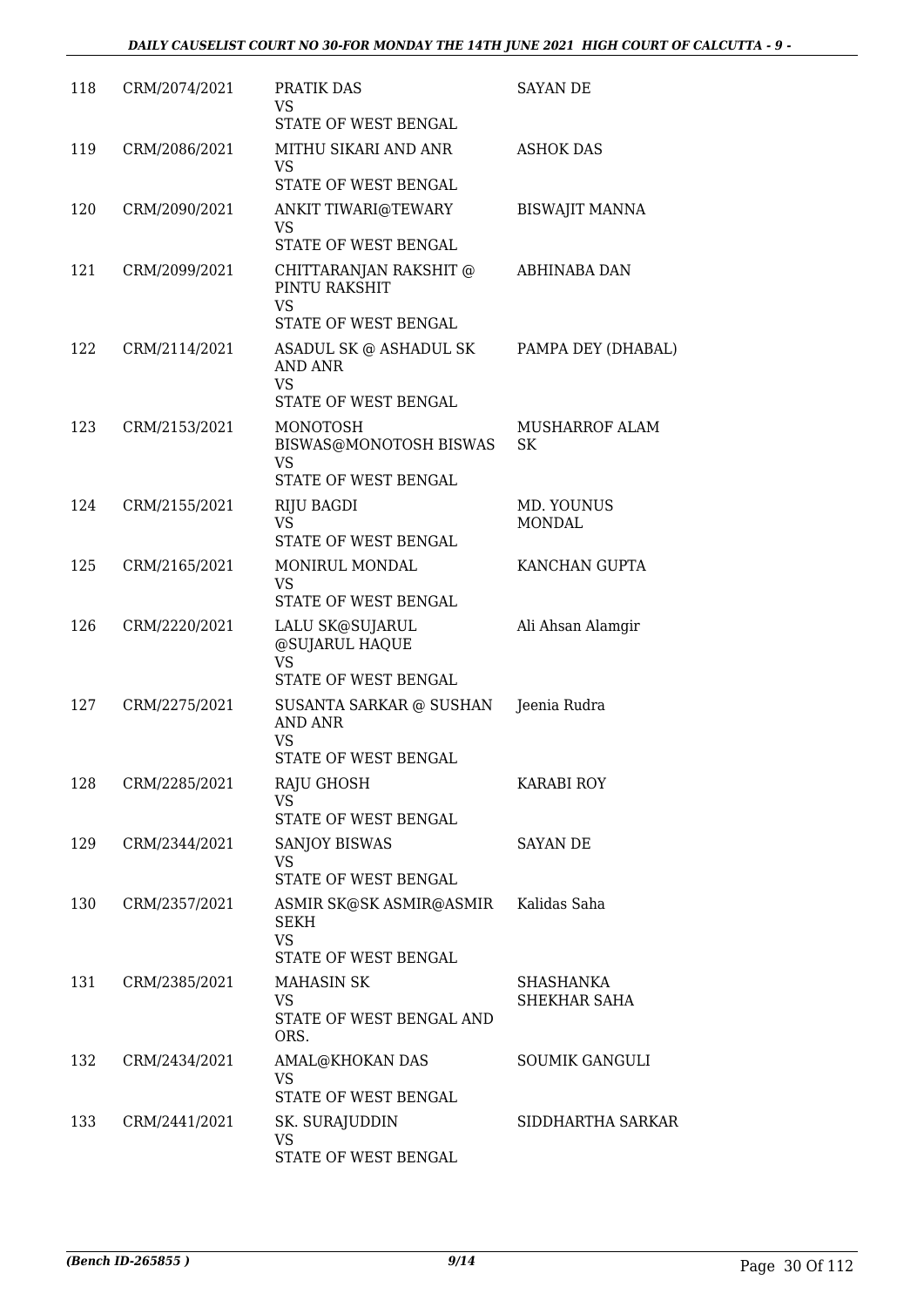| 134 | CRM/2503/2021 | SK. SAHID<br>VS<br>STATE OF WEST BENGAL                                                        | <b>SANDIP KUMAR</b><br>MONDAL       |
|-----|---------------|------------------------------------------------------------------------------------------------|-------------------------------------|
| 135 | CRM/2533/2021 | <b>HABIBULLA BISWAS</b><br>VS<br><b>STATE OF WEST BENGAL</b>                                   | <b>SHASHANKA</b><br>SHEKHAR SAHA    |
| 136 | CRM/2534/2021 | ENTAJ ALI @ INTAJUL ALI @<br><b>ENTAJUL</b><br><b>VS</b><br>STATE OF WEST BENGAL               | MUSHARRAF ALAM<br>SK                |
| 137 | CRM/2539/2021 | KRISHNA DUTTA<br>VS<br>STATE OF WEST BENGAL                                                    | DEBNATH GANGULY                     |
| 138 | CRM/2561/2021 | UJABBAR SK AND ANR<br><b>VS</b><br>STATE OF WEST BENGAL                                        | Asraf Mandal                        |
| 139 | CRM/2596/2021 | SUROJIT GHOSH AND ANR.<br><b>VS</b><br>STATE OF WEST BENGAL                                    | <b>SAGNIK MUKHERJEE</b>             |
| 140 | CRM/2638/2021 | MOSEDA BIBI AND AND ANR<br><b>VS</b><br>STATE OF WEST BENGAL                                   | SK SAHJAHAN ALI                     |
| 141 | CRM/2705/2021 | RAMESH MAJUMDER<br><b>VS</b><br>STATE OF WEST BENGAL                                           | PRINOJIT ROY                        |
| 142 | CRM/2709/2021 | <b>SUVANKAR</b><br>SARKAR@SUVO@SUBHANKAR<br><b>SARKAR</b><br><b>VS</b><br>STATE OF WEST BENGAL | PRONOJIT ROY                        |
| 143 | CRM/2736/2021 | <b>SUMAN GAIN</b><br><b>VS</b><br>STATE OF WEST BENGAL                                         | <b>JYOTIRMOY</b><br><b>ADHIKARY</b> |
| 144 | CRM/2743/2021 | MD. JAHANGIR MALLICK AND<br>ANR<br>VS<br>STATE OF WEST BENGAL                                  | <b>AMRITA CHEL</b>                  |
| 145 | CRM/2802/2021 | <b>MONIRUL BISWAS</b><br>VS<br>STATE OF WEST BENGAL                                            | Anisur Rahaman                      |
| 146 | CRM/2812/2021 | KARUNAMOY MUKHERJEE<br><b>VS</b><br>STATE OF WEST BENGAL                                       | <b>GAUTAM BANERJEE</b>              |
| 147 | CRM/2855/2021 | <b>SOMNATH ROY</b><br><b>VS</b><br>STATE OF WEST BENGAL                                        | SHASHANKA<br>SHEKHAR SAHA           |
| 148 | CRM/2900/2021 | <b>JOY KUMAR BISWAS</b><br><b>VS</b><br>STATE OF WEST BENGAL                                   | ROMA ROY                            |
| 149 | CRM/2985/2021 | MUKESH SK @ MUKHESH<br><b>KHAN</b><br><b>VS</b><br>STATE OF WEST BENGAL                        | ASIF DEWAN                          |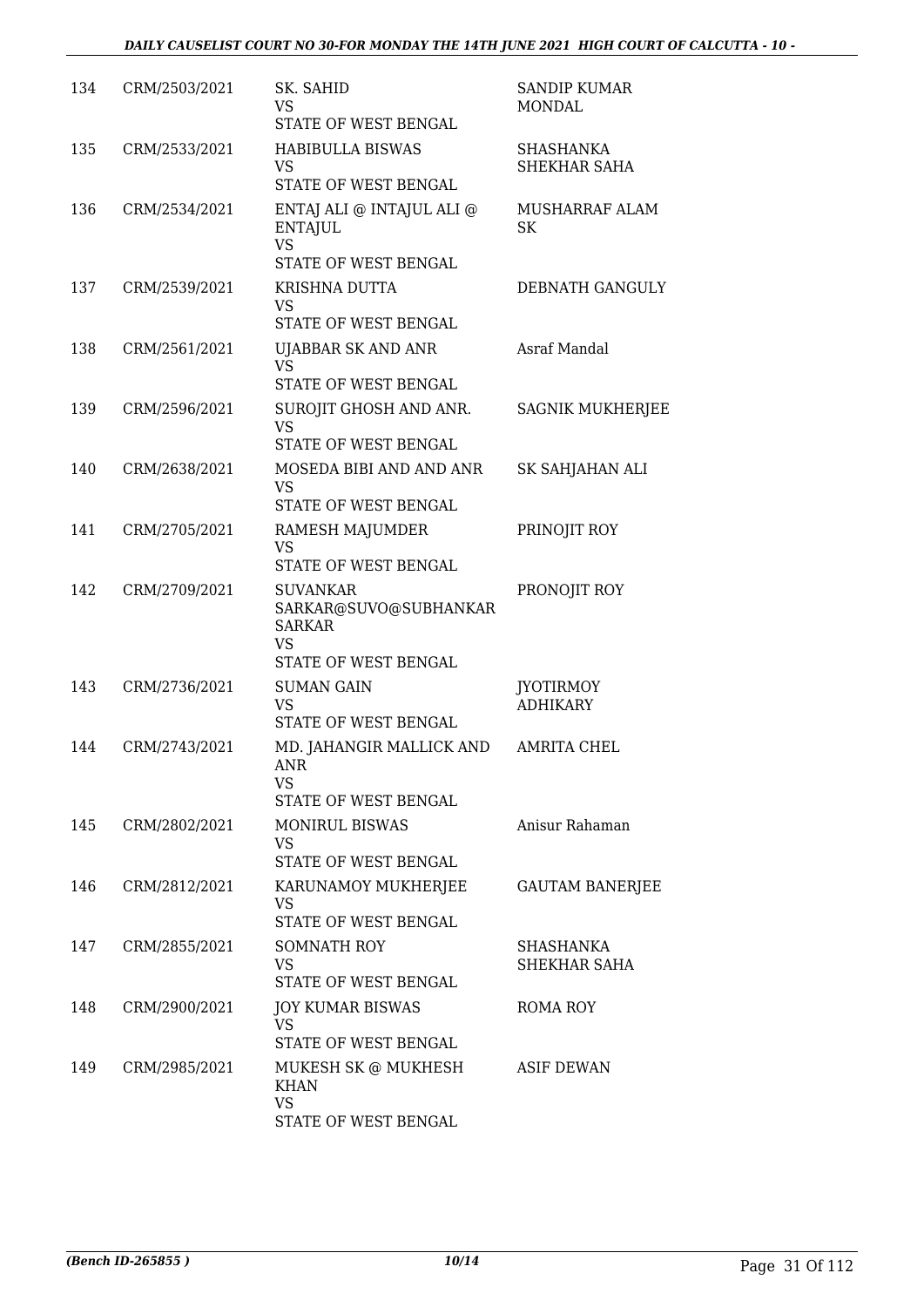| 150 | CRM/3017/2021 | <b>AMRIT MONDAL</b><br>VS<br>STATE OF WEST BENGAL                                                                     | <b>ANKITA DEY</b>      |
|-----|---------------|-----------------------------------------------------------------------------------------------------------------------|------------------------|
| 151 | CRM/3019/2021 | <b>ANOWAR SHIKARI</b><br>VS<br>STATE OF WEST BENGAL                                                                   | <b>AYANA DEY</b>       |
| 152 | CRM/3093/2021 | <b>MAMUN SARKAR</b><br>VS<br>STATE OF WEST BENGAL                                                                     | Jeenia Rudra           |
| 153 | CRM/3104/2021 | <b>BIRJU MALLICK</b><br>VS<br>STATE OF WEST BENGAL                                                                    | SOURA BOSE             |
| 154 | CRM/3133/2021 | TAPAS ROY<br>VS<br>STATE OF WEST BENGAL                                                                               | <b>IMDADUL HOQUE</b>   |
| 155 | CRM/3143/2021 | <b>BIDYUT GHOSH</b><br>VS<br>STATE OF WEST BENGAL AND<br>ORS.                                                         | Anisur Rahaman         |
| 156 | CRM/3144/2021 | <b>BISWANATH ASH AND</b><br><b>ANOTHER</b><br>VS<br>STATE OF WEST BENGAL                                              | PAMPA DEY (DHABAL)     |
| 157 | CRM/3164/2021 | DILIP BHANJA<br>VS<br>STATE OF WEST BENGAL                                                                            | SK SAHJAHAN ALI        |
| 158 | CRM/3169/2021 | TRINATH BAR<br>VS<br>STATE OF WEST BENGAL                                                                             | PRANIDHI SINGH         |
| 159 | CRM/3189/2021 | LATIFUR RAHAMAN @<br>LOTIFUR RAHAMAN<br><b>VS</b><br>STATE OF WEST BENGAL                                             | <b>BUSRA KHATOON</b>   |
| 160 | CRM/3204/2021 | RASID SARKAR @ RASIDUL<br><b>SARKAR</b><br>VS                                                                         | <b>BUSRA KHATOON</b>   |
| 161 | CRM/3207/2021 | STATE OF WEST BENGAL<br>SOHAM KUMAR YADAV<br>@KUSH KUMAR YADAV AND<br><b>ORS</b><br><b>VS</b><br>STATE OF WEST BENGAL | <b>DIPTANGSHU BASU</b> |
| 162 | CRM/3249/2021 | NIMA @ NAIM @ NIME @<br><b>RAHUL SARKAR</b><br>VS<br>STATE OF WEST BENGAL                                             | <b>BUSRA KHATOON</b>   |
| 163 | CRM/3278/2021 | RAMKRISHNA GHOSH<br>VS.<br>STATE OF WEST BENGAL                                                                       | MD ABDUR RAHAMAN       |
| 164 | CRM/3299/2021 | ASIM DAS @ ASIM KUMAR<br>DAS @ GHOR PADU @<br><b>GHORPUDUL</b><br><b>VS</b><br>STATE OF WEST BENGAL                   | <b>BUSRA KHATOON</b>   |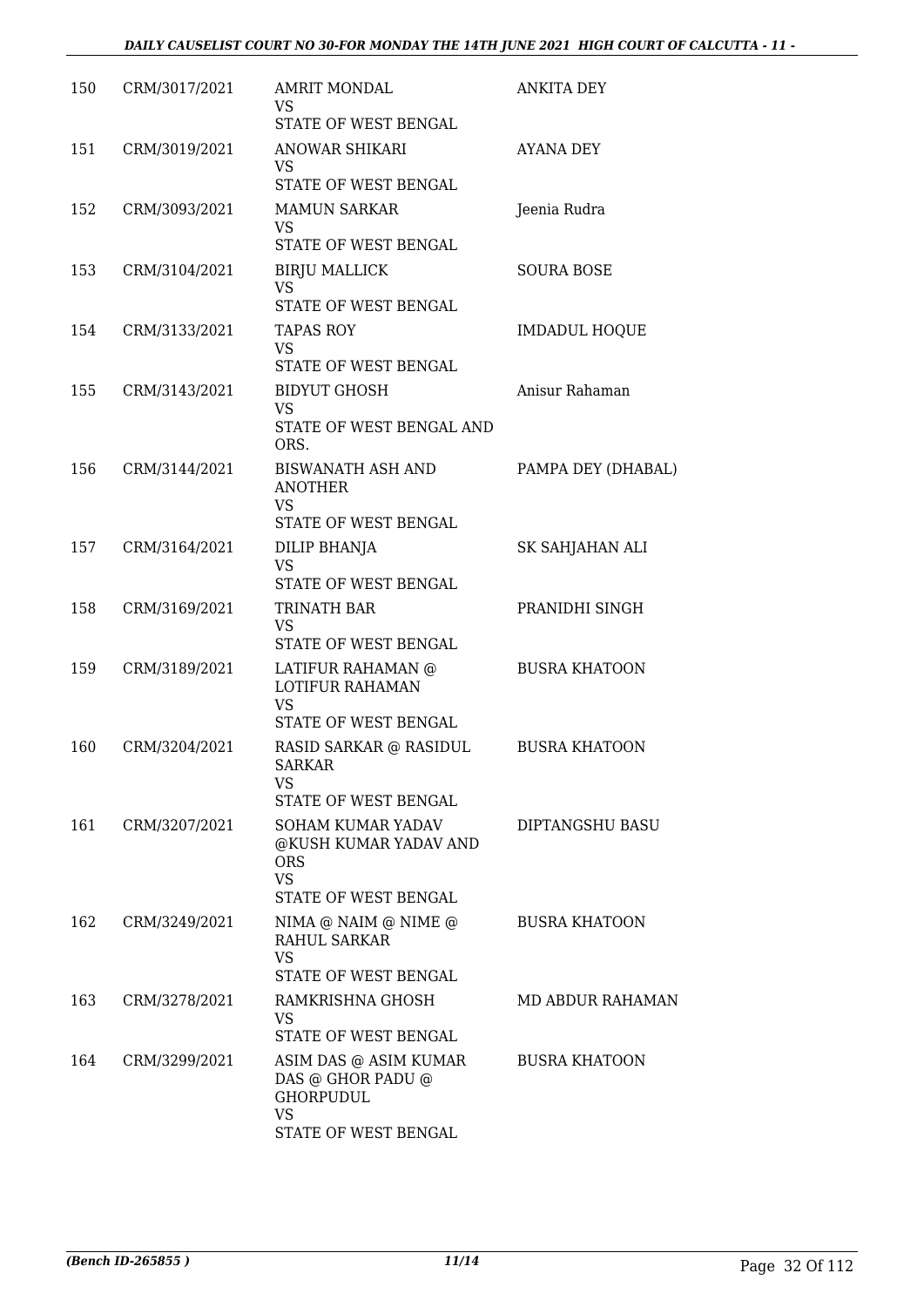| 165 | CRM/3359/2021               | <b>SULOCHANA SHOW</b><br><b>VS</b><br>STATE OF WEST BENGAL                                               | <b>SHAMIK CHATTERJEE</b>         |
|-----|-----------------------------|----------------------------------------------------------------------------------------------------------|----------------------------------|
| 166 | CRM/3425/2021               | PRASANTA MAITY @ SINTU<br><b>MAITY</b><br><b>VS</b>                                                      | Kunal Ganguly                    |
| 167 | CRM/3440/2021               | STATE OF WEST BENGAL<br><b>SACHIN ROY</b>                                                                | MOHAMMAD                         |
|     |                             | <b>VS</b><br><b>STATE OF WEST BENGAL</b>                                                                 | KHAIRUL                          |
| 168 | CRM/3477/2021               | RAMJAN MOLLA@ROMJAN<br><b>VS</b><br>STATE OF WEST BENGAL                                                 | SHASHANKA<br>SHEKHAR SAHA        |
| 169 | CRM/3500/2021               | <b>SANTIRAM DAS</b><br>VS.<br>STATE OF WEST BENGAL                                                       | KALLOL MONDAL                    |
| 170 | CRM/3517/2021<br>(AR COURT) | SAMIM AKTORUJAMAN @<br>SAMIM AKTARUJJAMAN @<br><b>MILTON</b><br><b>VS</b><br><b>STATE OF WEST BENGAL</b> | Anisur Rahaman                   |
| 171 | CRM/3539/2021               | SUBHAJIT HAZRA @ KARTICK<br>HAZRA<br><b>VS</b>                                                           | <b>SEKHAR MUKHERJEE</b>          |
| 172 | CRM/3544/2021               | STATE OF WEST BENGAL<br>NIVASH MANDAL@NIBHASH<br><b>MANDAL</b><br><b>VS</b><br>STATE OF WEST BENGAL      | DATTAREYA DUTTA                  |
| 173 | CRM/3546/2021               | RAJESH JHA@RAJU JHA<br><b>VS</b><br>STATE OF WEST BENGAL                                                 | ARITRA<br><b>BHATTACHARYA</b>    |
| 174 | CRM/3580/2021               | RABINDRA NATH MONDAL @<br>RABIN @ BAG<br><b>VS</b><br>STATE OF WEST BENGAL                               | <b>MD BANI ISRAIL</b>            |
| 175 | CRM/3632/2021               | <b>RANA SARKAR</b><br><b>VS</b><br>STATE OF WEST BENGAL                                                  | VIJAY VERMA                      |
| 176 | CRM/3641/2021               | <b>SUBRATA PAUL</b><br>VS<br>STATE OF WEST BENGAL                                                        | <b>SHASHANKA</b><br>SHEKHAR SAHA |
| 177 | CRM/3660/2021               | SAMSER CHOWDHURY @<br>CHAUDHURI @ ALI<br>VS<br>STATE OF WEST BENGAL                                      | SHARMISTHA CHINA                 |
| 178 | CRM/3774/2021               | <b>VIVEK SINGH AND ORS</b><br><b>VS</b>                                                                  | SUDIP GHOSH<br><b>CHOWDHURY</b>  |
|     |                             | STATE OF WEST BENGAL                                                                                     |                                  |
| 179 | CRM/1287/2016               | <b>CANCELLATION OF BAIL</b><br>STATE OF WEST BENGAL                                                      | <b>FARIA HOSSAIN</b>             |
|     |                             | <b>VS</b><br>SK. RABIUL ISLAM & ORS.                                                                     |                                  |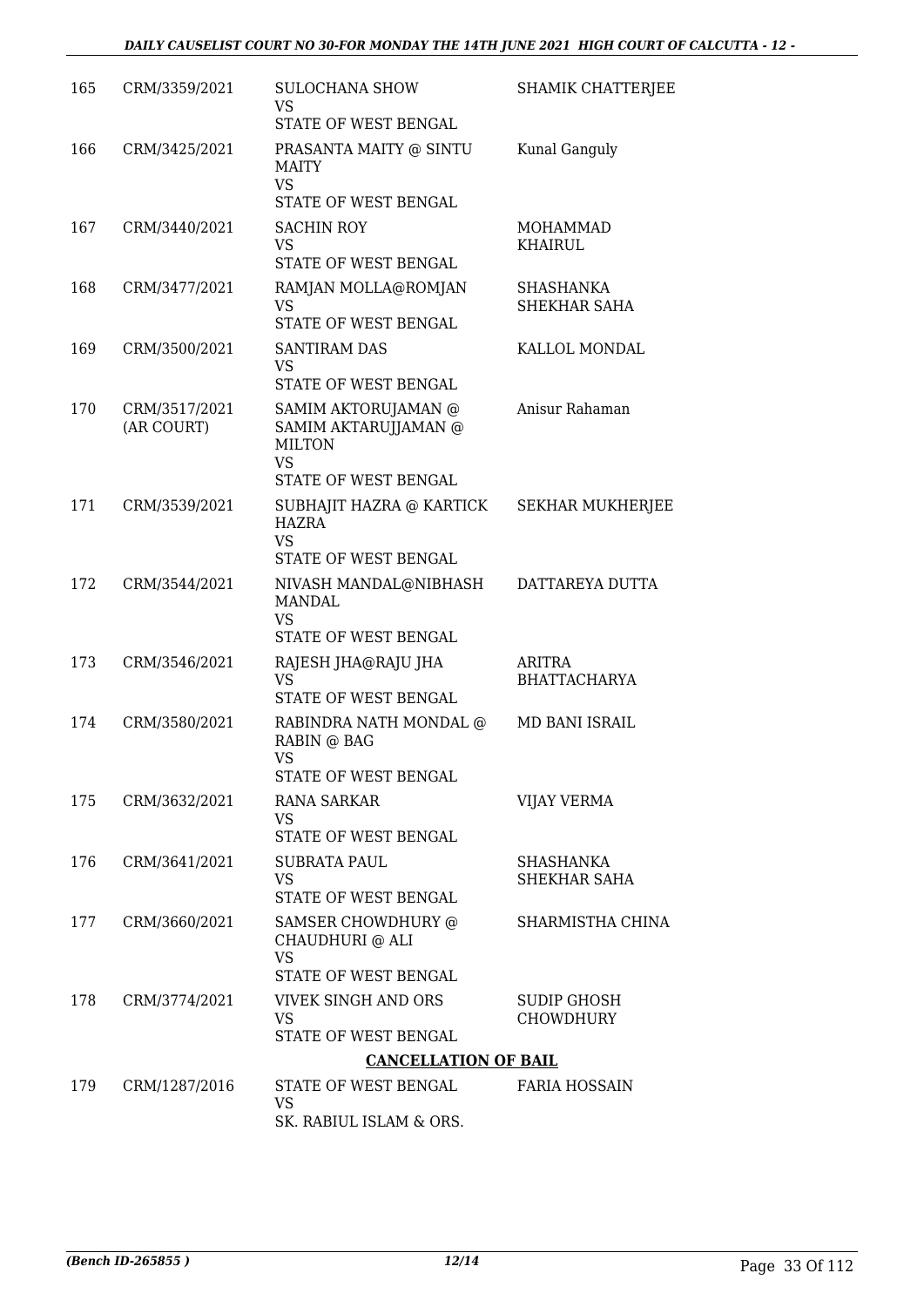| 180 | CRM/4663/2016  | STATE OF WEST BENGAL<br>VS.<br>SAMSUR KHAN@BHUNA                                                     | <b>FARIA HOSSAIN</b>                |
|-----|----------------|------------------------------------------------------------------------------------------------------|-------------------------------------|
| 181 | CRM/5037/2016  | BANAMALI MUKHERJEE<br>VS<br>STATE OF WEST BENGAL &<br><b>ANR</b>                                     | <b>D BANERJEE</b>                   |
| 182 | CRM/5304/2016  | RAKHI MISHRA<br><b>VS</b><br>STATE OF WEST BENGAL &<br><b>ANR</b>                                    | N CHAKRABORTY                       |
| 183 | CRM/5416/2016  | <b>BABLU PRASAD KUMI</b><br><b>VS</b><br>STATE OF WEST BENGAL &<br>ORS.                              | <b>ALLEN FELIX</b>                  |
| 184 | CRM/6541/2016  | SABINA BANU<br>VS<br>STATE OF WEST BENGAL &<br>ANR.                                                  | <b>MANAS KUMAR DAS</b>              |
| 185 | CRM/6928/2016  | SOMPITA PAUL NEE KSHETRY<br>@ SOMPITA PAUL<br><b>VS</b><br><b>STATE OF WEST BENGAL &amp;</b><br>ANR. | ANIRBAN<br>ROYCHOWDHURY             |
| 186 | CRM/7061/2016  | <b>AMIT KR DAS</b><br>VS<br>STATE OF WEST BENGAL &<br><b>ANR</b>                                     | <b>S CHOWDHURY</b>                  |
| 187 | CRM/7092/2016  | OM PRAKASH SAHAL<br><b>VS</b><br>STATE OF WEST BENGAL &<br><b>ANR</b>                                | J N CHATTERJEE                      |
| 188 | CRM/7173/2016  | MD MIRAJ ALAM @ CHAND<br><b>VS</b><br><b>STATE OF WEST BENGAL</b>                                    | SATRAJIT SINHA ROY                  |
| 189 | CRM/8045/2016  | STATE OF WEST BENGAL<br>VS<br>SK. ALAM                                                               | <b>ANAND KESHARI</b>                |
| 190 | CRM/9780/2016  | PRADIP KUMAR PARUI & ANR.<br><b>VS</b><br>STATE OF WEST BENGAL &<br>ORS.                             | SHAKTI<br><b>CHAKRABORTY</b>        |
| 191 | CRM/10223/2016 | STATE OF W.B.<br>VS.<br><b>HIRU HALDER</b>                                                           | SANJOY BARDHAN                      |
| 192 | CRM/3083/2021  | KAJAL DEY<br>VS<br>STATE OF WEST BENGAL                                                              | <b>SUBHAJIT</b><br><b>CHOWHDURY</b> |
|     |                | <b>FOR ADMISSION</b>                                                                                 |                                     |
| 193 | CRA/116/2021   | SOMNATH DAS@SOMNATH<br>DAS<br><b>VS</b><br>STATE OF WEST BENGAL AND<br><b>ORS</b>                    | SANJIB KUMAR DAN                    |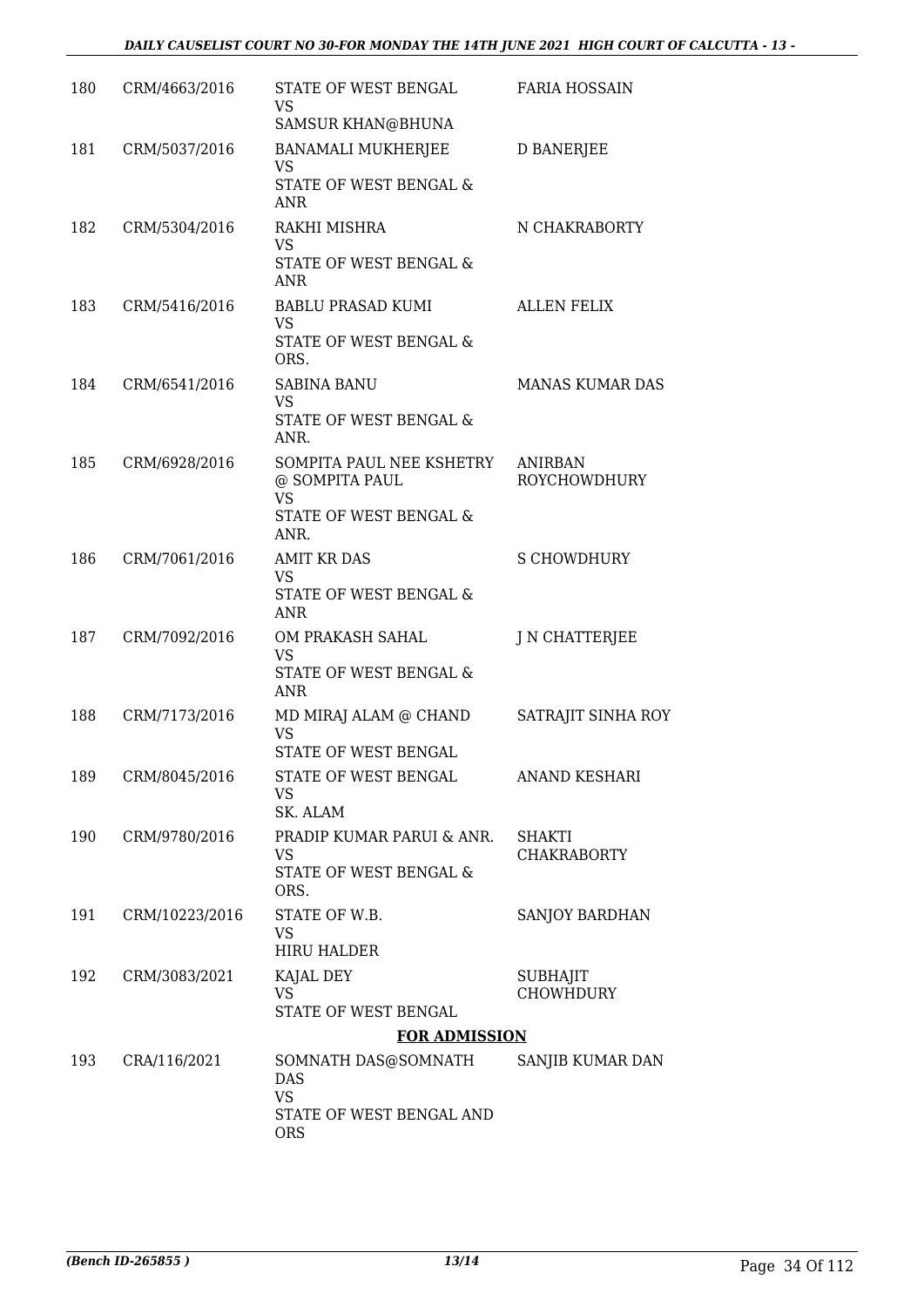| 194 | CRA/163/2021       | <b>BHAIRAB CHAKRABORTY AND</b><br>ANR<br>VS<br><b>STATE OF WEST BENGAL</b> | TIRTHA PATI<br><b>ACHARYYA</b> |
|-----|--------------------|----------------------------------------------------------------------------|--------------------------------|
|     | IA NO: CRAN/1/2021 |                                                                            |                                |
| 195 | CRA/171/2021       | RAMESH KUMAR<br>SHAW@RAMESH<br>SHAW@DABBU<br>VS<br>STATE OF WEST BENGAL    | AHSHAN AHMED                   |
| 196 | CRA/172/2021       | MOTILAL@MATILAL SHAW<br>AND ORS<br>VS<br>STATE OF WEST BENGAL              | RUPSA SREEMANI                 |
| 197 | CRA/188/2021       | ZAHIR ABBAS ALIAS BAPPA<br>VS<br>STATE OF WEST BENGAL                      | <b>INDRAJEET DEY</b>           |
| 198 | CRA/191/2021       | SK JIARUDDIN @ JIAR<br>VS.<br>STATE OF WEST BENGAL                         | SANJIB KUMAR DAN               |
| 199 | CRA/199/2021       | MD SHAMIM AND ANOTHER<br><b>VS</b><br>STATE OF WEST BENGAL                 | RANAJIT ROY                    |
|     | IA NO: CRAN/1/2021 |                                                                            |                                |
| 200 | CRA/204/2021       | SHABBIR ALAM @ ULLU RAJU<br><b>VS</b><br><b>STATE OF WEST BENGAL</b>       | RAJNANDINI DAS                 |

IA NO: CRAN/1/2021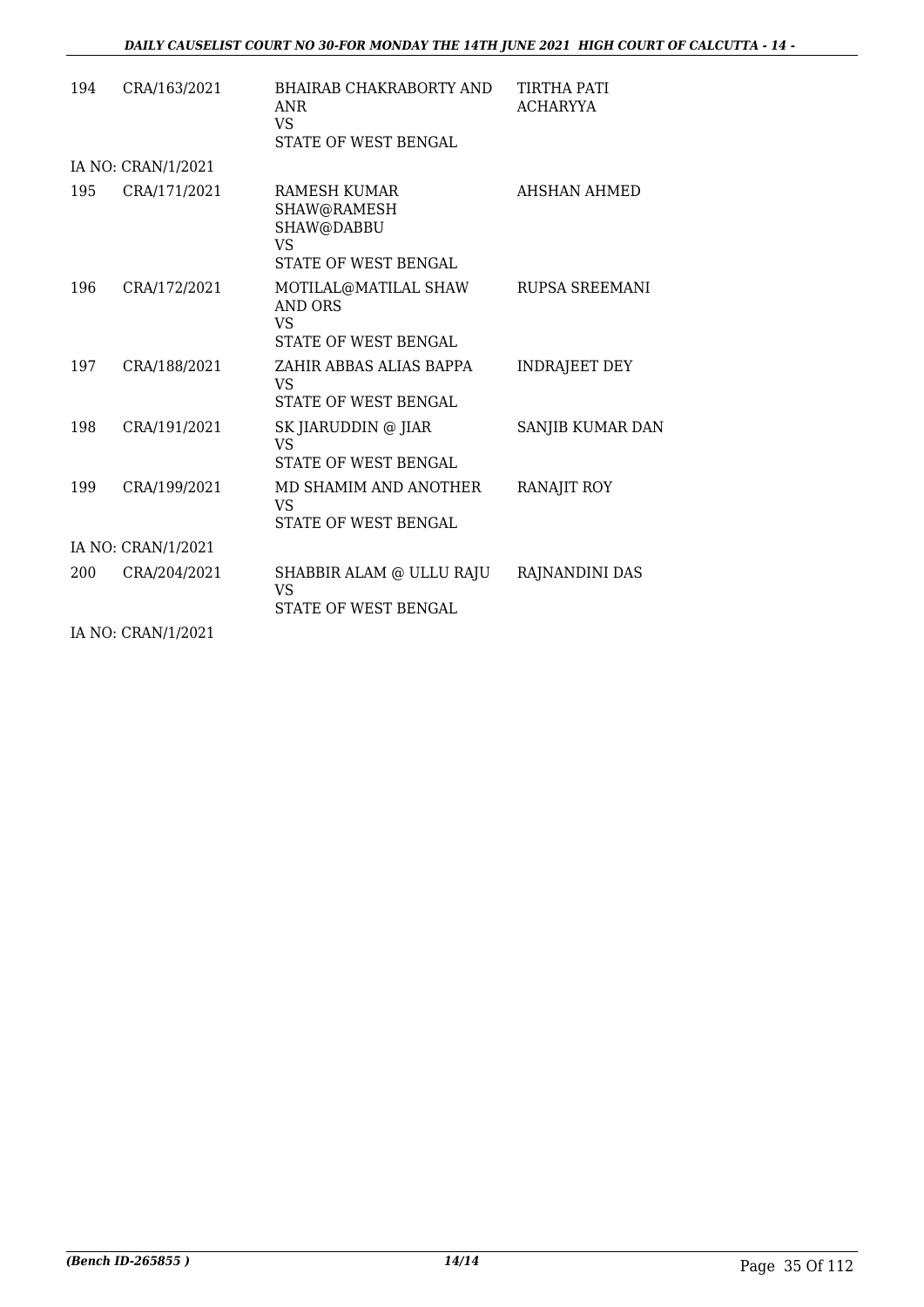

### **Appellate Side**

**DAILY CAUSELIST For Monday The 14th June 2021**

**COURT NO. 13**

#### **SINGLE BENCH (SB - I) AT 11:00 AM HON'BLE JUSTICE RAJASEKHAR MANTHA (VIA VIDEO CONFERENCE)**

|              |                                |                                                                                             | <b>MOTION</b>          |
|--------------|--------------------------------|---------------------------------------------------------------------------------------------|------------------------|
| $\mathbf{1}$ | WPA/3337/2020<br>(30/06/21)    | RAMENDRA MOHAN<br><b>SARKAR</b><br><b>VS</b><br>UNION OF INDIA & ORS                        | KARUNAMOYEE SAMANTA    |
| 2            | WPA/8780/2020<br>(15.06.2021)  | <b>SK. NASIMUDDIN</b><br>VS<br>CESC LIMITED AND ANR                                         | <b>INDRANIL HALDER</b> |
| 3            | WPA/8783/2020<br>with $(S)$    | <b>FARIDUL MALLIK</b><br><b>VS</b><br>CESC LIMITED AND ANR                                  | <b>INDRANIL HALDER</b> |
| 4            | WPA/9889/2020<br>[28.06.2021]  | <b>AMALA ROY</b><br><b>VS</b><br>STATE OF WEST BENGAL<br>AND ORS.                           | PAMPA DEY DHABAL       |
| 5            | WPA/11355/2020<br>(17.06.2021) | RASHMONI NAG AND ANR<br>VS.<br>THE STATE OF WEST<br><b>BENGAL AND ORS</b>                   | SOUGATA MITRA          |
| 6            | WPA/174/2021<br>[17.06.2021]   | ALI BURHAN<br>VS.<br>STATE OF WEST BENGAL<br>AND ORS.                                       | SOUGATA MITRA          |
| 7            | WPA/1046/2021<br>[17.06.2021]  | NIRMAL KUMAR DAS<br>VS.<br>UNION OF INDIA AND ORS.                                          | <b>PUNAM BASU</b>      |
| 8            | WPA/2744/2021                  | <b>J.P AVIATION SERVICES</b><br>PRIVATE LTD.AND ANR<br><b>VS</b><br>UNION OF INDIA AND ORS. | RAMENDU AGARWAL        |
| 9            | WPA/3756/2021                  | <b>J P AVIATION SERVICES PVT</b><br>LTD AND ANR<br>VS<br>UNION OF INDIA AND ORS.            | RAMENDU AGARWAL        |
| 10           | WPA/4185/2021<br>[28.06.2021]  | PRABIR BANERJEE<br><b>VS</b><br>STATE OF WEST BENGAL<br>AND ORS.                            | SUDIP GHOSH CHOWDHURY  |
| 11           | WPA/6882/2021<br>[29.06.2021]  | RUPASREE BHOWMIK<br>VS.<br>STATE OF WEST BENGAL<br>AND ORS.                                 | <b>ASHOK HALDER</b>    |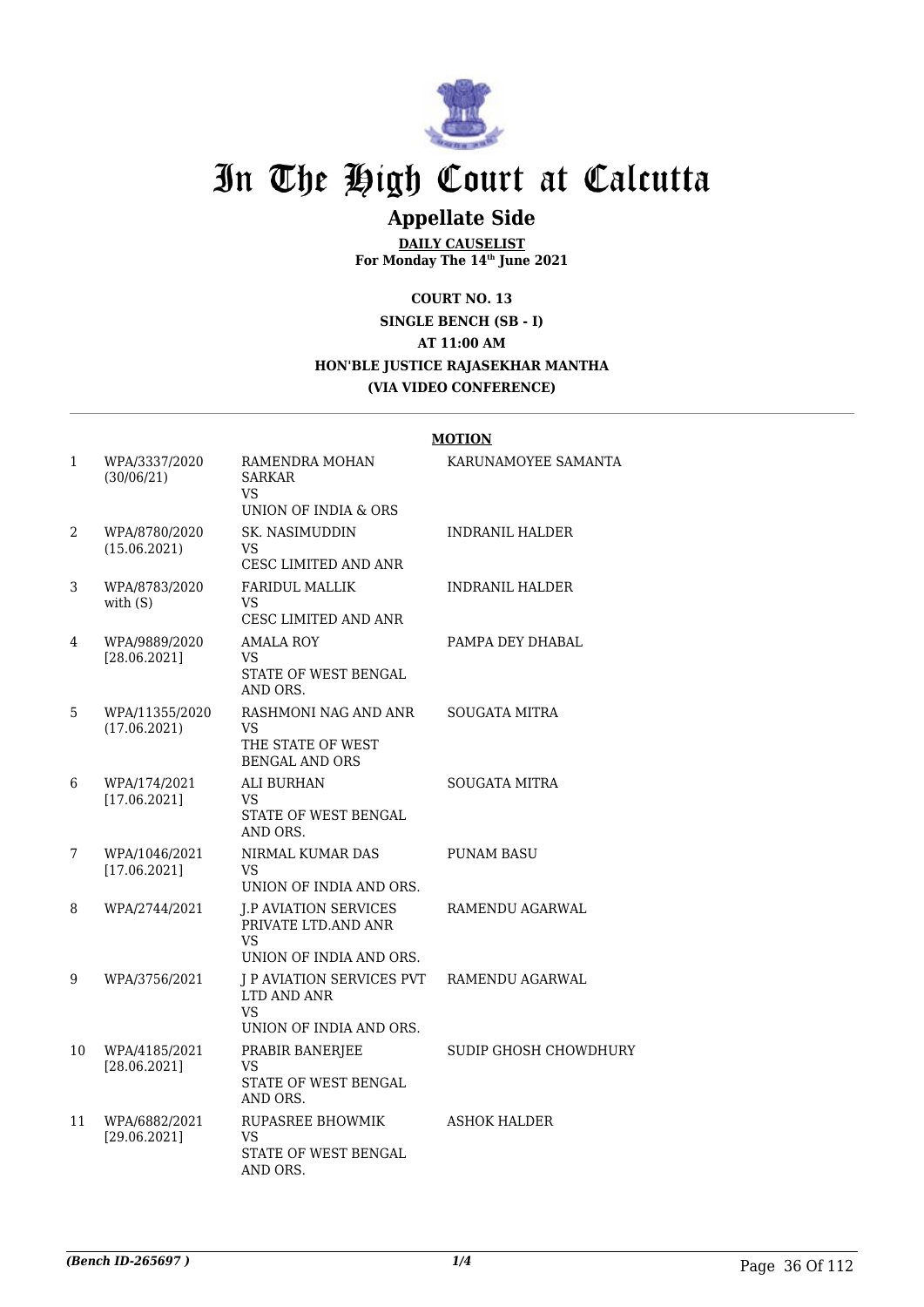#### *DAILY CAUSELIST COURT NO 13-FOR MONDAY THE 14TH JUNE 2021 HIGH COURT OF CALCUTTA - 2 -*

| 12 | WPA/7305/2021                 | MANJULA BHATTACHARJEE<br>VS<br>THE STATE OF WEST<br><b>BENGAL AND ORS</b>                           | SUMITAVA CHAKRABORTY    |
|----|-------------------------------|-----------------------------------------------------------------------------------------------------|-------------------------|
| 13 | WPA/7970/2021<br>[28.06.2021] | SK. MEHAMUD ALI<br>VS.<br>THE STATE OF WEST<br><b>BENGAL AND ORS</b>                                | SOUMYAJIT DAS MAHAPATRA |
| 14 | WPA/7973/2021<br>[28.06.2021] | <b>AJOY KUMAR DAS</b><br>VS.<br>THE STATE OF WEST<br><b>BENGAL AND ORS</b>                          | SOUMYAJIT DAS MAHAPATRA |
| 15 | WPA/7974/2021<br>[28.06.2021] | <b>BHABESH SANTRA</b><br>VS<br>STATE OF WEST BENGAL<br>AND ORS.                                     | SOUMYAJIT MAHAPATRA     |
| 16 | WPA/8077/2021                 | PIYAS ROY<br>VS<br>TRHE STATE OF WEST<br><b>BENGAL AND ORS</b>                                      | <b>TAPAN ROY</b>        |
| 17 | WPA/8436/2021                 | <b>TAPAS DAS</b><br>VS<br>STATE OF WEST BENGAL<br>AND ORS.                                          | AAFREEN PERVEEN         |
| 18 | WPA/8465/2021<br>[28.06.2021] | <b>SMT SAPTAMI HAZRA</b><br>VS<br>STATE OF WEST BENGAL<br>AND ORS.                                  | RUDRAKSHA CHATTOPADHYAY |
| 19 | WPA/9094/2021                 | PRADIP KUMAR<br>BANDYOPADHYAY<br><b>VS</b><br>STATE OF WEST BENGAL<br>AND ORS.                      | SUDIP GHOSH CHOWDHURY   |
| 20 | WPA/9554/2021                 | CHANG AL CHEN AND ORS<br><b>VS</b><br>THE STATE OF WEST<br><b>BENGAL AND ORS</b>                    | SUMITAVA CHAKRABORTY    |
| 21 | WPA/9722/2021<br>[28.06.2021] | <b>FAHEEM BAIG</b><br>VS<br>KOLKATA PORT TRUST                                                      | <b>DWAIPAYAN BISWAS</b> |
| 22 | WPA/9758/2021<br>[28.06.2021] | JYOTSNA PAUL<br>VS<br>STATE OF WEST BENGAL<br>AND ORS.                                              | <b>SUBHAJIT DAS</b>     |
| 23 | WPA/9910/2021<br>[28.06.2021] | JAJNASENI MUKHERJEE<br><b>NEE MONDAL</b><br>VS<br>STATE OF WEST BENGAL<br>AND ORS.                  | SOUGATA MITRA           |
| 24 | WPA/10221/2021                | M/S PRIVATE SECURITY<br><b>AGENCY AND DETECTIVE</b><br>WORK<br><b>VS</b><br>UNION OF INDIA AND ORS. | SAYUJ KUMAR BANERJEE    |
| 25 | WPA/10243/2021                | VEGA INN RESTAURANT<br>AND HOTEL<br>VS<br>THE WEST BENGAL<br>FINANCIAL CORPORATION<br>AND ORS.      | KAUSHIK PRADHAN         |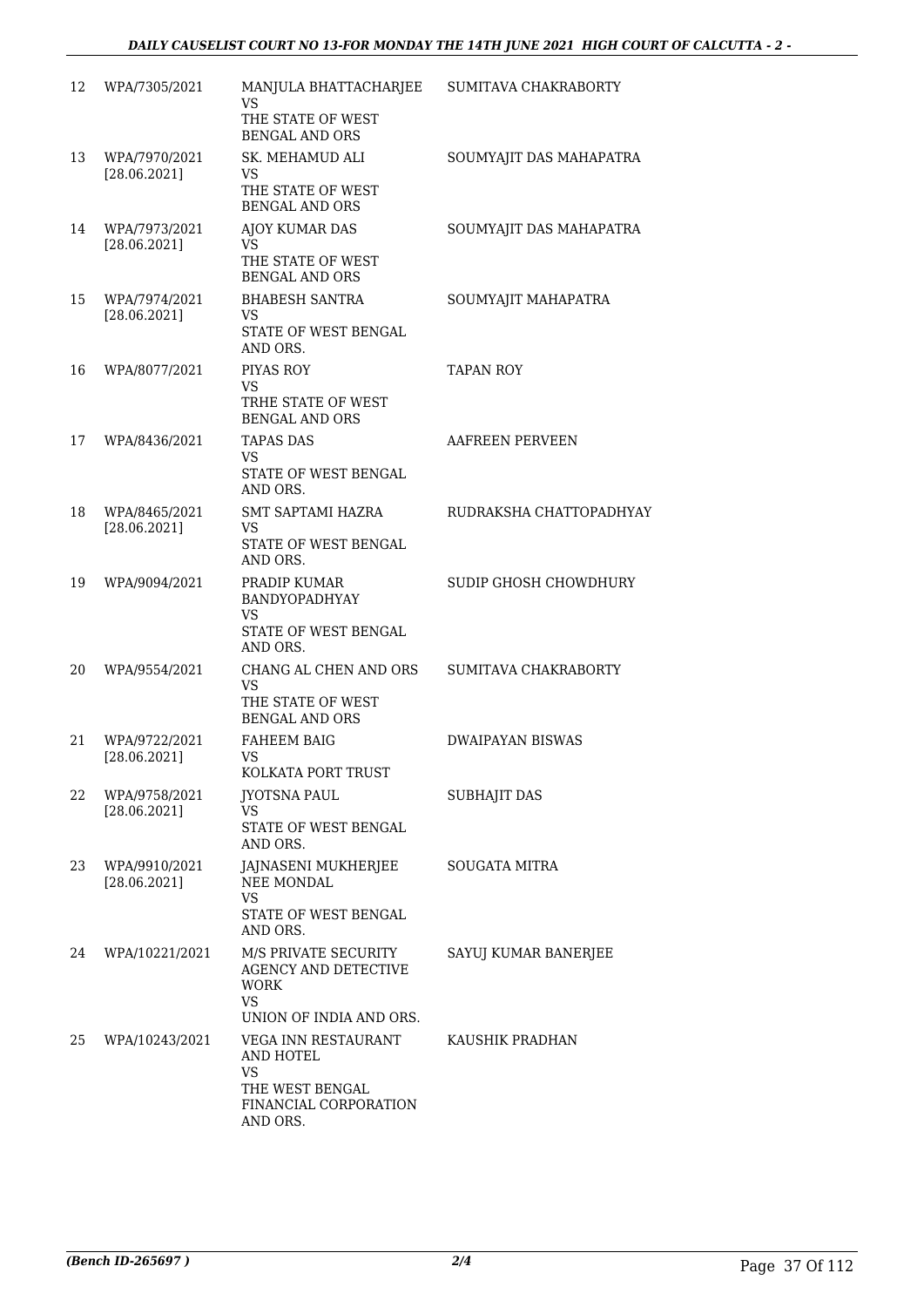| 26 | WPA/10475/2021<br>(29.06.2021) | <b>BIJON KUMAR SAHA AND</b><br>ANR<br><b>VS</b>                                                                 | <b>SUPRATIK SYAMAL</b>      |
|----|--------------------------------|-----------------------------------------------------------------------------------------------------------------|-----------------------------|
|    |                                | STATE OF WEST BENGAL<br>AND ORS.                                                                                |                             |
| 27 | WPA/10486/2021                 | SAMIR BANERJEE AND ANR.<br>VS                                                                                   | <b>INDRANIL HALDER</b>      |
| 28 | WPA/10506/2021<br>[29.06.2021] | CESC LIMITED AND ANR.<br>SHRABANTI HALDER AND<br><b>ORS</b><br><b>VS</b><br>STATE OF WEST BENGAL<br>AND ORS.    | KARUNAMOYEE SAMANTA         |
| 29 | WPA/10508/2021                 | BIKASH KUMAR DASH<br>VS<br>THE LIFE INS CO LTD AND<br><b>ORS</b>                                                | BHARAT CHANDRA SIMAI        |
| 30 | WPA/10509/2021<br>[28.06.2021] | B.S. ENTERPRISE AND ORS.<br><b>VS</b><br>THE INDIAN OIL<br>CORPORATION AND ANR.                                 | KAKALI NASKAR               |
| 31 | WPA/10510/2021                 | <b>BISWANATH DALAL</b><br>VS<br>STATE OF WEST BENGAL<br>AND ORS.                                                | PAMPA DEY (DHABAL)          |
| 32 | WPA/10516/2021<br>(01.07.2021) | MOSARAF MIDDYA AND<br><b>OTHERS</b><br><b>VS</b><br>STATE OF WEST BENGAL<br>AND ORS.                            | BHASKAR HUTAIT              |
| 33 | WPA/10520/2021<br>[29.06.2021] | DUTTAPUKUR SEVA SADAN<br>AND MATERNITY HOME<br>VS<br>STATE OF WEST BENGAL<br>AND ORS.                           | SHIBAJI KUMAR DAS           |
| 34 | WPA/10522/2021<br>[29.06.2021] | <b>SHAMBHU SHARMA</b><br>VS.<br>THE C.E.S.C. LTD AND ORS                                                        | ARUNIMA DAS SHARMA          |
| 35 | WPA/10526/2021<br>[12.07.2021] | <b>ANIL SINGH</b><br>VS FOR THE STREET<br>THE C.E.S.C. AND ORS                                                  | ARUNIMADASSHARMA4@GMAIL.COM |
| 36 | WPA/10540/2021                 | NIRMAL KUMAR PAL<br>VS<br>UNION OF INDIA AND ORS.                                                               | SANTANU MAJI                |
| 37 | WPA/10544/2021<br>(15.06.2021) | <b>MANSAROVAR FERROUS</b><br>PVT LTD AND ANR<br><b>VS</b><br>W.B.ELCTRICVTY<br>REGULATORY COMMISSION<br>AND ORS | SIDDHARTHA SHROFF           |
| 38 | WPA/10548/2021<br>[21.06.2021] | <b>BASUDEB KHANRA</b><br>VS.<br>STATE OF WEST BENGAL<br>AND ORS.                                                | MUJIBAR ALI NASKAR          |
| 39 | WPA/10555/2021                 | MOHAMMED NAIM<br>VS<br>STATE OF WEST BENGAL<br>AND ORS.                                                         | PARTHA PRATIM MUKHERJEE     |
| 40 | WPA/10557/2021                 | <b>ACHINTA DEY</b><br>VS<br>STATE OF WEST BENGAL<br>AND ORS.                                                    | UDAY NARAYAN BETAL          |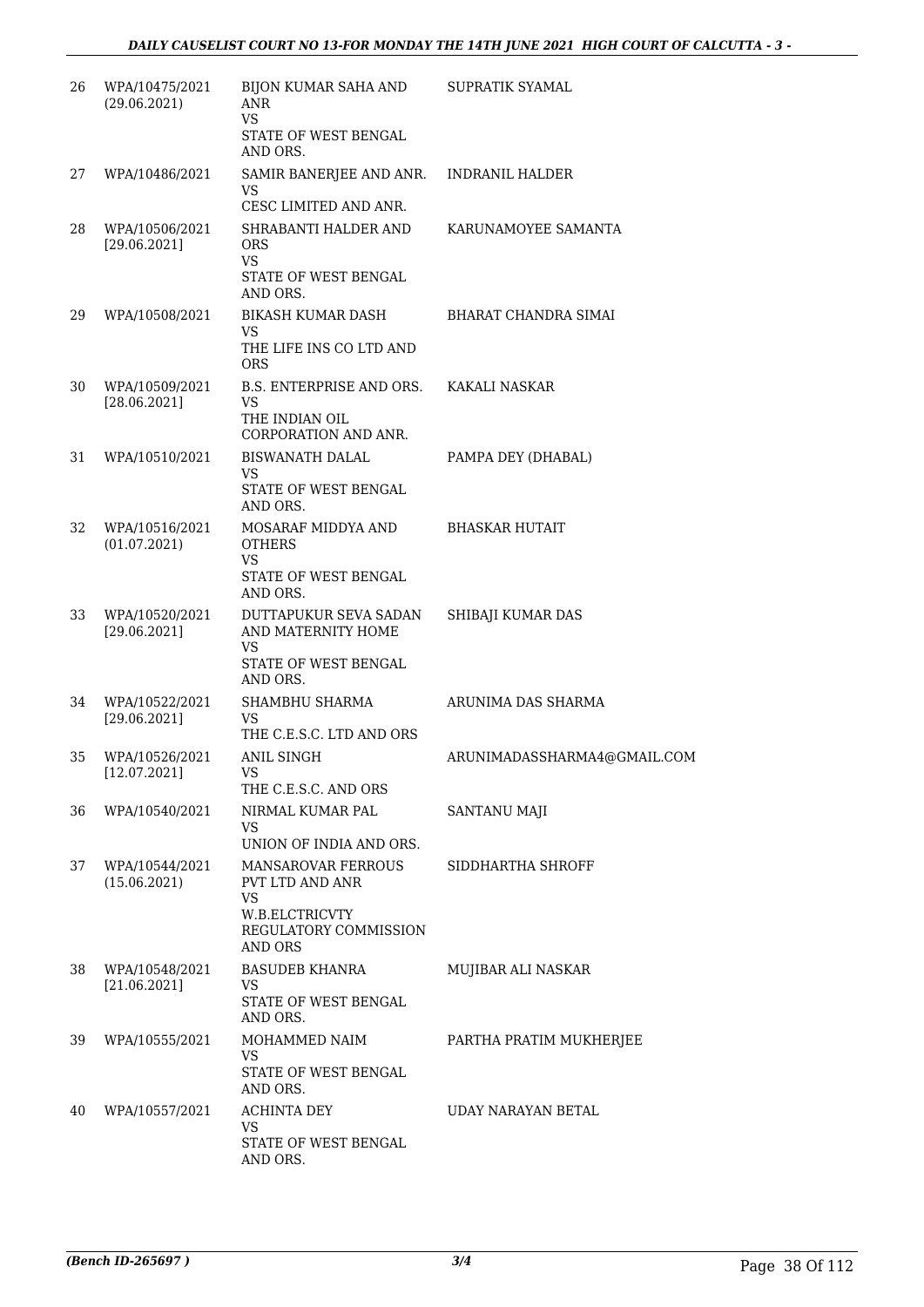| 41 | WPA/10559/2021                 | RUHUL AMIN MOLLA AND<br><b>ORS</b><br><b>VS</b><br>STATE OF WEST BENGAL<br>AND ORS.                                                                 | Shahan Shah                |
|----|--------------------------------|-----------------------------------------------------------------------------------------------------------------------------------------------------|----------------------------|
| 42 | WPA/10568/2021                 | KISMAT GAZI<br><b>VS</b><br>STATE OF WEST BENGAL<br>AND ORS.                                                                                        | Shahan Shah                |
| 43 | WPA/10571/2021                 | OMAR FAROUE GAZI<br><b>VS</b><br>STATE OF WEST BENGAL<br>AND ORS.                                                                                   | Shahan Shah                |
| 44 | WPA/10574/2021<br>[12.07.2021] | BINOD KUMAR SINGH<br>@BINOD KR SINGH<br><b>VS</b><br>STATE OF WEST BENGAL<br>AND ORS.                                                               | <b>BARNALI GUPTA</b>       |
| 45 | WPA/10592/2021                 | KANCHAN OIL INDUSTRIES<br>LTD AND ANR<br>VS.<br>UNION OF INDIA AND ORS.                                                                             | RAMESH DHARA               |
|    |                                |                                                                                                                                                     | <b>APPLICATION</b>         |
| 46 | WPA/8611/2021                  | MOSARAF HOSSAIN @<br><b>BABAR ALI SK.</b><br><b>VS</b><br>WEST BENGAL STATE<br><b>ELECTRICITY</b><br>DISTRIBUTION COMPANY<br><b>LIMITED AND ORS</b> | <b>Bidyut Baran Biswas</b> |
|    |                                |                                                                                                                                                     | <b>FOR HEARING</b>         |
| 47 | WPA/9969/2020                  | BHABASINDHU GARAI<br><b>VS</b><br>THE STATE OF WEST<br><b>BENGAL AND ORS</b>                                                                        | SATRAJIT SINHA ROY         |
|    | IA NO: CAN/1/2021, CAN/2/2021  |                                                                                                                                                     |                            |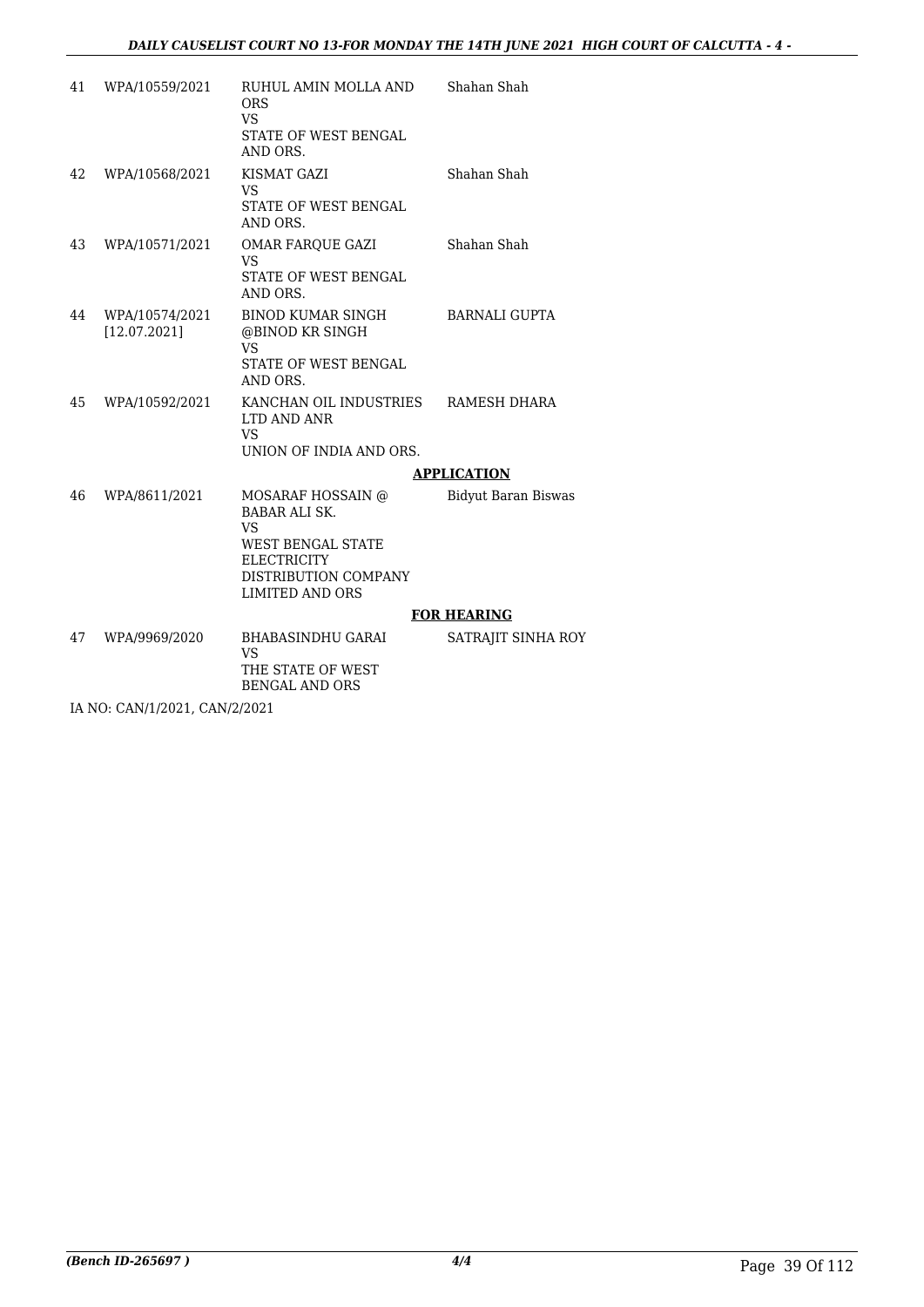

### **Appellate Side**

**DAILY CAUSELIST For Monday The 14th June 2021**

#### **COURT NO. 8**

**SINGLE BENCH (SB - II)**

**AT 11:00 AM**

#### **HON'BLE JUSTICE MOUSHUMI BHATTACHARYA**

**(VIA VIDEO CONFERENCE)**

#### **CIVIL REVISION**

| $\mathbf{1}$   | CO/960/1987                            | MD.RAFIKUDDIN SHEIKH<br><b>VS</b><br>MUJIBAR RAHMAN                                                            | MR.R.RAY                              | MR.S.CHATTAPADHYAY |
|----------------|----------------------------------------|----------------------------------------------------------------------------------------------------------------|---------------------------------------|--------------------|
|                |                                        | IA NO: CAN/2/2010(Old No:CAN/2461/2010), CAN/3/2010(Old No:CAN/2468/2010)                                      |                                       |                    |
| 2              | CO/3143/2018                           | SANKAR GUHA MAJUMDAR<br><b>VS</b><br><b>SMT. SUMITRA</b><br><b>CHAKRABORTY &amp; ORS</b>                       | P.CHAKRBORTY                          |                    |
| 3              | CO/3642/2019                           | SANTONA MUKHERJEE<br><b>VS</b><br>M/S. PODDER ASSOCIATES<br>CONSTRUCTION PVT. LTD                              | SHREYASI SANYAL                       |                    |
| 4              | CO/65/2021<br>[FIXED ON<br>05.07.2021] | KEDAR SAMANTA AND ANR<br><b>VS</b><br>NAGENDRA NATH<br><b>SAMANTA AND ORS</b>                                  | ARITRA SHANKAR RAY                    |                    |
| 5              | CO/855/2021                            | NIBEDITA NATTA PAUL<br><b>VS</b><br><b>ABHISEK NATTA</b>                                                       | <b>KUSHAL PAUL</b>                    |                    |
| 6              | CO/869/2021                            | AD-MANUM FINANCE LTD<br><b>VS</b><br>ARIS CAPITAL PVT LTD                                                      | <b>KANAKENDU</b><br><b>CHATTERJEE</b> |                    |
| $\overline{7}$ | CO/876/2021                            | <b>SUKUMAR PRADHAN</b><br><b>VS</b><br>SAMIRAN PANCHANAN<br><b>GAYEN AND ORS.</b>                              | <b>AMIT GUPTA</b>                     |                    |
| 8              | CO/1002/2021                           | MANI DAS NEE DURLABH<br><b>VS</b><br><b>SONATAN DAS</b>                                                        | <b>AMIT SINGH</b>                     |                    |
| 9              | CO/1015/2021                           | KARTIK CHANDRA DAS<br><b>VS</b><br>DEWANBHERI UTTARPARA<br>SAMABAY KRISHI UNNAYAN<br><b>SAMITY LTD AND ORS</b> | PROSENJIT MUKHERJEE                   |                    |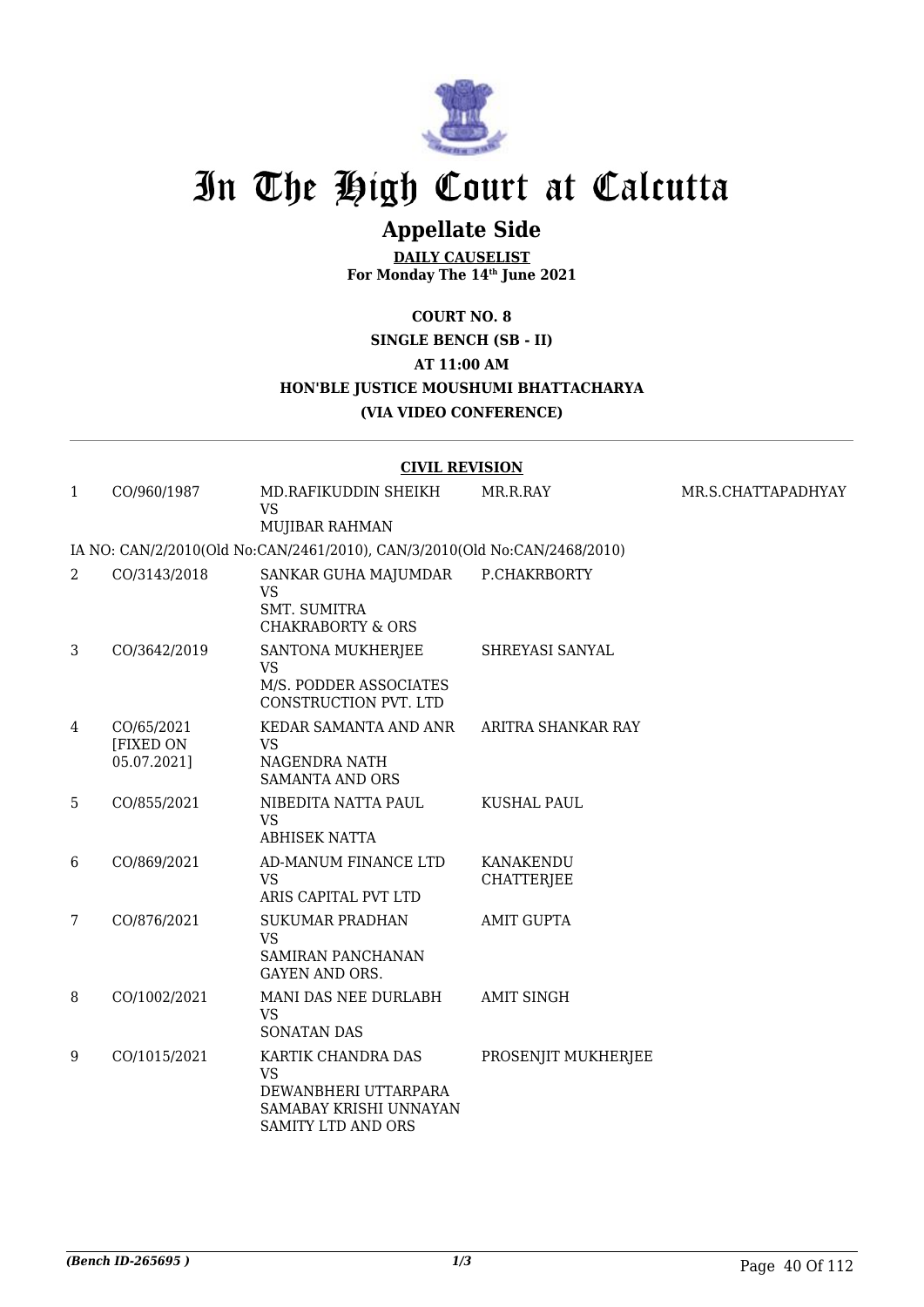| 10 | CO/1105/2021                                                | PAWANPUTRA TRADECOM<br>PRIVATE LIMITED<br><b>VS</b><br><b>BUDDHABHUMI</b><br>PARIKRAMA PRIVATE<br><b>LIMITED AND ORS</b> | SONI OJHA                                |                   |
|----|-------------------------------------------------------------|--------------------------------------------------------------------------------------------------------------------------|------------------------------------------|-------------------|
| 11 | CO/1131/2021<br>[FIXED ON<br>21.06.2021]                    | SHARMISTHA CHAUDHURI<br><b>VS</b><br>LIC AND ANR                                                                         | <b>SOUVIK KUNDU</b>                      |                   |
| 12 | CO/1177/2021                                                | PARTHA PRATIM DEY<br><b>VS</b><br>MITALI DEY (BOSE)                                                                      | <b>ASOK BANERJEE</b>                     |                   |
| 13 | CO/1179/2021                                                | DEBASREE PAUL<br><b>VS</b><br>SUBRATA LOHAR                                                                              | SHIBAJI KR DAS                           |                   |
| 14 | CO/1188/2021                                                | KRITI SINGHANIA<br><b>VS</b><br>ARJUN MUKHERJEE                                                                          | RITICK CHOWDHURY                         |                   |
|    |                                                             | <b>CIVIL REVISION 1</b>                                                                                                  |                                          |                   |
| 15 | CR/4142/1976<br>(TORN CONDITION) VS                         | SRI BULLI KHATIK AND ORS<br><b>SRI BISWANATH JADAV</b>                                                                   | MR. T.K.MUKHERJEE                        | MR T.N.BHAN       |
|    | No:CAN/8442/2018)                                           | IA NO: CAN/1/2008(Old No:CAN/8436/2008), CAN/2/2018(Old No:CAN/8051/2018), CAN/3/2018(Old                                |                                          |                   |
| 16 | CR/210/1978<br>(TORN CONDITION) ORS<br>WITH CR 1673/1975 VS | <b>SM.TARAK BALA ADHYA &amp;</b><br>MR.MICHAEL CHOWDHURY                                                                 | MR.S.K.BHATTACHARYYA MR.P.N.BHATTACHARYA |                   |
| 17 | CR/2721/1983<br>(TORN CONDITION) VS                         | <b>RAJAT SEN</b><br>K.S. CHATTERJEE                                                                                      | MR. A.K. BANERJEE                        | MR. S.K. BANERJEE |
|    | wt18 CR/2722/1983                                           | <b>KRISHAN NAMBISAN</b><br><b>VS</b><br>K.S. CHATTERJEE                                                                  | MR. A.K. BANERJEE                        | N.Y.A.            |
| 19 | CR/1293/1984<br>(TORN CONDITION) VS                         | SANTOSH KUMAR DEY<br>MANMATHA NATH DUTTA                                                                                 | ANITH KR. RAKSHIT                        |                   |
|    |                                                             | IA NO: CAN/1/2010(Old No:CAN/7860/2010), CAN/3/2010(Old No:CAN/7873/2010)                                                |                                          |                   |
| 20 | CR/2667/1986                                                | LAKSHMI NARAYAN<br><b>GOSWAMI</b><br><b>VS</b>                                                                           | JIBAN RATAN<br><b>CHATTERJEE</b>         |                   |
|    |                                                             | <b>SRI SHYAM SUNDAR</b><br><b>GOSWAMI AND ORS</b>                                                                        |                                          |                   |
| 21 | CR/1271/1988<br>(TORN CONDITION) ORS.<br>WITH CO 687/1988   | PRADIP KUMAR GHOSH &<br><b>VS</b><br>DEBI PROSAD GHOSH                                                                   | MS. S. SARKAR                            | MR. S. DAS        |
| 22 | CR/1310/1988<br>(TORN CONDITION) VS                         | MD. ABDUL AZIZ MULLA<br>WITH CO 3213/1987 HAZARAT ALLI SAIKH                                                             | MR. S. BHATTACHARYA                      | MR. B.C. BISWAS   |
| 23 | CR/1541/1988<br>(TORN CONDITION) VS                         | MAN MAYA PUN & ORS.<br>MATHURA PROSAD SHAW                                                                               | MR S.MUKHERJEE                           | MR R.C.BANERJEE   |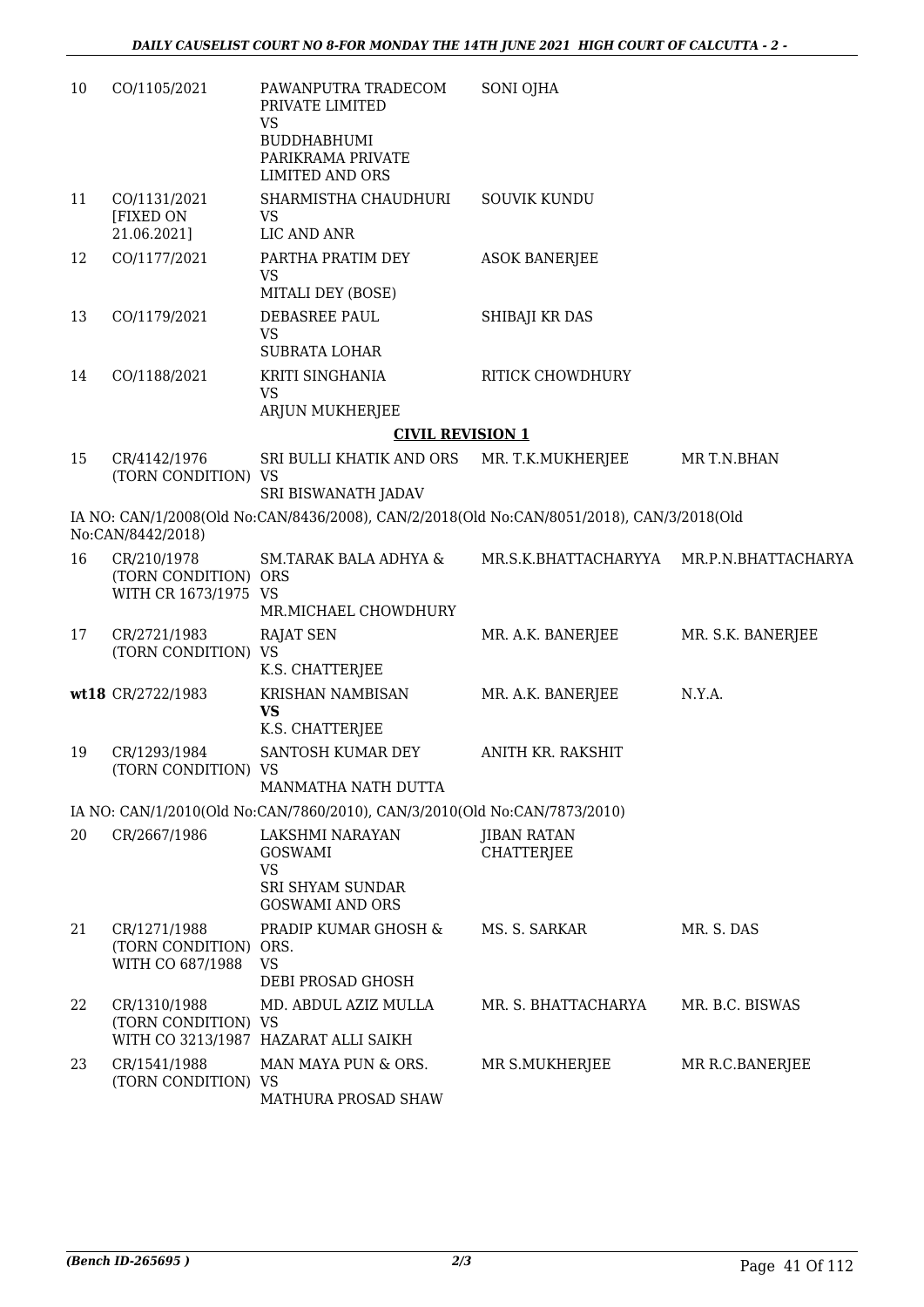| 24 | CR/494/1989                            | KARTICK CHANDRA DEY<br>AND ORS<br>VS.<br>SUBHAS CHOWDHURY AND<br>ORS.     | ANJUSRI MUKHERJEE  |
|----|----------------------------------------|---------------------------------------------------------------------------|--------------------|
|    |                                        | <b>CONTEMPT APPLICATION</b>                                               |                    |
| 25 | CPAN/864/2018                          | TAPAN ROY PAUL & ORS<br>VS.<br>RAGHUNATH THAKUR                           | S. SINHA           |
|    | IA NO: CAN/1/2020(Old No:CAN/173/2020) |                                                                           |                    |
|    | $wt26$ WPA/18116/2016                  | TAPAN RAY PAUL & ANR<br><b>VS</b><br>STATE OF WEST BENGAL &<br><b>ORS</b> | S SINHA ROY        |
|    |                                        | <b>SECOND APPEAL</b>                                                      |                    |
| 27 | SAT/111/2019                           | ANSAR ALI MOLLAH<br>VS.<br>JHARNA RANI KANRAR &<br><b>ANR</b>             | SUSMITA CHATTERJEE |
|    | IA NO: CAN/1/2021                      |                                                                           |                    |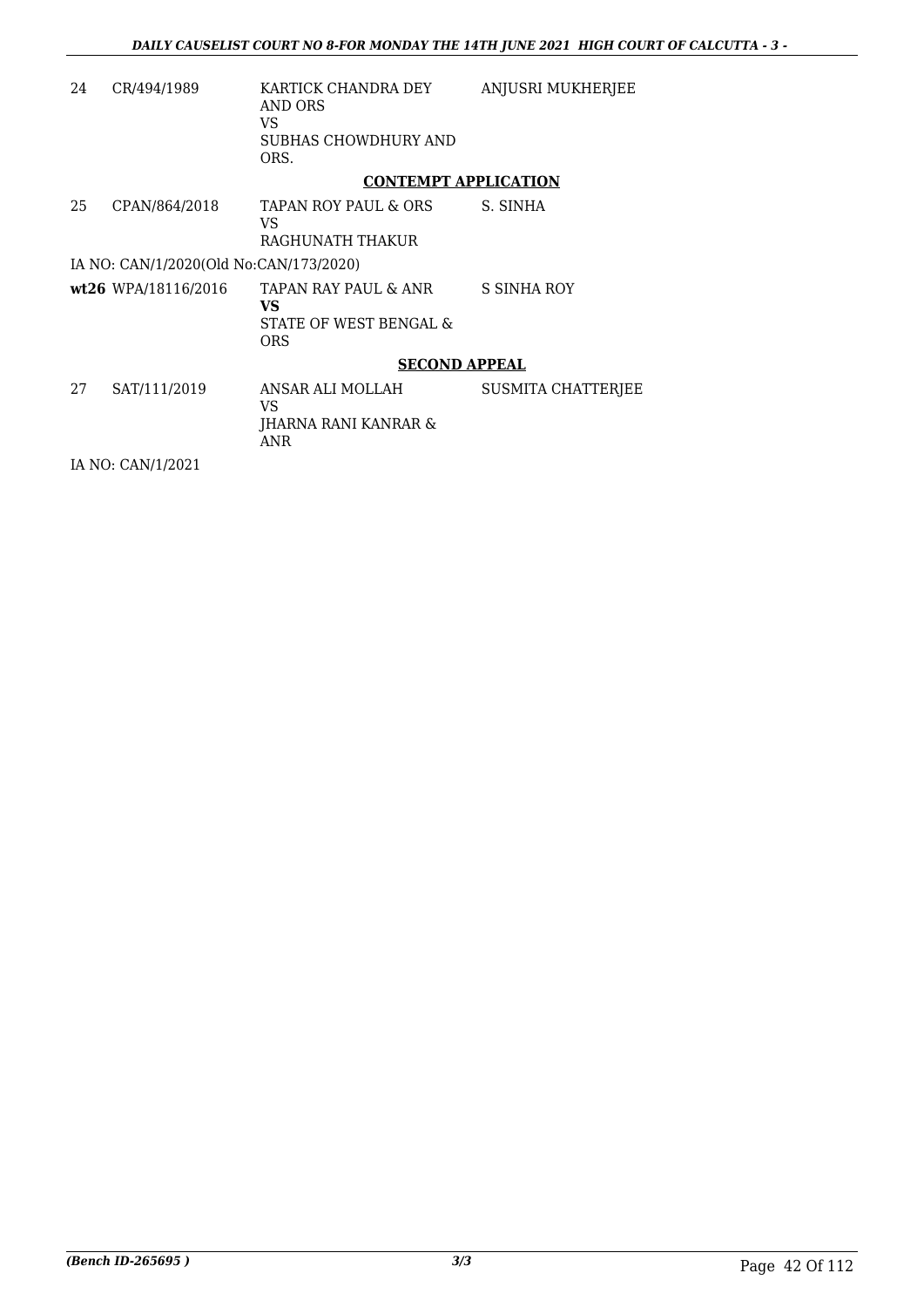

## **Appellate Side**

**DAILY CAUSELIST For Monday The 14th June 2021**

**COURT NO. 17 SINGLE BENCH (SB - III) AT 11:00 AM HON'BLE JUSTICE SHAMPA SARKAR (VIA VIDEO CONFERENCE)**

|   |                   | WKII MAIIEKS                                                                            |                                  |
|---|-------------------|-----------------------------------------------------------------------------------------|----------------------------------|
| 1 | WPA/23438/2005    | ANAND KR. SINGH<br><b>VS</b>                                                            | <b>SANJAY PAUL</b>               |
|   |                   | STATE OF WEST BENGAL                                                                    |                                  |
|   | IA NO: CAN/1/2020 |                                                                                         |                                  |
| 2 | WPA/22426/2009    | <b>SYED AHSAN ALI</b><br><b>VS</b><br><b>STATE &amp; ORS</b>                            | PRASANTA BEHARI<br><b>MAHATA</b> |
| 3 | WPA/24929/2012    | <b>SUJAN RAY</b><br><b>VS</b><br>STATE OF WB & ORS                                      | SAMBHUNATH DE                    |
| 4 | WPA/12014/2015    | TIMIR ADHIKARI<br><b>VS</b><br>STATE OF WEST BENGAL &<br><b>ORS</b>                     | PRASENJIT DE                     |
| 5 | WPA/12015/2015    | <b>BHOLANATH MONDAL</b><br><b>VS</b><br><b>STATE OF WEST BENGAL &amp;</b><br><b>ORS</b> | PRASENJIT DE                     |
| 6 | WPA/19211/2015    | <b>ASHOKE KR BISWAS</b><br><b>VS</b><br>STATE OF WEST BENGAL &<br><b>ORS</b>            | RANAJIT CHATTERJEE               |
| 7 | WPA/12957/2016    | <b>ASOKE KUAMR GIRI</b><br><b>VS</b><br>STATE OF WEST BENGAL &<br><b>ORS</b>            | RANAJIT CHATTERJEE               |
| 8 | WPA/12958/2016    | MADHUSUDAN GHOSH<br><b>VS</b><br><b>STATE OF WEST BENGAL</b><br>&ORS                    | RANAJIT CHATTERJEE               |

#### **WRIT MATTERS**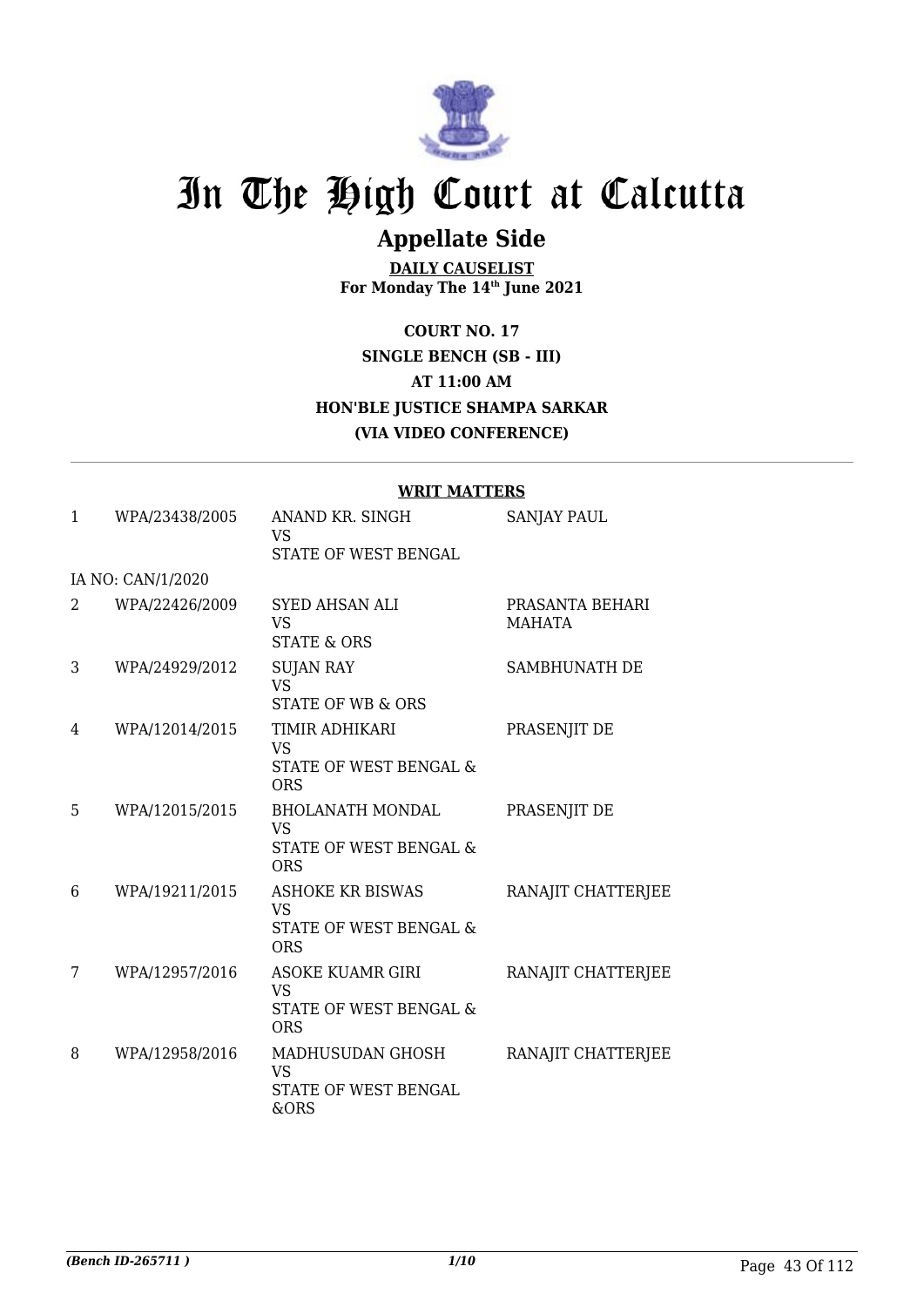| 9  | WPA/17894/2016                         | <b>BHARAT CH. DAS</b><br><b>VS</b><br>STATE OF WEST BENGAL &<br>ORS.                                               | RANAJIT CHATTERJEE                         |
|----|----------------------------------------|--------------------------------------------------------------------------------------------------------------------|--------------------------------------------|
| 10 | WPA/17897/2016                         | SREEKANTA JANA<br><b>VS</b><br>STATE OF WEST BENGAL &<br>ORS.                                                      | RANAJIT CHATTERJEE                         |
| 11 | WPA/17909/2016                         | DILIP KR. PAL<br>VS<br>STATE OF WEST BENGAL &<br>ORS.                                                              | RANAJIT CHATTERJEE                         |
| 12 | WPA/26010/2016                         | NIRMAL KUMAR RAY<br><b>VS</b><br>STATE OF WEST BENGAL &<br><b>ORS</b>                                              | RANAJIT CHATTERJEE                         |
| 13 | WPA/26014/2016                         | RAM KRISHNA ROY<br><b>VS</b><br>STATE OF WEST BENGAL &<br><b>ORS</b>                                               | RANAJIT CHATTERJEE                         |
|    | IA NO: CAN/1/2018(Old No:CAN/923/2018) |                                                                                                                    |                                            |
| 14 | WPA/29759/2016                         | PABITRA KUMAR SARKAR<br>VS<br>STATE OF WEST BENGAL &<br><b>ORS</b>                                                 | RANAJIT CHATTERJEE                         |
| 15 | WPA/29760/2016                         | JUGAL CHANDRA SAMANTA<br><b>VS</b><br>STATE OF WEST BENGAL &<br><b>ORS</b>                                         | RANAJIT CHATTERJEE                         |
| 16 | WPA/13870/2017                         | <b>BISWANATH MAHAPATRA</b><br><b>VS</b><br>STATE OF WEST BENGAL<br>&ORS                                            | RANAJIT CHATTERJEE                         |
| 17 | WPA/22066/2017                         | KALI SADHAN<br><b>BHATTACHARJEE</b> @<br><b>BHATTACHARYYA</b><br><b>VS</b><br>STATE OF WEST BENGAL &<br><b>ORS</b> | <b>UTTAM KUMAR</b><br><b>BHATTACHARYYA</b> |
| 18 | WPA/26345/2017                         | SUBODH CHANDRA NAG<br>VS<br>STATE OF WEST BENGAL &<br><b>ORS</b>                                                   | S DEY                                      |
| 19 | WPA/26347/2017                         | SUBHAS CHANDRA DEY<br><b>VS</b><br>STATE OF WEST BENGAL &<br><b>ORS</b>                                            | S DEY                                      |
| 20 | WPA/26348/2017                         | CHIDAM GHOSH<br><b>VS</b><br>STATE OF WEST BENGAL &<br><b>ORS</b>                                                  | S DEY                                      |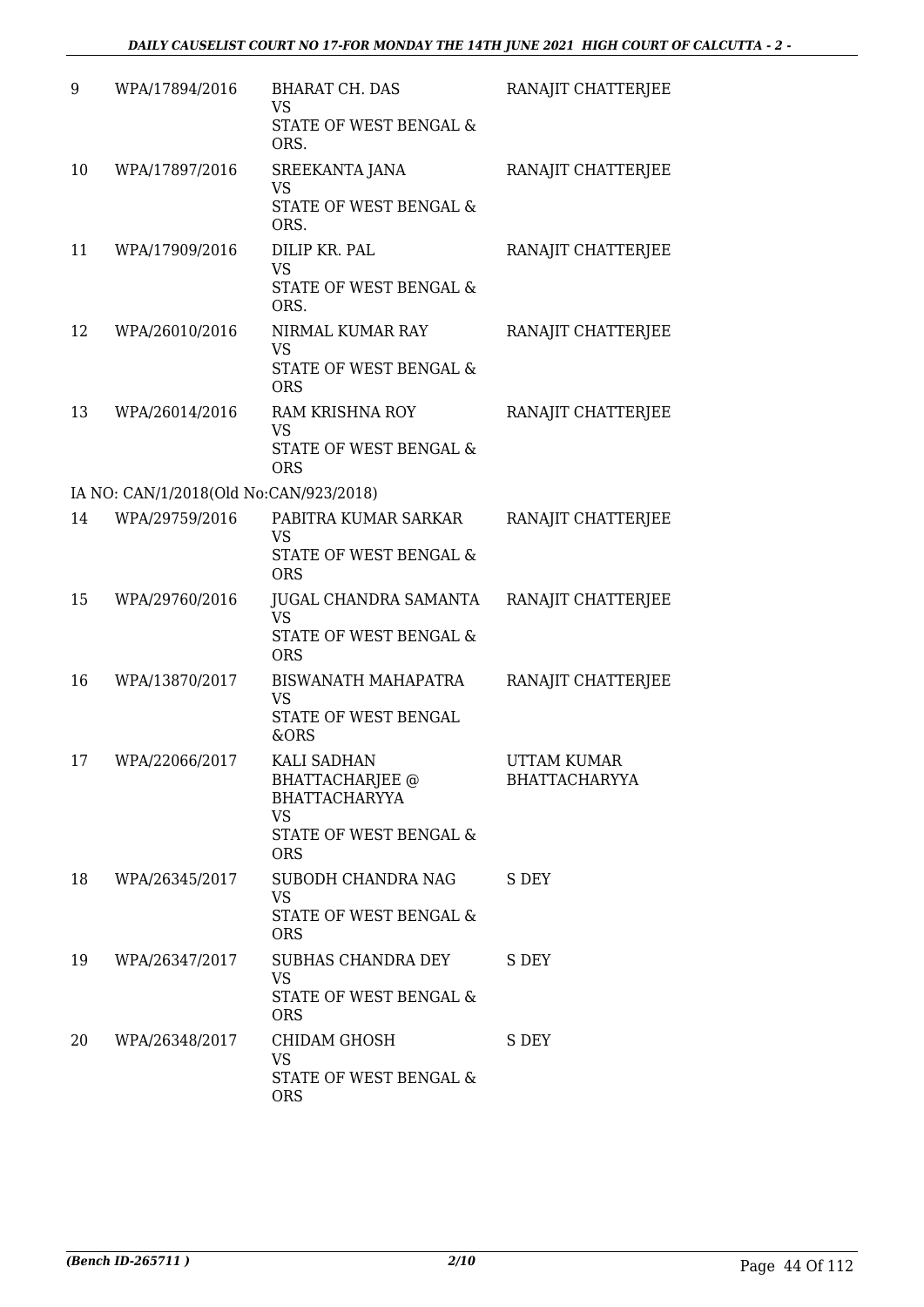| 21 | WPA/26350/2017 | SUBHAS CHANDRA NAG<br><b>VS</b><br>STATE OF WEST BENGAL &<br><b>ORS</b>       | <b>SUBINAY DEY</b> |
|----|----------------|-------------------------------------------------------------------------------|--------------------|
| 22 | WPA/26352/2017 | <b>ASHUDEB ROY</b><br><b>VS</b><br>STATE OF WEST BENGAL &<br><b>ORS</b>       | <b>SUBINAY DEY</b> |
| 23 | WPA/26353/2017 | CHAMPA ROY<br><b>VS</b><br>STATE OF WEST BENGAL &<br><b>ORS</b>               | <b>SUBINAY DEY</b> |
| 24 | WPA/30656/2017 | PHACHIR ALI MIYAH<br><b>VS</b><br>STATE OF WEST BENGAL &<br>ORS.              | <b>SUBINAY DEY</b> |
| 25 | WPA/30657/2017 | SHAKTIPADA GHOSH<br><b>VS</b><br><b>STATE OF WEST BENGAL</b>                  | <b>SUBINAY DEY</b> |
| 26 | WPA/30659/2017 | GOURANGA MAHANTA<br><b>VS</b><br>STATE OF WEST BENGAL &<br>ORS.               | <b>SUBINAY DEY</b> |
| 27 | WPA/30661/2017 | <b>SUKCHAN DAS</b><br><b>VS</b><br>STATE OF WEST BENGAL &<br>ORS.             | <b>SUBINAY DEY</b> |
| 28 | WPA/30668/2017 | NETAI MAHANTA<br><b>VS</b><br>STATE OF WEST BENGAL &<br>ORS.                  | <b>SUBINAY DEY</b> |
| 29 | WPA/30671/2017 | <b>LAL MOHAN DAS</b><br><b>VS</b><br>STATE OF WEST BENGAL                     | <b>SUBINAY DEY</b> |
| 30 | WPA/30673/2017 | <b>BISHNUPADA GHOSH</b><br><b>VS</b><br>STATE OF WEST BENGAL &<br>ORS.        | SUBINAY DEY        |
| 31 | WPA/30675/2017 | MOKTARUDDIN MIAH<br><b>VS</b><br>STATE OF WEST BENGAL                         | <b>SUBINAY DEY</b> |
| 32 | WPA/1153/2018  | <b>BUDHESWARI BARMAN</b><br><b>VS</b><br>STATE OF WEST BENGAL &<br><b>ORS</b> | <b>SUBINAY DEY</b> |
| 33 | WPA/1155/2018  | JAMUNA GHOSH<br><b>VS</b><br>STATE OF WEST BENGAL &<br><b>ORS</b>             | SUBINAY DEY        |
| 34 | WPA/1156/2018  | <b>GOPAL BISWAS</b><br><b>VS</b><br>STATE OF WEST BENGAL &<br><b>ORS</b>      | <b>SUBINAY DEY</b> |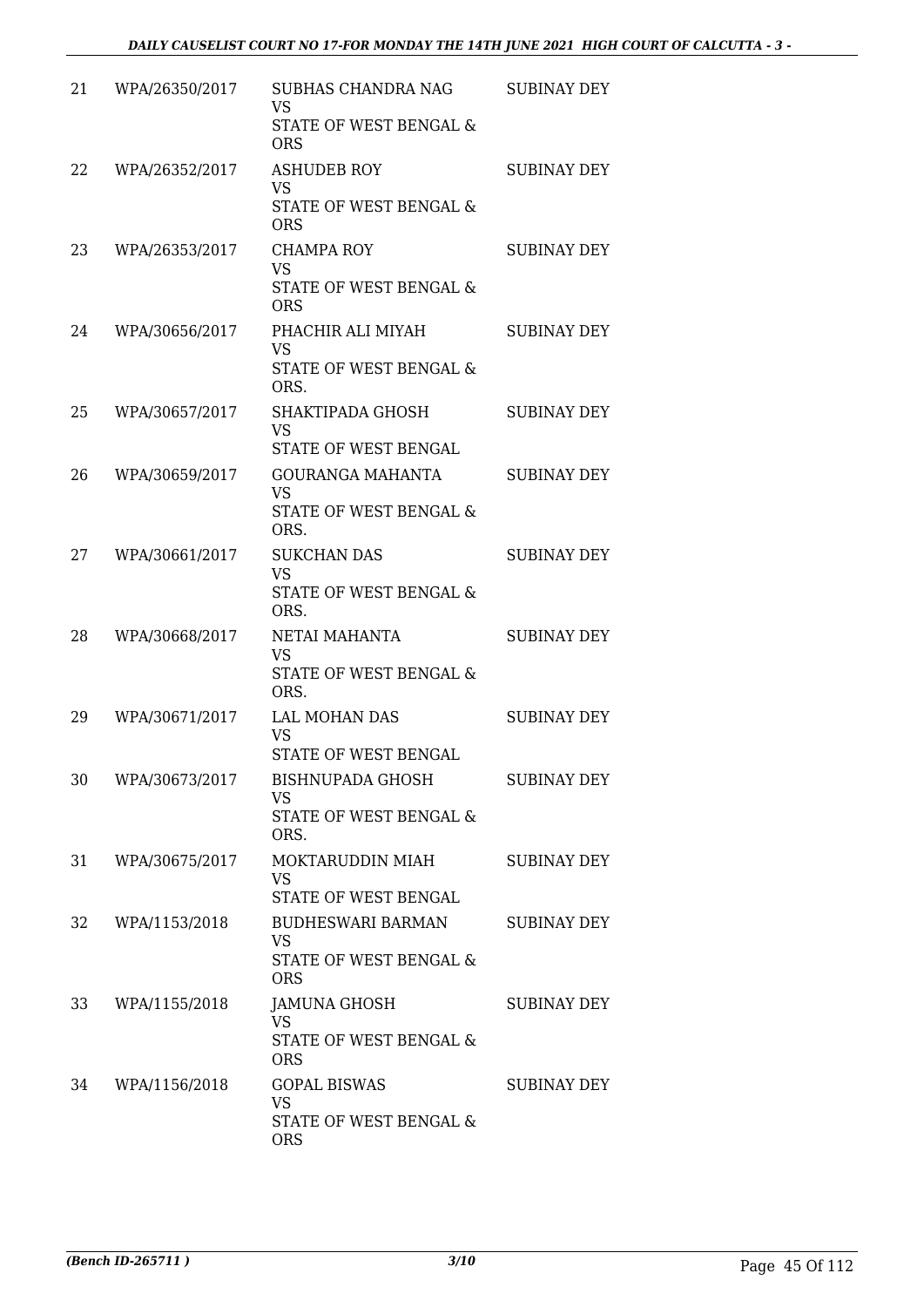| 35 | WPA/1158/2018 | MANINDRA CHANDRA<br><b>GHOSH</b><br><b>VS</b><br>STATE OF WEST BENGAL &<br><b>ORS</b> | <b>SUBINAY DEY</b> |
|----|---------------|---------------------------------------------------------------------------------------|--------------------|
| 36 | WPA/1159/2018 | <b>BINOD CHANDRA ROY</b><br><b>VS</b><br>STATE OF WEST BENGAL &<br><b>ORS</b>         | SUBINAY DEY        |
| 37 | WPA/1160/2018 | RAM CHANDRA GHOSH<br><b>VS</b><br>STATE OF WEST BENGAL &<br><b>ORS</b>                | <b>SUBINAY DEY</b> |
| 38 | WPA/1161/2018 | RAMESH BARMAN<br><b>VS</b><br>STATE OF WEST BENGAL &<br><b>ORS</b>                    | SUBINAY DEY        |
| 39 | WPA/1162/2018 | KAMALA KANTA BARMAN<br><b>VS</b><br>STATE OF WEST BENGAL &<br><b>ORS</b>              | <b>SUBINAY DEY</b> |
| 40 | WPA/1163/2018 | <b>BHABESH BARMAN</b><br><b>VS</b><br>STATE OF WEST BENGAL &<br><b>ORS</b>            | <b>SUBINAY DEY</b> |
| 41 | WPA/1164/2018 | ENESH CHANDRA BARMAN<br>VS.<br>STATE OF WEST BENGAL &<br><b>ORS</b>                   | S. DEY             |
| 42 | WPA/1167/2018 | KAMESWAR BARMAN<br><b>VS</b><br>STATE OF WEST BENGAL &<br><b>ORS</b>                  | <b>SUBINAY DEY</b> |
| 43 | WPA/1171/2018 | ARATIBALA GHOSH<br><b>VS</b><br>STATE OF WEST BENGAL &<br><b>ORS</b>                  | <b>SUBINAY DEY</b> |
| 44 | WPA/1173/2018 | RAMESWAR BARMAN<br><b>VS</b><br>STATE OF WEST BENGAL &<br><b>ORS</b>                  | <b>SUBINAY DEY</b> |
| 45 | WPA/7550/2018 | <b>SUNIL BARMAN</b><br><b>VS</b><br>STATE OF WEST BENGAL &<br><b>ORS</b>              | SUBINAY DEY        |
| 46 | WPA/7553/2018 | RAMPRASAD BARMAN<br>VS<br>STATE OF WEST BENGAL &<br><b>ORS</b>                        | <b>SUNINAY DEY</b> |
| 47 | WPA/7554/2018 | HOLODHAR SARKAR<br><b>VS</b><br>STATE OF WEST BENGAL &<br><b>ORS</b>                  | SUBINAY DEY        |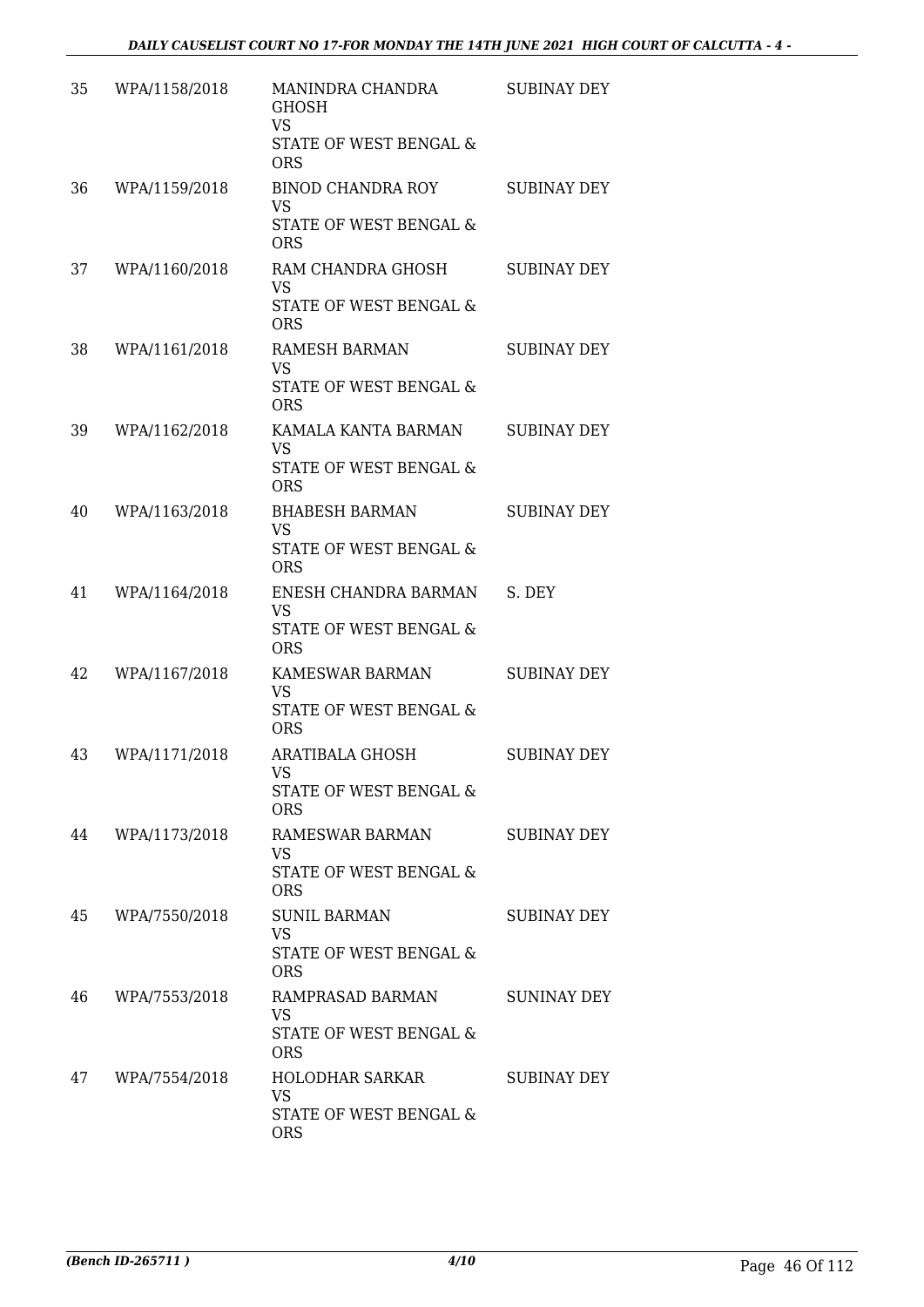| 48 | WPA/7574/2018                           | <b>MILAN DEY</b><br><b>VS</b><br>STATE OF WEST BENGAL &<br><b>ORS</b>                                          | <b>SUBINAY DEY</b>                      |
|----|-----------------------------------------|----------------------------------------------------------------------------------------------------------------|-----------------------------------------|
| 49 | WPA/7575/2018                           | <b>GOURANGA DAS</b><br><b>VS</b><br>STATE OF WEST BENGAL &<br><b>ORS</b>                                       | <b>SUBINAY DEY</b>                      |
| 50 | WPA/7610/2018                           | <b>MITHU ROY NAG</b><br><b>VS</b><br>STATE OF WEST BENGAL &<br><b>ORS</b>                                      | <b>SUBINAY DEY</b>                      |
| 51 | WPA/8008/2018                           | <b>BHARAT CHANDRA</b><br><b>BARMAN</b><br><b>VS</b><br>STATE OF WEST BENGAL &<br><b>ORS</b>                    | <b>SUBINAY DEY</b>                      |
| 52 | WPA/8009/2018                           | NIKHIL SARKAR<br><b>VS</b><br>STATE OF WEST BENGAL &<br><b>ORS</b>                                             | <b>SUBINAY DEY</b>                      |
| 53 | WPA/9307/2018                           | KAMAL CHANDRA ROY<br>VS<br>STATE OF WEST BENGAL &<br><b>ORS</b>                                                | <b>SUBINAY DEY</b>                      |
| 54 | WPA/5060/2019                           | KKALPANA PLASTICK<br><b>LIMITED</b><br><b>VS</b><br>THE DIRECTORATE OF<br>REVENUE INTELLIGENCE &<br><b>ORS</b> | SOUMYAJIT MISHRA                        |
|    | IA NO: CAN/1/2021                       |                                                                                                                |                                         |
| 55 | WPA/1948/2020                           | SANJAY PASWAN @ LALA<br>VS<br>STATE OF WEST BENGAL &<br><b>ORS</b>                                             | <b>SUDIP GHOSH</b><br><b>CHOWDHURY</b>  |
| 56 | WPA/3157/2020                           | <b>SUSANTA HALDER</b><br><b>VS</b><br><b>STATE OF WEST BENGAL &amp;</b><br><b>ORS</b>                          | <b>SHUVRO PROKASH</b><br>LAHIRI         |
| 57 | WPA/6474/2020                           | <b>MANOJ KURMI</b><br><b>VS</b><br>STATE OF WEST BENGAL                                                        | KAUSHIK DEY                             |
|    | IA NO: CAN/1/2020(Old No:CAN/5135/2020) |                                                                                                                |                                         |
| 58 | WPA/7279/2020                           | DR.SATYA MONDAL<br><b>VS</b><br>THE DIAMOND HARBOUR<br><b>WOMEN UNIVERSITY AND</b><br><b>ORS</b>               | <b>SAMIRUL SARDAR</b>                   |
|    | IA NO: CAN/1/2020                       |                                                                                                                |                                         |
| 59 | WPA/11647/2020                          | NABA KUMAR MANNA<br>VS<br>STATE OF WEST BENGAL<br>AND ORS.                                                     | <b>SUDIP GHOPSH</b><br><b>CHOWDHURY</b> |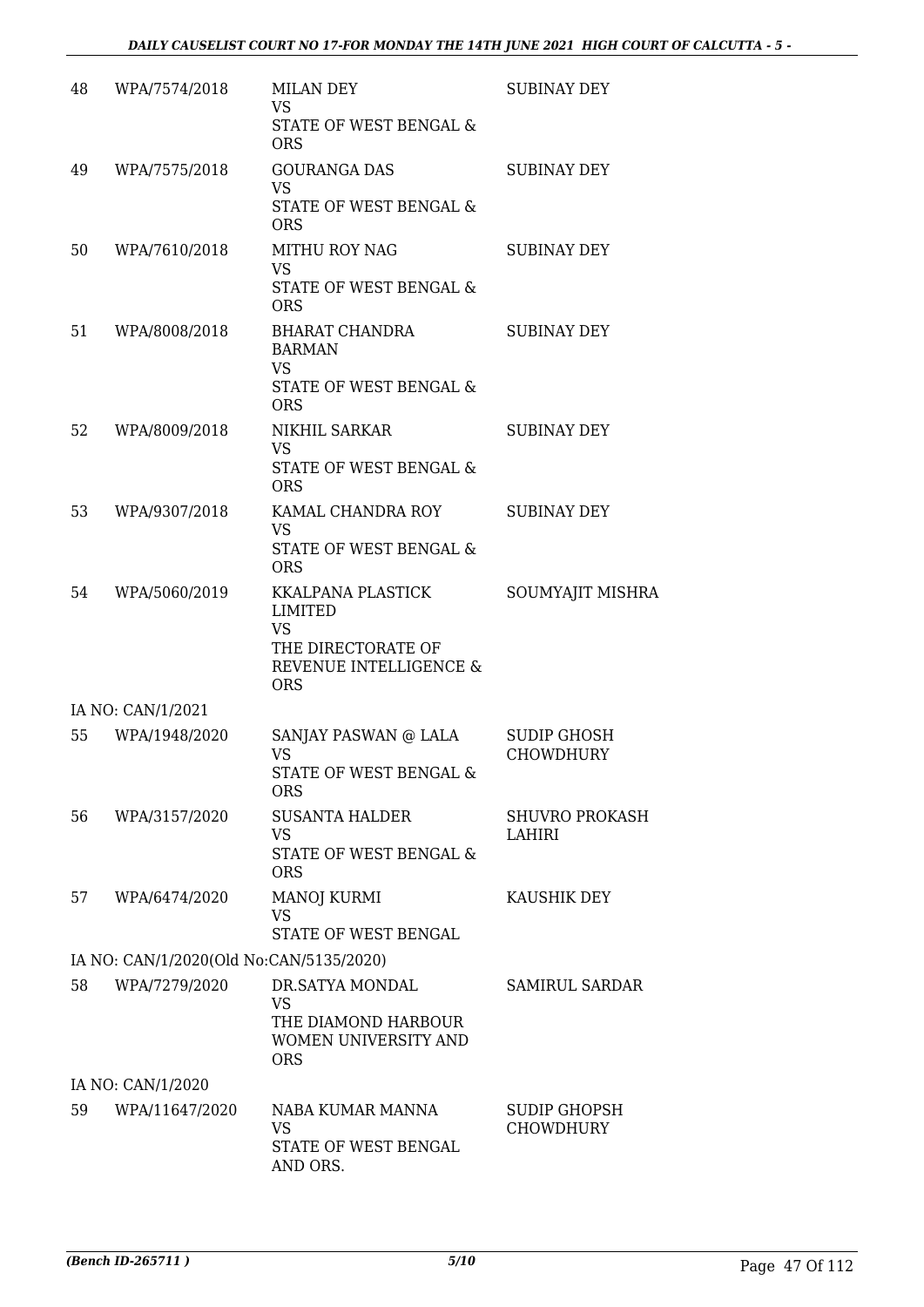| 60 | WPA/5701/2021                      | SANJIT KUMAR DUTTA<br><b>VS</b>                                                        | KAUSTUV MISHRA                      |            |
|----|------------------------------------|----------------------------------------------------------------------------------------|-------------------------------------|------------|
|    |                                    | STATE OF WEST BENGAL<br>AND ORS.                                                       |                                     |            |
| 61 | WPA/10115/2021                     | <b>BINOY KUMAR MISHRA</b><br><b>VS</b>                                                 | UTTAM KUMAR<br><b>BHATTACHARYYA</b> |            |
|    |                                    | STATE OF WEST BENGAL<br>AND ORS.                                                       |                                     |            |
|    |                                    | <b>SECOND APPEAL (WL)</b>                                                              |                                     |            |
| 62 | SA/737/1974                        | <b>JHARESWAR DAS &amp; ANR.</b><br><b>VS</b>                                           | MR.H.MAJUMDER                       | N.Y.A.     |
|    |                                    | ANGUR BALA PAKHIRA                                                                     |                                     |            |
|    | IA NO: CAN/1/2020                  |                                                                                        |                                     |            |
|    | wt63 SA/738/1974                   | MANORANJAN SHOW<br><b>VS</b>                                                           | MR.H.S.MUKHERJEE                    | MR.M.K.RAY |
|    |                                    | ANGUR BALA PAKHIRA                                                                     |                                     |            |
| 64 | SA/140/2017                        | SURESH KR. AGARWALA<br><b>VS</b>                                                       | RAMESH DHARA                        |            |
|    |                                    | SANKAR LAL AGARWALA                                                                    |                                     |            |
|    | CAN/4/2020, CAN/5/2020, CAN/6/2020 | IA NO: CAN/1/2017(Old No:CAN/3377/2017), CAN/2/2017(Old No:CAN/6337/2017), CAN/3/2020, |                                     |            |
| 65 | SA/177/2017                        | SURESH KR. AGARWALA<br><b>VS</b>                                                       | <b>RAMESH DHARA</b>                 |            |
|    |                                    | SANKARLAL AGARWAL &<br>ANR.                                                            |                                     |            |
|    | CAN/4/2020, CAN/5/2020, CAN/6/2020 | IA NO: CAN/1/2017(Old No:CAN/3375/2017), CAN/2/2017(Old No:CAN/6344/2017), CAN/3/2020, |                                     |            |
| 66 | SMA/2/2020                         | SUBODH CH. BHOWMICK &<br>ORS.<br><b>VS</b>                                             | RABINDRA NATH<br><b>MAHATO</b>      |            |
|    |                                    | <b>BASANTIPROVA DAS</b>                                                                |                                     |            |
|    |                                    | IA NO: CAN/2/2005(Old No:CAN/10535/2005), CAN/5/2016(Old No:CAN/4112/2016)             |                                     |            |
|    |                                    | <b>CIVIL ORDER (WL)</b>                                                                |                                     |            |
| 67 | CO/4764/2016                       | PROSENJIT<br><b>MUKHERJEE&amp;ORS</b>                                                  | <b>ANIMESH PAUL</b>                 |            |
|    |                                    | <b>VS</b><br>DEEPANKAR GANGULY &<br><b>ORS</b>                                         |                                     |            |
| 68 | CO/1477/2019                       | ARUN KUMAR BADERIA<br><b>VS</b>                                                        | ARITRA SHANKAR<br>RAY               |            |
|    |                                    | <b>UNION OF INDIA &amp; ORS</b>                                                        |                                     |            |
| 69 | CO/957/2020                        | SMITA KR. NEE DAS & ANR.<br><b>VS</b>                                                  | UTTAM KR. GHOSH                     |            |
|    |                                    | SOMSUBHRA KUMAR &<br>ANR.                                                              |                                     |            |
| 70 | CO/1052/2020                       | WAHED ALI MONDAL & ANR<br><b>VS</b>                                                    | DYUTIMAN BANERJEE                   |            |
|    |                                    | HARUN RASHID & ANR                                                                     |                                     |            |
| 71 | CO/1056/2020                       | <b>JAGADISH HALDER</b><br><b>VS</b>                                                    | <b>SAIKAT SEN</b>                   |            |
|    |                                    | JAMUNA HALDER & ORS                                                                    |                                     |            |
|    |                                    | <b>NEVER LISTED RULE (WL) - SB</b>                                                     |                                     |            |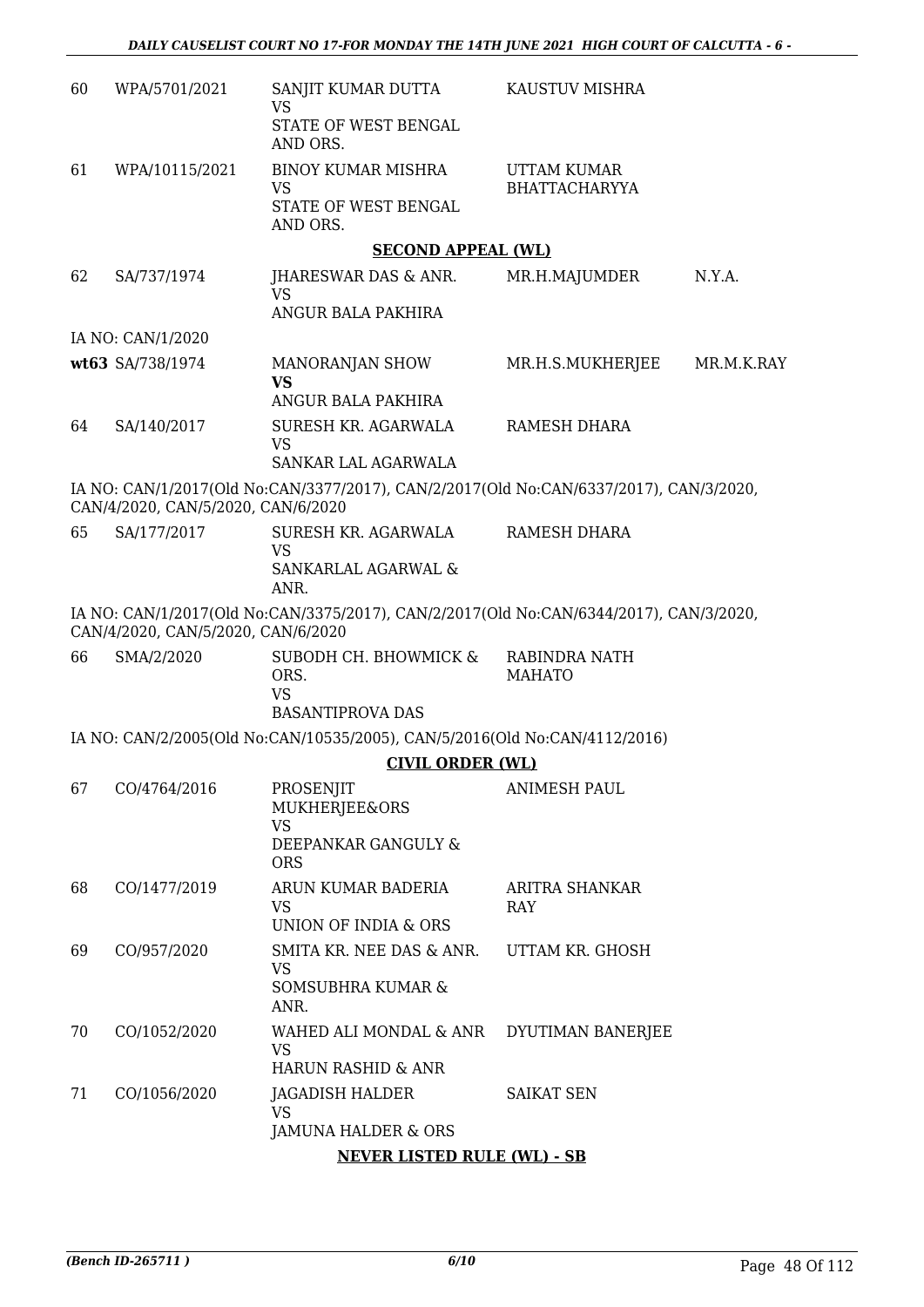| 72 | CO/4645/2016 | UDAY SANKAR SADHU<br><b>VS</b><br>JOBERA BIBI & ANR                                                                         | T.P. ACHARYYA                       |
|----|--------------|-----------------------------------------------------------------------------------------------------------------------------|-------------------------------------|
| 73 | CO/4716/2016 | DEBABRATA PRADHAN<br><b>VS</b><br><b>BAJKUL SPORTS</b><br><b>ASSOCIATION REPT BY</b><br><b>SECY DIPANKAR</b><br>SAMANTA&ORS | ANIL KR<br><b>CHATTOPADHYAY</b>     |
| 74 | CO/4729/2016 | M/S. SNEHA<br><b>CONSTRUCTION</b><br><b>VS</b>                                                                              | <b>AMITAVA PAIN</b>                 |
| 75 | CO/4740/2016 | MUKESH AGARWAL & ORS<br><b>SUPRAVAT GHOSH</b><br><b>VS</b><br><b>GOUTAM MALAKAR</b>                                         | S BISWAS                            |
| 76 | CO/4746/2016 | KESHAB CHANDRA HALDER<br><b>VS</b><br>N. 24-PARG. CO-OP.<br><b>AGRICULTURAL &amp; RURAL</b><br>DEV. BANK LTD & ANR          | <b>UTTAM KUMAR</b><br><b>KAMILA</b> |
| 77 | CO/4771/2016 | ANIL KUMAR PAL<br>VS<br><b>SUNIL KUMAR PAUL &amp; ORS</b>                                                                   | M. AHMED                            |
| 78 | CO/4775/2016 | SAROJ KUMAR MONDAL<br><b>VS</b><br><b>SMT ARATI BAKULI &amp; ORS</b>                                                        | ASHIS SANTRA                        |
| 79 | CO/3347/2017 | <b>TARAK KR KHAN</b><br><b>VS</b><br>THAKUR PRASAD BHAGAT &<br><b>ORS</b>                                                   | <b>HARADHAN GHOSH</b>               |
| 80 | CO/3349/2017 | RELIANCE GENERAL<br><b>INSURANCE COMPANY LTD</b><br><b>VS</b><br>GITA KHANRA & ORS                                          | RAJESH UPADHYAY                     |
| 81 | CO/3350/2017 | M/S ESDEE & CO<br><b>VS</b><br>LIFE INSURANCE<br>CORPORATION OF INDIA                                                       | M S YADAV                           |
| 82 | CO/2042/2019 | MOUSHUMI ADHIKARI @<br>MOUSUMI ADHIKARI<br>(CHAKRABORTY)<br><b>VS</b><br><b>AMIT CHAKRABORTY</b>                            | <b>CHIRANJIB ROY</b>                |
| 83 | CO/2869/2019 | ROMA J. HIRA<br><b>VS</b><br>LIFE INSURANCE<br><b>CORPORATION OF INDIA</b>                                                  | <b>SATABDI NASKAR</b>               |
| 84 | CO/3612/2019 | RAMSANKAR SAHOO & ANR<br><b>VS</b><br>PARIMAL KUMAR SAHOO                                                                   | ASIT KUMAR DE                       |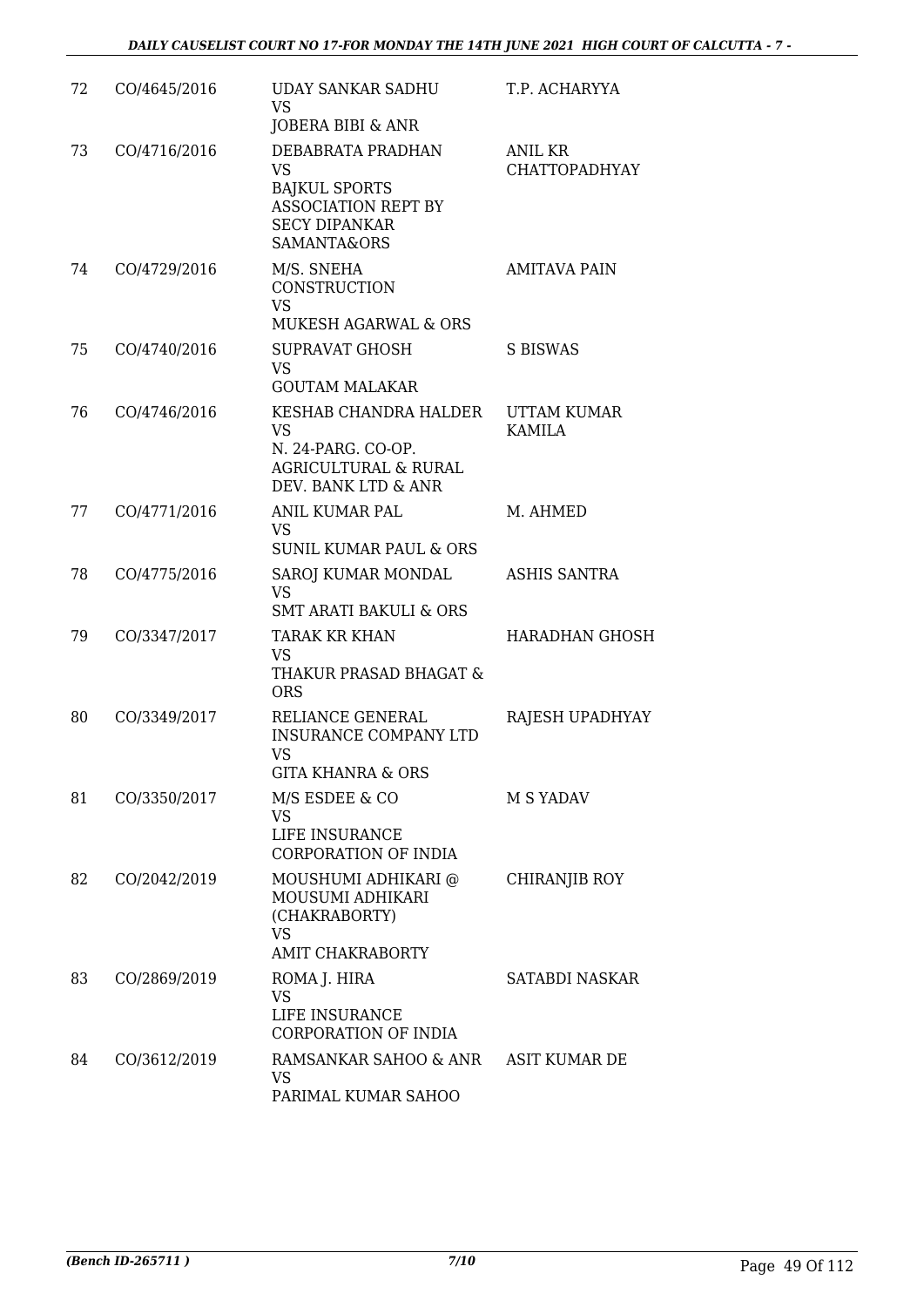| 85 | CO/3640/2019 | ASHOK KUMAR BANERJEE<br>& ANR<br><b>VS</b><br>SAILESH CHANDRA<br><b>GANGULY</b>                 | DILIP KUMAR<br><b>MANDAL</b>        |
|----|--------------|-------------------------------------------------------------------------------------------------|-------------------------------------|
| 86 | CO/3692/2019 | PRADIP KUMAR MONDAL &<br>ANR<br><b>VS</b><br><b>SMT SADHANA MONDAL</b>                          | APURBA GHANTI                       |
| 87 | CO/3774/2019 | DIPANKAR DAS & ORS<br><b>VS</b><br><b>BISHNUPADA SAU</b>                                        | <b>ARITRA SHANKAR</b><br><b>RAY</b> |
| 88 | CO/3778/2019 | RANJIT SARKAR & ORS<br><b>VS</b><br><b>SUBAL CHANDRA DAS &amp;</b><br><b>ORS</b>                | <b>SANDIP DAS</b>                   |
| 89 | CO/3820/2019 | <b>DEBJIT PAL</b><br><b>VS</b><br>P. CHIRANJIT RAO                                              | PRITHWISH KUMAR<br><b>NAG</b>       |
| 90 | CO/924/2020  | UNION OF INDIA & ANR<br><b>VS</b><br>SHRI SHRI MA LAKSHMI<br>JAGABANDHU SEBAYAN &<br><b>ORS</b> | <b>AJIT KUMAR</b><br><b>CHAUBEY</b> |
| 91 | CO/926/2020  | MITHU MONDAL<br><b>VS</b><br>MADHAB MONDAL                                                      | MILAN KR. MAITY                     |
| 92 | CO/952/2020  | <b>SUBHRA DHARA ROY</b><br><b>VS</b><br><b>SUSHOVAN DHARA</b>                                   | SANJIB SETH                         |
| 93 | CO/953/2020  | NAJMA KHATOON<br><b>VS</b><br><b>IMRANUL HASAN</b>                                              | ARUNAVA GANGULY                     |
| 94 | CO/964/2020  | <b>GOSAI DAS</b><br><b>VS</b><br>SWAPAN KR. DAS                                                 | SK. MD. ISMAIL                      |
| 95 | CO/966/2020  | SADHANA AUSODHALAYA<br>(DHAKA)<br><b>VS</b><br>M/S. JAGANNATH HEIGHTS<br>P. LTD. & ORS.         | <b>JOYITA ROY</b>                   |
| 96 | CO/967/2020  | MAHAMMAD IKBAL<br><b>HOSSAIN</b><br><b>VS</b><br>TOFAJUL HOSSAIN                                | DYUTIMAN BANERJEE                   |
| 97 | CO/973/2020  | SUBRATA CHATTERJEE<br><b>VS</b><br>JOGENDRA KUMAR SAHA                                          | NEPESH MAJHI                        |
| 98 | CO/982/2020  | <b>SHERINA YASMIN &amp; ORS</b><br>VS<br>SHIBSANKAR MANNA &<br><b>ORS</b>                       | KAZI SAZZAD ALAM                    |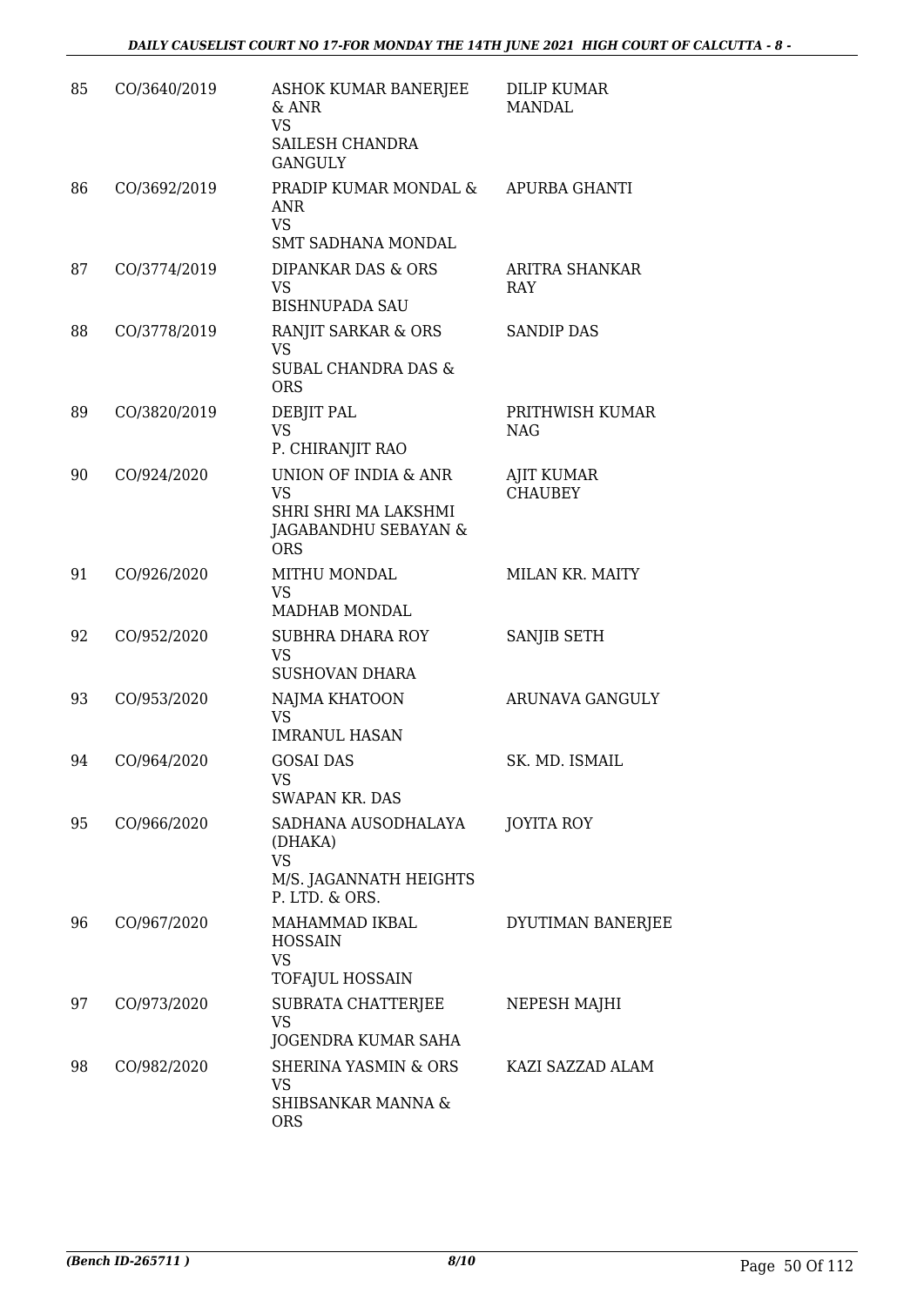| 99  | CO/995/2020  | <b>SMT GOPA SEN</b><br>VS.<br>KANHAIYALAL BHARAT MAL<br>DUGAR(HUF)                                                                      | PRASUN KUMAR<br>SHARMA              |
|-----|--------------|-----------------------------------------------------------------------------------------------------------------------------------------|-------------------------------------|
| 100 | CO/1006/2020 | SK MANIRUL ISLAM<br><b>VS</b><br>NANDLAL SHAW & ORS                                                                                     | PURNENDU DAS                        |
| 101 | CO/1008/2020 | LAWRENCE & MAYO (INDIA) Y.K. KHANNA<br>PVT. LTD & ANR<br><b>VS</b><br>LIFE INSURANCE<br><b>CORPORATION OF INDIA &amp;</b><br><b>ANR</b> |                                     |
| 102 | CO/1009/2020 | HIRA PRASAD @ HIRALAL<br><b>VS</b><br>RAJESH SHAH                                                                                       | PALASH BAPARI                       |
| 103 | CO/1015/2020 | <b>ASHOK SINGH &amp; ORS</b><br><b>VS</b><br>ANUP JAISWAL & ANR                                                                         | NABANITA RAY                        |
| 104 | CO/1016/2020 | SIDDHARTHA MUKHERJEE<br><b>VS</b><br><b>JYOTI KANA BANERJEE</b>                                                                         | <b>APURRBA</b><br><b>KUMARDATTA</b> |
| 105 | CO/1019/2020 | SK. MANIK & ORS<br><b>VS</b><br><b>SK. MANI &amp; ANR</b>                                                                               | <b>ARUP BANERJEE</b>                |
| 106 | CO/1020/2020 | AMARESH BANERJEE & ORS S. BANDYOPADHYAY<br><b>VS</b><br><b>SUMATI SINGH &amp; ORS</b>                                                   |                                     |
| 107 | CO/1023/2020 | THE KOLKATA MUNICIPAL<br><b>CORPORATION</b><br>VS<br>RAKESH KUMAR GUJRANI &<br><b>ANR</b>                                               | <b>FAIZUL HAQUE</b>                 |
| 108 | CO/1024/2020 | THE KOLKATA MUNICIPAL<br>CORPORATION<br><b>VS</b><br><b>VIVEK SINGHANIA</b>                                                             | <b>FAZIUL HAQUE</b>                 |
| 109 | CO/1026/2020 | RAMA NANDI & ANR<br>VS.<br><b>SAMIR MANDAL</b>                                                                                          | <b>SEVANTI ROY</b>                  |
| 110 | CO/1031/2020 | SUKUMAR MONDAL & ANR<br><b>VS</b><br><b>HARUN RASHID &amp; ANR</b>                                                                      | ANIRUDDHA<br><b>KARMAKAR</b>        |
| 111 | CO/1032/2020 | <b>ASWINI SHUKLA</b><br>VS<br><b>BIMALA DEVI GUPTA &amp; ORS</b>                                                                        | <b>SIVA PROSAD GHOSE</b>            |
| 112 | CO/1040/2020 | PARTHA BHATTA<br>VS<br>DALI BISWAS BHATTA                                                                                               | VINEET OJHA                         |
| 113 | CO/1041/2020 | <b>SILA GHOSE</b><br><b>VS</b><br>M/S JAGANNATH HEIGHTS<br>PVT LTD & ANR                                                                | JOYITA ROY                          |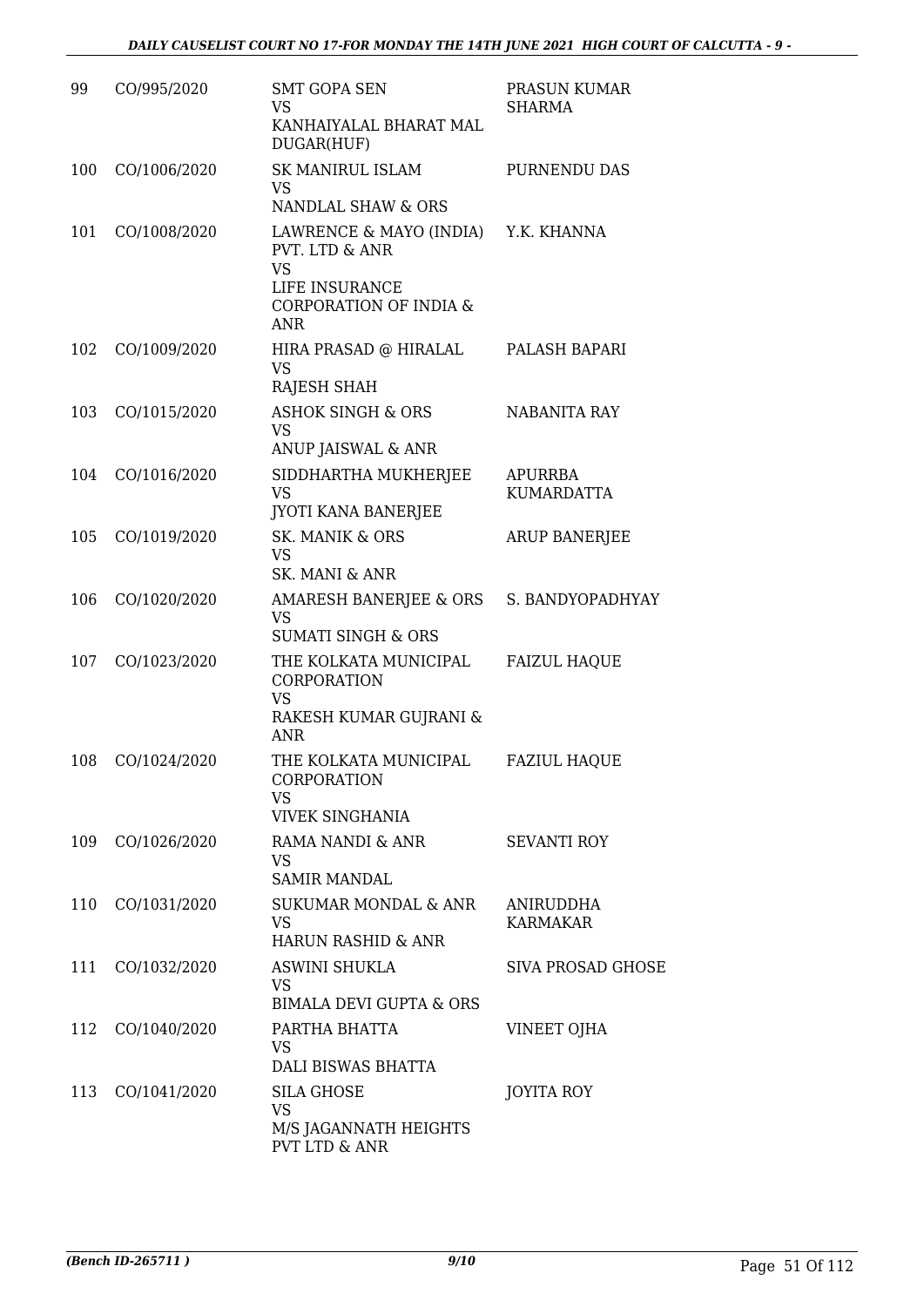| 114 | CO/1042/2020 | SK INAMUL HAQUE & ANR<br>VS<br>SK SIRAJUL HOQUE                                  | <b>SUMAN BANERJEE</b>                  |
|-----|--------------|----------------------------------------------------------------------------------|----------------------------------------|
| 115 | CO/1043/2020 | PUJA CHATTERJEE<br><b>VS</b><br><b>BASU CHAKRABORTY</b>                          | <b>KIRAN KUMARI</b><br><b>MAHATO</b>   |
| 116 | CO/1044/2020 | ARINDAM PANJA<br><b>VS</b><br>UNITED BANK OF INDIA &<br><b>ORS</b>               | <b>DEBASISH GHOSH</b>                  |
| 117 | CO/1046/2020 | <b>SHAHALA IQBAL &amp; ANR</b><br><b>VS</b><br><b>SANKAR DAS &amp; &amp; ANR</b> | <b>TAPAS KUMAR</b><br><b>MAJUMDER</b>  |
| 118 | CO/1048/2020 | <b>AMIT LAKHWANI</b><br><b>VS</b><br>M/S KARNANI PROPERTIES<br>LTD. & ORS        | <b>DILIP KUMAR</b><br><b>MUKHERJEE</b> |
| 119 | CO/1066/2020 | <b>SAMIR SARKAR</b><br><b>VS</b><br>ANGANA SARKAR                                | <b>ROMA ROY</b>                        |
| 120 | CO/1067/2020 | TRIPTI PAUL<br><b>VS</b><br>M/S ABHIKAS<br>CONSTRUCTION PVT. LTD                 | <b>SUKUMAR GHOSH</b>                   |
| 121 | CO/1077/2020 | KAKOLI RANI BISWAS<br><b>VS</b><br><b>TAPAS KR. BISWAS</b>                       | <b>SAYANI</b><br><b>BHATTACHARYA</b>   |
| 122 | CO/1093/2020 | <b>SUMANTA SARKAR</b><br><b>VS</b><br><b>SUBRATA SARKAR</b>                      | <b>INDRADFEEP PAL</b>                  |
| 123 | CO/1106/2020 | MADHUMITA RAKSHIT<br>(MANDAL)<br><b>VS</b><br>SUDIPTA MANDAL                     | <b>SAMRAT</b><br><b>CHOUDHURY</b>      |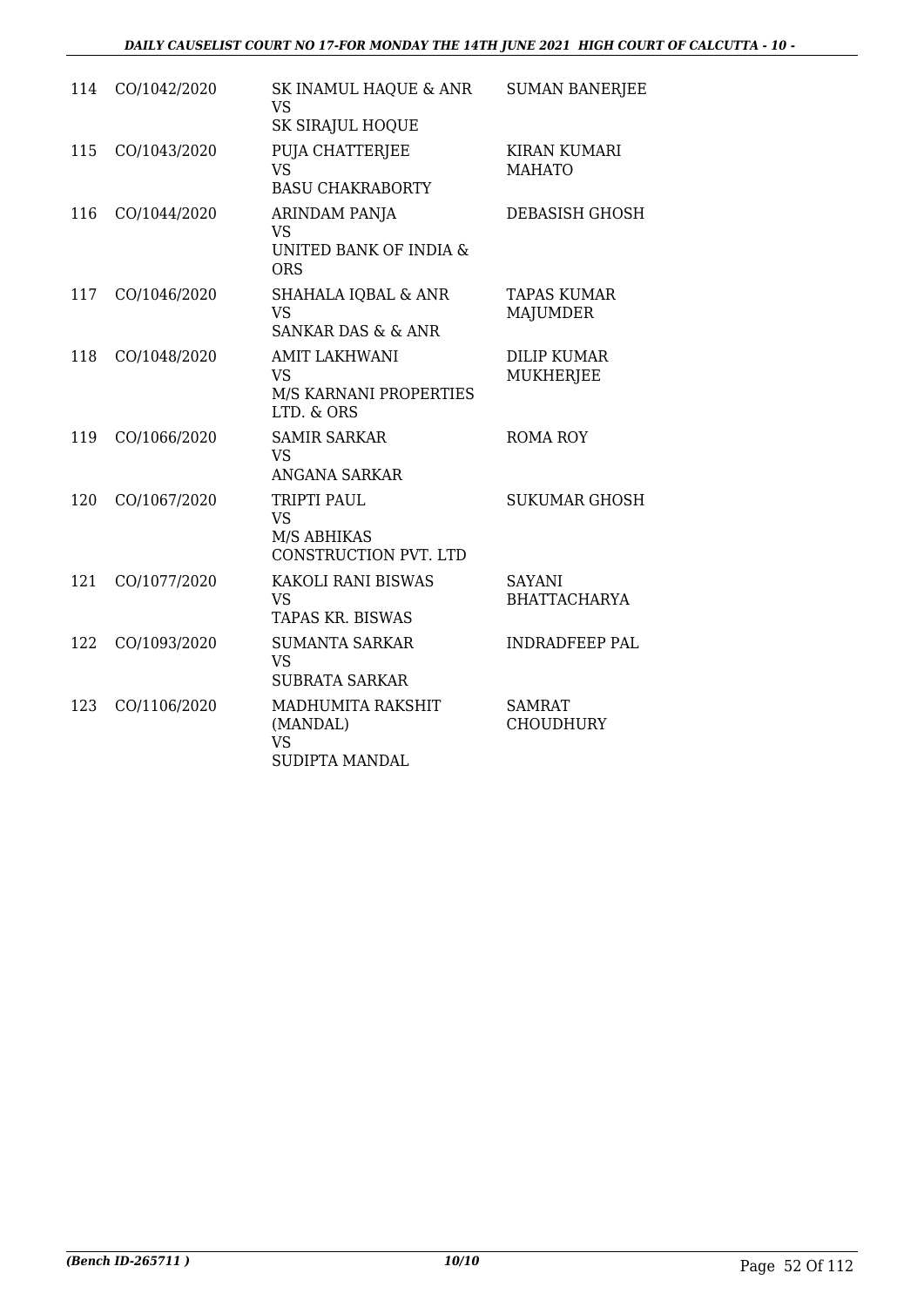

### **Appellate Side**

**DAILY CAUSELIST For Monday The 14th June 2021**

**COURT NO. 24 SINGLE BENCH (SB - IV) AT 11:00 AM HON'BLE JUSTICE AMRITA SINHA ( VIA VIDEO CONFERENCE )**

#### **MOTION GROUP - VII**

| 1 | WPA/4390/2020  | SANJAY KUMAR KEJRIWAL<br>VS<br>STATE OF WEST BENGAL &<br><b>ORS</b>                              | <b>SATTWIK</b><br><b>BHATTACHARYYA</b>  |
|---|----------------|--------------------------------------------------------------------------------------------------|-----------------------------------------|
| 2 | WPA/4592/2020  | DEBABRATA DUTTA<br><b>VS</b><br><b>STATE OF WEST BENGAL &amp;</b><br><b>ORS</b>                  | <b>RAM UDAY</b><br><b>BHATTACHARYYA</b> |
|   |                | <b>GROUP - VIII</b>                                                                              |                                         |
| 3 | WPA/4591/2020  | DEBABRATA DUTTA<br><b>VS</b><br>STATE OF WEST BENGAL &<br><b>ORS</b>                             | RAM UDAY<br><b>BHATTACHARYYA</b>        |
| 4 | WPA/10026/2020 | <b>AMINA RAHAMAN</b><br><b>VS</b><br>STATE OF WEST BENGAL<br>AND ORS.                            | MD. YUSUF ALI                           |
|   |                | <b>GROUP - VI</b>                                                                                |                                         |
| 5 | WPA/4285/2020  | <b>TARUN KR DAS &amp; ORS</b><br><b>VS</b><br>STATE OF WEST BENGAL &<br><b>ORS</b>               | <b>MUKTESWAR MAITY</b>                  |
|   |                | <b>MOTION</b>                                                                                    |                                         |
| 6 | WPA/7329/2021  | <b>BIREN HALDER</b><br><b>VS</b><br><b>STATE OF WEST BENGAL</b><br>AND ORS.                      | <b>ALOKESH DALAI</b>                    |
| 7 | WPA/9070/2021  | NARENDRA KUMAR SHAW<br><b>VS</b><br>KOLKATA MUNICIPAL<br><b>CORPORATION AND</b><br><b>OTHERS</b> | <b>AKASH GANGULY</b>                    |
|   |                |                                                                                                  |                                         |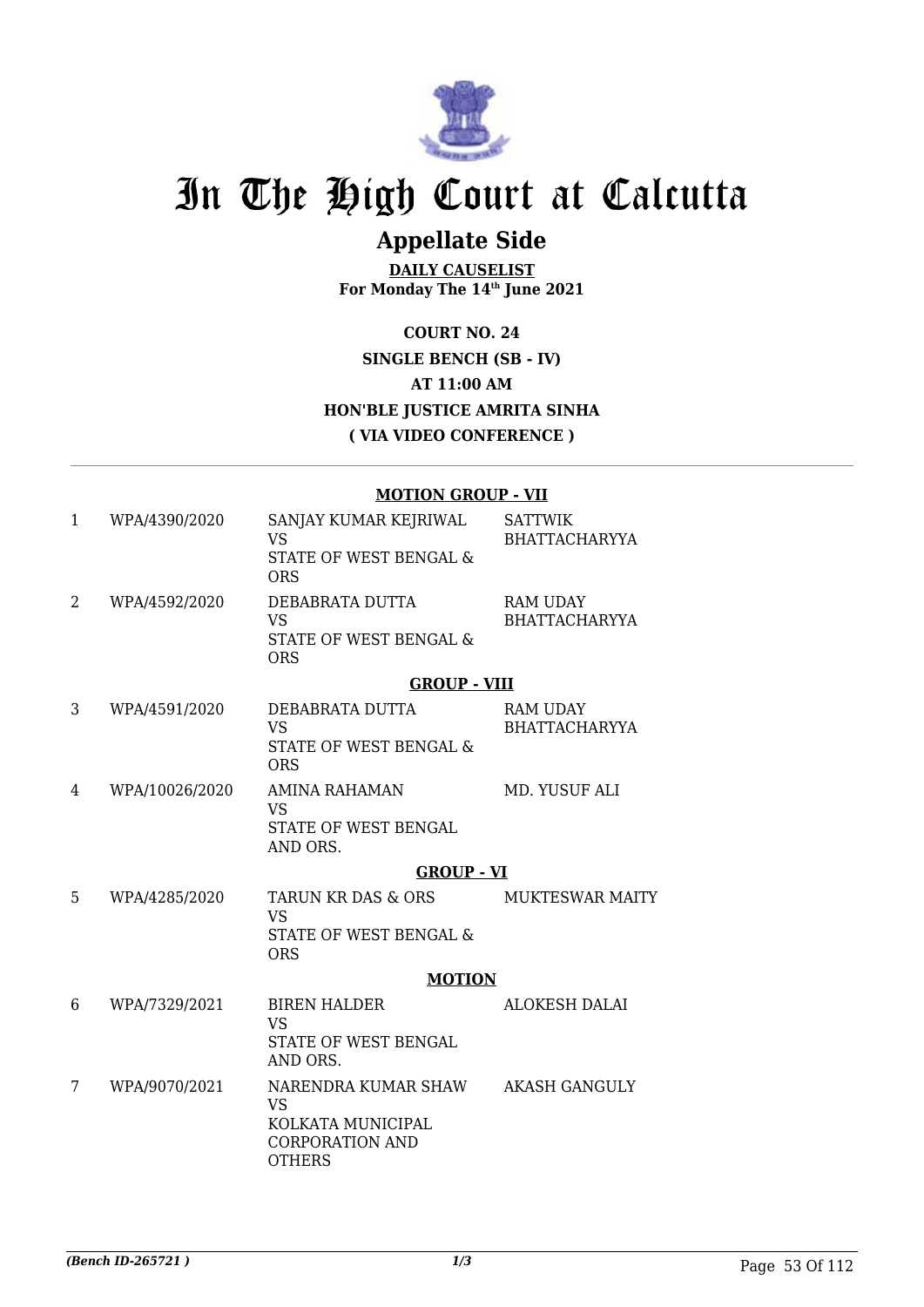| 8  | WPA/9623/2021                              | INDRAIL MUKHERJEE AND<br><b>ORS</b><br><b>VS</b><br>STATE OF WEST BENGAL<br>AND ORS.       | DEBAYAN GHOSH                           |
|----|--------------------------------------------|--------------------------------------------------------------------------------------------|-----------------------------------------|
| 9  | WPA/9646/2021                              | MOSA NILUFAR IYASMIN<br><b>VS</b><br>STATE OF WEST BENGAL<br>AND ORS.                      | PARTHA SARATHI<br><b>GHSOSH</b>         |
| 10 | WPA/9762/2021<br>(Fixed on<br>22.06.2021)  | DIPANJAN DUTTA<br><b>VS</b><br>MIDNAPUR MUNICIPALITY<br><b>AND OTHERS</b>                  | PINGAL<br><b>BHATTACHARYA</b>           |
| 11 | WPA/10487/2021<br>[FIXED ON<br>23.06.2021] | <b>RAVI KANT</b><br>VS<br>UNION OF INDIA AND ORS.                                          | <b>MANAS KUMAR DAS</b>                  |
| 12 | WPA/10495/2021<br>[28.06.2021]             | MANOJ MANDAL AND ANR<br><b>VS</b><br>STATE OF WEST BENGAL<br>AND ORS.                      | <b>NAMRATA</b><br><b>CHATTERJEE</b>     |
| 13 | WPA/10513/2021<br>[21.06.2021]             | SAILEN GAYEN AND ORS.<br>VS<br>STATE OF WEST BENGAL<br>AND ORS.                            | <b>SUDARSHAN GHOSH</b>                  |
| 14 | WPA/10514/2021<br>[28.06.2021]             | KARTICK CHANDRA PAL<br><b>VS</b><br>UNION OF INDIA AND ORS.                                | <b>SHRUVRO PROKASH</b><br><b>LAHIRI</b> |
| 15 | WPA/10531/2021                             | PARTHA BISWAS<br><b>VS</b><br>UNION OF INDIA AND ORS.                                      | <b>DIPANKAR SAHA</b>                    |
|    | IA NO: CAN/1/2021                          |                                                                                            |                                         |
| 16 | WPA/10537/2021                             | SAMAR CHANDRA PAN AND<br><b>ORS</b><br><b>VS</b><br>STATE OF WEST BENGAL<br>AND ORS.       | RUDRANIL DE                             |
| 17 | WPA/10551/2021                             | KAUSHIK KUNDU<br>VS<br>STATE OF WEST BENGAL<br>AND ORS.                                    | <b>DIPAK RANJAN</b><br><b>MUKHERJEE</b> |
| 18 | WPA/10556/2021                             | <b>GOUTAM SAMANTA AND</b><br>ORS.<br><b>VS</b><br>HOWRAH MUNICIPAL<br>CORPORATION AND ORS. | PARTHA PRATIM<br>MUKHERJEE              |
| 19 | WPA/10561/2021                             | KHAGENDRANATH NASKAR<br>VS<br>STATE OF WEST BENGAL<br>AND ORS.                             | SANTANU MAJI                            |
| 20 | WPA/10570/2021                             | PINTU KUNDU AND ANR<br><b>VS</b><br>STATE OF WEST BENGAL<br>AND ORS.                       | <b>SUSMITA SARKAR</b>                   |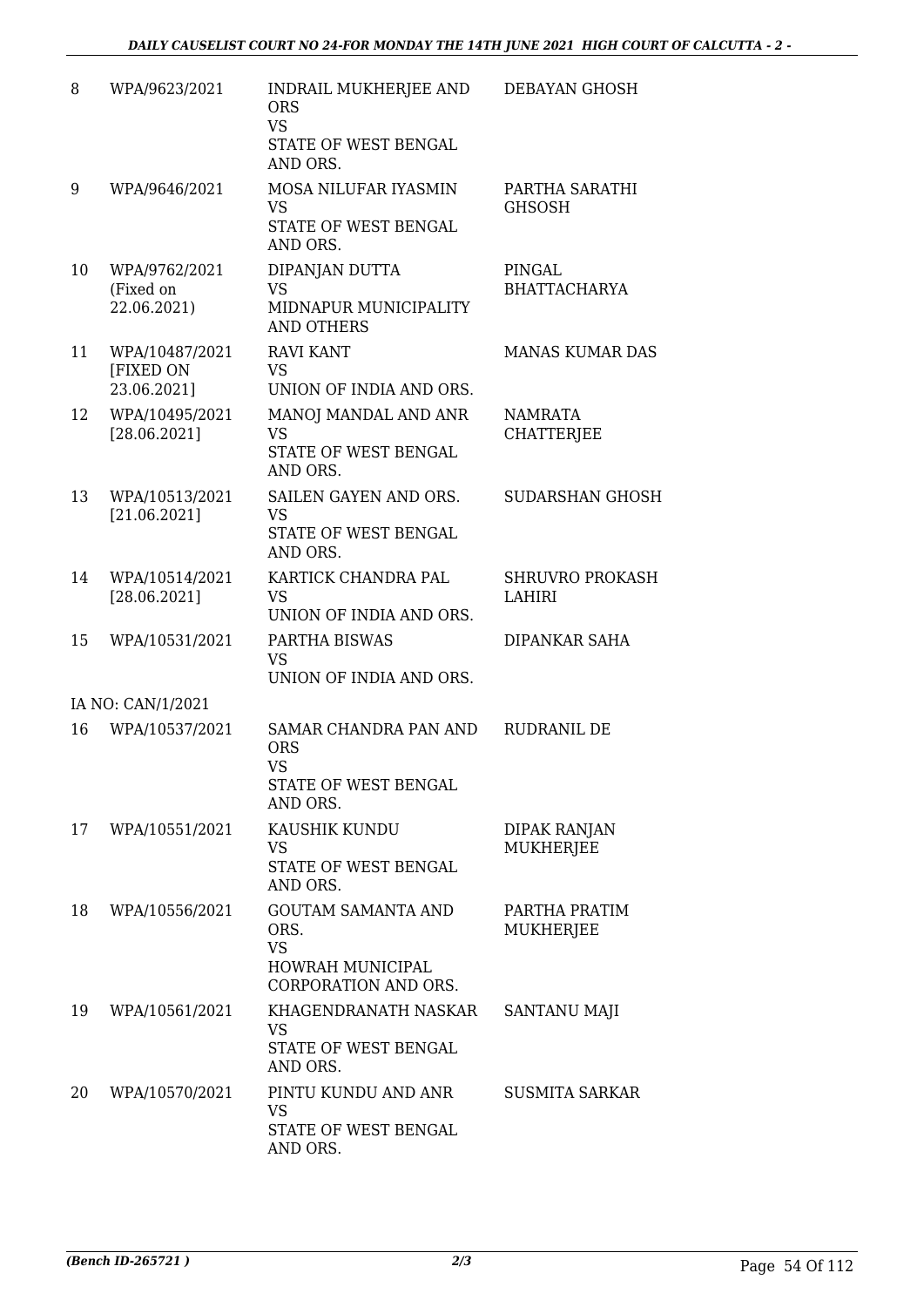| 21 | WPA/10583/2021                | YOUSUF MOLLA<br>VS<br>STATE OF WEST BENGAL                                      | DEBAJYOTI DEB       |
|----|-------------------------------|---------------------------------------------------------------------------------|---------------------|
|    |                               | AND ORS.                                                                        |                     |
|    |                               | <b>FOR HEARING</b>                                                              |                     |
| 22 | WPA/6957/2020                 | MIRA SHAW<br>VS                                                                 | <b>LAKSHMI SHAW</b> |
|    |                               | BHATPARA MUNICIPALITY                                                           |                     |
|    | IA NO: CAN/1/2020             |                                                                                 |                     |
| 23 | WPA/7832/2020                 | DEBASISH MUKHERJEE<br>VS<br>NTPC LIMITED                                        | <b>SUMITA SHAW</b>  |
|    | IA NO: CAN/1/2020, CAN/2/2021 |                                                                                 |                     |
| 24 | WPA/9377/2020                 | HABITAT DEVELOPERS PVT<br>LTD ANR ANR<br>VS<br>STATE OF WEST BENGAL<br>AND ORS. | <b>UIJAL RAY</b>    |
|    | IA NO: CAN/1/2021             |                                                                                 |                     |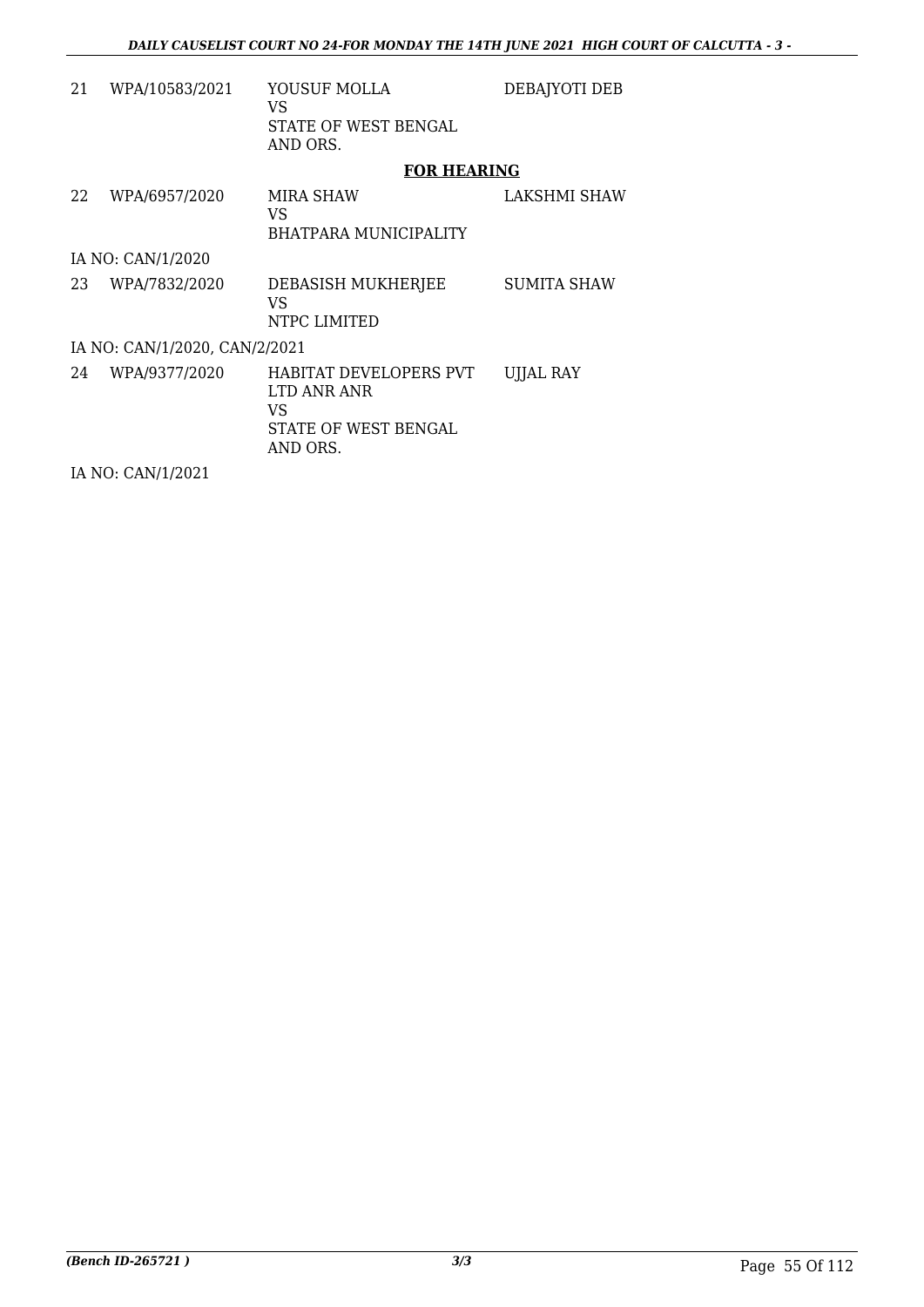

### **Appellate Side**

**DAILY CAUSELIST For Monday The 14th June 2021**

**COURT NO. 19 SINGLE BENCH (SB - V) AT 11:00 AM HON'BLE JUSTICE BIBEK CHAUDHURI (VIA VIDEO CONFERENCE)**

#### **FOR JUDGMENT**

|    |                                          | (AT 11 A.M.)                                                                               |                                      |
|----|------------------------------------------|--------------------------------------------------------------------------------------------|--------------------------------------|
| 1  | CRA/323/2015                             | SATISH CHANDRA PANDIT<br>@ SISIR PANDIT & ORS<br><b>VS</b><br>STATE OF WEST BENGAL         | S. BAIRGYA                           |
| 2  | CRA/8/2019                               | <b>ANIMESH BAR</b><br><b>VS</b>                                                            | <b>SANDEEP PRASAD</b><br><b>SHAW</b> |
|    |                                          | STATE OF WEST BENGAL                                                                       |                                      |
|    | IA NO: CRAN/2/2020(Old No:CRAN/594/2020) |                                                                                            |                                      |
|    |                                          | <b>CRIMINAL REVISION</b>                                                                   |                                      |
| 3  | CRR/2/2015                               | PRABIR KUMAR KAR<br><b>VS</b>                                                              | A. MAITRA                            |
|    |                                          | AJOY GHOSH @ RAM<br>PRASAD GHOSH & ANR                                                     |                                      |
|    | IA NO: CRAN/1/2015(Old No:CRAN/1/2015)   |                                                                                            |                                      |
| 4  | CRR/5/2015                               | <b>INDRAJIT GHOSAL</b><br><b>VS</b><br>STATE OF WEST BENGAL &<br><b>ANR</b>                | <b>D GUHA</b>                        |
|    |                                          | IA NO: CRAN/7/2017(Old No:CRAN/4740/2017)                                                  |                                      |
| 5. | CRR/11/2015                              | <b>JATIRMAY DAS</b><br><b>VS</b><br><b>STATE OF WEST BENGAL &amp;</b><br><b>ANR</b>        | S. DUTTA                             |
| 6  | CRR/12/2015                              | <b>ASOK KR ROY &amp; ORS</b><br><b>VS</b><br>STATE OF WEST BENGAL &<br><b>ANR</b>          | <b>S MISRA</b>                       |
| 7  | CRR/15/2015                              | SMT JHUMA GHOSH & ANR B SAMANTA<br><b>VS</b><br>STATE OF WEST BENGAL &<br>ANR <sub>3</sub> |                                      |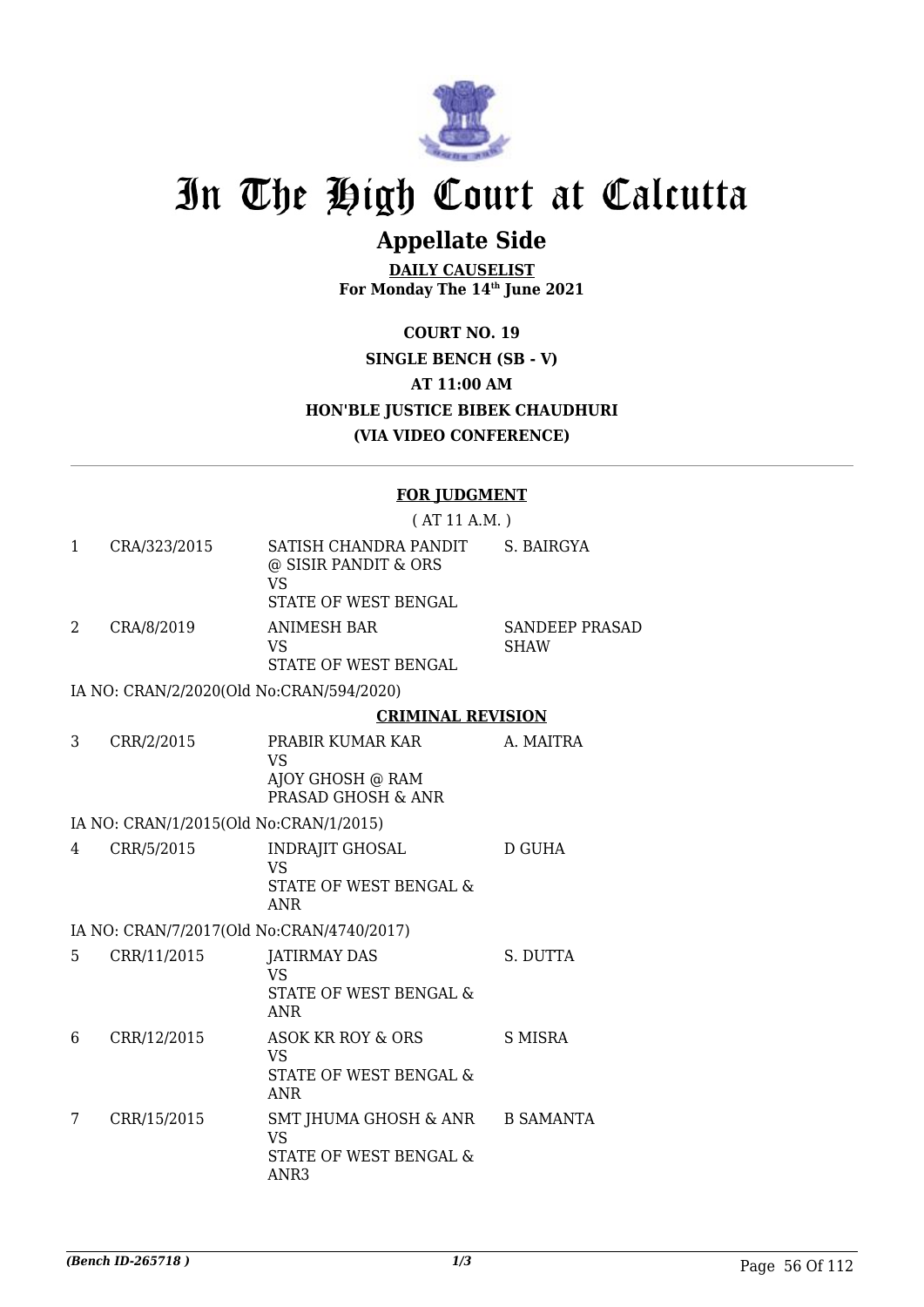| 8  | CRR/336/2016       | NIRMALA TIKADER<br>VS<br>STATE OF WEST BENGAL &<br>ORS.                                                      | SANTANU DEB ROY                    |
|----|--------------------|--------------------------------------------------------------------------------------------------------------|------------------------------------|
|    |                    | IA NO: CRAN/1/2016(Old No:CRAN/2243/2016)                                                                    |                                    |
| 9  | CRR/339/2016       | TAPAS KR DATTA & ORS<br><b>VS</b><br><b>STATE OF WEST BENGAL &amp;</b><br><b>ANR</b>                         | A GHOSH                            |
|    |                    | IA NO: CRAN/1/2016(Old No:CRAN/974/2016)                                                                     |                                    |
| 10 | CRR/345/2016       | <b>RESMI BIBI</b><br><b>VS</b><br><b>REZAUL SHEIKH</b>                                                       | <b>MD G MULLA</b>                  |
| 11 | CRR/347/2016       | MORJEM SK. @ MARJEN SK.<br><b>VS</b><br>STATE OF WEST BENGAL                                                 | DEBAPRATIM GUHA                    |
|    |                    | IA NO: CRAN/2/2016(Old No:CRAN/4305/2016)                                                                    |                                    |
| 12 | CRR/355/2016       | <b>SAHADEV PRASAD</b><br><b>AGARWAL &amp; ANR.</b><br><b>VS</b><br><b>STATE OF WEST BENGAL &amp;</b><br>ANR. | <b>MANISH SHUKLA</b>               |
| 13 | CRR/1/2017         | SOUMIT BISWAS & ORS<br><b>VS</b><br>STATE OF WEST BENGAL &<br><b>ANR</b>                                     | A BHATTACHARYYA                    |
|    |                    | IA NO: CRAN/3/2019(Old No:CRAN/1350/2019)                                                                    |                                    |
| 14 | CRR/2/2017         | AMAR CHANDRA DEY<br><b>VS</b><br>STATE OF WEST BENGAL &<br><b>ANR</b>                                        | A SAHA                             |
| 15 | CRR/1277/2021      | MD LAL<br><b>VS</b><br><b>STATE OF WEST BENGAL</b><br><b>AND ANR</b>                                         | <b>ANUPAM SOME</b>                 |
| 16 | CRR/1278/2021      | <b>ANANDA BISWAS</b><br>VS.<br>STATE OF WEST BENGAL                                                          | PRONOJIT ROY                       |
| 17 | CRR/1280/2021      | <b>SANKAR MISHRA</b><br>VS<br>STATE OF WEST BENGAL                                                           | PRONOJIT ROY                       |
| 18 | CRR/1281/2021      | <b>BABU HALDER AND ORS</b><br><b>VS</b><br>STATE OF WEST BENGAL                                              | PRONOJIT ROY                       |
| 19 | CRR/1285/2021      | DINESH AGARWAL<br><b>VS</b><br>STATE OF WEST BENGAL<br>AND ANR.                                              | <b>Bidyut Baran Biswas</b>         |
|    | IA NO: CRAN/1/2021 |                                                                                                              |                                    |
| 20 | CRR/1286/2021      | RAJU NANDI AND ANR<br><b>VS</b><br>STATE OF WEST BENGAL                                                      | <b>AYAN</b><br><b>BHATTACHARYA</b> |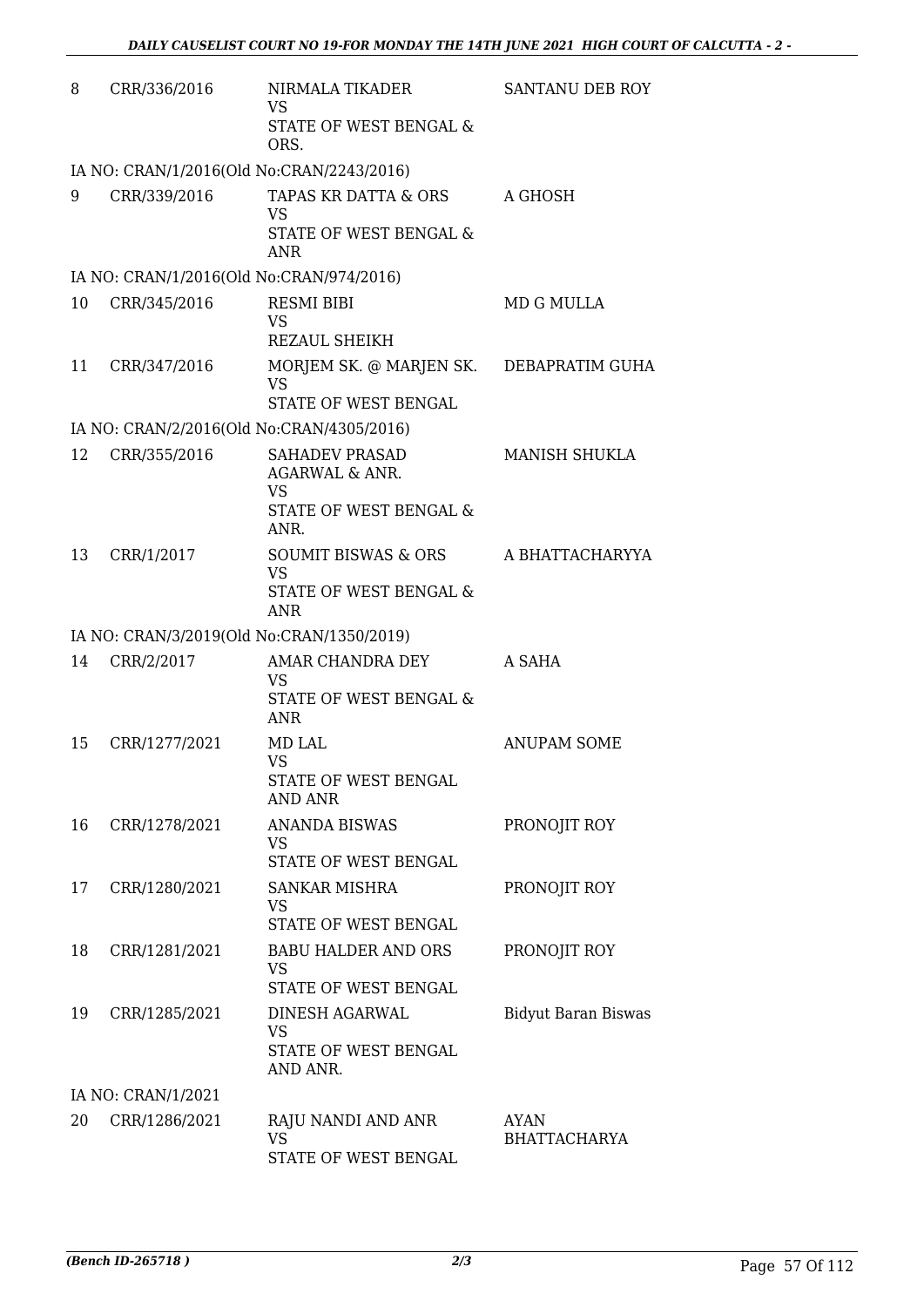| 21 | CRR/1287/2021 | HARIPADA SAMANTA AND<br>ORS.<br>VS<br>STATE OF WEST BENGAL<br>AND ANR. | PABITRA BAHUMIK         |
|----|---------------|------------------------------------------------------------------------|-------------------------|
| 22 | CRR/1288/2021 | <b>BHASKAR KUNDU AND ANR</b><br>VS<br>VIJAY BAVISHI AND ANR            | SOFIA NESAR             |
| 23 | CRR/1289/2021 | SUBRATA GHOSH AND ORS<br>VS<br>STATE OF WEST BENGAL                    | DEV KUMAR SHARMA        |
| 24 | CRR/1290/2021 | DHIRAJ PAL<br>VS<br>STATE OF WEST BENGAL<br>AND ANR                    | <b>RUXMINI BASU ROY</b> |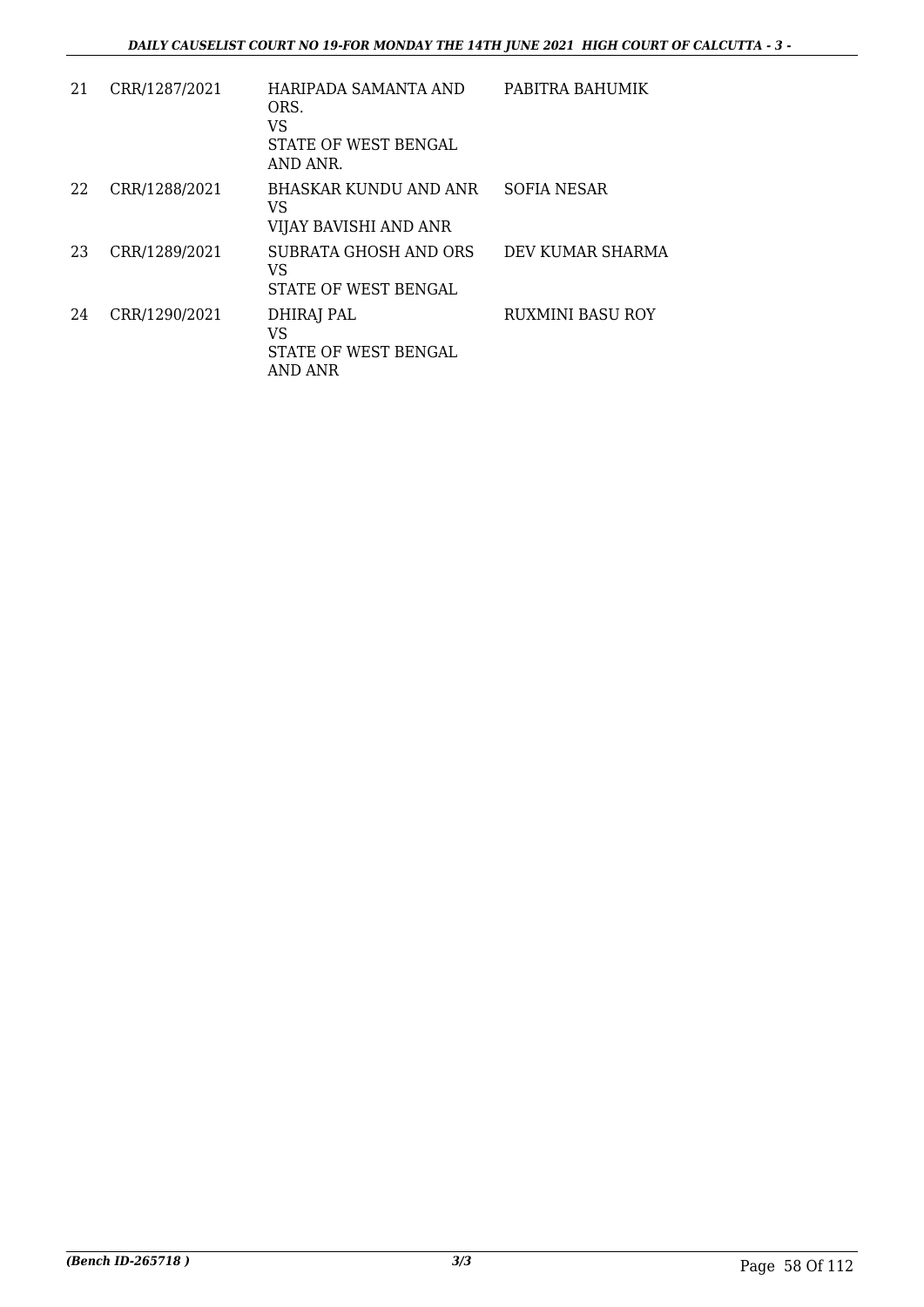

### **Appellate Side**

**DAILY CAUSELIST For Monday The 14th June 2021**

#### **COURT NO. 42 SINGLE BENCH (SB - VI) AT 11:00 AM HON'BLE JUSTICE SUBHASIS DASGUPTA ( VIA VIDEO CONFERENCE)**

|                                           |                | <b>APPLICATION FOR BAIL</b>                                                         |                                      |  |
|-------------------------------------------|----------------|-------------------------------------------------------------------------------------|--------------------------------------|--|
| 1                                         | CRM/10617/2016 | PANKAJ SHROFF<br><b>VS</b><br>CBI, ACB, KOL                                         | <b>SWATI</b><br><b>BHATTACHARYYA</b> |  |
| 2                                         | CRM/3564/2021  | RABIYA BIBI @RABEYA<br><b>BIBI@RABEYA BIWI</b><br><b>VS</b><br>STATE OF WEST BENGAL | <b>SUMANTA</b><br><b>CHAKRABORTY</b> |  |
|                                           |                | <b>CANCELLATION OF BAIL</b>                                                         |                                      |  |
| 3                                         | CRM/13692/2013 | THE STATE OF WB<br><b>VS</b><br><b>MZINUDDIN MALLICK &amp;</b><br><b>ANR</b>        | P K GUPTA                            |  |
| 4                                         | CRM/4751/2018  | PRABIR GHOSH<br><b>VS</b><br>STATE OF WEST BENGAL &<br>ORS.                         | <b>RAZZAK HOSSAIN</b>                |  |
| 5                                         | CRM/11264/2018 | PANKAJ THAKKAR<br><b>VS</b><br>STATE OF WEST BENGAL &<br><b>ANR</b>                 | <b>SUMAN DE</b>                      |  |
|                                           |                | <b>ADMISSION OF APPEAL</b>                                                          |                                      |  |
| 6                                         | CRA/323/2018   | <b>GANESH DEBNATH</b><br><b>VS</b><br>STATE OF WEST BENGAL                          | <b>TARA PADA DAS</b>                 |  |
| IA NO: CRAN/1/2018(Old No:CRAN/1720/2018) |                |                                                                                     |                                      |  |
| 7                                         | CRA/178/2021   | ARIES PROBONO PUBLICO<br><b>SOCIETY</b><br><b>VS</b><br>MRS SUKLA CHANDA            | <b>BAIDYANATH DATTA</b>              |  |
|                                           |                | <b>SPECIAL LEAVE TO APPEAL</b>                                                      |                                      |  |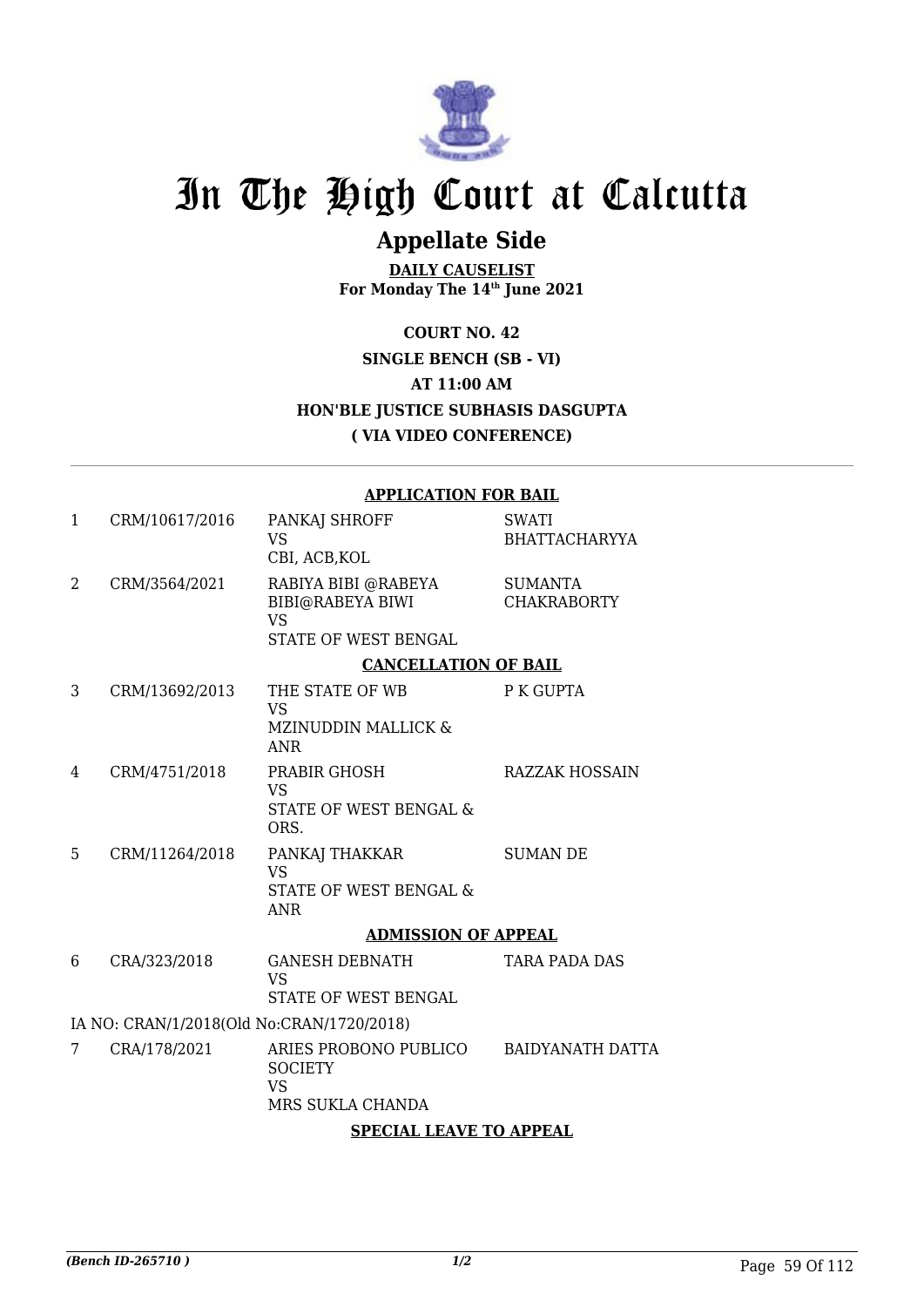| 8 | CRMSPL/12/2021 | ALOK KUMAR BERA<br>VS<br>ACHINTYA BERA AND<br><b>OTHERS</b> | SATADAL SOVAN<br>HALDER              |
|---|----------------|-------------------------------------------------------------|--------------------------------------|
| 9 | CRMSPL/14/2021 | RUKSANA BANU<br>VS<br>STATE OF WEST BENGAL<br>AND ORS.      | <b>ARUP KUMAR</b><br><b>BHOWMICK</b> |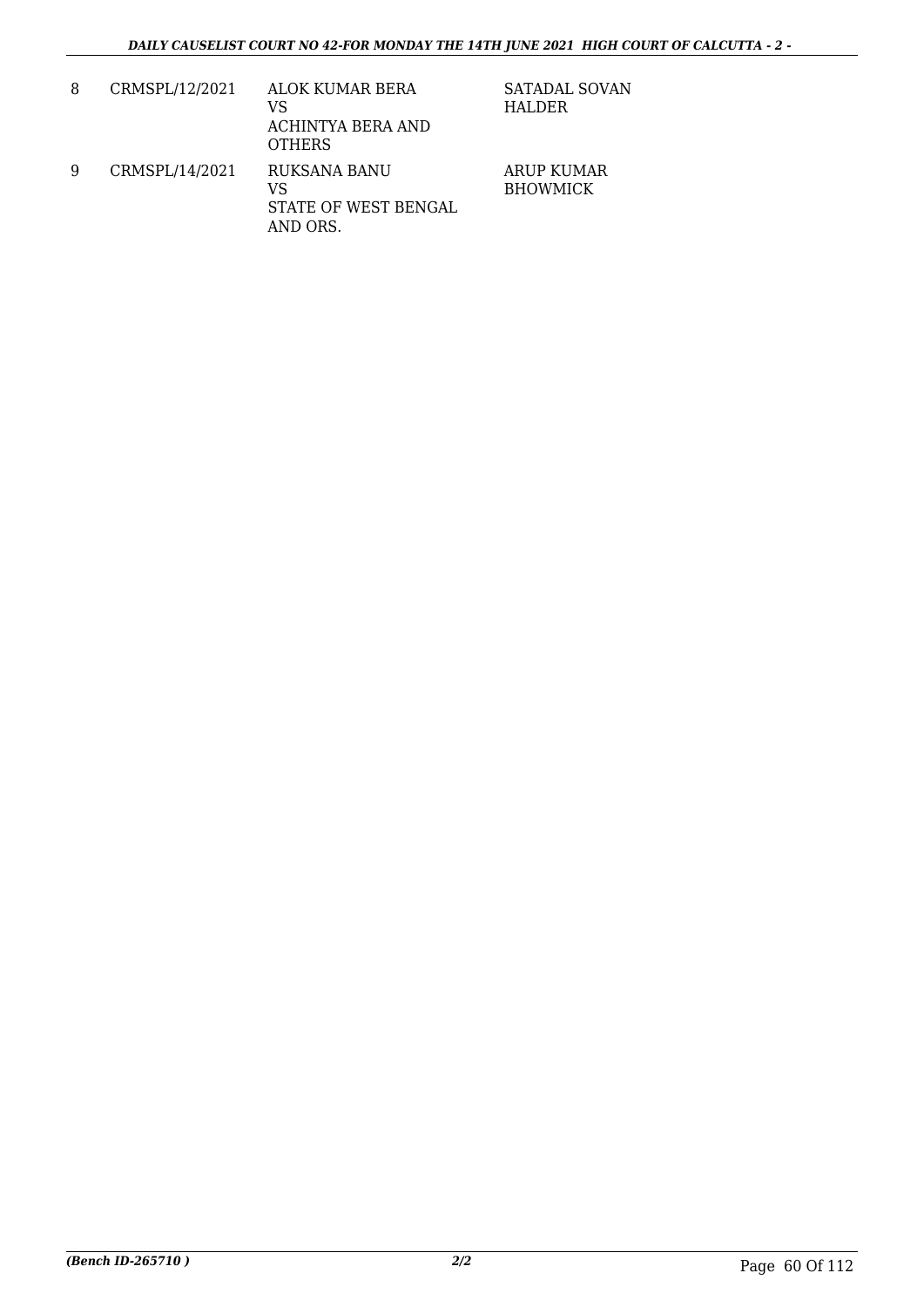

## **Appellate Side**

**DAILY CAUSELIST For Monday The 14th June 2021**

**COURT NO. 2 SINGLE BENCH (SB - VII) AT 11:00 AM HON'BLE JUSTICE MD. NIZAMUDDIN (VIA VIDEO CONFERENCE)**

|                                          | <b>MOTION</b>                                                                                              |                        |
|------------------------------------------|------------------------------------------------------------------------------------------------------------|------------------------|
| WPA/21885/2017<br>1                      | AJIT BARAN PRAMANIK<br><b>VS</b>                                                                           | <b>BALAI LAL SAHOO</b> |
|                                          | STATE OF WEST BENGAL &<br><b>ORS</b>                                                                       |                        |
| IA NO: CAN/1/2017(Old No:CAN/10622/2017) |                                                                                                            |                        |
| WPA/21887/2017<br>2                      | SUNIL BARAN PRAMANIK<br><b>VS</b><br>STATE OF WEST BENGAL &<br><b>ORS</b>                                  | <b>BALAI LAL SAHOO</b> |
| IA NO: CAN/1/2017(Old No:CAN/10623/2017) |                                                                                                            |                        |
| 3<br>WPA/21912/2017                      | MD. FARIDUL HAQUE& ORS I. SHAIKH<br><b>VS</b><br>STATE OF WEST BENGAL &<br><b>ORS</b>                      |                        |
| WPA/14762/2019<br>4                      | <b>BABLU PAL &amp; ORS.</b><br><b>VS</b><br>STATE OF WEST BENGAL &<br>ORS.                                 | DIPTENDU MANDAL        |
| WPA/20802/2019<br>5                      | KRISHNA CHANDRA<br><b>MONDAL &amp; ORS</b><br><b>VS</b><br><b>STATE OF WEST BENGAL &amp;</b><br><b>ORS</b> | DIPTENDU MANDAL        |
| WPA/2987/2020<br>6                       | MAHIM KUMAR PARUA &<br><b>ANR</b><br><b>VS</b><br>STATE OF WEST BENGAL &<br><b>ORS</b>                     | DIPTENDU MANDAL        |
| WPA/9659/2020<br>7                       | KAR AND KAR AND KAR<br>CONSTRUCTION PRIVATE<br><b>LIMITED</b><br><b>VS</b><br>UNION OF INDIA AND ORS.      | <b>SHOVAN GHOSH</b>    |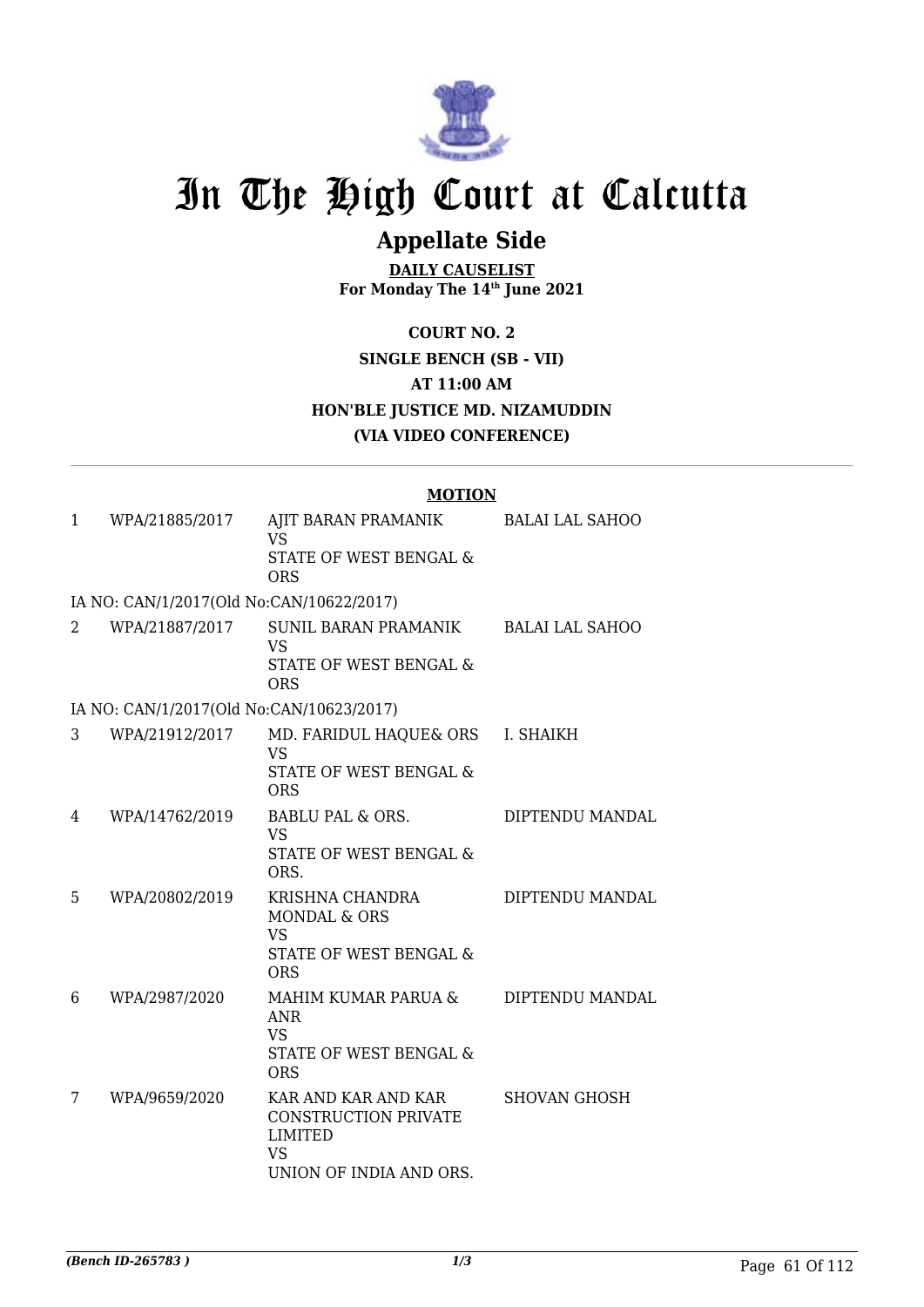| 8  | WPA/9806/2020                  | PRANAYA BISWAL AND ORS. KESHAV DARUKA<br><b>VS</b><br>DIR. OF REV. INTELIGENCE,<br>KOL. ZONAL UNIT AND<br>ORS.                     |                                        |
|----|--------------------------------|------------------------------------------------------------------------------------------------------------------------------------|----------------------------------------|
| 9  | WPA/9954/2020                  | <b>VINOD BIYANI</b><br><b>VS</b><br>THE ASSISTANT<br>COMMISSIONER, WEST<br>BENGAL STATE TAX,<br>KADAMTALA CHARGE                   | <b>SHOVAN GHOSH</b>                    |
| 10 | WPA/11679/2020                 | M/S JAI VIKSHU NIM/S JAI<br>VIKSHU NIKETAN PVT LTD<br><b>AND ANOTHER</b><br><b>VS</b><br>UNION OF INDIA AND ORS.                   | NILOTPAL<br><b>CHOWDHURY</b>           |
| 11 | WPA/125/2021                   | BIDYUT DISTRIBUTORS AND<br><b>ANOTHER</b><br><b>VS</b><br>STATE OF WEST BENGAL<br>AND ORS.                                         | <b>SURYANEEL DAS</b>                   |
| 12 | WPA/9745/2021                  | DR.ANISUR RAHAMAN<br><b>VS</b><br>STATE OF WEST BENGAL<br>AND ORS.                                                                 | SAKTIPADA JANA                         |
| 13 | WPA/9886/2021                  | M/S. MJUNCTION SEVICES<br>LTD AND ANR<br><b>VS</b><br>THE ADDL<br>COMMISSIONER, STATE TAX<br>LARGE TAXPAYER UNIT<br><b>AND ANR</b> | NEHA CHAKRABORTY                       |
| 14 | WPA/9966/2021                  | DR. AMAL BHATTACHARYA<br><b>AND ORS</b><br><b>VS</b><br>STATE OF WEST BENGAL<br>AND ORS.                                           | SUMOULI SARKAR                         |
| 15 | WPA/10069/2021                 | JB. ZARAR AHMED<br><b>VS</b><br>REGIONAL PROVIDENT<br>FUND COMMISSIONER AND<br><b>OTHERS</b>                                       | Suvadip Bhattacharjee                  |
| 16 | WPA/10071/2021                 | SHEO SHANKAR OJHA<br><b>VS</b><br>REGIONAL PROVIDENT<br>FUND COMMISSIONER AND<br><b>OTHERS</b>                                     | Suvadip Bhattacharjee                  |
| 17 | WPA/10135/2021                 | UNION OF INDIA AND ORS.<br><b>VS</b><br>DEBI RANI MAHATA AND<br><b>ANOTHER</b>                                                     | <b>DWIJADAS</b><br><b>CHGAKRABORTY</b> |
| 18 | WPA/10195/2021<br>[22.06.2021] | SAKSHAM GHOSH REPD BY<br>MONIKA GHOSH<br><b>VS</b><br>UNION OF INDIA AND ORS.                                                      | POOJA SINGH                            |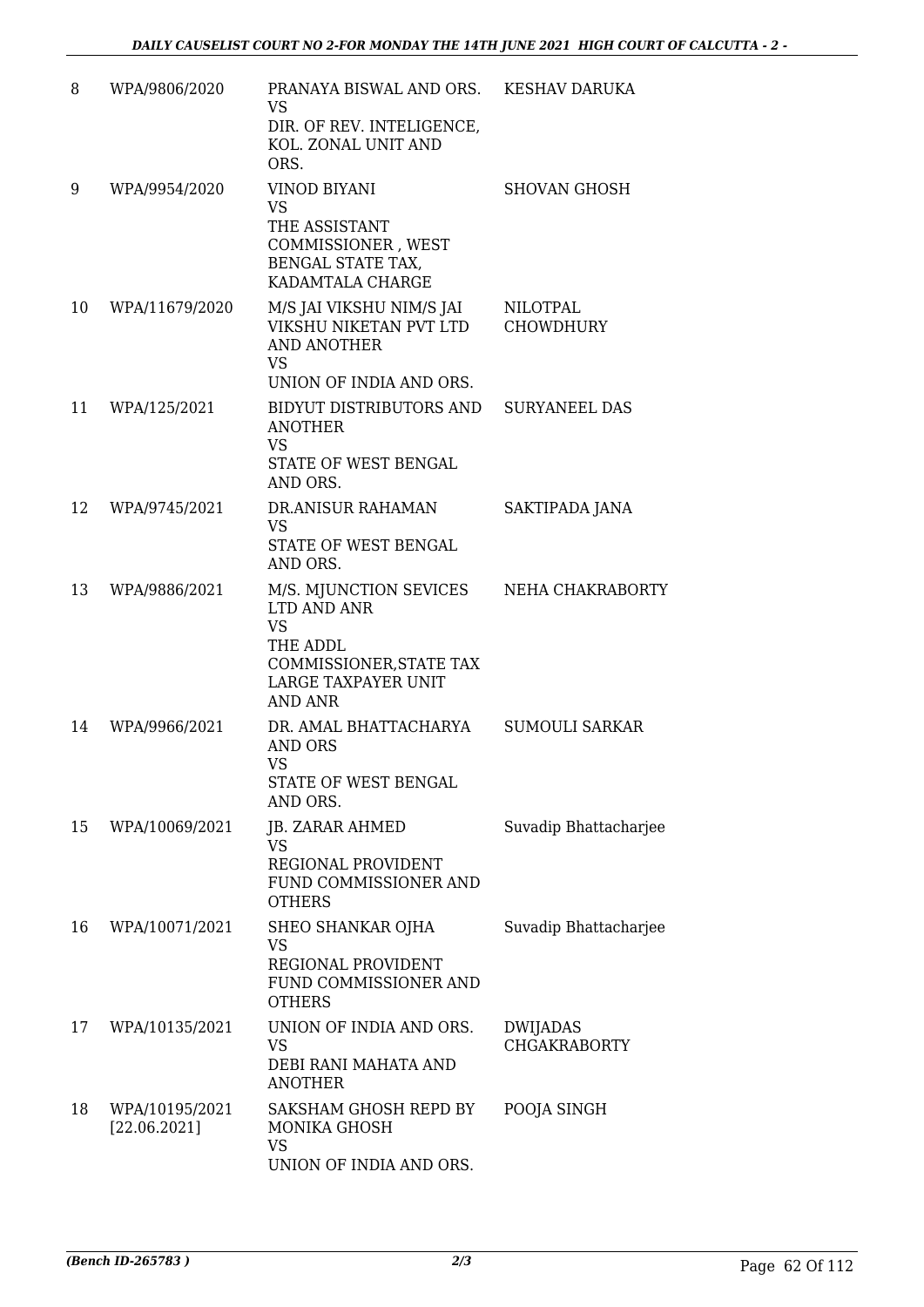| 19 | WPA/10535/2021 | DR. ANINDITA BANERJEE<br>VS<br><b>ICMR AND ORS.</b>     | <b>SOURAV HALDER</b> |
|----|----------------|---------------------------------------------------------|----------------------|
|    |                | <b>FOR HEARING</b>                                      |                      |
| 20 | WPA/8798/2016  | DHARAMDEO SINGH<br>VS<br>VIDYASAGAR UNIVERSITY &<br>ORS | NEPESH MAJHI         |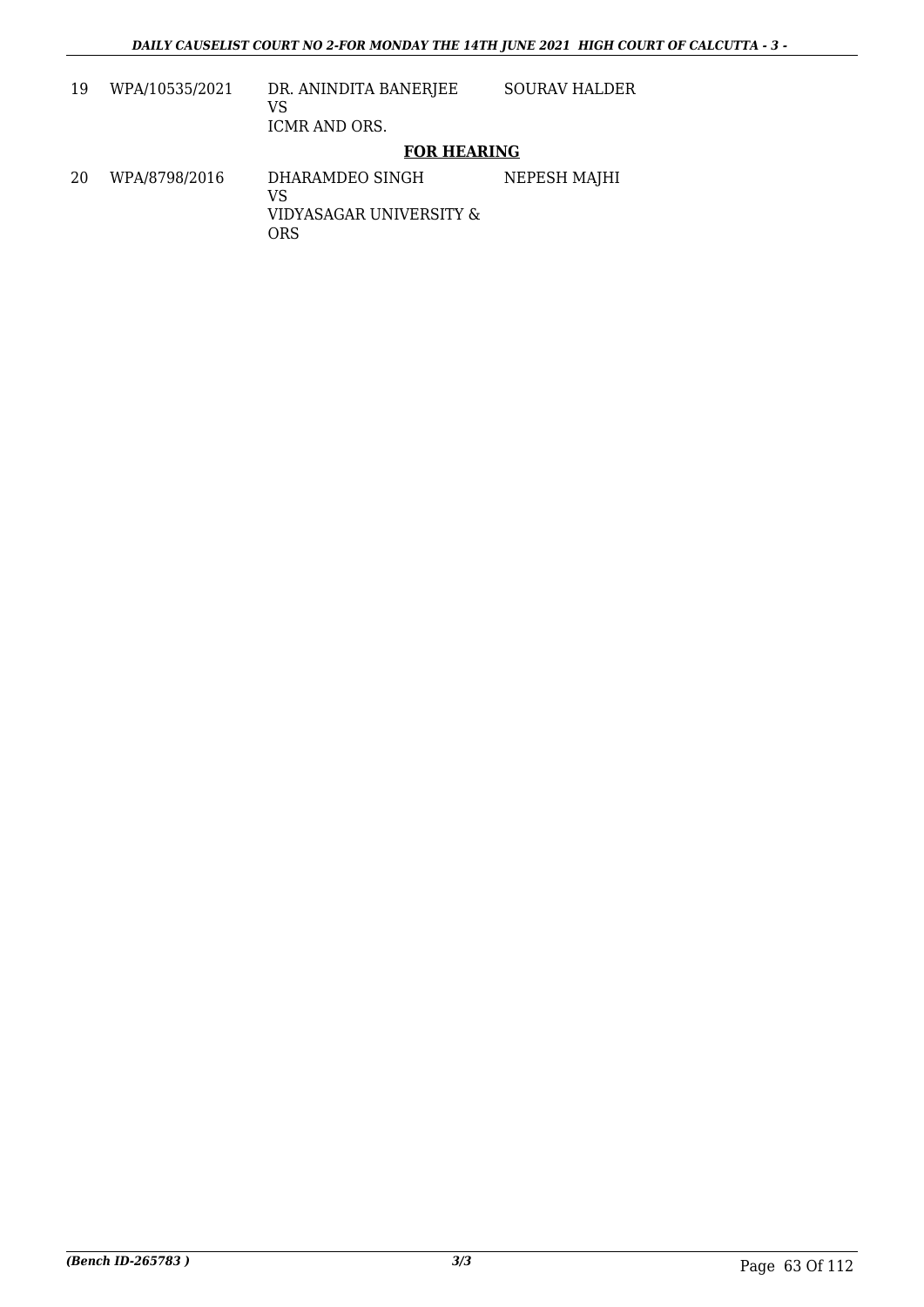

## **Appellate Side**

**DAILY CAUSELIST For Monday The 14th June 2021**

**COURT NO. 34 SINGLE BENCH (SB - VIII) AT 11:00 AM HON'BLE JUSTICE TIRTHANKAR GHOSH (VIA VIDEO CONFERENCE)**

|              |                          | <b>CRIMINAL MATTER (TOP)</b>                                                                           |                         |  |
|--------------|--------------------------|--------------------------------------------------------------------------------------------------------|-------------------------|--|
| $\mathbf{1}$ | CRR/810/2021             | <b>VINAY MISHRA</b><br><b>VS</b><br>THE CENTRAL BUREAU OF<br><b>INVESTIGATION AND</b><br><b>OTHERS</b> | <b>AYAN PODDAR</b>      |  |
|              | IA NO: CRAN/1/2021       |                                                                                                        |                         |  |
| 2            | CRR/1270/2021            | RATNESH VERMA<br><b>VS</b><br>CENTRAL BUREAU OF<br><b>INVESTIGATION AND ANR</b>                        | <b>SOHAN DE DHARA</b>   |  |
| 3            | CRR/1349/2021            | VINAY MISHRA<br><b>VS</b><br><b>CBI AND ORS</b>                                                        | SUNITA NASKAR           |  |
|              |                          | <b>CRIMINAL MATTERS</b>                                                                                |                         |  |
| 4            | CRR/3602/1997            | MR.M.A.PATHAN<br><b>VS</b><br>MONORANJAN DAS                                                           | SUDHANGSHU SIL          |  |
| 5            | CRR/441/2003             | <b>ASHOK KUMAR ARYA</b><br><b>VS</b><br><b>STATE</b>                                                   | SANDIPAN GANGULY        |  |
| 6            | CRR/701/2003<br>With LCR | M/S.KHANYAN PAPER<br>INDUSTRIES LTD. & ORS.<br><b>VS</b><br><b>BIMAN BEHARI KAHALY</b>                 | J.N. SAHA               |  |
| 7            | CRR/1664/2020            | DINOBANDHYU DAS<br><b>BAIRAGYA</b><br><b>VS</b><br>State of West Bengal AND<br><b>ANR</b>              | PAMPA DHABAL DEY        |  |
| 8            | CRR/1162/2021            | SOMNATH CHATTERJEE<br><b>VS</b><br>OC EXCISE BARABANI CIR.<br>AND ANR.                                 | <b>SUBHANWITA GHOSH</b> |  |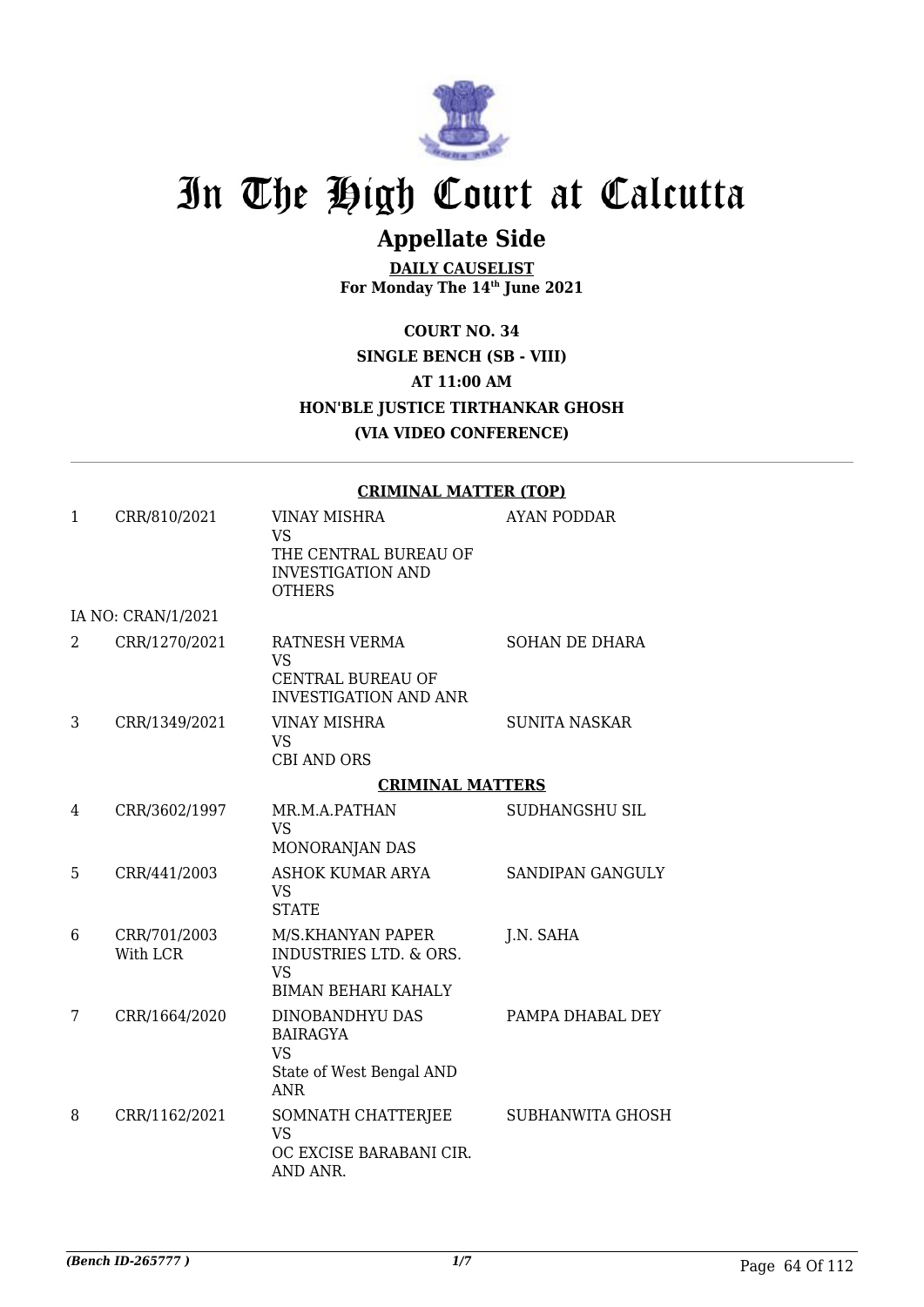| 9  | CRR/1335/2021          | <b>NAMITA DAS</b><br><b>VS</b><br>STATE OF WEST BENGAL                                       | PARVEJ ANAM                      |        |
|----|------------------------|----------------------------------------------------------------------------------------------|----------------------------------|--------|
|    |                        | <b>AND ANR</b>                                                                               |                                  |        |
| 10 | CRR/1336/2021          | AFJAL HOSSAIN<br><b>VS</b>                                                                   | PARVEJ ANAM                      |        |
|    |                        | STATE OF WEST BENGAL<br><b>AND ANR</b>                                                       |                                  |        |
| 11 | CRR/1352/2021          | SUVENDU ADHIKARI AND<br><b>ANOTHER</b><br><b>VS</b>                                          | <b>ADITYA TIWARI</b>             |        |
|    |                        | STATE OF WEST BENGAL<br>AND ANOTHER                                                          |                                  |        |
|    |                        | <b>TO BE MENTIONED</b>                                                                       |                                  |        |
| 12 | CRR/3743/1997          | <b>GURDEEP SINGH OBEROI</b><br><b>VS</b><br>M/S.REVENSCROFT<br>SHIPPING ING.                 | <b>MANDIRA</b><br>MUKHERJEE      |        |
| 13 | CRR/1567/2003          | ABHOY PADA LAHA<br><b>VS</b>                                                                 | SYED SHAMSHER ALI                |        |
|    |                        | M/S. PYRITES PHOSPHATES<br>& CHEMICALS LTD.                                                  |                                  |        |
|    | wt14 CRR/1059/2019     | ABHOY PADA LAHA<br><b>VS</b><br>STATE OF WEST BENGAL &<br><b>ANR</b>                         | SYED SHAMSHER ALI                |        |
|    |                        | <b>FOR FINAL DISPOSAL</b>                                                                    |                                  |        |
| 15 | CRR/1625/1989          | SHRI AMARENDRANATH<br><b>HALDER &amp; ORS</b><br>VS<br><b>SAKTIPADA GHOSH</b>                | MR. S. MOITRA                    | N.Y.A. |
| 16 | CRR/1112/1994          | M/S. USHA TEA CO. & ANR<br><b>VS</b><br>THE CORPORATION OF<br><b>CALCUTTA</b>                | MRS.K.<br>SENGUPTA(MAITY)        | N.Y.A. |
| 17 | CRR/547/2003           | <b>MAITREYI ROY</b><br><b>VS</b><br>THE STATE OF W.B.                                        | PINAKI<br><b>BHATTACHARYYA</b>   |        |
| 18 | CRR/1432/2003          | <b>BIPLAV KUMAR</b><br>VS<br><b>BADRI NARAYAN ADHIKARY</b>                                   | <b>SASWATA GOPAL</b><br>MUKHERJI |        |
|    | No:CRAN/4895/2019)     | IA NO: CRAN/2/2017(Old No:CRAN/708/2017), CRAN/3/2018(Old No:CRAN/511/2018), CRAN/4/2019(Old |                                  |        |
| 19 | CRR/1365/2005<br>(LCR) | CHINA KARMAKAR<br>VS<br><b>STATE</b>                                                         | <b>SUBRATA GHOSH</b>             |        |
|    |                        |                                                                                              |                                  |        |

20 CRR/1938/2007 UMA NATH DAS VS JHUMA DAS JAYANTA MUKHERJEE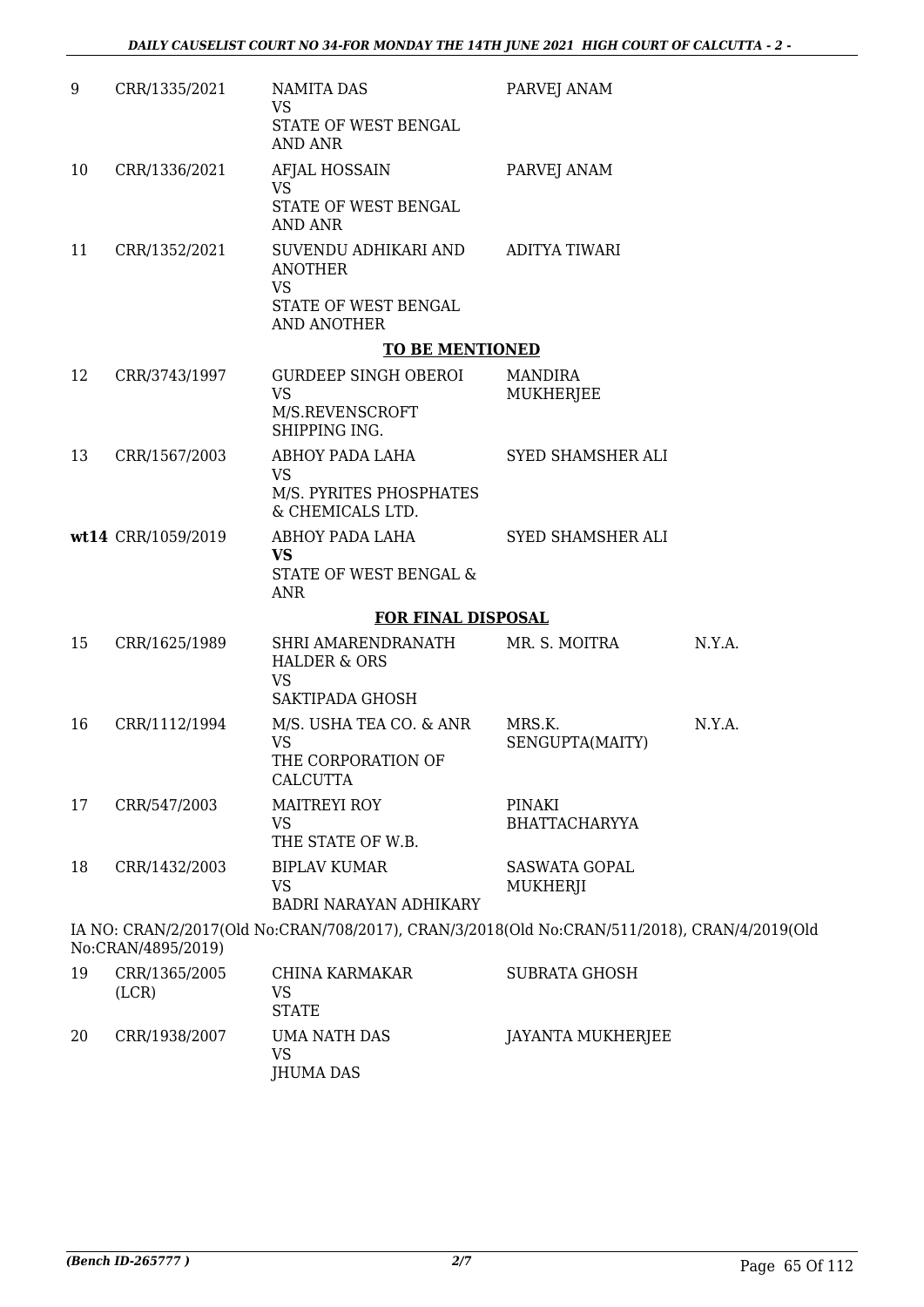| 21 | CRR/2578/2007 | <b>SHYAM SUNDAR GAYEN</b><br>VS<br><b>MOUSUMI GAYEN</b>                                      | LEENA SENGUPTA                       |
|----|---------------|----------------------------------------------------------------------------------------------|--------------------------------------|
|    |               | IA NO: CRAN/1/2007(Old No:CRAN/1994/2007)                                                    |                                      |
|    |               | <b>CRIMINAL REVISION</b>                                                                     |                                      |
| 22 | CRR/1199/2003 | SWAPAN MONDAL & ANR.<br>VS<br>GAJAL GARAI                                                    | <b>INDRAJIT</b><br><b>CHATTERJEE</b> |
| 23 | CRR/1358/2003 | <b>GANESH SARKAR</b><br><b>VS</b><br>STATE OF WEST BENGAL                                    | ABHRA MUKHERJEE                      |
| 24 | CRR/2766/2007 | ANJANA RANI KIRTONIA<br><b>VS</b><br>NEPAL KIRTONIA & ORS.                                   | RANJIT KUMAR<br><b>GHOSAL</b>        |
| 25 | CRR/2831/2007 | <b>SUSHANTA SARKAR &amp; ORS.</b><br><b>VS</b><br>STATE OF WEST BENGAL &<br>ANR.             | <b>TARUN CHATTERJEE</b>              |
| 26 | CRR/3479/2007 | NIRMAL MAITY<br>VS<br>STATE OF WEST BENGAL                                                   | DIPTAKSHI SARKAR                     |
| 27 | CRR/3777/2007 | SK. SIRAJUL ISLAM<br><b>VS</b><br>AYESHA BIBI & ANR.                                         | CHITTA RANJAN<br><b>PANDA</b>        |
| 28 | CRR/3810/2007 | SANJIB KUMAR SEN<br>(NIRMAL)<br><b>VS</b>                                                    | UJJWAL KUMAR<br><b>DUTTA</b>         |
|    |               | <b>USHA DUTTA &amp; ORS.</b>                                                                 |                                      |
|    |               | IA NO: CRAN/2/2008(Old No:CRAN/2271/2008)                                                    |                                      |
| 29 | CRR/4214/2007 | SALIL BHATTACHARJEE<br><b>VS</b><br>STATE OF WEST BENGAL &<br><b>ORS</b>                     | <b>ABHRA MUKHERJEE</b>               |
| 30 | CRR/4437/2007 | SALIL BHATTACHARYYA<br>VS.<br>STATE OF WEST BENGAL                                           | ABHRA MUKHERJEE                      |
| 31 | CRR/4438/2007 | SALIL BHATTACHARYYA<br>VS<br>STATE OF WEST BENGAL                                            | ABHRA MUKHERJEE                      |
| 32 | CRR/1056/2008 | MD. AYUB ALI AKHAN<br><b>VS</b><br><b>RABIA BIBI</b>                                         | DEBABRATA SARDAR                     |
| 33 | CRR/2488/2008 | MOUSUMI ROY NEE<br><b>CHAKRABORTY</b><br><b>VS</b>                                           | KAUSHIK GUPTA                        |
| 34 | CRR/2752/2008 | KAMAL ROY & ORS<br><b>SK LUTFAR RAHAMAN</b><br>VS<br><b>MST EYASMINA</b><br>BEGUM@MINA BEGUM | TAPAN KUMAR<br><b>RAKSHIT</b>        |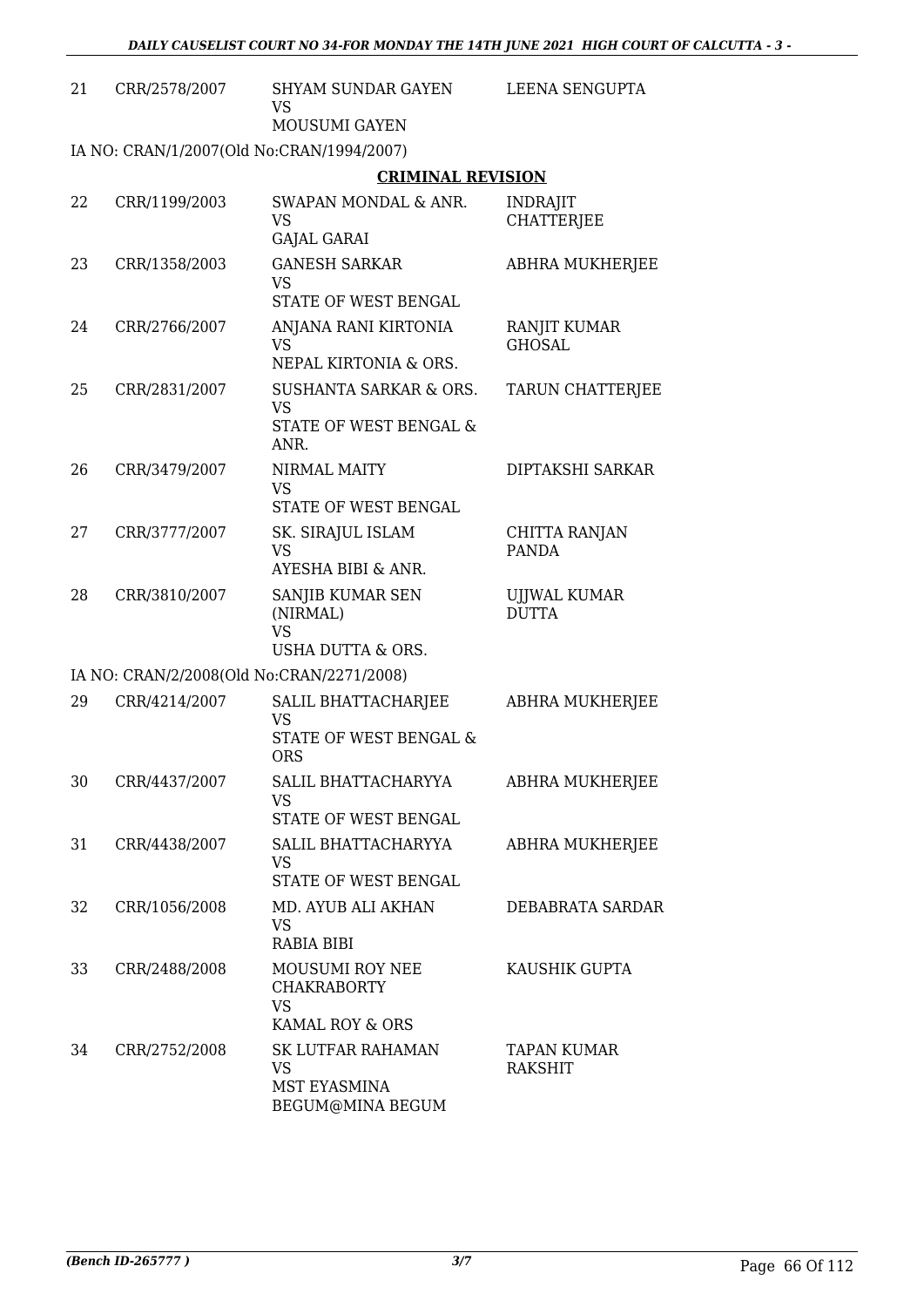| 35 | CRR/3821/2008 | KALYAN KUMAR KUNDU<br><b>VS</b>                                       | <b>JAYDEEP BISWAS</b>                                                                                                                                                                        |
|----|---------------|-----------------------------------------------------------------------|----------------------------------------------------------------------------------------------------------------------------------------------------------------------------------------------|
|    |               | STATE OF WEST BENGAL &<br><b>ANR</b>                                  |                                                                                                                                                                                              |
| 36 | CRR/4076/2008 | <b>SMT PUSPA RANI DAS</b><br><b>VS</b>                                | <b>RANJIT KUMAR</b><br><b>GHOSH</b>                                                                                                                                                          |
| 37 | CRR/4263/2009 | <b>BALI RAM PRASAD &amp; ANR</b><br>DHIRA GHOSH                       |                                                                                                                                                                                              |
|    |               | <b>VS</b>                                                             | <b>RINA BANERJEE</b>                                                                                                                                                                         |
|    |               | STATE OF WEST BENGAL &<br><b>ORS</b>                                  |                                                                                                                                                                                              |
| 38 | CRR/4467/2009 | <b>SAMIRAN SIL</b>                                                    | <b>RWITENDRA</b>                                                                                                                                                                             |
|    |               | <b>VS</b><br>PRABIR RIT & ORS                                         | <b>BANERJEE</b>                                                                                                                                                                              |
| 39 | CRR/253/2010  | <b>JUGAL SAHA@JUGAL</b><br><b>CHANDRA SAHA &amp; ANR</b><br><b>VS</b> | PUSHPAL SATPATHI                                                                                                                                                                             |
|    |               | STATE OF WEST BENGAL &<br><b>ANR</b>                                  |                                                                                                                                                                                              |
| 40 | CRR/600/2010  | <b>ASHIS GHOSH</b><br><b>VS</b>                                       | <b>ACHIN JANA</b>                                                                                                                                                                            |
|    |               | <b>SMT PUTUL GHOSH &amp; ANR</b>                                      |                                                                                                                                                                                              |
| 41 | CRR/738/2010  | <b>SUBHASISH</b><br><b>BHATTACHARJEE</b><br><b>VS</b>                 | <b>APARNA GHOSH</b>                                                                                                                                                                          |
|    |               | <b>SHYAMAL ROY &amp; ORS</b>                                          |                                                                                                                                                                                              |
|    |               |                                                                       | IA NO: CRAN/1/2010(Old No:CRAN/2415/2010), CRAN/2/2011(Old No:CRAN/1148/2011), CRAN/3/2012(Old<br>No:CRAN/1829/2012), CRAN/4/2012(Old No:CRAN/3300/2012), CRAN/5/2013(Old No:CRAN/3482/2013) |
| 42 | CRR/3309/2010 | SAMIR MAITY@SAMIR<br><b>CHANDRA MAITY</b><br><b>VS</b>                | RAMKRISHNA SAHA                                                                                                                                                                              |
|    |               | <b>SMT SANTANA MAITY &amp;</b><br><b>ANR</b>                          |                                                                                                                                                                                              |
| 43 | CRR/3314/2010 | RADHA KRISHNA GIRI<br><b>VS</b>                                       | <b>SOURAV CHATTERJEE</b>                                                                                                                                                                     |

STATE OF WEST BENGAL

#### IA NO: CRAN/1/2010(Old No:CRAN/3642/2010)

| 44 | CRR/3562/2010 | DIPANKAR RAKSHIT<br>VS<br>STATE OF WEST BENGAL &<br>ANR             | JAHANGIR ALAM  |
|----|---------------|---------------------------------------------------------------------|----------------|
| 45 | CRR/1574/2011 | DURGA PRASAD BHAGAT &<br>ANR<br>VS<br>STATE OF WEST BENGAL &<br>ANR | AMRITA GANGULY |
|    |               |                                                                     |                |

#### IA NO: CRAN/3/2013(Old No:CRAN/3698/2013)

| 46 | CRR/3988/2011 | SANJU CHAND & ORS<br>VS<br>STATE OF WEST BENGAL & | ANJAN DATTA |
|----|---------------|---------------------------------------------------|-------------|
|    |               | ANR                                               |             |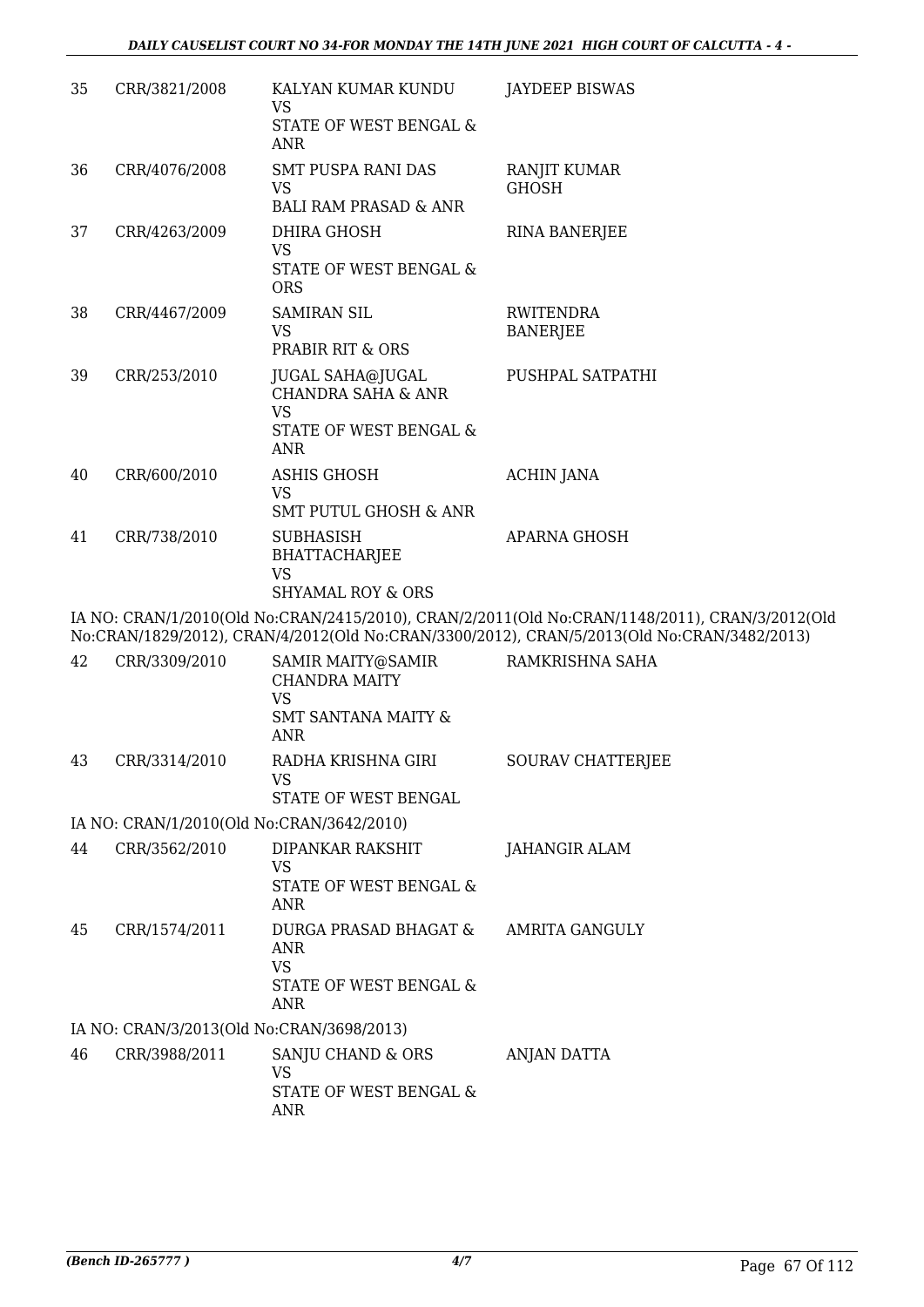| 47 | CRR/2943/2012 | DIPAK KUMAR SEN & ORS<br><b>VS</b><br>STATE OF WEST BENGAL &<br>ANR                                  | <b>SOUBHIK MITTER</b>        |
|----|---------------|------------------------------------------------------------------------------------------------------|------------------------------|
|    |               | IA NO: CRAN/1/2013(Old No:CRAN/2379/2013), CRAN/2/2014(Old No:CRAN/1268/2014)                        |                              |
| 48 | CRR/3157/2012 | <b>BRAJENDRA CHANDRA</b><br><b>BHATTACHARIYA</b><br><b>VS</b><br>SEFALI BHATTACHRIYA &<br><b>ORS</b> | <b>SUGATA</b><br>MUKHAPADHAY |
| 49 | CRR/3270/2012 | <b>SRINATH RAM</b><br><b>VS</b><br><b>STATE &amp; ANR</b>                                            | ARABINDA RAY                 |
| 50 | CRR/4241/2012 | PURNIMA GANGULI<br><b>VS</b><br><b>BIBHAS KUMAR</b><br><b>CHOWDHURI</b>                              | PRADYT SAHA                  |
| 51 | CRR/3796/2013 | <b>UTPAL ROY</b><br><b>VS</b><br><b>GEETA ROY</b>                                                    | <b>B BISWAS</b>              |
| 52 | CRR/520/2014  | <b>BHARAT MONDAL</b><br><b>VS</b><br>STATE OF WEST BENGAL &<br><b>ANR</b>                            | N C SAHA                     |
|    |               | IA NO: CRAN/1/2014(Old No:CRAN/4123/2014)                                                            |                              |
| 53 | CRR/1475/2014 | SIDHARTHA SAHA & ORS<br><b>VS</b><br>STATE OF WEST BENGAL &<br>ANR                                   | S N BHATTACHARYA             |
|    |               | IA NO: CRAN/1/2014(Old No:CRAN/3130/2014)                                                            |                              |
| 54 | CRR/1685/2014 | <b>SISIR KR RAY</b><br><b>VS</b><br>STATE OF WEST BENGAL &<br><b>ANR</b>                             | R SAHA                       |
|    |               | IA NO: CRAN/1/2014(Old No:CRAN/4474/2014), CRAN/2/2017(Old No:CRAN/4384/2017)                        |                              |
| 55 | CRR/2917/2014 | RAJKUMAR MONDAL @<br>RAJA<br><b>VS</b><br>STATE OF WEST BENGAL &<br><b>ANR</b>                       | A MUKHERJEE                  |
|    |               | IA NO: CRAN/3/2015(Old No:CRAN/3965/2015), CRAN/5/2019(Old No:CRAN/1039/2019)                        |                              |
| 56 | CRR/3025/2014 | PARTHA ROY<br><b>VS</b><br>ANIMA ROY(BISWAS)                                                         | MD. BANI ISRAIL              |
| 57 | CRR/3185/2014 | PRADIP CHANDRA DAS<br>VS<br>STATE OF WEST BENGAL &<br>ANR                                            | D GUHA                       |
| 58 | CRR/1592/2015 | RISHI KUMAR PAUL<br>VS<br>KRISHNA PAUL(METTYA)                                                       | KAMAL KANTA KAR              |
|    |               | IA NO: CRAN/2/2015(Old No:CRAN/3898/2015), CRAN/3/2016(Old No:CRAN/1692/2016)                        |                              |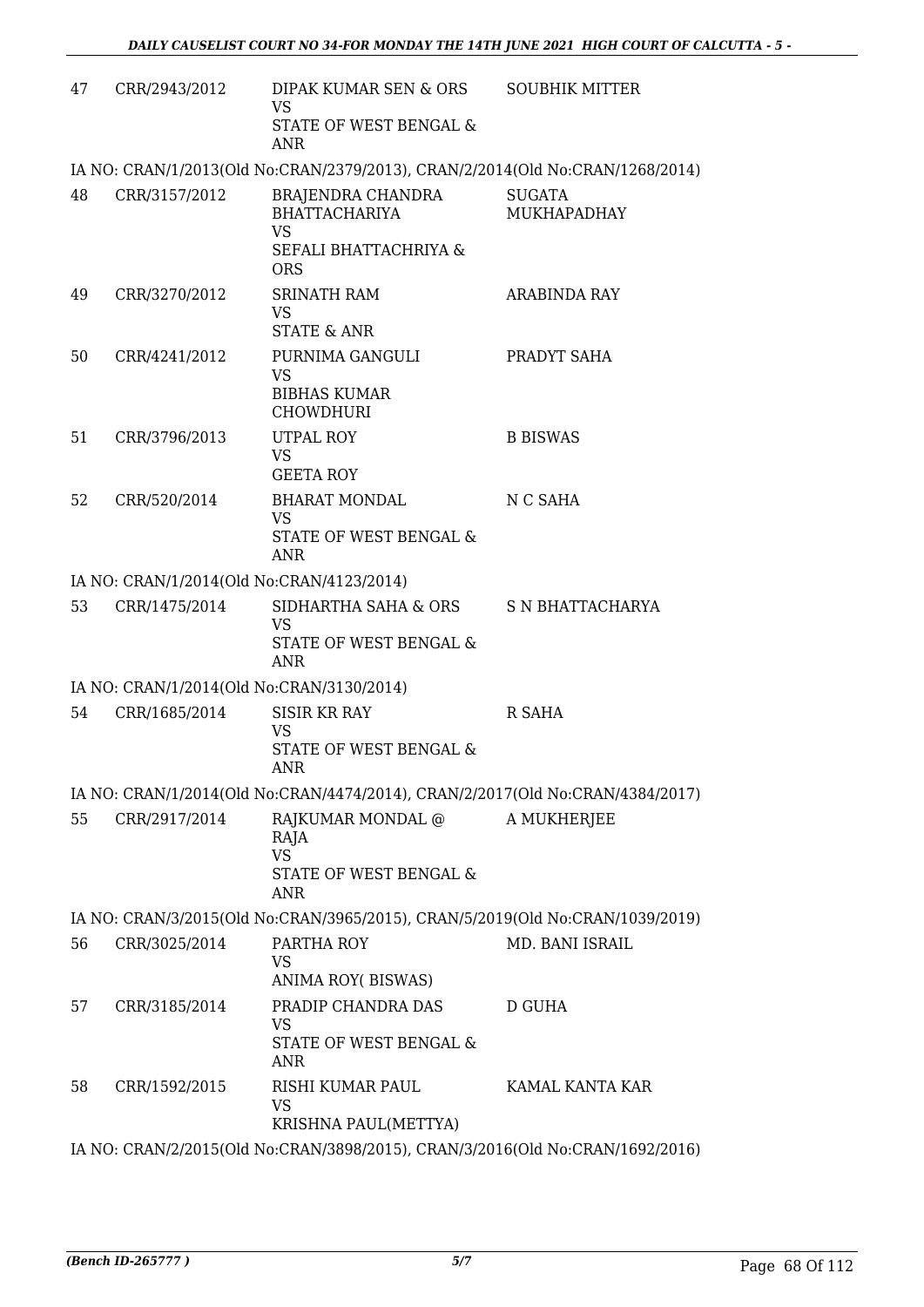| 59 | CRR/1905/2015                            | M/S KANORIA JUTE &<br><b>INDUSTRIES LTD</b><br><b>VS</b><br>STATE OF WEST BENGAL &<br><b>ANR</b> | <b>U BANERJE</b>                       |
|----|------------------------------------------|--------------------------------------------------------------------------------------------------|----------------------------------------|
|    | IA NO: CRAN/3/2016(Old No:CRAN/833/2016) |                                                                                                  |                                        |
| 60 | CRR/1908/2015                            | PANCHANAN PAL<br><b>VS</b><br><b>MONI PAL</b>                                                    | S K GHOSH                              |
| 61 | CRR/1972/2015                            | RANJIT CHANDRA BAL<br><b>VS</b><br>STATE OF WEST BENGAL                                          | MITUL<br>CHAKRABORETY                  |
|    |                                          | IA NO: CRAN/1/2015(Old No:CRAN/2493/2015)                                                        |                                        |
| 62 | CRR/2411/2015                            | <b>SUDHIR RANJAN</b><br><b>SAMADDAR</b><br><b>VS</b><br>JABA SAMADDAR & ANR                      | A K ADHYA                              |
| 63 | CRR/3641/2015                            | <b>LOLITA SENGUPTA</b><br><b>VS</b><br>SHAMIK SENGUPTA                                           | <b>ARNAB NANDI</b>                     |
| 64 | CRR/352/2016                             | ARUP KUMAR BASU<br><b>VS</b><br>UMA BASU NEE GHOSH                                               | <b>SRABANI BISWAS</b>                  |
| 65 | CRR/2453/2016                            | <b>MANIKA DAS</b><br><b>VS</b><br><b>SAMIR DAS</b>                                               | T KHAN                                 |
| 66 | CRR/2870/2016                            | <b>ZINNAT HALDER</b><br><b>VS</b><br>STATE OF WEST BENGAL &<br>ANR                               | ASHIS KUMAR DUTTA                      |
| 67 | CRR/3870/2016                            | CHAAITALY DAS<br><b>VS</b><br><b>UTTAM DAS</b>                                                   | <b>SIMA GHOSH</b>                      |
| 68 | CRR/771/2017                             | PRITHWIRAJ SAHA & ORS ANJAN KUMAR PAUL<br>VS<br>STATE OF WEST BENGAL &<br><b>ANR</b>             |                                        |
|    |                                          | IA NO: CRAN/1/2017(Old No:CRAN/1776/2017)                                                        |                                        |
| 69 | CRR/828/2017                             | <b>UTTAM DAS</b><br><b>VS</b><br><b>SMT CHAITALI DAS</b>                                         | C ROY                                  |
| 70 | CRR/1233/2017                            | NITYA RANJAN DUTTA<br><b>VS</b><br>STATE OF WEST BENGAL &<br>ANR.                                | <b>MRITYUNJOY</b><br><b>CHATTERJEE</b> |
| 71 | CRR/1256/2017                            | PRASENJIT MUKHERJEE<br><b>VS</b><br>STATE OF WEST BENGAL &<br>ANR.                               | <b>SUBHASISH MITRA</b>                 |
|    |                                          | IA NO: CRAN/2/2017(Old No:CRAN/3720/2017)                                                        |                                        |
| 72 | CRR/1432/2017                            | RITA DAS<br><b>VS</b><br>STATE OF WEST BENGAL                                                    | <b>ANIKET MITRA</b>                    |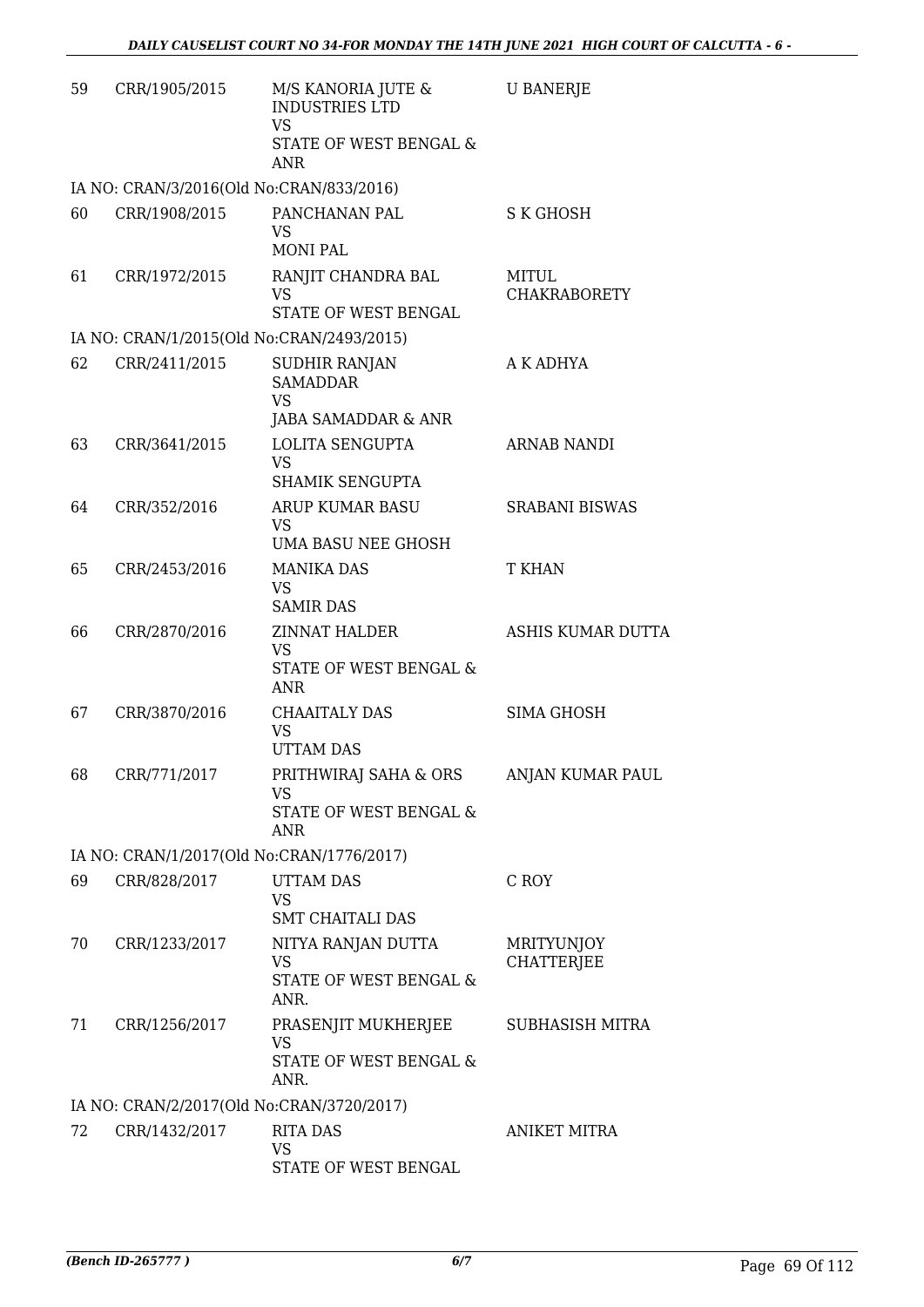| 73 | CRR/2077/2017 | MASAMMAT RASEDA BIBI<br>(KHATOON)<br><b>VS</b>                     | T SINHA                |
|----|---------------|--------------------------------------------------------------------|------------------------|
|    |               | STATE OF WEST BENGAL &<br><b>ORS</b>                               |                        |
| 74 | CRR/2884/2017 | <b>SAMRAJNY KONAR</b><br><b>VS</b>                                 | S DAS                  |
|    |               | PRASENJIT GHOSH & ANR                                              |                        |
| 75 | CRR/2943/2017 | JAYANTO GHOSH @<br>JAYANTA GHOSH & ANR<br><b>VS</b>                | I DEY                  |
|    |               | STATE OF WEST BENGAL &<br><b>ANR</b>                               |                        |
|    |               | IA NO: CRAN/1/2017(Old No:CRAN/3873/2017)                          |                        |
| 76 | CRR/295/2018  | <b>AMAR NATH SHAW</b><br><b>VS</b><br><b>SUJATA SHAW &amp; ANR</b> | MOHD. IBRAHIM          |
| 77 | CRR/868/2018  | <b>GOURI GUHA</b>                                                  | SITAL SAMANTA          |
|    |               | <b>VS</b>                                                          |                        |
|    |               | STATE OF WEST BENGAL &<br>ANR.                                     |                        |
| 78 | CRR/970/2018  | URMILA HALDER & ORS                                                | <b>GOUTAM KUMAR</b>    |
|    |               | <b>VS</b><br>STATE OF WEST BENGAL &<br>ANR                         | <b>MAITY</b>           |
| 79 | CRR/3576/2018 | KABITA CHAKRABORTY                                                 | MITHU                  |
|    |               | <b>VS</b><br>STATE OF WEST BENGAL &<br><b>ANR</b>                  | <b>BHATTACHARYA</b>    |
| 80 | CRR/148/2019  | <b>MUKULESWAR</b><br>CHATTOPADHYAY @                               | <b>MIZANUR RAHAMAN</b> |
|    |               | MUKUL CHATTERJEE & ANR<br><b>VS</b>                                |                        |
|    |               | <b>STATE OF WEST BENGAL &amp;</b><br>ANR                           |                        |
|    |               | IA NO: CRAN/1/2020(Old No:CRAN/435/2020)                           |                        |
| 81 | CRR/1813/2019 | DEOPRIYA SINGH & ANR                                               | <b>DEBJANI SAHU</b>    |
|    |               | VS<br>STATE OF WEST BENGAL &<br>ANR                                |                        |
| 82 | CRR/484/2020  | RAMKRISHNA MUDI<br>VS                                              | SHREYA CHATTERJEE      |
|    |               | SANDHYA MUDI & ORS                                                 |                        |
| 83 | CRR/1228/2021 | <b>ANIL NONIA</b><br><b>VS</b><br>STATE OF WEST BENGAL             | PRONAY BASAK           |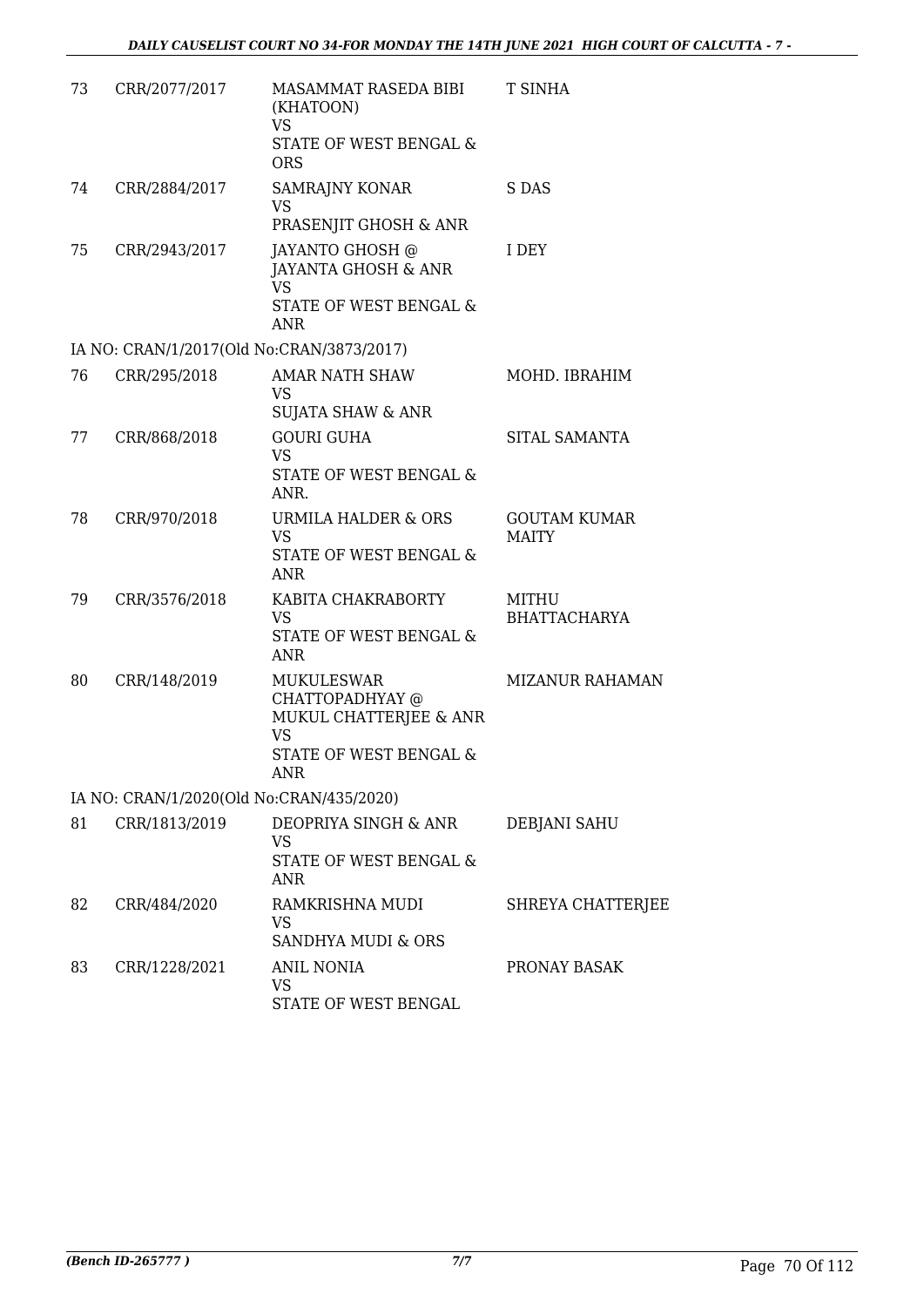

## **Appellate Side**

**WARNING CAUSELIST For Monday The 14th June 2021**

#### **COURT NO. .**

#### **WARNING LIST (.)**

#### **WARNING LIST**

|                |                                         | <b>NEVER LISTED FIRST APPEAL (WL) - DB</b>                                                    |                                    |
|----------------|-----------------------------------------|-----------------------------------------------------------------------------------------------|------------------------------------|
| $\mathbf{1}$   | FA/165/2003                             | <b>SURAJIT SEN</b><br><b>VS</b><br>INDRA DEBI SEN @ INDRA<br><b>SEN</b>                       | <b>G.A.WILSON DE ROZE</b>          |
| $\overline{2}$ | FA/225/2003                             | LAKHI NARAYAN NANDI<br><b>VS</b><br>PHULPATI DEVI                                             | M.M.MULLICK                        |
| 3              | FA/238/2003                             | M/S. HOLY DECORATORS<br><b>VS</b><br>THE STATE OF W.B.                                        | <b>DULAL CHANDRA</b><br><b>ROY</b> |
| 4              | FA/244/2003                             | PRANAB KR. ROY & ORS<br>VS<br>STATE OF W.B.                                                   | H.K.BOSE                           |
| 5              | FA/315/2003                             | SAMBHU NATH SHAW &<br><b>ORS</b><br><b>VS</b><br><b>MADURA RANGA</b><br><b>SUDARSHANA RAO</b> | DEBASISH ROY                       |
|                | IA NO: CAN/1/1997(Old No:CAN/8051/1997) |                                                                                               |                                    |
| 6              | FA/12/2004                              | SMT. SIBANI MONDAL<br><b>VS</b><br><b>SMT. SARAMA PURKAIT</b>                                 | <b>BHOLANATH GAYEN</b>             |
| 7              | FA/58/2004                              | PAPIYA MAJHI<br><b>VS</b><br><b>BASANTI MONDAL</b>                                            | SHRABANI MISHRA                    |
|                | IA NO: CAN/1/2003(Old No:CAN/4448/2003) |                                                                                               |                                    |
| 8              | FA/152/2004                             | SIB SANKAR SARKAR &<br>ORS.<br><b>VS</b><br><b>SEKHAR SARKAR</b>                              | <b>SOME BERA</b>                   |
| 9              | FA/165/2004                             | SUKUMAR DEY & ORS.<br><b>VS</b><br>DHARMADAS DEY                                              | <b>ARUP BANERJEE</b>               |

IA NO: CAN/1/2002(Old No:CAN/485/2002)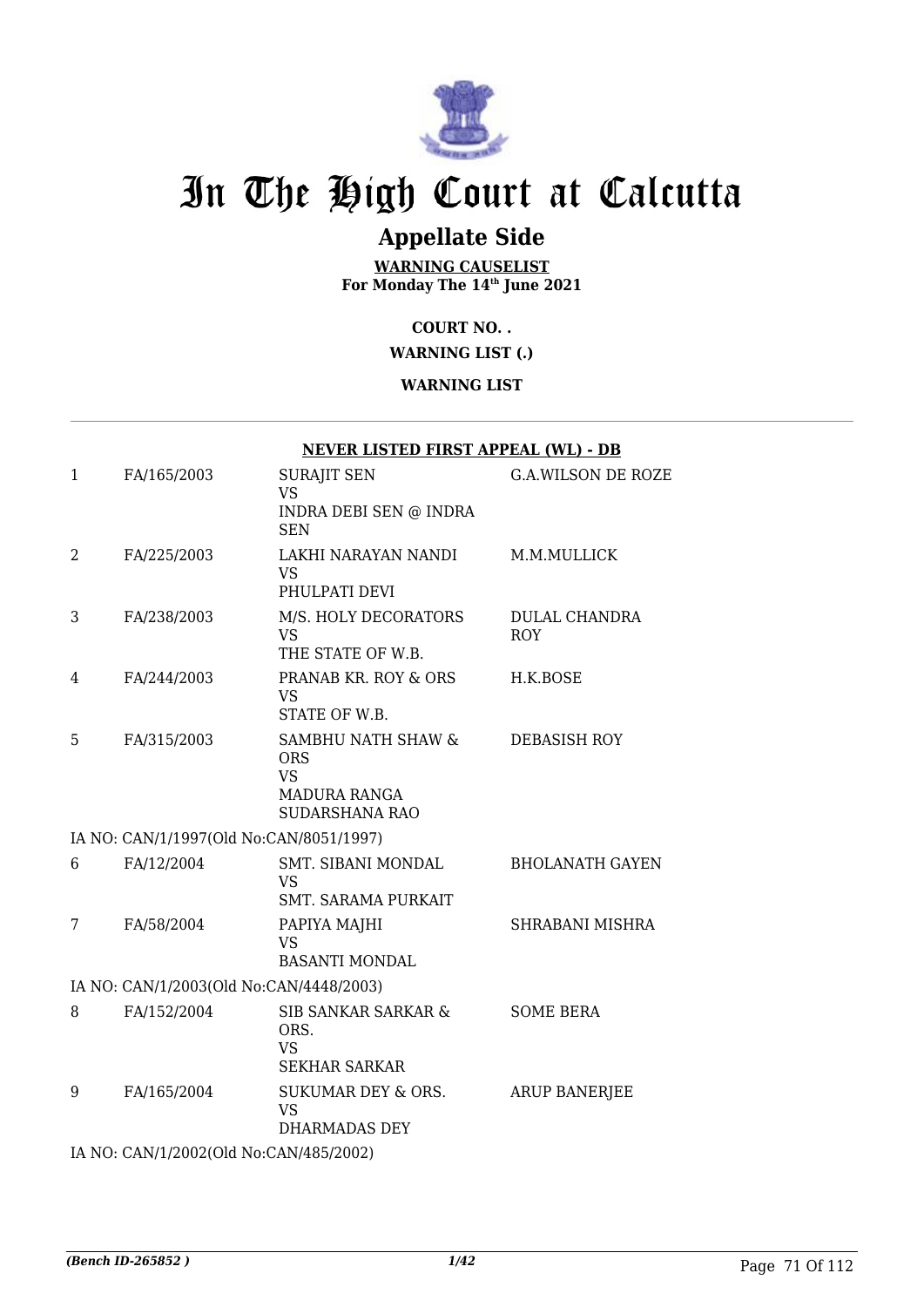| 10 | FA/182/2004                             | <b>BANK OF INDIA &amp; ORS</b><br>VS<br><b>SAMBHUNATH BAG</b>                                | <b>BIDYUT</b><br>KR.MUKHERJEE           |
|----|-----------------------------------------|----------------------------------------------------------------------------------------------|-----------------------------------------|
|    | IA NO: CAN/1/1999(Old No:CAN/1099/1999) |                                                                                              |                                         |
| 11 | FA/183/2004                             | <b>AJIT KUMAR MAITY</b><br><b>VS</b>                                                         | <b>SALIL KUMAR KAR</b>                  |
| 12 | FA/14/2005                              | MRINAL KANTI KAR<br>SIBENDRA KR. SARKAR<br>VS<br><b>SWAPNA SARKAR</b>                        | <b>SUDHAKAR BISWAS</b>                  |
| 13 | FA/243/2005                             | RAMJASROY RADHAKISHAN<br><b>AGARWAL</b><br><b>VS</b><br>P.C. AGARWAL @ PRATAP<br>CH. AGARWAL | <b>SAMPA SARKAR</b>                     |
| 14 | FA/204/2006                             | <b>BISWANATH BORUI</b><br>VS<br>EASTERN COAL FIELD LTD.                                      | <b>SHILA SARKAR</b>                     |
|    | IA NO: CAN/1/2005(Old No:CAN/9896/2005) |                                                                                              |                                         |
| 15 | FA/29/2007                              | PRANAB KR. GHOSH                                                                             | <b>BHRAMARY NANDY</b>                   |
|    |                                         | <b>VS</b><br>PIJUSH KANTI GHOSH                                                              |                                         |
| 16 | FA/116/2007                             | <b>SWAPAN PATRA &amp; ORS</b><br><b>VS</b><br>PRATIVA PATRA                                  | P. BHATTACHARYA                         |
|    |                                         | IA NO: CAN/1/2007(Old No:CAN/962/2007), CAN/2/2007(Old No:CAN/1213/2007)                     |                                         |
| 17 | FA/418/2008                             | DEBABRATA DUTTA<br><b>VS</b><br>THE STATESMAN                                                | <b>ARINDAM</b><br><b>CHATTERJEE</b>     |
|    | IA NO: CAN/1/2003(Old No:CAN/8172/2003) |                                                                                              |                                         |
| 18 | FA/302/2009                             | SAMBHU CHANDRA<br><b>CHANDRA</b><br><b>VS</b><br><b>SMT. BANI BASU &amp; ORS</b>             | <b>HIRANMOY</b><br><b>BHATTACHARYYA</b> |
|    |                                         | IA NO: CAN/1/2010(Old No:CAN/3237/2010), CAN/2/2012(Old No:CAN/4363/2012)                    |                                         |
| 19 | FA/108/2011                             | M/S AKULA CHEMICALS &<br><b>ORS</b><br><b>VS</b><br>STATE BANK OF INDIA                      | SAYANTAN BOSE                           |
|    | IA NO: CAN/1/2011(Old No:CAN/5273/2011) |                                                                                              |                                         |
| 20 | FA/202/2011                             | A.K GHOSH<br>VS<br>M/S. APARTMENTS                                                           | ANIRBAN MANDAL                          |
|    | IA NO: CAN/1/2011(Old No:CAN/4875/2011) |                                                                                              |                                         |
| 21 | FA/280/2011                             | MURARI MOHAN JANA<br><b>VS</b>                                                               | <b>RWITENDRA</b><br><b>BANERJEE</b>     |
| 22 | FA/39/2012                              | MINATI JANA (SHAW)<br>BISWANATH PRASAD SHAW<br>VS<br>RAMADHAR GUPTA & ORS                    | ARNAB ROY                               |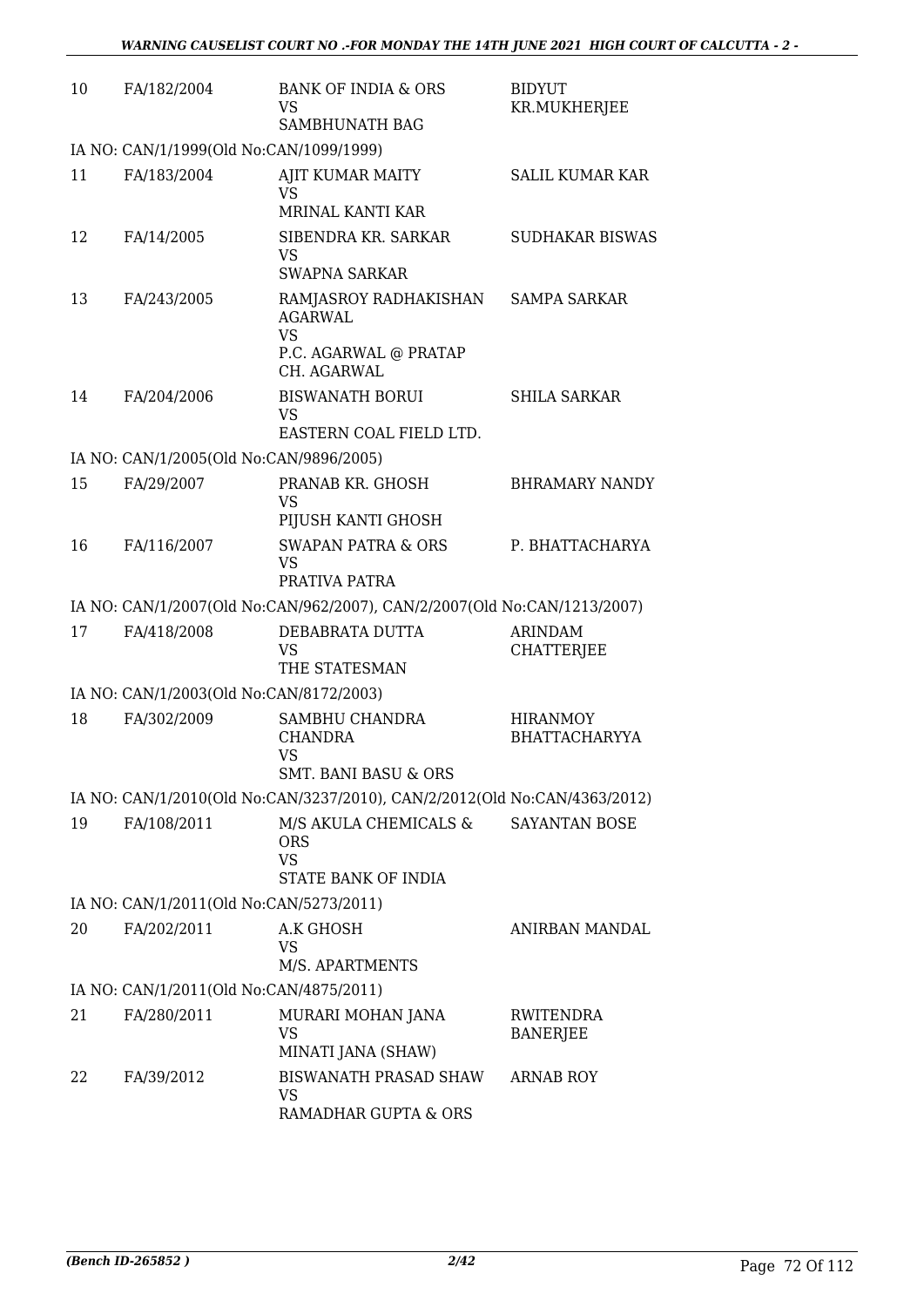| 23 | FA/40/2012                              | BISWANATH PRASAD SHAW<br>VS<br>RAJ KUMAR GUPTA & ORS                                    | <b>ARNAB ROY</b>                     |
|----|-----------------------------------------|-----------------------------------------------------------------------------------------|--------------------------------------|
| 24 | FA/198/2012                             | A.V. HOTELS PVT. LTD<br>VS<br><b>UCO BANK</b>                                           | <b>ISANATH JANA</b>                  |
| 25 | FA/208/2012                             | YEASIN ANSARI<br>VS<br>RABBANI DEDAR & ORS                                              | TAPASH KUMAR<br><b>BHATTACHARYA</b>  |
|    | IA NO: CAN/1/2012(Old No:CAN/7191/2012) |                                                                                         |                                      |
| 26 | FA/209/2012                             | M/S POOBANG TEA CO. LTD.<br><b>VS</b><br>HOTEL MAJESTIC & ORS                           | LUTFUL HAQUE                         |
| 27 | FA/228/2012                             | <b>ARUN KUAMR</b><br><b>BHATTACHARJEE &amp; ORS</b><br><b>VS</b>                        | MR. MOHON KUMAR<br><b>SANYAL</b>     |
|    |                                         | <b>TAPAN KUAMR</b><br><b>BHATTACHARJEE &amp; ORS</b>                                    |                                      |
| 28 | FA/300/2012                             | <b>GOKUL CHANDRA</b><br><b>CHOWDHURY</b><br>VS<br>SMT.SIMA @ ARPANA<br><b>CHOWDHURY</b> | <b>GOBINDA LAL GHOSH</b>             |
| 29 | FA/37/2013                              | <b>BOARD OF WAKF WB</b><br><b>VS</b><br>SABITA MAJUMDER & ORS                           | SANIT BHANJA                         |
| 30 | FA/60/2013                              | MANTU KUMAR NATH<br><b>VS</b><br>SMT BARUNA MONDAL &<br><b>ORS</b>                      | <b>TAPAN KUMAR</b><br><b>RAKSHIT</b> |
| 31 | FA/294/2013                             | SK. GOLAM MOHAMMAD<br><b>VS</b><br><b>SBI</b>                                           | <b>BIBEKANANDA SINHA</b><br>RAY      |
| 32 | FA/11/2016                              | KASHI PRASAD PUROHIT<br>VS<br>THE CALCUTTA MUNICIPAL<br>CORP. & ANR                     | <b>VINAY KUMAR</b><br><b>PUROHIT</b> |
| 33 | FA/12/2016                              | <b>BIDYUT BISWAS</b><br>VS<br>KHUKI BISWAS & ORS.                                       | KAUSHIK DEY                          |
| 34 | FA/150/2016                             | DHANANJAY JASRAPURIA &<br><b>ORS</b><br><b>VS</b><br>RADHA MAMADHAV JEW                 | SUPRIYA RANJAN<br>SAHA               |
| 35 | FA/4/2017                               | KALIPRASAD SINGHA ROY<br>VS.<br>RINA CHAKRABORTY & ORS                                  | ANGSHUMAN<br><b>CHAKRABORTY</b>      |
| 36 | FA/91/2017                              | ANAMIKA NANDY (NEE<br>HALDER)<br><b>VS</b><br><b>MANAS NANDY</b>                        | NARANDRA P GUPTA                     |

IA NO: CAN/1/2017(Old No:CAN/6567/2017), CAN/2/2019(Old No:CAN/9018/2019)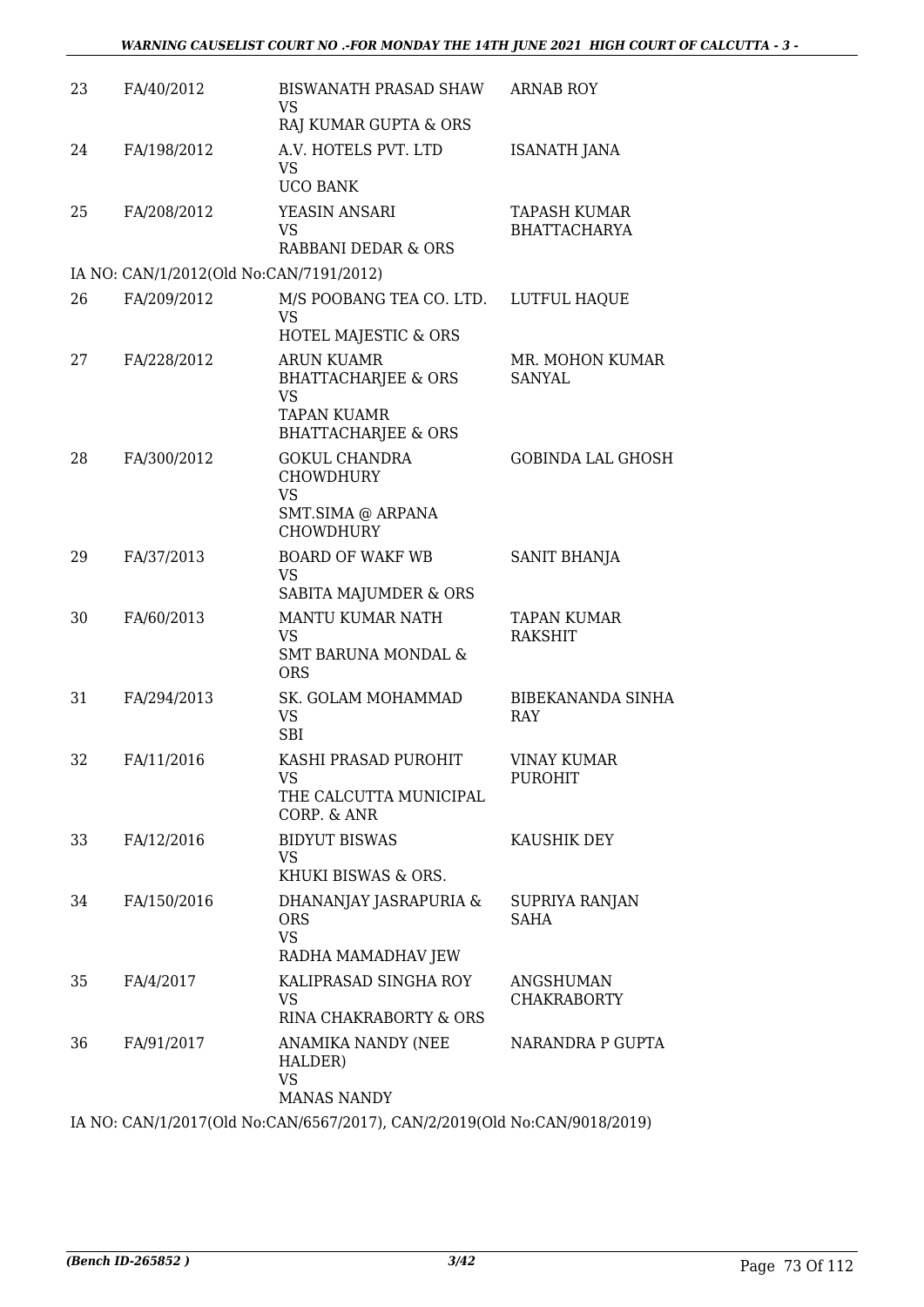| 37 | FA/141/2017                             | MRS. BHARATI DAS<br>VS                                                    | <b>AMIT CHOWDHURY</b>                  |
|----|-----------------------------------------|---------------------------------------------------------------------------|----------------------------------------|
|    |                                         | DEBASIS DAS & ORS                                                         |                                        |
| 38 | FA/169/2017                             | RABINDRA NATH SAHA<br>VS.<br>KARTICK CHANDRA SAHA &                       | <b>SUSMITA</b><br><b>CHATTERJEE</b>    |
|    |                                         | <b>ORS</b>                                                                |                                        |
| 39 | FA/171/2017                             | PURSHOTTAM DAS<br><b>KEJDIWAL</b>                                         | DEBNATH MAHATA                         |
|    |                                         | <b>VS</b><br>OM PRAKASH CHOWDHURY<br>$&$ ANR                              |                                        |
|    | IA NO: CAN/1/2018(Old No:CAN/4222/2018) |                                                                           |                                        |
| 40 | FA/28/2018                              | SHIBRATAN CHOWDHURY<br>VS                                                 | PRABIR ADHYA                           |
|    |                                         | RATHINDRA NATH KUNDU                                                      |                                        |
| 41 | FA/34/2018                              | JAGANNATH ROY<br><b>CHOWDHURY &amp; ANR</b>                               | SARMISTHA GHOSH<br><b>SHARMA</b>       |
|    |                                         | <b>VS</b><br><b>BAIDYA NATH ROY</b><br><b>CHOWDHURY &amp; ORS</b>         |                                        |
|    |                                         | IA NO: CAN/1/2017(Old No:CAN/6813/2017), CAN/2/2017(Old No:CAN/7078/2017) |                                        |
| 42 | FA/84/2018                              | <b>ABDUR RAJJAK</b><br>VS                                                 | M MAITY                                |
|    |                                         | <b>MUKHTAR ALAM &amp;ORS</b>                                              |                                        |
|    | IA NO: CAN/1/2017(Old No:CAN/2840/2017) |                                                                           |                                        |
| 43 | FA/13/2020                              | <b>ANURA BIBI &amp; ORS</b><br>VS<br>KUDDUS MOLLA & ORS                   | KALYANI<br><b>BHATTACHARYA</b>         |
| 44 | FA/34/2020                              | SANGRAM MUKHERJEE<br><b>VS</b><br><b>RUPA MUKHERJEE</b>                   | <b>SOMNATH ROY</b><br><b>CHOWDHURY</b> |
|    | IA NO: CAN/1/2021                       |                                                                           |                                        |
| 45 | FA/50/2020                              | <b>SAIRI TITHI MISRA</b><br>VS                                            | SAMBHUNATH DE                          |
|    |                                         | <b>AVISHEK ROY CHOUDHURY</b>                                              |                                        |
| 46 | FA/53/2020                              | PANKAJ MUKHERJEE                                                          | SAILESH KUMAR                          |
|    |                                         | VS<br>RINA MUKHERJEE NEE<br><b>BISWAS</b>                                 | <b>GUPTA</b>                           |
| 47 | FA/54/2020                              | APARNA DAS SHARMA<br>(HALDER)<br><b>VS</b><br>KALYAN DAS SHARMA           | RANANJAY<br><b>CHATTERJEE</b>          |
| 48 | FA/55/2020                              | <b>HARADHAN SAHA</b><br>VS                                                | KHONDKER SAMIUL<br><b>HAQUE</b>        |
|    |                                         | POOJA SAHA NEE ROY                                                        |                                        |
|    |                                         | IA NO: CAN/1/2019(Old No:CAN/7305/2019), CAN/2/2019(Old No:CAN/7306/2019) |                                        |
| 49 | FA/56/2020                              | CHANDRANI MONDAL<br>(CHATTERJEE)<br>VS                                    | SAIKAT CHATTERJEE                      |
|    |                                         | <b>BISWARUP MONDAL</b>                                                    |                                        |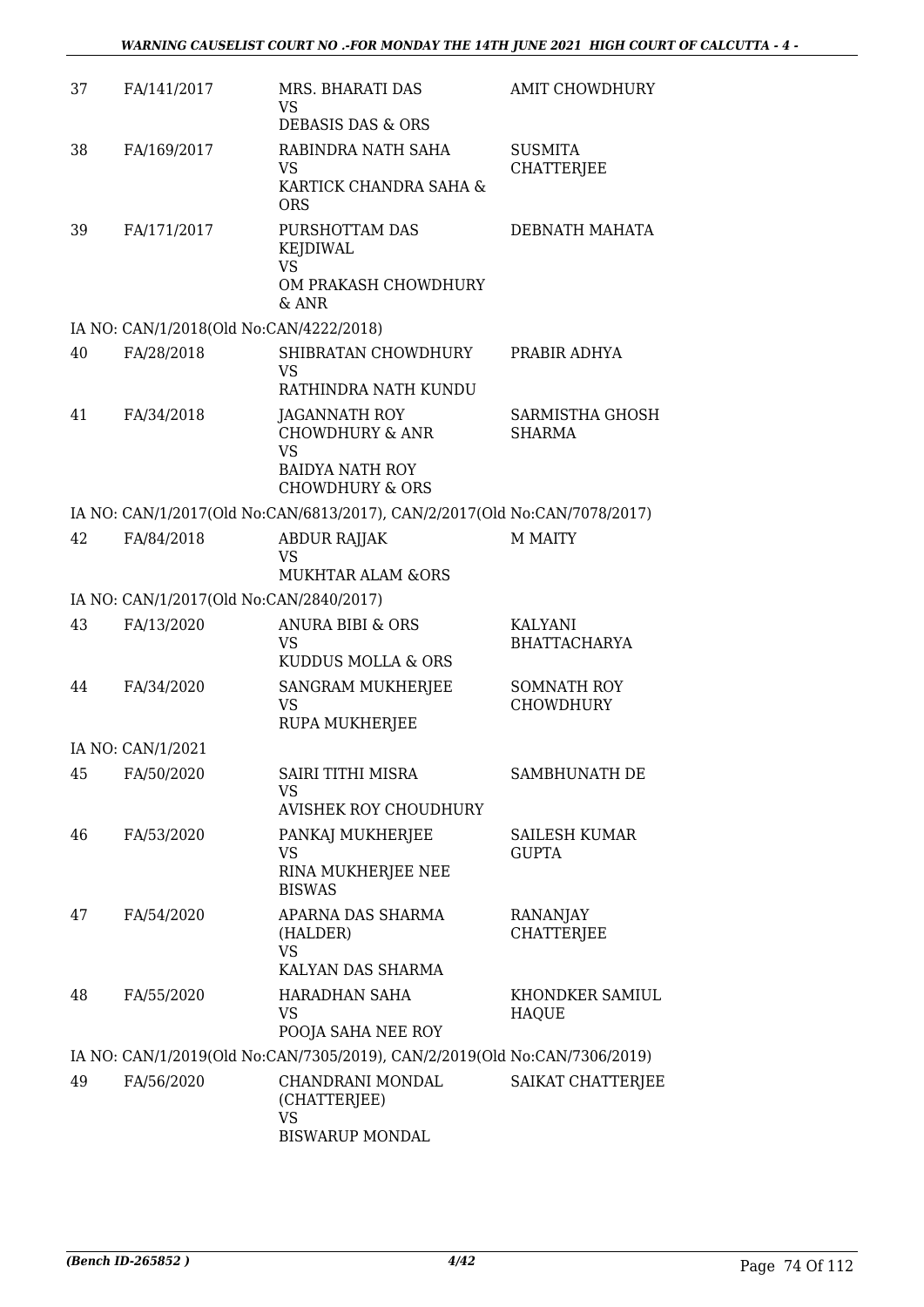| 50 | FA/58/2020                               | ARNAB MUKHERJEE<br>VS<br>RIKHIA MUKHERJEE @<br>REKHIA MUKHERJEE & ANR | SAYANI<br><b>BHATTACHARYA</b>      |        |
|----|------------------------------------------|-----------------------------------------------------------------------|------------------------------------|--------|
|    | IA NO: CAN/1/2020                        |                                                                       |                                    |        |
| 51 | FA/59/2020                               | MADHUMITA GHOSH (NEE<br>PRASAD)<br><b>VS</b>                          | <b>BALRAM NEOGI</b>                |        |
|    | IA NO: CAN/1/2019(Old No:CAN/8005/2019)  | ASHIS @ ASHISH GHOSH                                                  |                                    |        |
| 52 | FA/74/2020                               | <b>JIBAN PAUL</b>                                                     | SOURAV CHATTERJEE                  |        |
|    |                                          | <b>VS</b><br>ULUBERIA MUNICIPALITY &<br><b>ORS</b>                    |                                    |        |
|    | IA NO: CAN/1/2019(Old No:CAN/10247/2019) |                                                                       |                                    |        |
| 53 | FA/4/2021                                | SOMNATH DAS<br><b>VS</b><br>AMARNATH DAS & ANR                        | <b>SOUMITA GHOSH</b>               |        |
|    | IA NO: CAN/1/2020(Old No:CAN/425/2020)   |                                                                       |                                    |        |
| 54 | FA/6/2021                                | <b>MAYA GUIN</b><br><b>VS</b><br><b>AMAR KAR &amp; ORS</b>            | <b>SAURAV ROY</b>                  |        |
|    | IA NO: CAN/1/2020(Old No:CAN/1346/2020)  |                                                                       |                                    |        |
|    |                                          | <b>NEVER LISTED SA (WL) - DB</b>                                      |                                    |        |
| 55 | SA/418/1982                              | SADHAN CHANDRA KOLEY<br>& ORS.<br><b>VS</b>                           | MR. H.<br><b>BANDOPADHYAY</b>      | N.Y.A. |
|    |                                          | TULSHI CHARAN GHOSE                                                   |                                    |        |
| 56 | SA/250/2001                              | SRI PARITOSH MAITY AND<br><b>ORS</b><br><b>VS</b>                     | MR. SASANKA<br><b>SEKHAR DAS</b>   | N.Y.A  |
|    |                                          | <b>SRI BALARAM SAMANTA</b>                                            |                                    |        |
| 57 | SA/53/2003                               | JIBANANDA BHOWMICK<br>VS.<br>ANCHAR SEIKH                             | <b>HIRANYA</b><br><b>CHOWDHURY</b> |        |
| 58 | SA/206/2004                              | DALMIYA AND CO.<br><b>VS</b><br>PROTIVA DEBI                          | <b>B.BORAL</b>                     |        |
| 59 | SA/187/2008                              | MOHINI MOHAN MAL &<br><b>ORS</b><br><b>VS</b><br>NIRANJAN MAL         | <b>SUDHAKAR BISWAS</b>             |        |
| 60 | SA/283/2008                              | MALAY KUMAR SAMANTA<br><b>VS</b><br>SMT. SURAVI SAMANTA               | BHAGBAT<br><b>CHOWDHURY</b>        |        |
| 61 | SA/344/2008                              | STATE OF WEST BENGAL<br><b>VS</b><br>DIPAK KR. MONDAL (<br>MINOR)     | MIKHLA SINHA                       |        |
|    | IA NO: CAN/1/2001(Old No:CAN/8901/2001)  |                                                                       |                                    |        |
| 62 | SA/437/2008                              | BRINDABAN DHALI & ANR<br>VS<br><b>GOBINDA HALDER</b>                  | AMALESH CH SINHA<br>ROY            |        |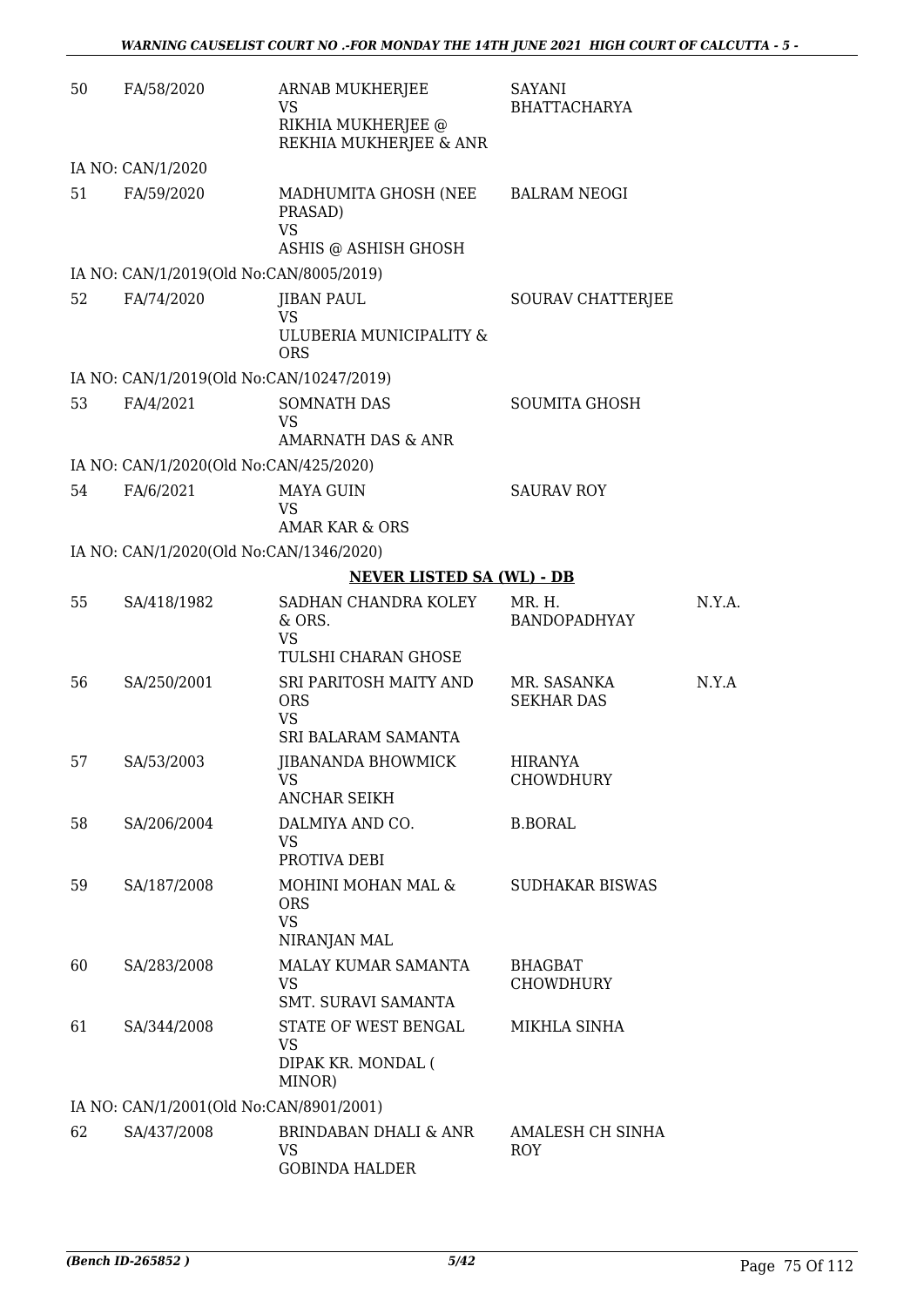| 63 | SA/657/2008                             | BATA INDIA LTD.<br>VS                                                     | RANAJIT KUMAR DAS                        |
|----|-----------------------------------------|---------------------------------------------------------------------------|------------------------------------------|
|    |                                         | KANAN BALA DEY                                                            |                                          |
|    | IA NO: CAN/1/2002(Old No:CAN/124/2002)  |                                                                           |                                          |
| 64 | SA/256/2009                             | HARIPADA UTTHASINI<br><b>VS</b>                                           | ANIT KR. RAKSHIT                         |
|    |                                         | ROHAN RAJAK                                                               |                                          |
| 65 | SA/356/2009                             | KRISHAN LAL PASSEY<br><b>VS</b>                                           | <b>HIRANMAY</b><br><b>BAHATTACHARYYA</b> |
|    |                                         | HENA ROY CHOWDHURY &<br>ORS.                                              |                                          |
|    |                                         | IA NO: CAN/1/2007(Old No:CAN/5775/2007), CAN/2/2007(Old No:CAN/6895/2007) |                                          |
| 66 | SA/357/2009                             | <b>BHUBAN MOHAN ROY</b><br><b>VS</b><br><b>SHANTI ROY</b>                 | <b>BADAL SAHA</b>                        |
| 67 | SA/362/2009                             | NITYA GOPAL GARAIN &                                                      | KARTICK KR.                              |
|    |                                         | <b>ORS</b>                                                                | <b>BHATTACHARYA</b>                      |
|    |                                         | <b>VS</b><br><b>LAKSHMI GARAIN &amp; ORS</b>                              |                                          |
|    | IA NO: CAN/1/2013(Old No:CAN/5492/2013) |                                                                           |                                          |
| 68 | SA/363/2009                             | UTPAL GHOSH                                                               | SABYASACHI                               |
|    |                                         | <b>VS</b>                                                                 | MUKHOPADHYAY                             |
|    |                                         | KARUNAMOYEE NATH &<br><b>ANR</b>                                          |                                          |
| 69 | SA/382/2009                             | MONOWARA BEGUM & ORS                                                      | <b>HIRANMAY</b>                          |
|    |                                         | <b>VS</b><br><b>SALEHA KHATOON &amp; ORS</b>                              | <b>BHATTACHARYYA</b>                     |
| 70 | SA/460/2009                             | SRI LAKHISWAR MURMU                                                       | <b>SHANKAR DAS</b>                       |
|    |                                         | <b>VS</b>                                                                 | <b>CHATTERJEE</b>                        |
|    |                                         | SMT. RASMONO SOREN                                                        |                                          |
| 71 | SA/500/2009                             | MD. ALLAUDDIN<br><b>VS</b>                                                | <b>NONI GOPAL</b><br><b>CHAKRABORTY</b>  |
|    |                                         | UTTAM DEB & ORS.                                                          |                                          |
| 72 | SA/509/2009                             | <b>DIPEN DAS</b>                                                          | TARAK NATH HALDER                        |
|    |                                         | VS<br>ASHALATA MARIK & ANR.                                               |                                          |
| 73 | SA/510/2009                             | <b>BANKE BIHARI PODDAR</b>                                                | <b>NARAYAN</b>                           |
|    |                                         | <b>VS</b>                                                                 | CH.GANGOPADHYAY                          |
|    |                                         | <b>SAMIR CHANDRA BASU</b>                                                 |                                          |
|    | IA NO: CAN/1/2008(Old No:CAN/7232/2008) |                                                                           |                                          |
| 74 | SA/516/2009                             | NAYANTARA @ NAYAN<br>MONDAL & ORS<br><b>VS</b>                            | PARTHA PRATIM ROY                        |
|    |                                         | SOHAGI MONDAL & ORS                                                       |                                          |
| 75 | SA/18/2010                              | <b>BENOY KR. BOSE</b><br><b>VS</b><br>SADHANA MAJUMDER                    | DEBASISH MITRA                           |
| 76 | SA/26/2010                              | <b>SUMINTA RAM</b>                                                        | SAMIRAN MANDAL                           |
|    |                                         | <b>VS</b>                                                                 |                                          |
|    |                                         | KALO BHANGI                                                               |                                          |
| 77 | SA/27/2010                              | RAKESH SARKAR<br>VS                                                       | <b>DEBASISH</b><br>MUKHOPADHYAY          |
|    |                                         | PRASADI SARKAR                                                            |                                          |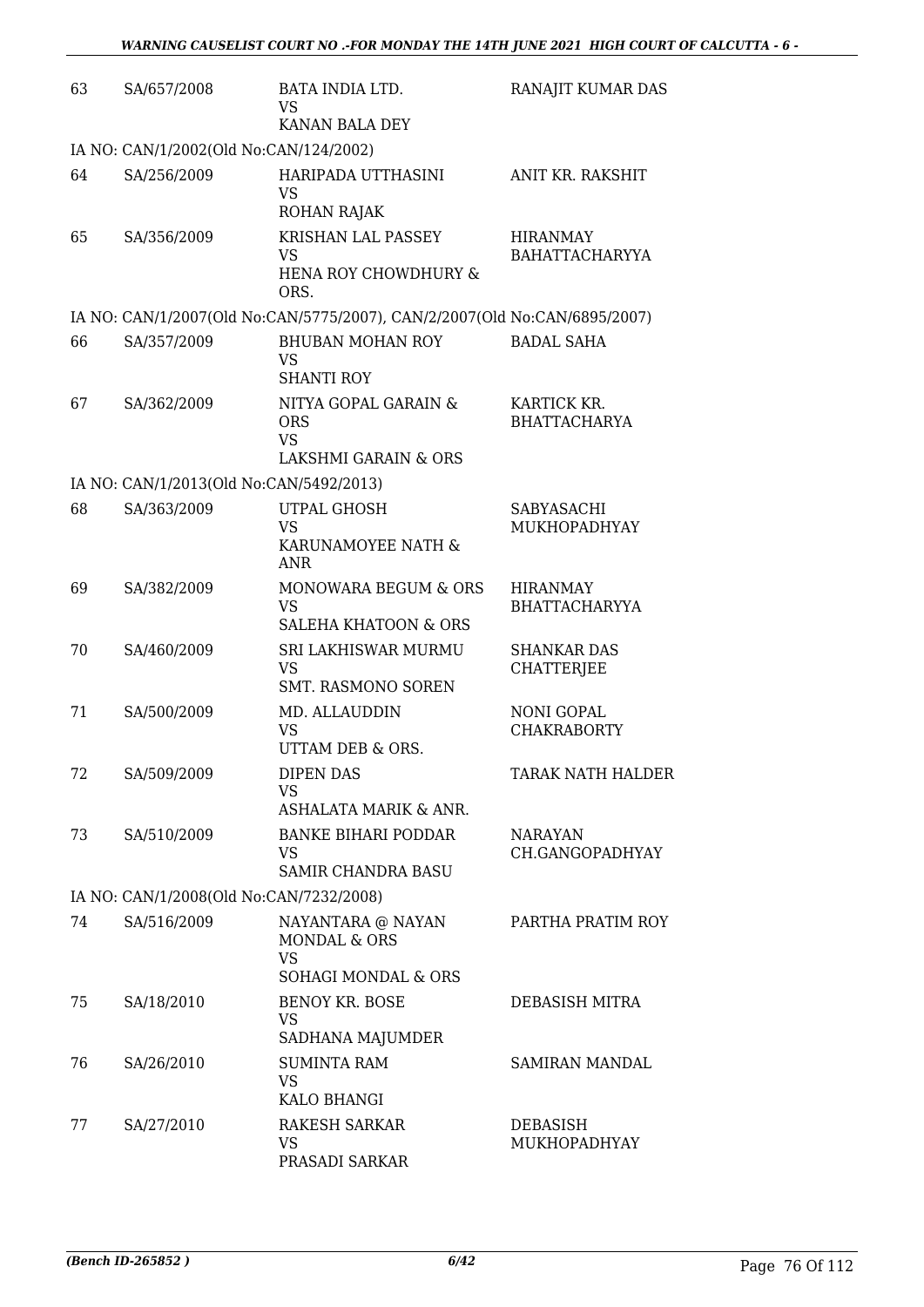| 78 | SA/42/2010                              | TARAKESWARI DEVI & ORS.<br>VS<br>L.I.C.I & ANR.                                                                                              | SHEHNAZ TAREQ<br>MINA               |
|----|-----------------------------------------|----------------------------------------------------------------------------------------------------------------------------------------------|-------------------------------------|
| 79 | SA/44/2010                              | MALAY MAITY & ORS.<br>VS<br>RADHA GOBINDA BERA                                                                                               | ASOKE KUMAR PAL                     |
| 80 | SA/121/2010                             | <b>GANGADHAR JEW SHIB</b><br>THAKUR REPD. BY<br>CHITTARANJAN MONDAL &<br><b>ORS</b><br><b>VS</b><br><b>BHAKTIPADA KARMAKAR &amp;</b><br>ORS. | UTTIYA RAY                          |
|    | IA NO: CAN/1/2018(Old No:CAN/2961/2018) |                                                                                                                                              |                                     |
| 81 | SA/231/2010                             | <b>SMT. GITA RANI LAYEK</b><br>VS<br>NETAI KUNDU & ANR.                                                                                      | <b>SATYA RANJAN</b><br><b>KUNDU</b> |
|    | IA NO: CAN/1/2010(Old No:CAN/3858/2010) |                                                                                                                                              |                                     |
| 82 | SA/258/2010                             | KHURSED ALI PAKHIRA &<br><b>ORS</b><br><b>VS</b><br>DHANANJOY JANA @<br>SATRUGHNA JANA & ORS                                                 | JAKIR HOSSAIN                       |
| 83 | SA/390/2010                             | <b>BINACHAL DEVI</b><br>VS<br><b>PUSPA DEVI</b>                                                                                              | NIVA CHATTERJEE                     |
| 84 | SA/399/2010                             | LAKSHMI NARAYAN<br><b>CHANDRA</b><br><b>VS</b><br>SHYAMAL CHAKRABORTY &<br><b>ORS</b>                                                        | <b>SUDIP DAS</b>                    |
|    | IA NO: CAN/1/2010(Old No:CAN/7341/2010) |                                                                                                                                              |                                     |
| 85 | SA/41/2011                              | SAILENDRA NATH KUMAR<br>& ANR.<br>VS<br>AMARENDRA NATH KUMAR                                                                                 | <b>MOUSUMI MALLICK</b>              |
|    | IA NO: CAN/1/2004(Old No:CAN/215/2004)  |                                                                                                                                              |                                     |
| 86 | SA/42/2011                              | SMT. KALPANA DAS & ANR<br>VS<br>AJIT KR. MONDAL                                                                                              | AMIT BARAN DASH                     |
| 87 | SA/128/2011                             | AVA RANI DUTTA & ORS<br><b>VS</b><br>MD. ABDUL JABBAR @<br>ABDUL JABBAR MIA & ANR                                                            | FALGUNI<br><b>BANDYOPADHYAY</b>     |
| 88 | SA/134/2011                             | NARAYAN CHANDRA<br>MONDAL<br><b>VS</b><br><b>STATE</b>                                                                                       | KAPIL CHANDRA<br><b>SAHOO</b>       |
|    | IA NO: CAN/1/2003(Old No:CAN/5864/2003) |                                                                                                                                              |                                     |
| 89 | SA/135/2011                             | <b>GANESH BHAGAT</b><br>VS<br>LATIKA BHAGAT                                                                                                  | SUBHAJIT DAN                        |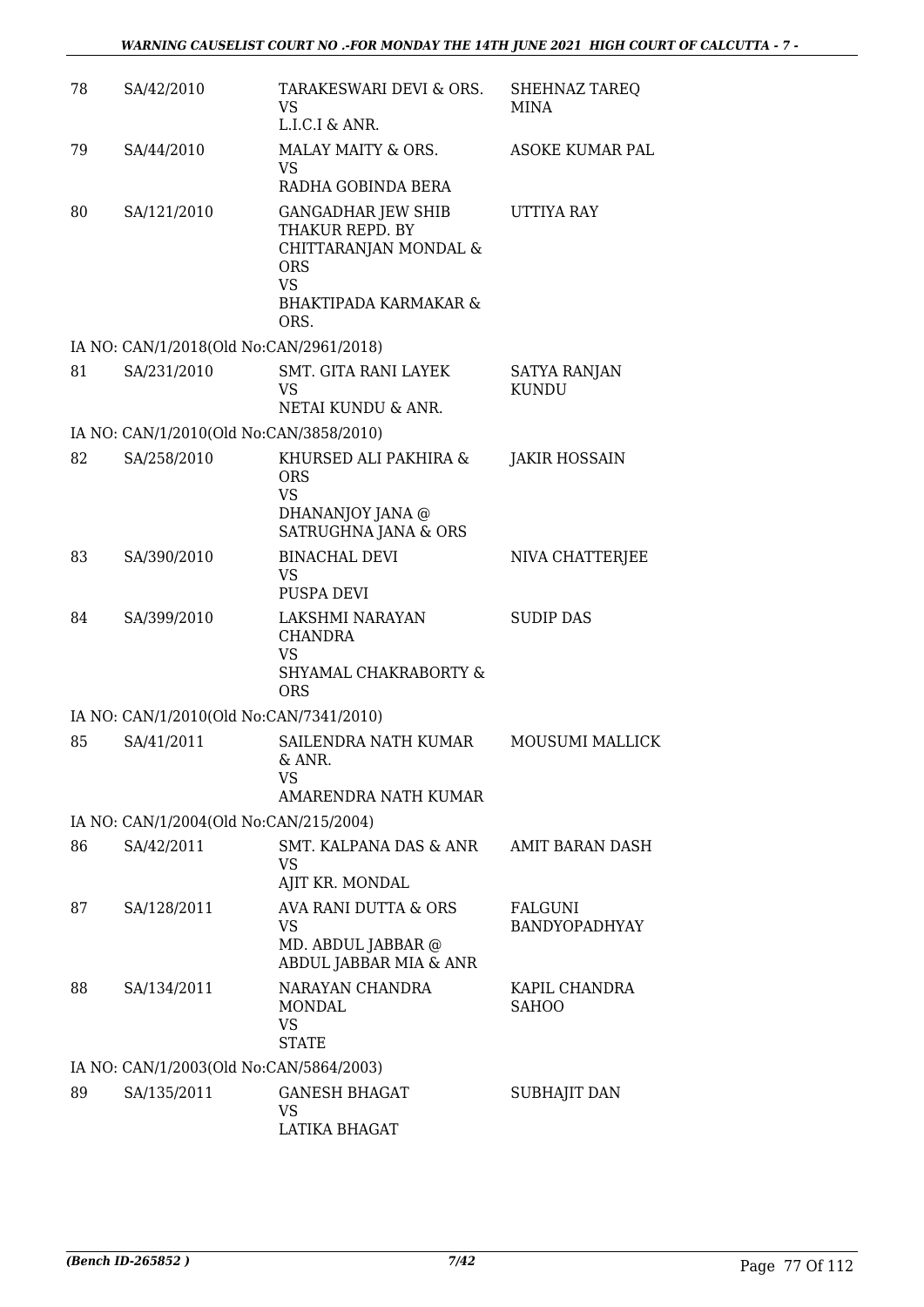| 90  | SA/142/2011                             | KALIDAS RAKSHIT                                                           | ARUP BANERJEE               |
|-----|-----------------------------------------|---------------------------------------------------------------------------|-----------------------------|
|     |                                         | VS<br>SR.STN.SUPTDT.(WBSEB) &<br>ANR.                                     |                             |
| 91  | SA/146/2011                             | KALIDAS RAKSHIT<br>VS<br>SR.STN.SUPTDT.(WBSEB) &                          | <b>ARUP BANERJEE</b>        |
|     |                                         | ANR.                                                                      |                             |
| 92  | SA/217/2011                             | MADHUSUDAN GHOSH<br><b>VS</b><br>MADAN MOHAN GHOSH                        | <b>DEBASIS SUR</b>          |
| 93  | SA/240/2011                             | CHAMPA SENAPATI<br>VS<br><b>ARUN KARURI</b>                               | <b>ANIMESH DAS</b>          |
| 94  | SA/305/2011                             | BHAKTI BALA MANNA<br>VS<br><b>BUDHADEB MANNA &amp; ORS</b>                | JAYANTA KR. PAIN            |
|     |                                         | IA NO: CAN/1/2011(Old No:CAN/2850/2011), CAN/2/2012(Old No:CAN/3956/2012) |                             |
| 95  | SA/306/2011                             | SAMARENDRA NATH SAHA<br>VS<br>SAILENDRA KUMAR DAS                         | <b>ASIT</b><br>KR.CHOWDHURY |
|     | IA NO: CAN/1/2011(Old No:CAN/5505/2011) |                                                                           |                             |
| 96  | SA/328/2011                             | JYAN SANKAR CHATTERJEE<br><b>VS</b>                                       | KAUSHIK DEY                 |
|     |                                         | SATYANARAYAN ROY                                                          |                             |
|     | IA NO: CAN/1/2001(Old No:CAN/6814/2001) |                                                                           |                             |
| 97  | SA/329/2011                             | SURATH CH. MISTRY & ANR<br>VS<br>PURNA CH.BAIDYA                          | KAPIL CH.SAHOO              |
| 98  | SA/332/2011                             | SATYA BALA SADHUKHAN<br>VS<br><b>RABINDRA NATH</b><br><b>SADHUKHAN</b>    | DEBASISH ROY                |
| 99  | SA/12/2012                              | GOPAL CHANDRA SARDAR<br>& ORS<br><b>VS</b><br>PANCHU GOPAL SARDAR         | SK.RAHIM BUKSH              |
| 100 | SA/13/2012                              | <b>JOYDEB CHAKRABORTY</b><br><b>VS</b><br>SANNYASI CHARAN<br>HALDER       | MD. HASANUZ<br>ZAMAN        |
| 101 | SA/17/2012                              | MAHATABUDDIN ANSARI<br>VS.<br>ARJINA BIBI                                 | <b>SAIDUR RAHAMAN</b>       |
| 102 | SA/22/2012                              | CHHABI RANI ROY<br>VS<br>THE STATE OF W.B.                                | TANUSRI CHANDA              |
| 103 | SA/24/2012                              | PACHKARI BISWAS<br><b>VS</b><br>PRATAP RANJAN GHOSH                       | TAPAN COOMER DEY            |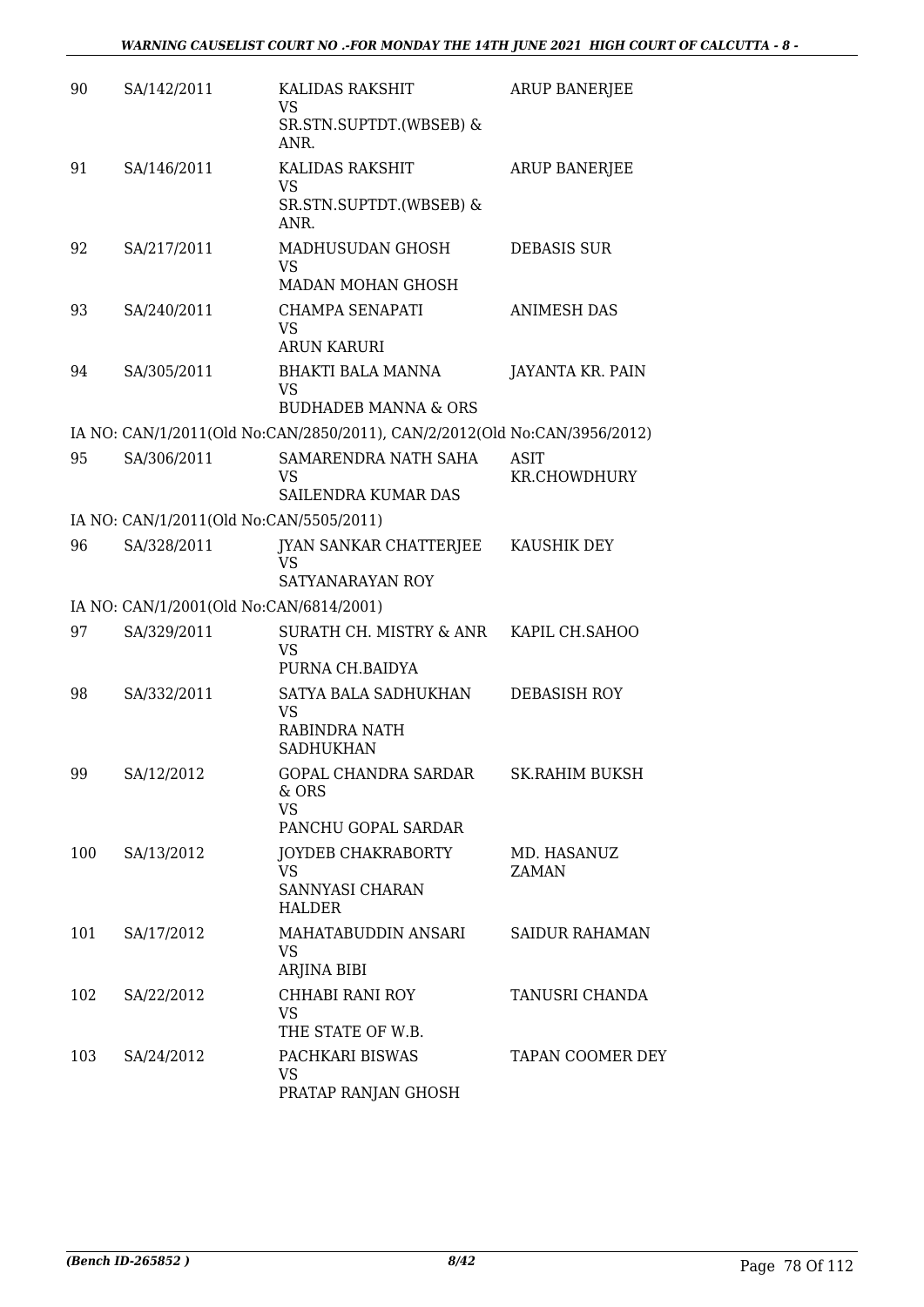| 104 | SA/55/2012                              | SANTOSH KUMAR BISWAS<br>& ORS                                                            | <b>AMIT BANERJEE</b>                                                                      |
|-----|-----------------------------------------|------------------------------------------------------------------------------------------|-------------------------------------------------------------------------------------------|
|     |                                         | <b>VS</b><br><b>BINOY KRISHNA BISWAS &amp;</b><br><b>ORS</b>                             |                                                                                           |
| 105 | SA/72/2012                              | <b>GOUR SARKAR @ GOUR</b><br><b>CHANDRA SARKAR</b><br><b>VS</b><br>MAHESWAR SARKAR & ORS | KOUSHIK ROY                                                                               |
| 106 | SA/129/2012                             | SMT. BELA GUPTA<br>VS<br>JANAB JABED ALAM & ORS                                          | ATANU<br><b>CHAKRABORTY</b>                                                               |
|     | IA NO: CAN/1/2014(Old No:CAN/4461/2014) |                                                                                          |                                                                                           |
| 107 | SA/194/2012                             | MOKCHED SK.<br><b>VS</b><br>JAKER SK.                                                    | CHITTA RANJAN PAL                                                                         |
|     | IA NO: CAN/1/2012(Old No:CAN/5575/2012) |                                                                                          |                                                                                           |
| 108 | SA/205/2012                             | BELA RANI GHANTI<br><b>VS</b><br><b>SRIKANTA PRASAD DAS</b>                              | <b>GURU SADAY DE</b>                                                                      |
| 109 | SA/207/2012                             | KARTICK CHANDRA KUNDU<br><b>VS</b>                                                       | HARADHAN MONDAL                                                                           |
|     |                                         | BULU RANI CHAKROBORTY<br>& ORS.                                                          |                                                                                           |
| 110 | SA/241/2012                             | ABDUR RASHID MOLLA<br>VS<br>LAKSHMAN CHANDRA<br><b>BISWAS</b>                            | PIYALI SHOW                                                                               |
| 111 | SA/245/2012                             | MURARI MOHAN GHOSH<br><b>VS</b><br><b>SOUREN SAHA</b>                                    | ANIT KR. RAKSHIT                                                                          |
|     |                                         | IA NO: CAN/1/2010(Old No:CAN/9173/2010), CAN/2/2012(Old No:CAN/8040/2012)                |                                                                                           |
| 112 | SA/250/2012                             | SHYAMAL SINGHA ROY &<br><b>ANR</b><br>VS                                                 | KAJAL RAY                                                                                 |
|     |                                         | SAMARENDRA SENGUPTA                                                                      |                                                                                           |
| 113 | SA/260/2012                             | ESHAHAQ PATHAN & ORS<br><b>VS</b>                                                        | RINKU PANCHHAL                                                                            |
|     |                                         | OHID BOX PATHAN & ORS                                                                    |                                                                                           |
|     | No:CAN/9397/2017)                       |                                                                                          | IA NO: CAN/1/2012(Old No:CAN/9765/2012), CAN/2/2017(Old No:CAN/9393/2017), CAN/3/2017(Old |
| 114 | SA/262/2012                             | SK SAMSUDDIN@SK<br><b>ALLARAKHA &amp; ORS</b><br><b>VS</b>                               | MD ALI MALLICK                                                                            |
|     |                                         | <b>SK OMAR &amp; ANR</b>                                                                 |                                                                                           |
| 115 | SA/289/2012                             | JADUPATI MAHATO & ORS<br>VS                                                              | RANJIT KUMAR<br><b>SANYAL</b>                                                             |
|     |                                         | THAKURDAS MAHATO                                                                         |                                                                                           |
| 116 | SA/292/2013                             | <b>SUBHENDU PAL</b><br><b>VS</b><br>DIBYENDU PAL                                         | ANIT KR. RAKSHIT                                                                          |
|     | IA NO: CAN/1/2008(Old No:CAN/5389/2008) |                                                                                          |                                                                                           |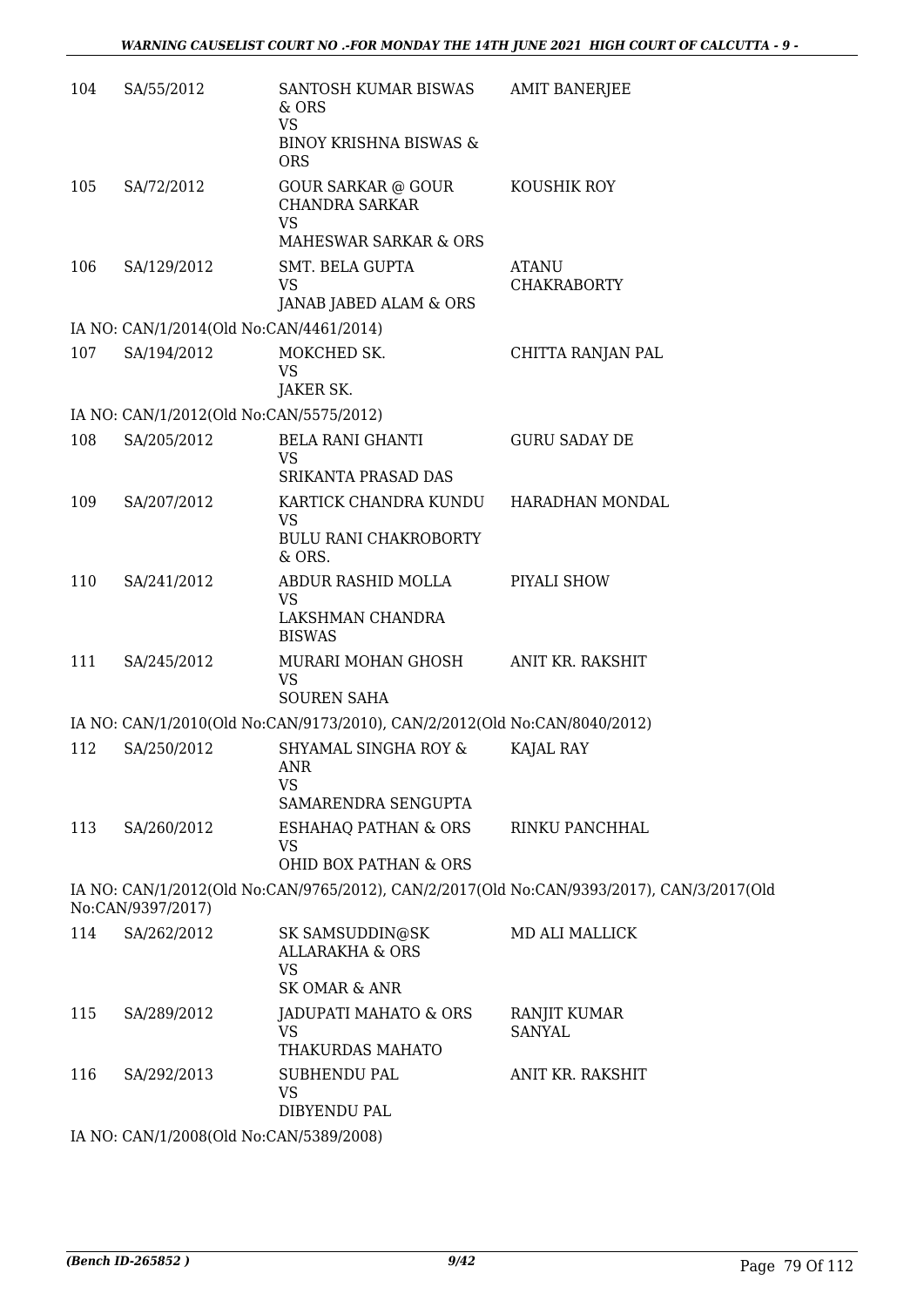| 117 | SA/311/2013                             | AMIYA KR GHATAK & ORS<br>VS<br>JAGADISH SHARMA                      | SABYASACHI<br>MUKHERJEE                                                                  |
|-----|-----------------------------------------|---------------------------------------------------------------------|------------------------------------------------------------------------------------------|
| 118 | SMA/7/2016                              | <b>GAUTAM MITRA</b><br>VS<br>PUSPA CHAKRABORTY                      | TARAK NATH HALDER                                                                        |
| 119 | SMA/8/2016                              | <b>RUBY MITRA</b><br><b>VS</b><br>PUSPA CHAKRABORTY                 | TARAK NATH HALDER                                                                        |
| 120 | SA/23/2016                              | MAYA BHATTACHARYA<br>VS<br>TAPAS KUMAR MONDAL &<br>ANR              | KUSHAL CHATTERJEE                                                                        |
| 121 | SA/24/2016                              | NIRANJAN SHARMA & ANR<br><b>VS</b><br><b>MATIAR RAHAMAN</b>         | ASIT KR.<br><b>BHATTACHARYA</b>                                                          |
|     | IA NO: CAN/1/2013(Old No:CAN/8925/2013) |                                                                     |                                                                                          |
| 122 | SA/32/2016                              | ARUN CHAKRABORTY &<br><b>ORS</b><br><b>VS</b><br>PARIKSHIT MALLICK  | SOUMYADEEP<br><b>BISWAS</b>                                                              |
| 123 | SA/39/2016                              | SAUKAT ALI MOLLAH<br>VS<br>MONUARA BEGUM@MUNIA<br><b>KHATUN</b>     | <b>ANIRBAN GHOSH</b>                                                                     |
| 124 | SA/40/2016                              | PREM CHAND SHAW<br><b>VS</b><br>SANJOY SINGH                        | <b>SOURI GHOSAL</b>                                                                      |
| 125 | SA/42/2016                              | SUBHENDU PRADHAN<br><b>VS</b><br>SUSANTO SAHOO & ORS.               | <b>RWITENDRA</b><br><b>BANERJEE</b>                                                      |
| 126 | SA/49/2016                              | JHANTU ROY CHOUDHURY<br><b>VS</b><br>TARUN KANTI MONDAL             | ARUN KUMAR SAHA                                                                          |
|     | IA NO: CAN/1/2013(Old No:CAN/6236/2013) |                                                                     |                                                                                          |
| 127 | SA/66/2016                              | KHOSLAL MAHATO<br>VS<br>DHANANJOY MAJHI & ORS.                      | PIJUSH KANTI HAZRA                                                                       |
| 128 | SA/67/2016                              | MD HAZARAT ALI SARKAR<br>VS<br>MD ICHHAB ALI MOLLA &<br><b>ANR</b>  | <b>ARUP SARKAR</b>                                                                       |
| 129 | SA/73/2016                              | SHASHANKO SEKHAR NATH<br>& ORS<br><b>VS</b><br>SANDHYA GHOSAL & ANR | NIRMAL KUMAR DE                                                                          |
|     | No:CAN/5575/2014)                       |                                                                     | IA NO: CAN/1/2013(Old No:CAN/1971/2013), CAN/2/2014(Old No:CAN/823/2014), CAN/3/2014(Old |
| 130 | SA/75/2016                              | MINOR JOYDEB PRAMANICK<br>& ORS<br>VS<br>MINIOD DDACANTA VD         |                                                                                          |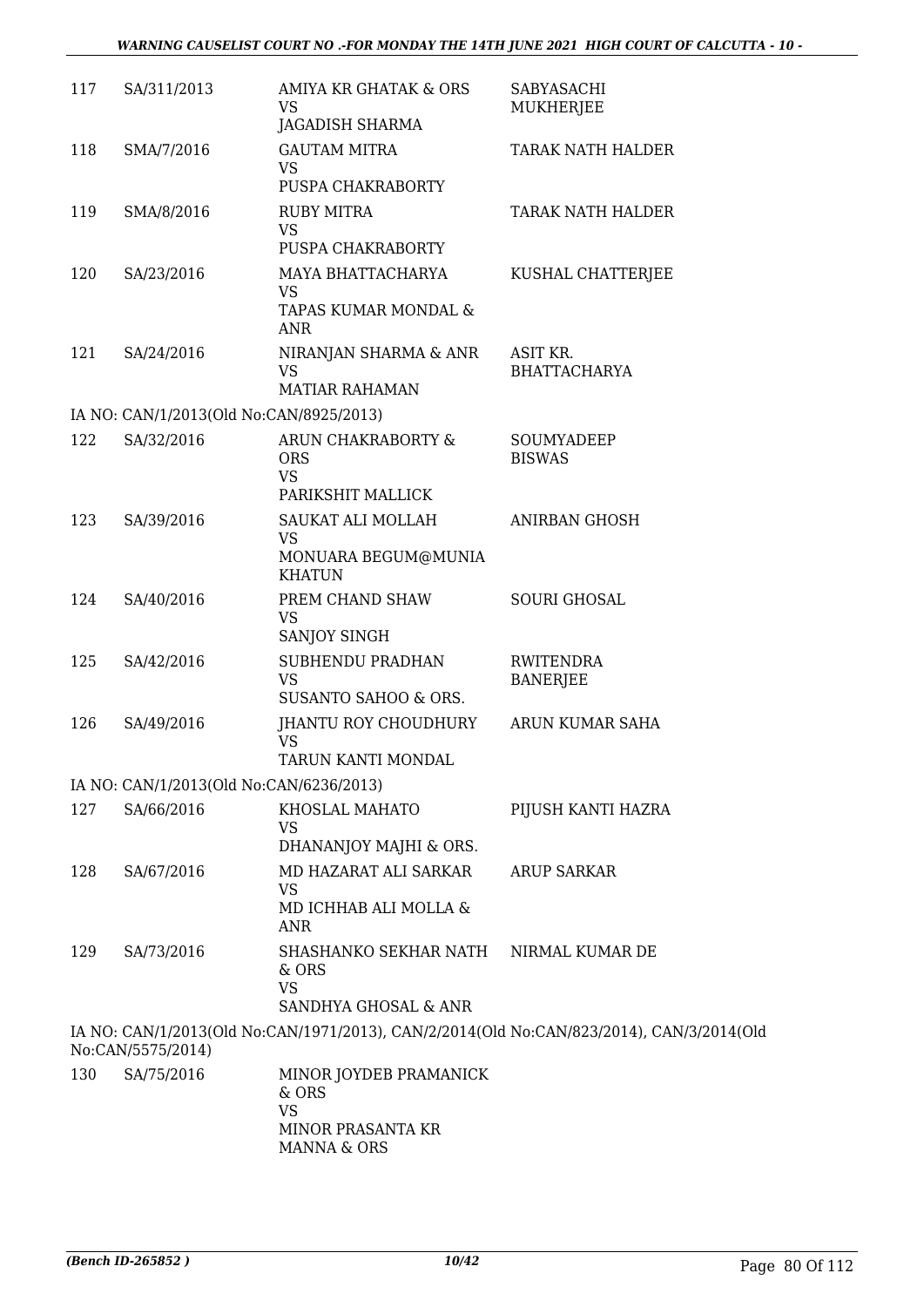| 131 | SA/268/2016                              | <b>GANESH CHANDRA BAGRI</b><br>$&$ ANR<br><b>VS</b><br><b>BHAGGYADHAR</b><br>CHATTERJEE & ANR | SABYASACHI<br>MUKHOPADHYAY                  |
|-----|------------------------------------------|-----------------------------------------------------------------------------------------------|---------------------------------------------|
| 132 | SA/269/2016                              | <b>SHANKAR DHIBAR &amp; ORS</b><br><b>VS</b><br><b>BANGSHI DHIBAR &amp; ORS</b>               | <b>SOUNAK</b><br><b>BHATTACHARYA</b>        |
| 133 | SA/271/2016                              | KRISHNA CHANDRA GHOSH<br>VS<br><b>BASUDEB GHOSH</b>                                           | MALAY<br><b>BHATTACHARYYA</b>               |
|     |                                          | IA NO: CAN/1/2015(Old No:CAN/6433/2015), CAN/2/2017(Old No:CAN/2245/2017)                     |                                             |
| 134 | SA/272/2016                              | DAYAL MONDAL @ DAYAL<br>CH. MONDAL & ORS<br><b>VS</b>                                         | LAKSHMI CHAND<br><b>MIAN</b>                |
|     |                                          | AVUMUNNU MONDAL &<br><b>ORS</b>                                                               |                                             |
|     | IA NO: CAN/1/2017(Old No:CAN/5258/2017)  |                                                                                               |                                             |
| 135 | SA/273/2016                              | MD. ABAYADULLA @<br>ABUYADULLA MONDAL &<br><b>ORS</b><br><b>VS</b>                            | <b>SHEHNAZ TEREQ</b><br><b>MINA</b>         |
|     |                                          | MD. ABDUL HAMID<br><b>MONDAL &amp; ORS</b>                                                    |                                             |
| 136 | SA/274/2016                              | JAFAR SK.<br><b>VS</b><br>ANARUDDIN SK.                                                       | MD. HAFIZ ALI                               |
|     | IA NO: CAN/1/2015(Old No:CAN/9677/2015)  |                                                                                               |                                             |
| 137 | SA/275/2016                              | KARTICK GHOSAL<br><b>VS</b><br>TAPAS GUPTA & ANR.                                             | KRISHANU BANIK                              |
|     | IA NO: CAN/1/2016(Old No:CAN/1162/2016)  |                                                                                               |                                             |
| 138 | SA/277/2016                              | KALIPADA HALDER & ANR.<br><b>VS</b>                                                           | <b>BALARAM NEOGI</b>                        |
|     |                                          | MONORANJAN NAIYA &<br>ORS.                                                                    |                                             |
|     | IA NO: CAN/1/2019(Old No:CAN/4913/2019)  |                                                                                               |                                             |
| 139 | SA/278/2016                              | <b>KESTO DEY</b><br>VS                                                                        | <b>SURYA PRASAD</b><br><b>CHATTOPADHYAY</b> |
|     |                                          | TAPAN KUMAR KUNDU &<br><b>ORS</b>                                                             |                                             |
|     | IA NO: CAN/1/2015(Old No:CAN/10877/2015) |                                                                                               |                                             |
| 140 | SA/279/2016                              | <b>JYOTSNA CHAKRABORTY &amp;</b><br>ANR<br><b>VS</b>                                          | SOURAV SEN                                  |
|     |                                          | <b>SALIL SARKAR &amp; ANR</b>                                                                 |                                             |
| 141 | SA/282/2016                              | RAKESH JAISWAL<br>VS<br>SABITRI DEVI JAISWAL                                                  | ZEESHAN HAQUE                               |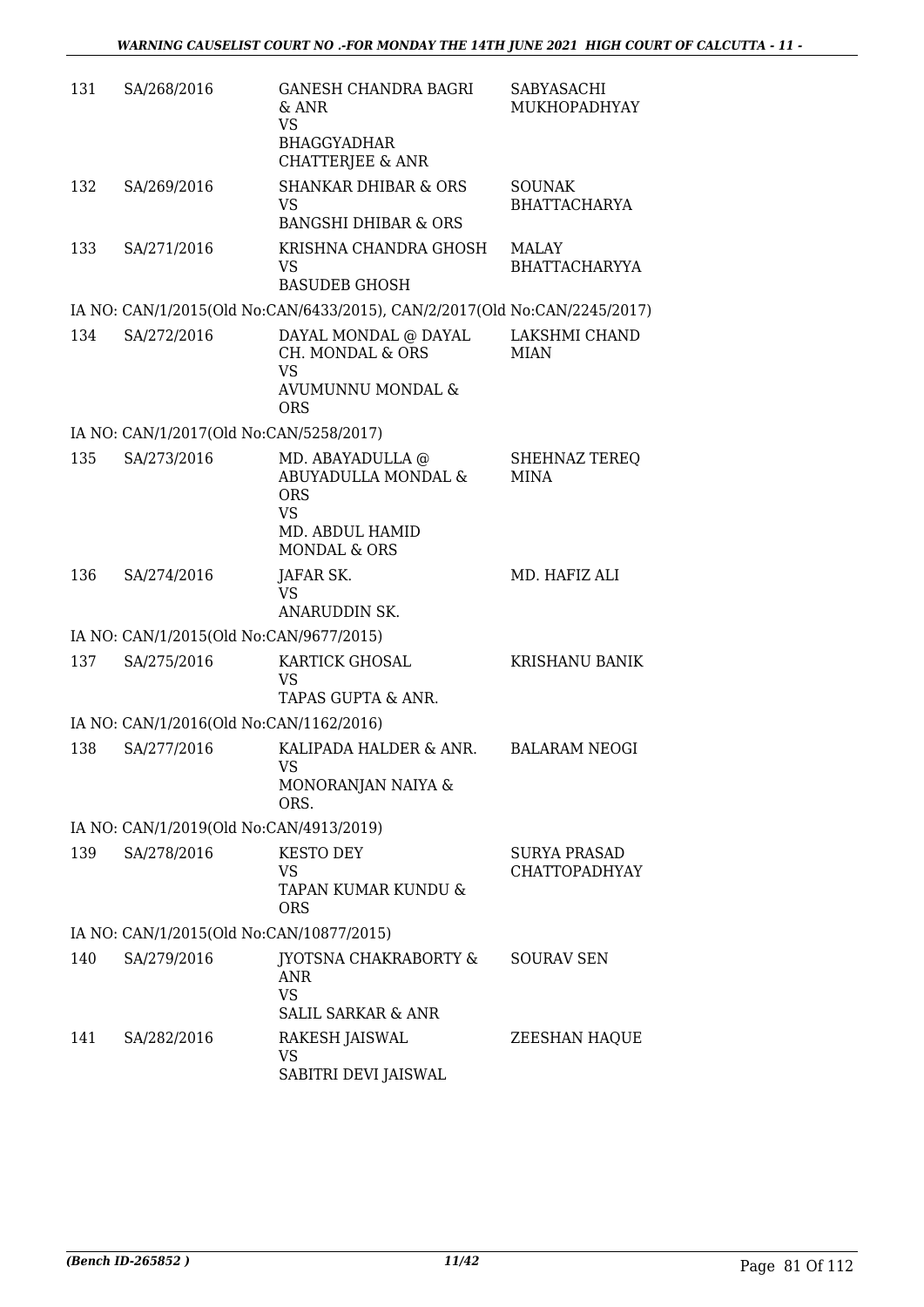| 142 | SA/283/2016                             | <b>GOPAL CHANDRA GIRI &amp;</b><br><b>ORS</b><br><b>VS</b><br>RATNAKAR PAUL & ORS                        | <b>SOURI GHOSAL</b>                  |
|-----|-----------------------------------------|----------------------------------------------------------------------------------------------------------|--------------------------------------|
|     |                                         | IA NO: CAN/1/2015(Old No:CAN/8792/2015), CAN/2/2016(Old No:CAN/6771/2016)                                |                                      |
| 143 | SA/284/2016                             | GOUR CH. MAITY & ORS.<br><b>VS</b><br>LAKSHI PRIYA MAITY<br>(DECEASED REPD. BY)<br>DEBABRATA MAITY & ORS | SURANJAN MANDAL                      |
|     | IA NO: CAN/1/2016(Old No:CAN/6519/2016) |                                                                                                          |                                      |
| 144 | SA/290/2016                             | PROBODH KUMAR MONDAL TARAK NATH HALDER<br>VS<br>CHANDIBATI F.P. SCHOOL<br>& ORS                          |                                      |
| 145 | SA/291/2016                             | BHAGABATI CHANDRA<br>VS<br>KEDARNATH CHANDRA                                                             | <b>BARNALI SAHA</b>                  |
| 146 | SA/294/2016                             | <b>DILIP KUMAR ROY</b><br><b>VS</b><br><b>GURUPADA MONDAL &amp; ORS</b>                                  | <b>SOUNAK</b><br><b>BHATTACHARYA</b> |
| 147 | SA/295/2016                             | M/S GUPTA & CO.<br><b>VS</b><br><b>RANJAN ROY</b>                                                        | ANIL CHOUDHURY                       |
|     |                                         | IA NO: CAN/1/2016(Old No:CAN/2220/2016), CAN/2/2016(Old No:CAN/10077/2016)                               |                                      |
| 148 | SA/299/2016                             | <b>ARCHANA GHOSH &amp; ORS</b><br><b>VS</b><br><b>SADHAN KUMAR</b>                                       | KINGSUK MONDAL                       |
| 149 | SA/301/2016                             | CHANDRA SEKHAR BHAGAT<br><b>VS</b><br>PRABHUNATH SHAW & ORS                                              | S KHANRA                             |
| 150 | SA/302/2016                             | SMT JHUNA KUMARI<br><b>BHAKAT</b><br><b>VS</b><br>PRABHUNATH SHAW & ORS                                  | <b>S KHANRA</b>                      |
| 151 | SA/303/2016                             | SOUMENDRA KR. MITRA &<br>ORS.<br><b>VS</b><br>PARIMAL DAS ADHIKARY &<br>ORS.                             | <b>SHOHINI</b><br><b>CHAKRABARTY</b> |
|     | IA NO: CAN/1/2015(Old No:CAN/4572/2015) |                                                                                                          |                                      |
| 152 | SA/304/2016                             | <b>DULARI DEVI</b><br><b>VS</b><br>BJM INDUSTRIES LTD.                                                   | <b>ANIRBAN GHOSH</b>                 |
| 153 | SA/306/2016                             | ABDUS SALAM MOLLA &<br><b>ORS</b><br><b>VS</b><br><b>MAHASIN PURKAIT</b>                                 | <b>BADAL SAHA</b>                    |
| 154 | SA/307/2016                             | <b>SANKAR MONDAL</b><br>VS<br>BINOY KRISHNA DEY & ANR                                                    | DEBAPRATIM<br><b>BANERJEE</b>        |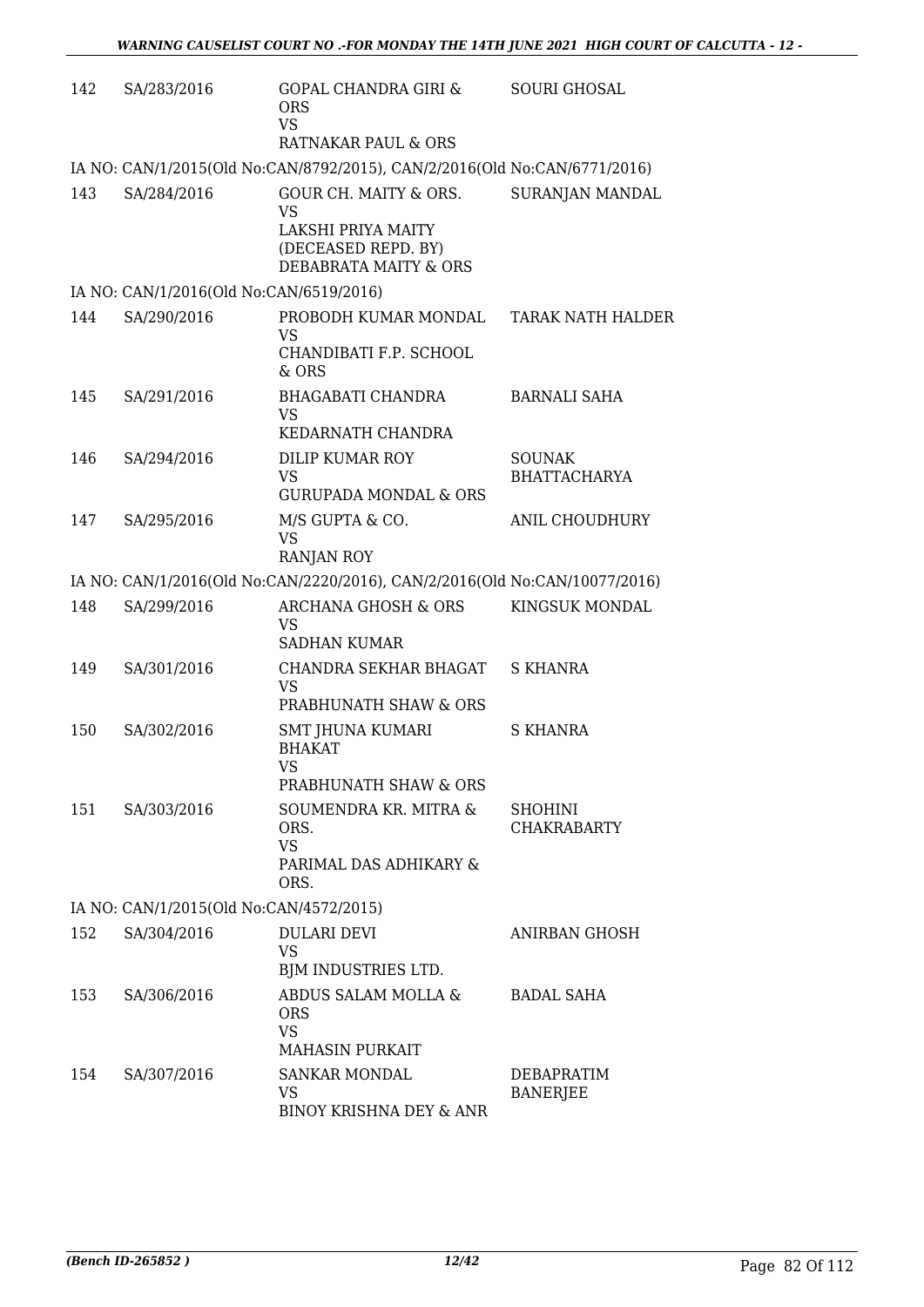| 155 | SA/29/2017                              | <b>BANIBALA MANDAL</b><br>VS.<br>KRIPASINDHU LAYEK &<br><b>ORS</b>                     | <b>ARITRA SHANKAR</b><br>RAY               |
|-----|-----------------------------------------|----------------------------------------------------------------------------------------|--------------------------------------------|
| 156 | SA/117/2017                             | <b>SMT. ANU MONDAL</b><br>VS<br>SMT. JAYANTI MONDAL                                    | D. GANGULY                                 |
|     | IA NO: CAN/1/2017(Old No:CAN/4280/2017) |                                                                                        |                                            |
|     |                                         | <b>SA AND SMA (WL) - DB</b>                                                            |                                            |
| 157 | SA/160/2008                             | SOVA RANI MUDI & ANR.<br>VS<br>PRATIVA RANI PAUL                                       | <b>ARNAB ROY</b>                           |
|     |                                         | IA NO: CAN/1/2014(Old No:CAN/5895/2014), CAN/2/2014(Old No:CAN/9957/2014)              |                                            |
| 158 | SA/186/2008                             | MURARI MOHAN GUREY<br><b>VS</b><br>ANIL KUMAR RAKSHIT                                  | <b>SHILA SARKAR</b>                        |
| 159 | SA/496/2009                             | UMA ROY & ANR.<br><b>VS</b><br><b>BAKUL NANDI</b>                                      | RAM CH. BANERJEE                           |
|     |                                         | IA NO: CAN/1/2009(Old No:CAN/3808/2009), CAN/2/2009(Old No:CAN/7383/2009)              |                                            |
| 160 | SA/258/2012                             | AJIT KUMAR JHA & ORS<br><b>VS</b><br>RANJIT KUMAR JGHA                                 | <b>TAPASH KUMAR</b><br><b>BHATTACHARYA</b> |
|     | IA NO: CAN/1/2012(Old No:CAN/4234/2012) |                                                                                        |                                            |
| 161 | SA/285/2016                             | LAKSHMI BHAGAT<br>VS<br><b>I.S CHANG</b>                                               | ARUN CH.<br><b>MUKHERJEE</b>               |
| 162 | SA/349/2016                             | <b>SUNIL KUMAR DAS &amp; ANR</b><br>VS.<br>SUJIT KUMAR DAS & ORS                       | RUDRANIL DE                                |
| 163 | SA/351/2016                             | SWAPAN BEHARI MONDAL<br><b>VS</b><br><b>JITEN RANU &amp; ORS</b>                       | SHAKTIPADA JANA                            |
|     | IA NO: CAN/1/2014(Old No:CAN/1605/2014) |                                                                                        |                                            |
| 164 | SA/352/2016                             | SK. QAMRUDDIN @ SK. MD.<br>QAMRUDDIN & ORS<br>VS<br>MST. REHANA RASHID &<br><b>ANR</b> | <b>SAUNAK</b><br><b>BHATTACHARYA</b>       |
| 165 | SA/353/2016                             | MITA GHOSH & ANR<br>VS<br>RAMESH CHOWDHURY &<br><b>ORS</b>                             | AVIJIT CHAKRABORTY                         |
|     | IA NO: CAN/1/2015(Old No:CAN/4739/2015) |                                                                                        |                                            |
| 166 | SA/354/2016                             | CHANDA KAMILLYA & ORS<br>VS<br>MENAKA JANA & ANR                                       | <b>SUJIT BHUNIA</b>                        |
| 167 | SA/361/2016                             | <b>HIRANMOY PAUL</b><br>VS<br>AJOY KR. YADAV                                           | DEBASHIS ROY                               |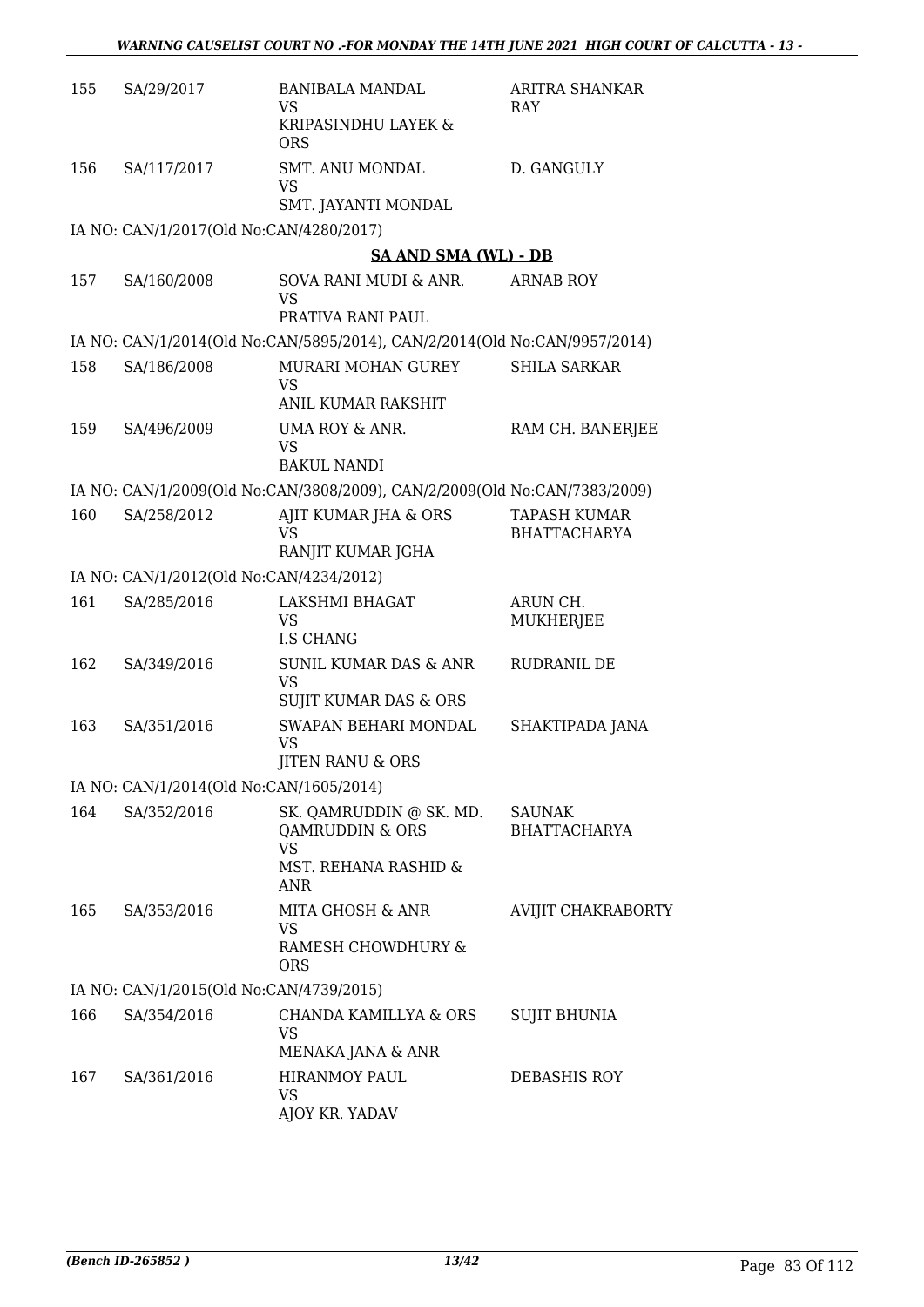| 168 | SA/362/2016                              | SRI SRI GOURANGA<br>GANDHARBIKA GIRIDHARI<br>JEW<br><b>VS</b><br>RAMANANDA<br><b>BRAMHACHARI @ BHAKTI</b><br>HRIDAY GOVINDA MAHARAJ<br>& ANR | <b>SARBANANDA</b><br>SANYAL           |
|-----|------------------------------------------|----------------------------------------------------------------------------------------------------------------------------------------------|---------------------------------------|
| 169 | SA/363/2016                              | SABYASACHI DAS & ANR.<br>VS<br>NARAYAN CH. SAHA                                                                                              | MRINAL KANTI<br><b>GHOSH</b>          |
| 170 | SA/365/2016                              | <b>GOUR GHANTY &amp; ANR</b><br>VS<br><b>SUDHIR KUMAR GHANTY</b>                                                                             | MONISH SEN                            |
| 171 | SA/368/2016                              | MANORANJAN MONDAL &<br><b>ANR</b><br><b>VS</b><br><b>SUDHA RANI DAS &amp; ORS</b>                                                            | RAJU<br><b>BHATTACHARYYAW</b>         |
|     | IA NO: CAN/1/2014(Old No:CAN/10647/2014) |                                                                                                                                              |                                       |
|     |                                          | <b>NEVER LISTED SAT (WL) - DB</b>                                                                                                            |                                       |
| 172 | SAT/8/2020                               | MIRA RANI MONDAL @<br>MIRA MONDAL<br><b>VS</b><br>MURARI MOHAN ROY                                                                           | <b>SIBSANKAR</b><br>BANDYOPADHYAY     |
|     | IA NO: CAN/1/2021                        |                                                                                                                                              |                                       |
| 173 | SAT/71/2020                              | SUBRATA MUKHERJEE<br><b>VS</b><br>ANU MUKHERJEE                                                                                              | DEBASISH DAS                          |
| 174 | SAT/72/2020                              | RAM BILASH GUPTA<br>VS<br>PRADIP SHAW                                                                                                        | <b>SOMA MAL</b>                       |
| 175 | SAT/78/2020                              | TARAK CH. MONDAL<br>VS<br>CHAPAL GHOSHAL & ORS.                                                                                              | <b>GOURAB KR. BASU</b>                |
| 176 | SAT/80/2020                              | AJIT BANDAPADHYA<br>VS<br>SUDHANGSHU KUMAR<br><b>BARUI &amp; ANR</b>                                                                         | <b>AVIROOP</b><br><b>BHATTACHARYA</b> |
| 177 | SAT/81/2020                              | SABHAPATI BHARATI<br><b>JANATA PARTY</b><br>VS<br>JAYASHRI DUTTA                                                                             | KINJAL KUMAR<br><b>BARAL</b>          |
|     | IA NO: CAN/1/2021, CAN/2/2021            |                                                                                                                                              |                                       |
| 178 | SAT/85/2020                              | BELA RANI KUNDU & ORS<br>VS<br>RATAN PRAMANIK & ORS                                                                                          | <b>PUNAM BASU</b>                     |
|     | IA NO: CAN/1/2020, CAN/2/2020            |                                                                                                                                              |                                       |
| 179 | SAT/87/2020                              | MEHARJAN BIBI<br>VS<br>PEARJAN BIBI & ORS                                                                                                    | SUDIPTA MONDAL                        |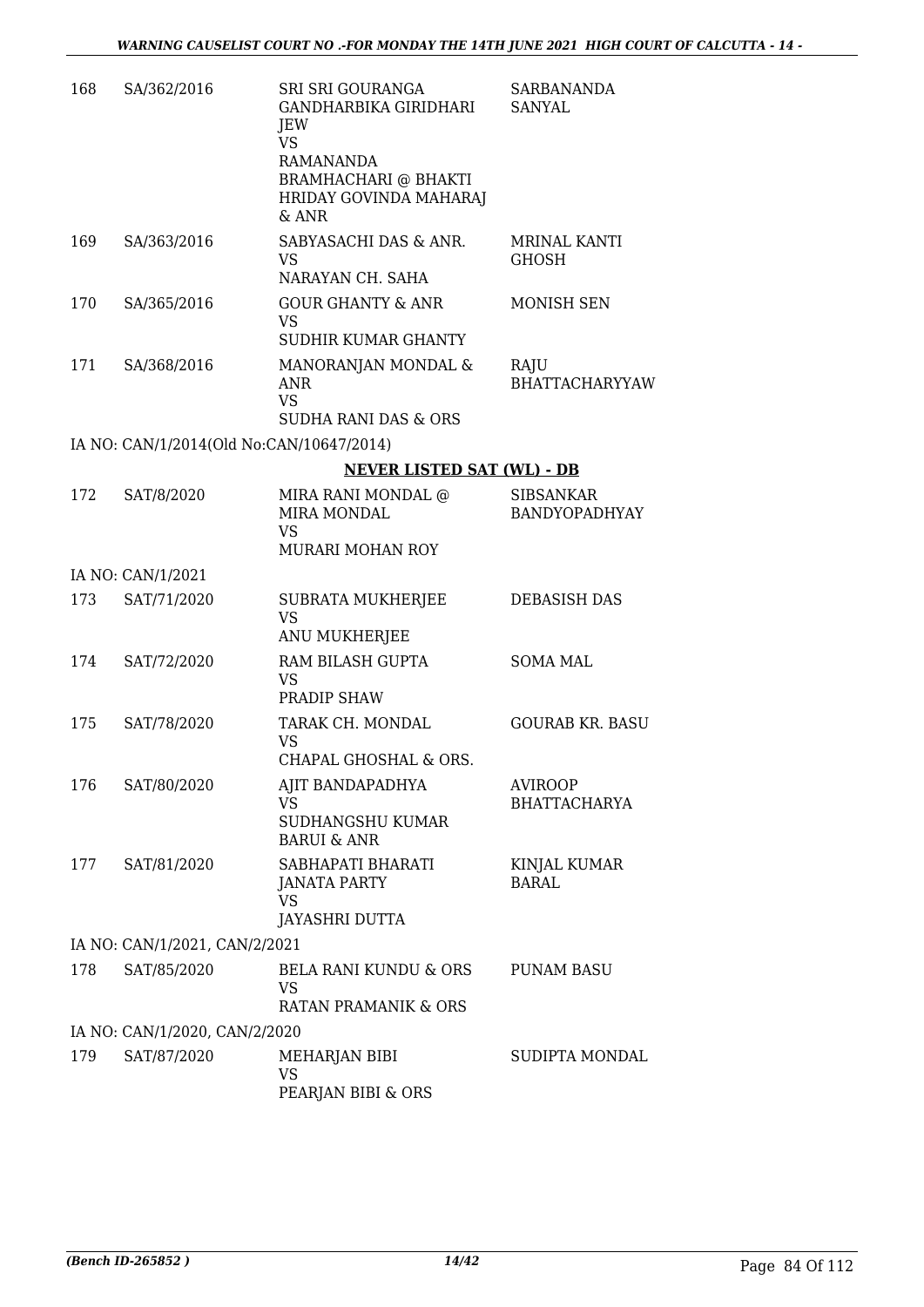| 180 | SAT/93/2020                             | DILIP KR. MALLICK                                                                                                         | <b>BISWAJIT MAITY</b>               |
|-----|-----------------------------------------|---------------------------------------------------------------------------------------------------------------------------|-------------------------------------|
|     |                                         | <b>VS</b>                                                                                                                 |                                     |
|     |                                         | SUJIT KR. SEN & ORS.                                                                                                      |                                     |
|     | IA NO: CAN/1/2020(Old No:CAN/2989/2020) |                                                                                                                           |                                     |
|     |                                         | <b>WARNING LIST (FMA SECTION)</b>                                                                                         |                                     |
| 181 | FMA/111/2021                            | <b>CHUMKI SWARNAKAR</b><br><b>VS</b><br>THE ICICI LOMBARD<br><b>GENERAL INSURANCE</b><br><b>COMPANY LIMITED &amp; ANR</b> | <b>SAIDUR RAHAMAN</b>               |
| 182 | FMA/123/2021                            | <b>SULOCHANA BIBI &amp; ANR</b><br><b>VS</b><br>UNION OF INDIA & ORS                                                      | SIMA GHOSH                          |
| 183 | FMA/159/2021                            | DEBASISH MONDAL<br>VS<br>UNION OF INDIA                                                                                   | JAYANTA KUMAR<br>MANDAL             |
| 184 | FMA/162/2021                            | <b>MERINA SARKAR</b><br><b>VS</b><br>ORIENTAL INS CO LTD                                                                  | <b>SANDIP</b><br>BANDYOPADHYAY      |
| 185 | FMA/231/2021                            | <b>MAMONI MALLIK &amp; ANR</b><br>VS<br>THE NATIONAL INSURANCE<br><b>COMPANY LIMITED &amp; ORS</b>                        | AMIT RANJAN ROY                     |
|     | IA NO: CAN/1/2020(Old No:CAN/470/2020)  |                                                                                                                           |                                     |
| 186 | FMA/273/2021                            | THE NATIONAL INSURANCE<br>CO LTD<br><b>VS</b><br>RADHANATH HANSDA & IRS                                                   | <b>SANJAY PAUL</b>                  |
|     | IA NO: CAN/1/2020                       |                                                                                                                           |                                     |
| 187 | FMA/274/2021                            | NATIONAL IN. CO. LTD.<br><b>VS</b><br>MANTOSH MONDAL & ANR.                                                               | <b>SAIBALENDU</b><br><b>BHOWMIK</b> |
| 188 | FMA/275/2021                            | SHRIRAM GENERAL<br>INSURANCE COMPANY LTD.<br><b>VS</b><br>APARNA SARKAR & ORS                                             | RAJESH SINGH                        |
|     | IA NO: CAN/1/2020(Old No:CAN/1267/2020) |                                                                                                                           |                                     |
| 189 | FMA/368/2021                            | TAGORI KARMAKAR & ORS<br>VS<br>THE NATIONAL INSURANCE<br><b>COMPANY LIMITED &amp; ANR</b>                                 | <b>SAIDUR RAHAMAN</b>               |
| 190 | FMA/369/2021                            | PARULI ROY & ANR<br>VS<br><b>SHRIRAM GENERAL</b><br><b>INSURANCE CO. LTD. &amp;</b><br><b>ANR</b>                         | JAYANTA KUMAR<br><b>MANDAL</b>      |
| 191 | FMA/370/2021                            | SHIBSANKAR PAUL<br><b>VS</b><br>NATIONAL INSURANCE CO<br>LTD & ANR                                                        | <b>SUBHANKAR</b><br><b>MONADL</b>   |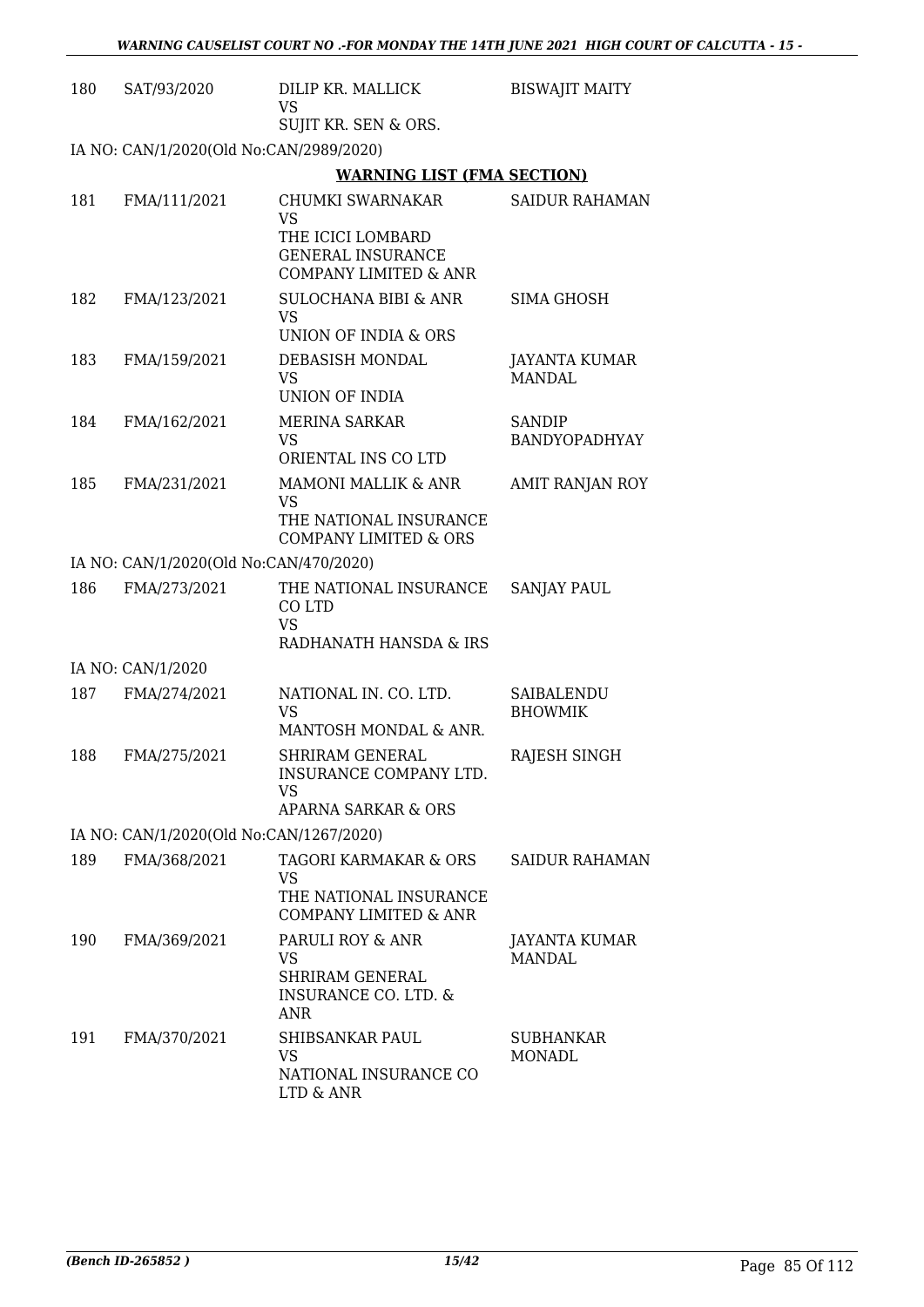| 192 | FMA/371/2021                            | SEKH ANISUR RAHAMAN<br>VS<br>THE NEW INDIA                | SIMA GHOSH                          |
|-----|-----------------------------------------|-----------------------------------------------------------|-------------------------------------|
|     |                                         | ASSURANCE CO LTD & ANR                                    |                                     |
| 193 | FMA/372/2021                            | <b>REBATI MONDAL</b><br><b>VS</b>                         | SIMA GHOSH                          |
|     |                                         | M/S NATIONAL INSURANCE<br>CO. LTD & ANR                   |                                     |
| 194 | FMA/437/2021                            | <b>ARPITA PRAMANIK</b><br><b>VS</b>                       | SUDIPTA DASGUPTA                    |
|     |                                         | STATE OF WEST BENGAL &<br>ORS.                            |                                     |
| 195 | FMA/450/2021                            | THE NATIONAL INSURANCE<br><b>COMPANY LTD</b><br><b>VS</b> | DEB NARAYAN RAY                     |
|     |                                         | RINA DEB & ORS                                            |                                     |
|     |                                         | <b>NEVER LISTED MAT (WL) - DB</b>                         |                                     |
| 196 | MAT/230/2020                            | <b>GOUTAM DAS &amp; ORS</b>                               | AMIT KUMAR PAN                      |
|     |                                         | <b>VS</b><br>STATE OF WEST BENGAL<br>&ORS                 |                                     |
| 197 | MAT/249/2020                            | SANJOY SHAW                                               | DEBABRATA DAS                       |
|     |                                         | <b>VS</b><br>UNION OF INDIA & ORS                         | <b>GUPTA</b>                        |
|     | IA NO: CAN/1/2020(Old No:CAN/1503/2020) |                                                           |                                     |
| 198 | MAT/252/2020                            | DR MANJARI                                                | KAKALI PAL                          |
|     |                                         | BISWAS(BHOWMIK)<br><b>VS</b>                              |                                     |
|     |                                         | STATE OF WEST BENGAL &<br><b>ORS</b>                      |                                     |
| 199 | MAT/254/2020                            | M/S HINDUSTAN CABLES<br><b>LIMITED &amp; ANR</b>          | <b>SANDIP KUMAR</b><br><b>DATTA</b> |
|     |                                         | <b>VS</b><br>THE HINDUSTAN CABLES<br>WORKER'S UNION & ORS |                                     |
|     | IA NO: CAN/1/2020(Old No:CAN/1593/2020) |                                                           |                                     |
| 200 | MAT/310/2020                            | DIRECTOR OF PENSION                                       | SUBHRANGSU PANDA                    |
|     |                                         | PROVIDENT FUND & GRP<br><b>INS</b><br><b>VS</b>           |                                     |
|     |                                         | SADANANDA BHAKTA                                          |                                     |
| 201 | MAT/350/2020                            | PANKAJ KUMAR SARKAR                                       | PANKAJ KUMAR                        |
|     |                                         | <b>VS</b><br>THE FOOD CORPORATION<br>OF INDIA             | <b>SARKAR (IBN</b><br>PERSON)       |
| 202 | MAT/401/2020                            | SHAMIMA BEGUM & ANR<br><b>VS</b>                          | KAUSHIK SARKAR                      |
|     |                                         | STATE OF WEST BENGAL &<br><b>ORS</b>                      |                                     |

IA NO: CAN/1/2020(Old No:CAN/2719/2020), CAN/2/2020(Old No:CAN/2739/2020)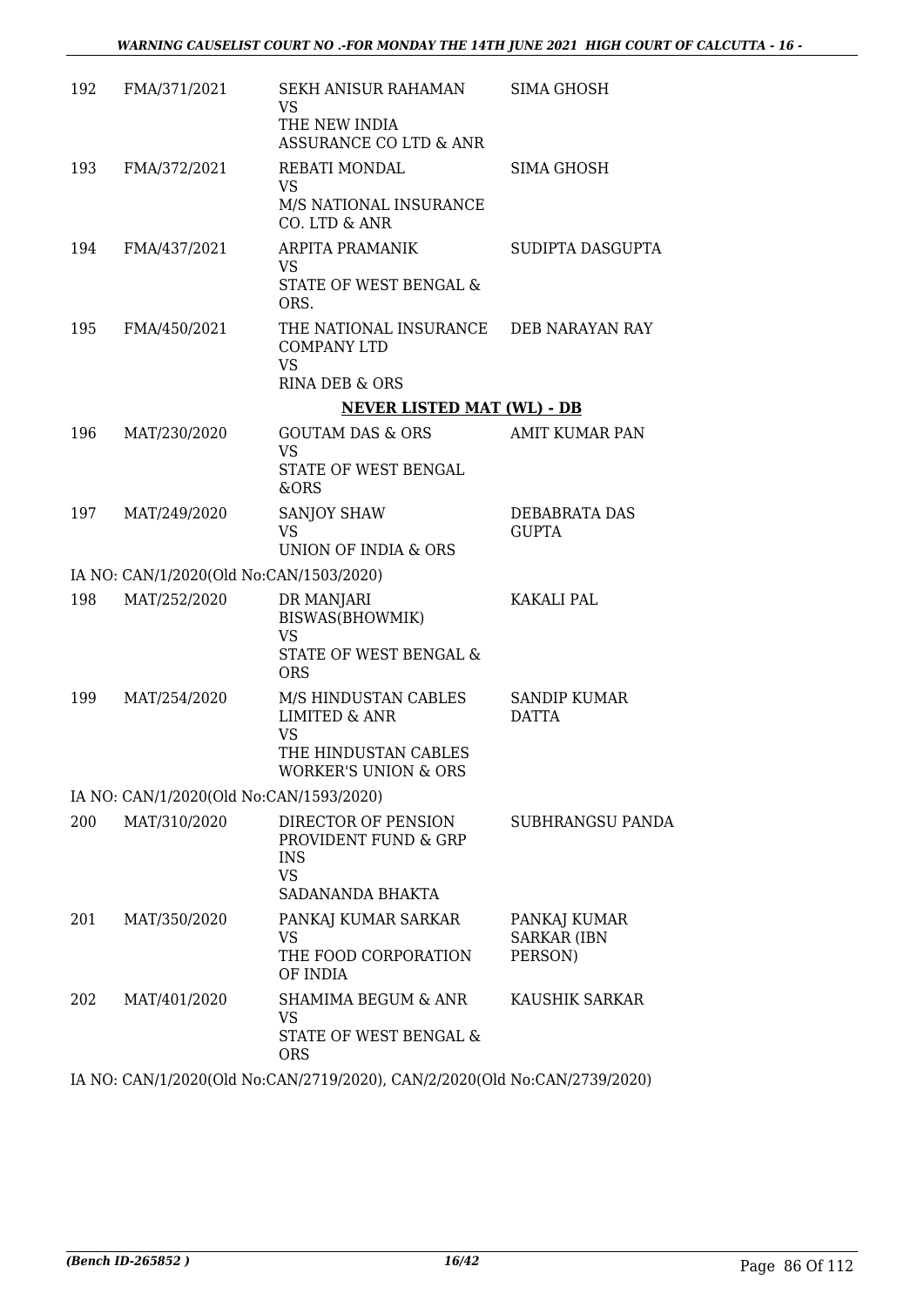| 203 | MAT/404/2020                  | WEST BENGAL INDUSTRIAL<br><b>DEVELOPMENT</b><br><b>CORPORATION LIMITED &amp;</b><br>ANR<br><b>VS</b><br>ANKIT METAL & POWER<br><b>LIMITED &amp; ANR</b> | <b>MD TALAY MASOOD</b><br>SIDIQUI |
|-----|-------------------------------|---------------------------------------------------------------------------------------------------------------------------------------------------------|-----------------------------------|
|     | IA NO: CAN/1/2020             |                                                                                                                                                         |                                   |
| 204 | MAT/406/2020                  | UNION OF INDIA & ORS<br><b>VS</b><br>ATUL KUMAR SARKAR &<br><b>ORS</b>                                                                                  | S N DUTTA                         |
|     |                               | IA NO: CAN/1/2020(Old No:CAN/2831/2020), CAN/2/2020                                                                                                     |                                   |
| 205 | MAT/426/2020                  | STATE PROJECT DIRTR,<br>PANCHIM BANGA SARVA<br><b>SIKHA MISSION &amp; ORS</b><br>VS<br><b>DURGA MONDAL &amp; ORS</b>                                    | NILOTPAL<br><b>CHATTERJEE</b>     |
|     | IA NO: CAN/1/2020, CAN/2/2020 |                                                                                                                                                         |                                   |
| 206 | MAT/434/2020                  | NEELACHAL ABASAN<br>COOPERATIVE SOCIETY<br>LTD. & ANR<br><b>VS</b>                                                                                      | <b>SUBRATA SAHA</b>               |
|     |                               | THE STATE OF W.B. & ORS                                                                                                                                 |                                   |
| 207 | MAT/436/2020                  | JADUPATI GAYEN & ORS<br><b>VS</b><br>STATE OF WEST BENGAL &<br><b>ORS</b>                                                                               | KAMAL KANTA KAR                   |
|     | IA NO: CAN/1/2021, CAN/2/2021 |                                                                                                                                                         |                                   |
| 208 | MAT/525/2020                  | STATE OF WEST BENGAL &<br><b>ORS</b><br><b>VS</b><br>DR BIKRAM PANDA                                                                                    | <b>SUCHARITA PAUL</b>             |
|     |                               | IA NO: CAN/1/2020(Old No:CAN/5748/2020), CAN/2/2020(Old No:CAN/5749/2020)                                                                               |                                   |
| 209 | MAT/526/2020                  | COM. CGST<br><b>VS</b><br>INDO EAST CORP. P. LTD. &<br>ORS.                                                                                             | K.K MAITI                         |
|     |                               | IA NO: CAN/1/2020(Old No:CAN/5758/2020), CAN/2/2020(Old No:CAN/5760/2020)                                                                               |                                   |
| 210 | MAT/528/2020                  | NODAL OFF. GST IT<br><b>GLITCHES (IT GRIEVANCE</b><br>CELL), KOL. N. COM.<br><b>VS</b><br>SONI HYDRAULICS P. LTD.<br>& ORS.                             | K.K MAITI                         |
|     |                               | IA NO: CAN/1/2020(Old No:CAN/5765/2020), CAN/2/2020(Old No:CAN/5769/2020)                                                                               |                                   |
| 211 | MAT/531/2020                  | COM. OF CGST & CEN. TAX<br>VS<br>M/S. RISHI GRAPHICS P.<br>LTD. & ORS.                                                                                  | K.K. MAITI                        |
|     |                               | IA NO: CAN/1/2020(Old No:CAN/5822/2020), CAN/2/2020(Old No:CAN/5824/2020)                                                                               |                                   |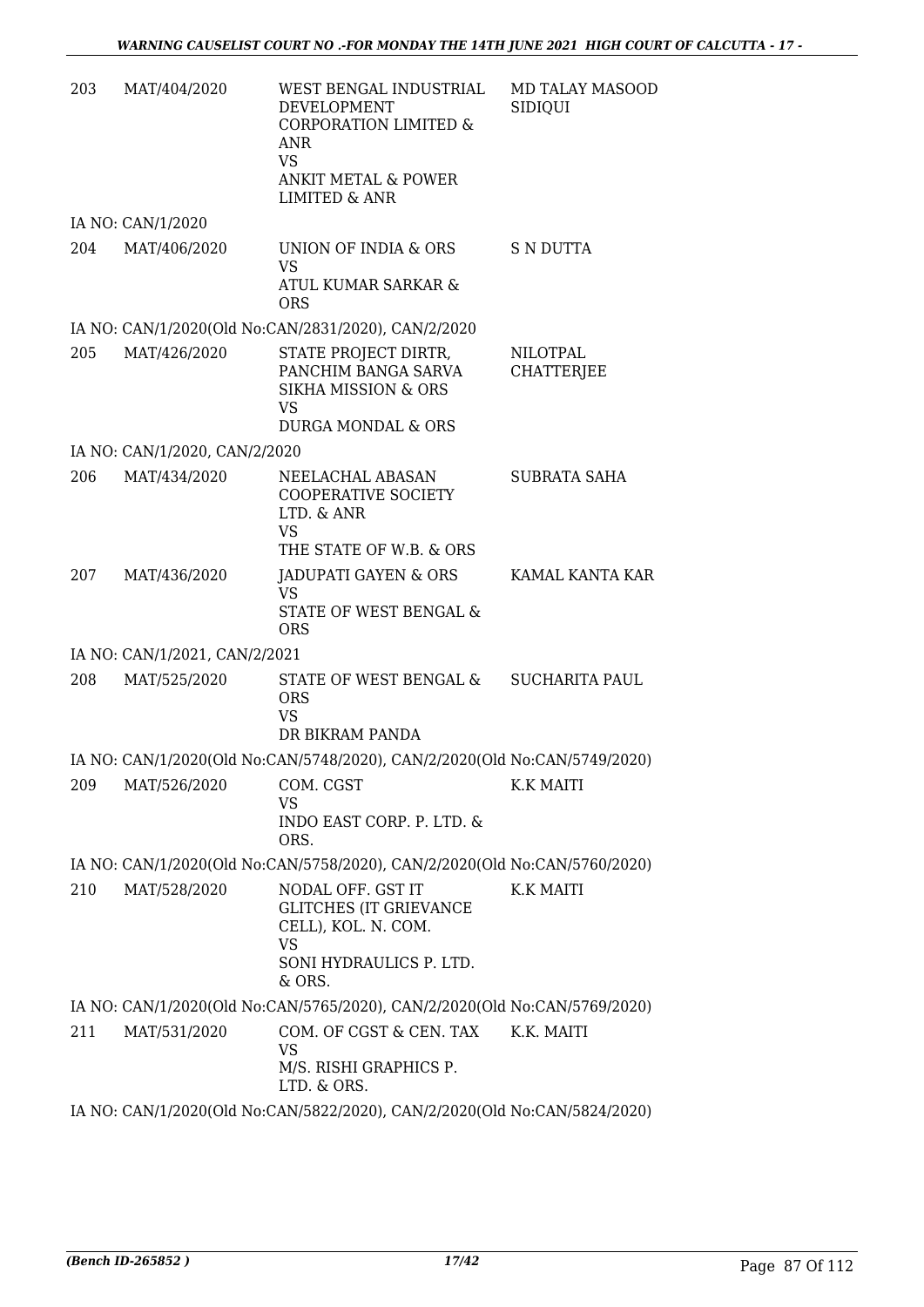| 212 | MAT/534/2020        | THE COM. OF CGST, WB<br>CGST& CX, BIDHANNAGAR<br>DIV. KOL. N. COM.<br><b>VS</b> | KAUSHIK KANTI<br>MAITI   |          |
|-----|---------------------|---------------------------------------------------------------------------------|--------------------------|----------|
|     |                     | M/S. VERTIV ENERGY P.<br>LTD. & ORS.                                            |                          |          |
|     |                     | IA NO: CAN/1/2020(Old No:CAN/5829/2020), CAN/2/2020(Old No:CAN/5832/2020)       |                          |          |
| 213 | MAT/535/2020        | COM. CGST & CEN. TAX<br><b>VS</b><br>HEERA METALS P. LTD. &<br>ORS.             | <b>KK MAITI</b>          |          |
|     |                     | IA NO: CAN/1/2020(Old No:CAN/5837/2020), CAN/2/2020(Old No:CAN/5840/2020)       |                          |          |
| 214 | MAT/537/2020        | RABIUL ISLAM & ANR                                                              | <b>ASHM GHOSAL</b>       |          |
|     |                     | <b>VS</b><br>SOURAV BHATTACHARYYA<br>& ORS                                      |                          |          |
|     |                     | <b>CRR (WL)</b>                                                                 |                          |          |
| 215 | CRR/3148/2019       | MX RANJITA SINHA<br><b>VS</b>                                                   | <b>INDRAJEET DEY</b>     |          |
|     |                     | <b>SAVITA SINGH DEO &amp; ANR</b>                                               |                          |          |
| 216 | CRR/1943/2020       | OINDRILA ROY @ TIYA<br><b>VS</b><br>State of West Bengal                        | <b>INDRAJIT DEY</b>      |          |
|     |                     | <b>CONTEMPT</b>                                                                 |                          |          |
| 217 | CPAN/1606/1998      | <b>PATITPABAN</b><br><b>BHATTACHARJEE &amp; ANR.</b>                            | <b>MADHUMITA ROY</b>     |          |
|     |                     | <b>VS</b><br><b>HARADHAN</b><br><b>BHATTACHARJEE</b>                            |                          |          |
|     | wt218 WPA/2657/1997 | MD. AZIM<br><b>VS</b><br>STATE OF W.B.                                          | <b>SWAPAN BANERJEE</b>   |          |
| 219 | CPAN/1619/1998      | SUSANTA KUMAR SANTRA<br>VS<br><b>TAPAN BOSE</b>                                 | <b>BIBHAS CHATTERJEE</b> |          |
| 220 | CPAN/1883/1998      | BIMAL KR. MUKHERJEE<br><b>VS</b>                                                | DILIP MONDAL             |          |
|     |                     | <b>SUKLA DEB</b>                                                                |                          |          |
| 221 | CPAN/1986/1998      | <b>RANJIT BASU</b><br><b>VS</b><br>CHIRANJIT BASU                               | J.N.BISWAS               |          |
|     | wt222 CO/2533/1994  | <b>BENOY BHUSAN BASU</b><br><b>VS</b>                                           | MR. A. PAIN              | A. MITRA |
| 223 | CPAN/2036/1998      | <b>SUSHIL BHUSAN BASU</b><br>KALI NARAYAN ROY<br>VS                             | <b>SHILA SARKAR</b>      |          |
|     |                     | DILIP KR, ROY                                                                   |                          |          |
| 224 | CPAN/344/1999       | LAKSHMI PRASAD SHAW<br><b>VS</b>                                                | <b>GURUPADA GHOSH</b>    |          |
|     |                     | RAM PIRIT PROSAD                                                                |                          |          |
|     | wt225 CO/2771/1998  | RAM PRIT PRASAD<br>VS<br>LAKSHNI PRASAD SHAW                                    | RAM BIHARI PRASAD        |          |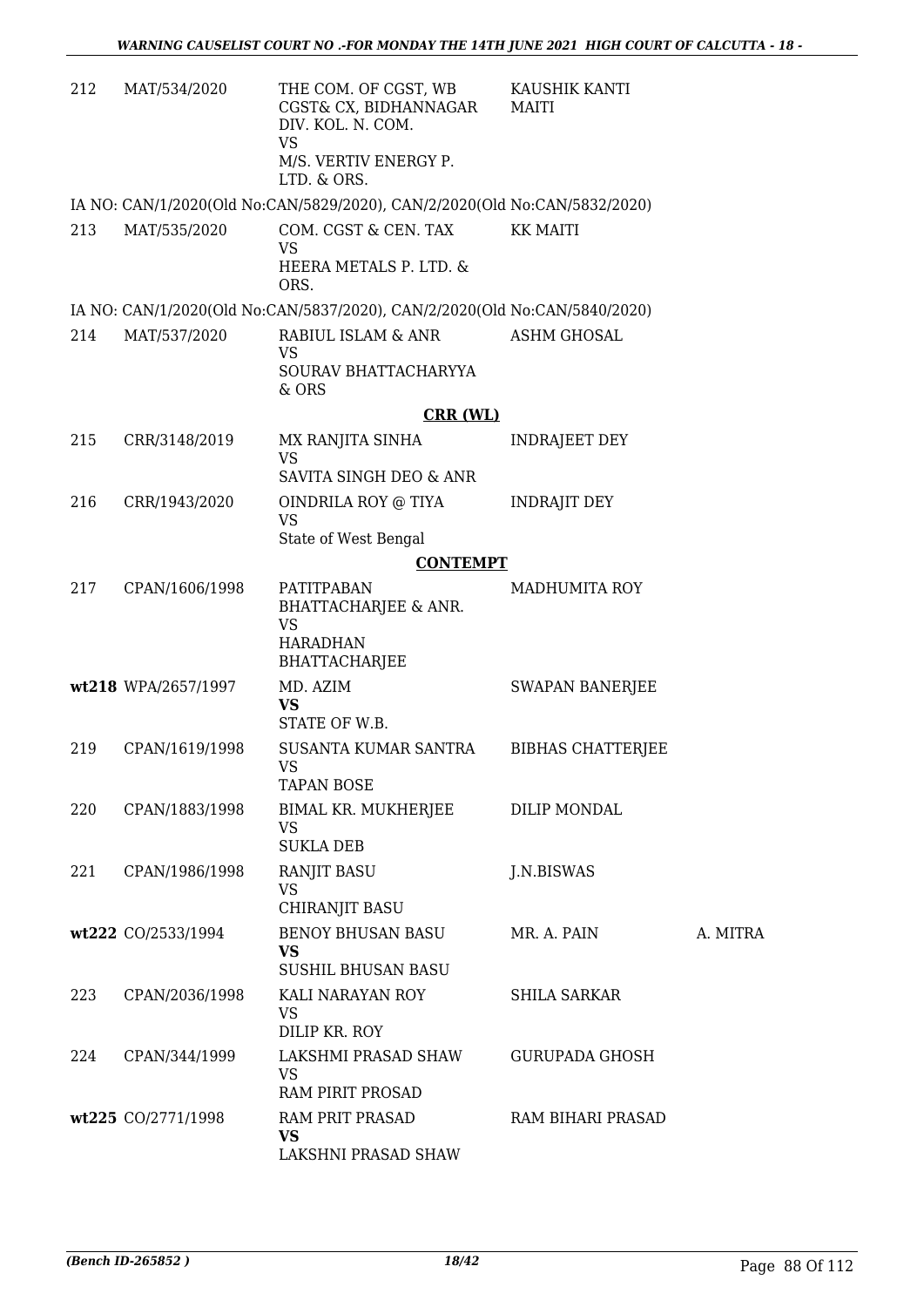| 226 | CPAN/353/1999      | JAGADISH CHANDRA PAL &<br><b>ORS</b><br><b>VS</b><br><b>INDRAJIT PAUL</b>     | PURNA CHANDRA<br><b>MAITY</b>       |
|-----|--------------------|-------------------------------------------------------------------------------|-------------------------------------|
|     | wt227 CO/862/1998  | JAGADISH CH.PAUL & ORS<br>VS<br><b>INDRAJIT PAUL</b>                          | PURNA CH. MAITY                     |
| 228 | CPAN/412/1999      | RABINDRA NATH PAL<br><b>VS</b><br>C.MUKHERJEE                                 | PURNA CHANDRA<br>MAITI              |
| 229 | CPAN/775/1999      | MOSINA KHATOON & ORS.<br><b>VS</b><br>ANIL KR. GUPTA                          | <b>SHILA SARKAR</b>                 |
|     | wt230 SA/482/1994  | MOZAMMAL HOSSAIN<br><b>VS</b><br>ANIL KR. GUPTA                               |                                     |
| 231 | CPAN/932/1999      | RABINDRA NATH NASKAR<br><b>VS</b><br>KHALIL AHMED                             | SHYAMAL KR.<br><b>BHATTACHARJEE</b> |
| 232 | CPAN/957/1999      | JHARESWAR MAITY<br><b>VS</b><br><b>BHAGIRATH MAL</b>                          | NIBARAN KR. DAS                     |
|     | wt233 CR/269/1994  | JHARESWAR MAITY<br><b>VS</b><br><b>BHAGIRATH MAL</b>                          | NIBARAN KUMAR DAS                   |
| 234 | CPAN/958/1999      | JHARESWAR MAITY<br><b>VS</b><br><b>KALIPADA MAL</b>                           | NIBARAN KR, DAS                     |
|     | wt235 CR/343/1994  | JHARESWAR MAITY<br><b>VS</b><br><b>BHAGIRATH MAL</b>                          | NIBARAN KUMAR DAS                   |
| 236 | CPAN/426/2000      | SWAPAN KUMAR GHOSH<br>VS<br>TAPATI DUTTA                                      | <b>RASAMOY MANDAL</b>               |
| 237 | CPAN/1293/2000     | SUBAL CHNDRA MAITY &<br><b>ORS</b><br><b>VS</b><br>RABINDRA NATH KHATUA       | SK. TABARAK ALI                     |
| 238 | CPAN/1527/2000     | <b>GOUTAM KUMAR MANNA</b><br>VS<br>SRIKUMAR DEB SARKAR                        | <b>SUBHAS CHANDRA</b><br>KARAR      |
| 239 | CPAN/1868/2000     | <b>LALSONS PVT LTD</b><br><b>VS</b><br>TAPAN MUKHERJEE                        | <b>BASANTA KUMAR</b><br><b>SEN</b>  |
| 240 | CPAN/1921/2000     | <b>ASHISH KUMAR</b><br><b>BHATTACHARJEE</b><br><b>VS</b><br>UMA BHATTACHARJEE | SUDIPTO PANDA                       |
|     | wt241 CO/1136/1997 | LINA BHATTACHARYA<br><b>VS</b><br><b>ASHIS KUMAR</b><br><b>BHATTACHARYA</b>   |                                     |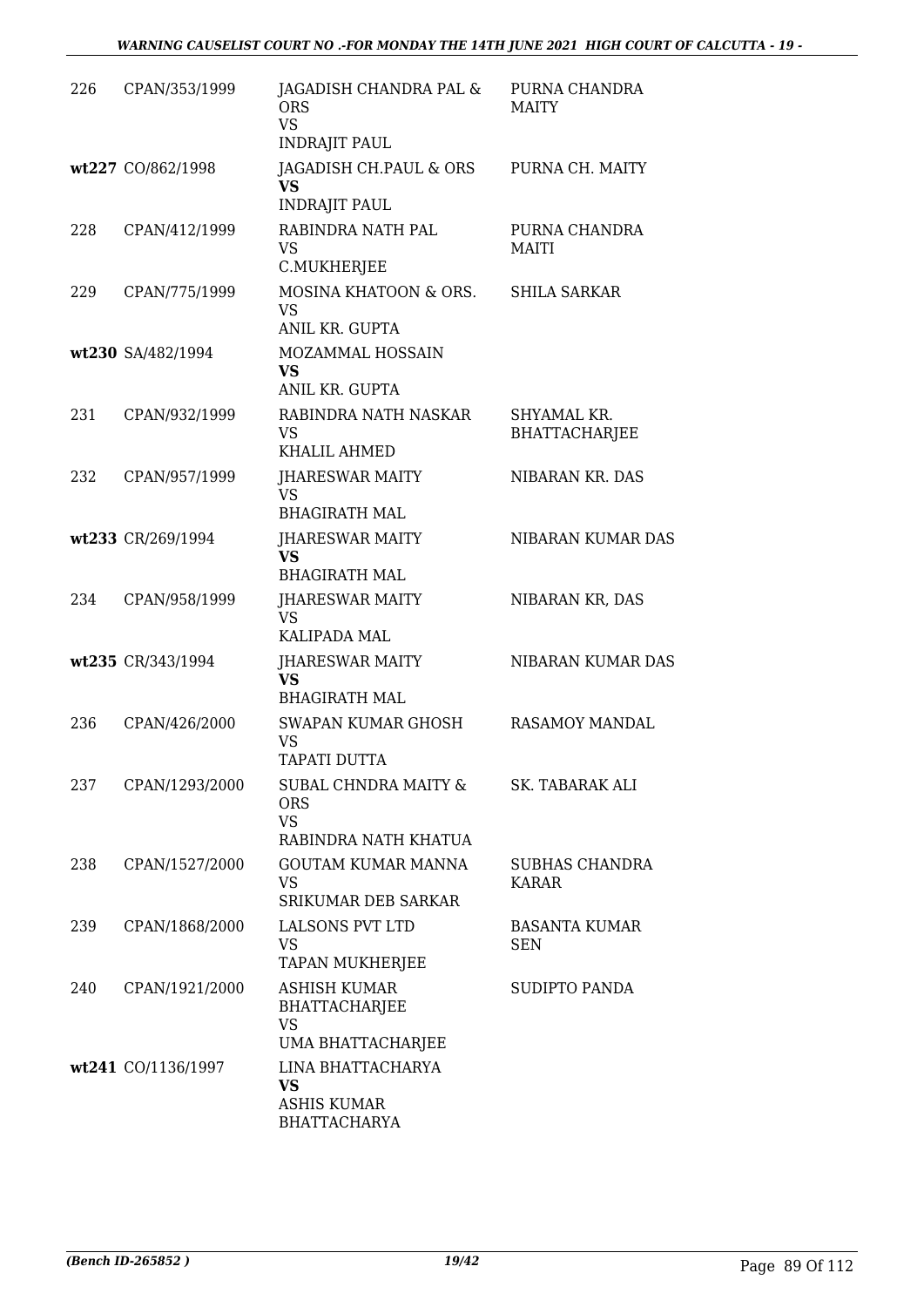| 242 | CPAN/604/2001      | DIPAK KRISHNA DEB<br><b>VS</b><br><b>AMAL DEY</b>                                            | PROBAL KUMAR<br><b>MUKHERJEE</b> |        |
|-----|--------------------|----------------------------------------------------------------------------------------------|----------------------------------|--------|
|     | wt243 CO/4280/1991 | <b>VS</b>                                                                                    |                                  |        |
| 244 | CPAN/794/2001      | PABAN KUMAR BAGUI<br><b>VS</b><br>SHANKAR CHANDRA SHAW                                       | PINAKI<br><b>BHATTACHARYYA</b>   |        |
|     | wt245 CO/650/2001  | PABAN KUMAR BAGUI<br><b>VS</b><br><b>SHANKAR CHANDRA SHOW</b>                                | PINAKI<br><b>BHATTACHARYYA</b>   |        |
| 246 | CPAN/963/2001      | <b>SREE SREE MADHUSUDAN</b><br>JEW THAKUR & ORS.<br><b>VS</b><br>DIPAK KUMAR DAS             | <b>GOBINDA LAL GHOSH</b>         |        |
|     | wt247 CO/2255/2000 | SRI SRI MADHUSUDAN JEW<br><b>THAKUR &amp; ORS</b><br><b>VS</b><br>DIPAK KUMAR DAS            | <b>GOBINDA LAL GHOSH</b>         |        |
| 248 | CPAN/1086/2001     | <b>RADHAKRISHNA</b><br><b>BHATTACHARYYA</b><br><b>VS</b><br>P.K.PATRA                        | <b>GOBINDA LAL GHOSH</b>         |        |
|     | wt249 CO/1583/2001 | RADHAKRISHNA<br><b>BBHATTACHARYA</b><br><b>VS</b><br>SR. STATION SUPDT,<br>KOLAGHAT G. E. S. | <b>GOBINDA LAL GHOSH</b>         |        |
| 250 | CPAN/1186/2001     | <b>DWARIKA SHAW</b><br><b>VS</b><br><b>MAHABIR SHAW</b>                                      | <b>GUPTA NATH PRASAD</b>         |        |
|     | wt251 CO/34/2001   | <b>DWARIKA SHAW</b><br><b>VS</b><br><b>MAHABIR SHAW</b>                                      | <b>GUPTA NATH PRASAD</b>         |        |
|     | wt252 CO/3580/1991 | MAHESH PRASAD SHAW<br><b>VS</b><br><b>DWARIKA SHAW</b>                                       | MR H.B.DUBEY                     | N.Y.A. |
| 253 | CPAN/1262/2001     | TARAPADA ROY @ SINGHA<br>ROY & ANR.<br><b>VS</b><br>MADHUSUDAN SINGHA<br><b>ROY</b>          | KOUSHIK ROY                      |        |
|     | wt254 CO/1110/2001 | MADHUSUDAN SINGHA<br>ROY<br><b>VS</b><br>TARAPADA SINGHA ROY                                 | <b>RINA BOSE</b>                 |        |
| 255 | CPAN/1374/2001     | LAKSHMI KANTA MANNA<br>VS<br>CHITTARANJAN PAKHIRA                                            | AMAR GHOSH                       |        |
|     | wt256 CO/2768/1989 | LAKSHIMIKANTA MANNA<br><b>VS</b><br>DULAL CHANDRA PAKHIRA                                    | AMAR GHOSH                       | N.Y.A. |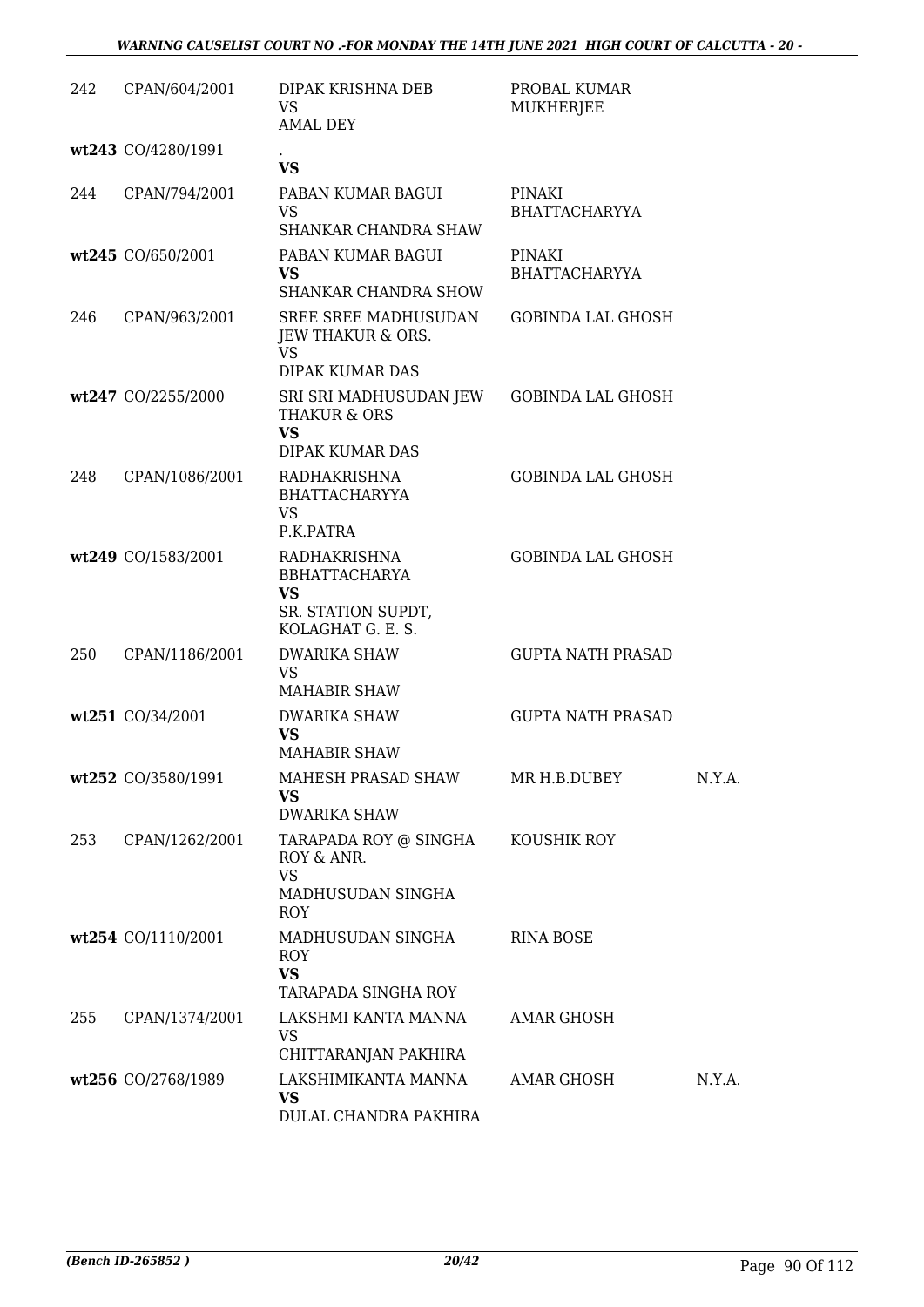| 257 | CPAN/559/2002      | <b>JOYDEV DAS</b><br>VS<br>ABDUL GAFFAR MOLLAH                                                                | DEBASISH PURKAIT                     |
|-----|--------------------|---------------------------------------------------------------------------------------------------------------|--------------------------------------|
|     | wt258 CO/293/1999  | <b>JOYDEB DAS</b><br><b>VS</b><br>ABDUL GAFFUR MOLLA                                                          | DEBASHISH PURKAIT                    |
| 259 | CPAN/1611/2004     | BIMALESH KR. JAIN & JAIN<br>VS<br>A.B.GUPTA                                                                   | NEGUIVE AHMED                        |
|     | wt260 CO/1996/2004 | BIMALESH KUMAR JAIN @<br><b>BIMALESH JAIN</b><br><b>VS</b><br>THE ESTATE OFFICER,<br><b>SOUTH EASTERN RLY</b> | <b>GOUTAM KUMAR DAS</b>              |
| 261 | CPAN/35/2005       | <b>BHANWARLAL BHANDARI</b><br><b>VS</b><br>NIRMAL CHOPRA                                                      | <b>GOBINDA</b><br><b>CHOWDHURY</b>   |
| 262 | CPAN/464/2005      | ARUN BUWALKA<br>VS<br>NIKITA BUWALKA                                                                          | JHUMA<br><b>CHAKRABOIRTY</b>         |
| 263 | CPAN/852/2005      | KUNTAL SARKAR @ PINKY<br><b>SARKAR</b><br><b>VS</b><br><b>JOYDEEP SARKAR</b>                                  | <b>SIDDHAESWAR</b><br><b>CHANDRA</b> |
| 264 | CPAN/1232/2005     | <b>SREE GOPAL BAGLA</b><br>VS<br>K.K. PRASAD LD. JUDGE                                                        | <b>SANDIP RAY</b>                    |
| 265 | CPAN/1332/2005     | MANJUSHREE CHATTERJEE<br><b>VS</b><br><b>SOMA CHAKRABORTY</b>                                                 | OM NARAYAN RAI                       |
| 266 | CPAN/1000/2007     | KAMALA PROPERTIES LTD.<br>& ORS.<br>VS                                                                        | <b>SAMRAT MUKHERJEE</b>              |
|     | wt267 CO/4275/2006 | GOBINDA BERA & ANR.<br><b>GOBINDA BERA</b><br><b>VS</b><br>M/S. KAMALA PROPERTIES<br>LTD.                     | <b>AMIT BANERJEE</b>                 |
| 268 | CPAN/1087/2007     | DASHU MAHATO & ORS.<br>VS.<br>SRIDHAR CHANDRA SU                                                              | <b>BIKASH KR. ROY</b>                |
|     | wt269 CO/560/2007  | DASHU MAHATO & ORS.<br><b>VS</b><br><b>SONARAM MAHATO</b>                                                     | <b>BIKASH KR. ROY</b>                |
| 270 | CPAN/1309/2007     | KRISHNA LAL GUPTA & ANR<br>VS.<br>RAGHO RAM SHAW                                                              | PROBAL KR.<br>MUKHERJEE              |
|     | wt271 CO/191/2007  | KRISHNA LAL GUPTA &<br>ANR.<br><b>VS</b><br>RAGHO RAM SHAW                                                    | RAJIB MOHAN<br><b>CHATTERJEE</b>     |
| 272 | CPAN/437/2008      | <b>SUBRATA BOSE</b><br>VS<br>PRIYANKA BOSE                                                                    | SRIJIB CHAKRABORTY                   |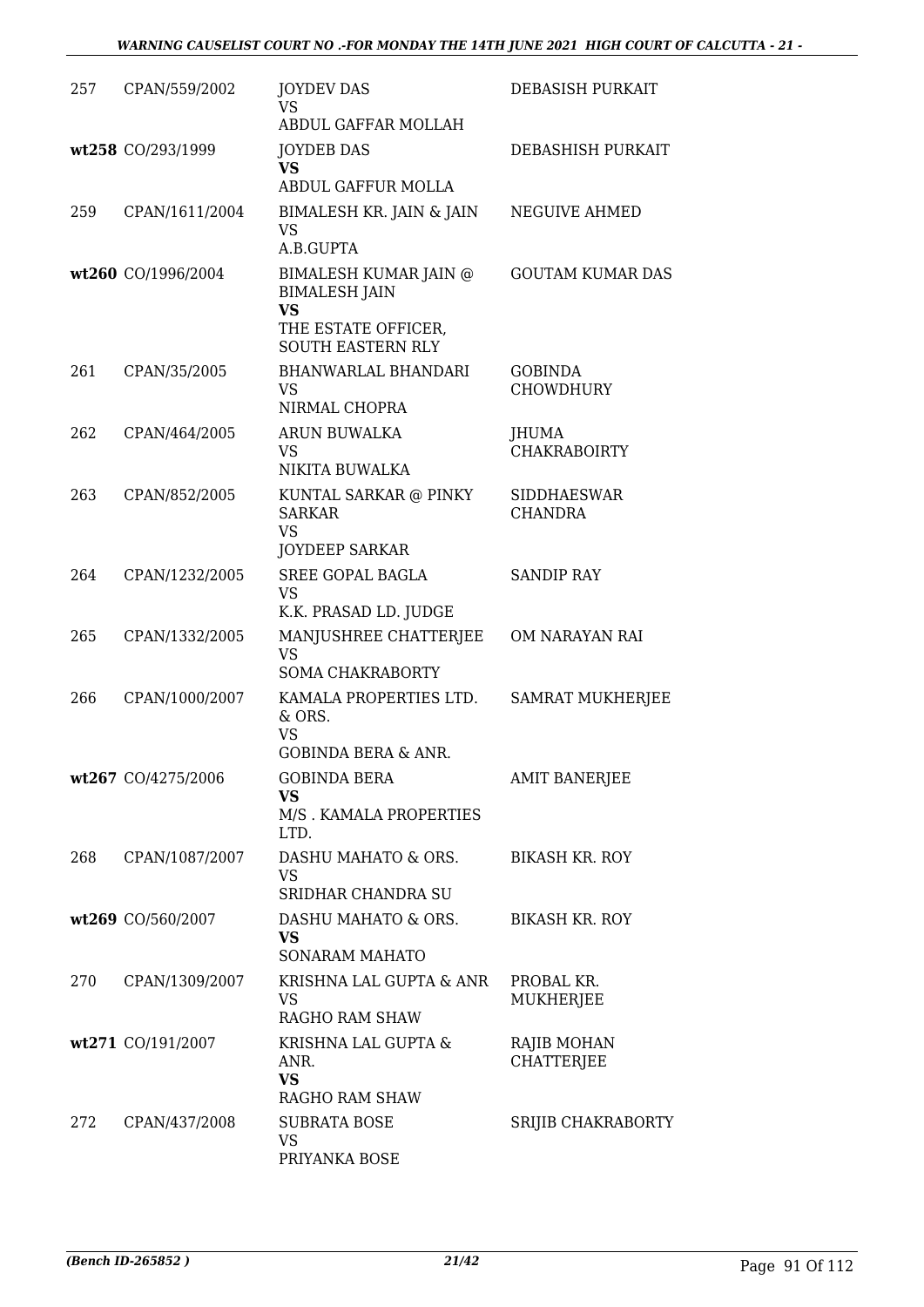|     | wt273 CO/2638/2007   | <b>SUBRATA BOSE</b><br><b>VS</b><br>PRIYANKA BOSE                                               | SRIJIB CHAKRABORTY             |        |
|-----|----------------------|-------------------------------------------------------------------------------------------------|--------------------------------|--------|
| 274 | CPAN/519/2008        | PARBATI MEJHAN<br><b>VS</b><br>SAROJANI GHISING                                                 | ARUP KRISHNA DAS               |        |
|     | wt275 CO/426/2008    | PARBATI MEJHAN<br>VS<br>FUZMANI MEJHAN & ORS                                                    | ARUP KRISHNA DAS               |        |
| 276 | CPAN/756/2008        | SIBA SHANKAR GHOSH<br><b>VS</b><br>M/S SANYAL & CO & ANR                                        | <b>CHANDRADOY ROY</b>          |        |
|     | wt277 CO/178/2008    | <b>SIBA SANKAR GHOSH</b><br><b>VS</b><br>M /S SANYAL & COMPANY &<br><b>ORS</b>                  | NILENDRA NARAYAN<br><b>RAY</b> |        |
| 278 | CPAN/1067/2008       | <b>BASITULLAH MOLLA &amp; ORS</b><br><b>VS</b><br>JANAB ALI MOLLA & ORS                         | PUNAM VERMA                    |        |
|     | wt279 CO/1104/2008   | <b>BASITULLAH MOLLA &amp; ORS</b><br>VS<br>NEHAR ALI SAHAJI & ORS                               | ABHISHEK VERMA                 |        |
| 280 | CPAN/1101/2008       | <b>BIRENDRA PRASAD SAHU</b><br>VS<br><b>TALLEEN KUMAR</b>                                       | DILIP KUMAR<br><b>SAMANTA</b>  |        |
|     | wt281 CO/2236/1992   | BIRENDRA PRASAD SAHU<br><b>VS</b><br>THE EXCISE<br>COMMISSIONERS W.B.                           | D.K.SAMANTA                    | N.Y.A. |
| 282 | CPAN/1129/2008       | RIZWAN DANISH HUSSAIN<br>& ORS<br><b>VS</b><br>MUSSAMAT NASEEM ARA<br><b>BEGUM &amp; ORS</b>    | SIDDHARTHA LAHIRI              |        |
|     | wt283 CO/1212/2005   | RIZWAN DANISH HUSSAIN<br>& ORS.<br><b>VS</b><br>MUSSAMAT NASEEM ARA<br><b>BEGUM</b>             | SIDDHARTHA LAHIRI              |        |
| 284 | CPAN/11/2009         | SURESH CHANDRA BISWAS<br><b>VS</b><br>DIBYEN MUKHERJEE                                          | MAHADAB SARKAR                 |        |
|     | wt285 WPA/26883/2007 | <b>SURESH CHANDRA BISWAS</b><br>VS<br>STATE OF WEST BENGAL &<br>ORS.                            | <b>MAHADEB SARKAR</b>          |        |
| 286 | CPAN/499/2009        | <b>INTER &amp; INTRA REGION</b><br><b>BUS ASSOCIATION</b><br><b>VS</b><br>PALLAB MAJUMDAR & ORS | <b>UDAYAN DUTTA</b>            |        |
| 287 | CPAN/570/2009        | DEBASIS SAMAJPATI<br><b>VS</b><br><b>S K SHARMA</b>                                             | SOMA<br><b>ROYCHOWDHURY</b>    |        |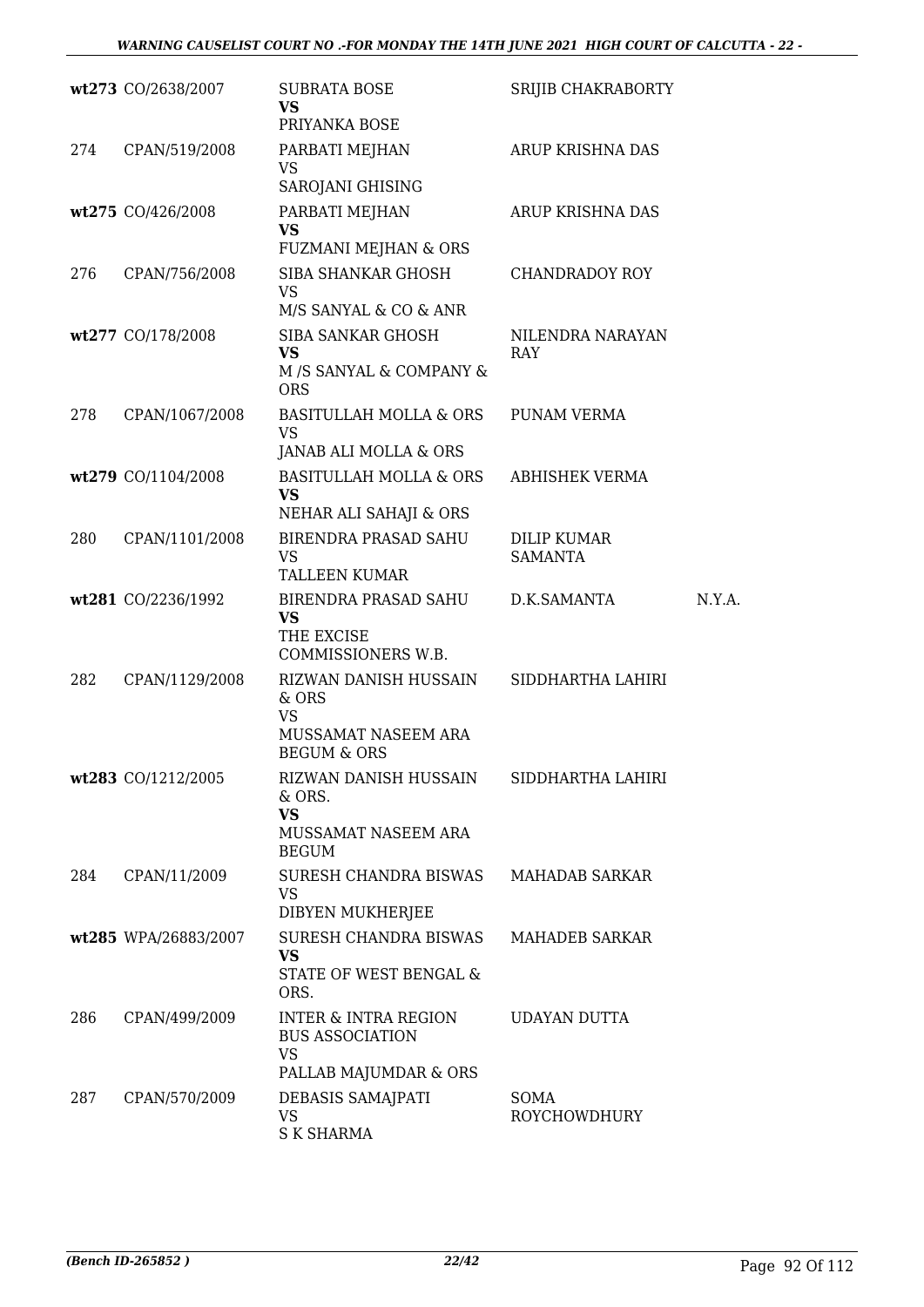|     | wt288 CO/1209/2005 | DEBASISH SAMAJPATY<br><b>VS</b><br>THE STATE BANK OF INDIA                                      | <b>SUMIT RAY</b>                       |
|-----|--------------------|-------------------------------------------------------------------------------------------------|----------------------------------------|
| 289 | CPAN/767/2009      | <b>BIMAL KUMAR MONDAL</b><br>VS<br>MALATI KARMAKAR( CIVIL<br><b>JUDGE BARUIPUR)</b>             | <b>AMAL KUMAR</b><br><b>PRAMANICK</b>  |
| 290 | CPAN/1143/2009     | SUROJIT BANDAPADHYAY<br>VS<br>H SINGH & ANR                                                     | NUDRAT URSHI                           |
|     | wt291 CO/2870/2002 | SURAJIT BANDHAPADHYA<br><b>VS</b><br>SONALI BANDHAPADHYA                                        | ZAREEN N. KHAN                         |
| 292 | CPAN/1151/2009     | SIRAJUL MOLLA<br>VS<br><b>DIBA POREL &amp; ORS</b>                                              | PRAN GOPALDAS                          |
|     | wt293 CO/3728/2008 | SIRAJUL MOLLAH<br><b>VS</b><br>DIBA POREL & ORS.                                                | PRAN GOPAL DAS                         |
| 294 | CPAN/1398/2009     | <b>BISWAJIT SEN</b><br><b>VS</b><br><b>R SRINIVASAN</b>                                         | <b>BISWAJIT KAR</b>                    |
| 295 | CPAN/266/2010      | <b>SMT SHILA HELA</b><br><b>VS</b><br>SURAJ HELA                                                | UPENDRA ROY                            |
| 296 | CPAN/657/2010      | MUKTINATH JHA<br><b>VS</b><br>STATE OF WEST BENGAL                                              | <b>SUPRIYO</b><br><b>CHATTAPADHYAY</b> |
| 297 | CPAN/763/2010      | ROMI HIRAWAT<br><b>VS</b><br><b>MRINAL ROY &amp; ORS</b>                                        | <b>SANDIP TIWARY</b>                   |
|     | wt298 CO/3212/2009 | ROMI HIRAWAT<br>VS<br><b>MRINAL ROY &amp; ANR</b>                                               | <b>SANDEEP KUMAR</b><br><b>TIWARI</b>  |
| 299 | CPAN/917/2010      | <b>ARSHAD HUSSAIN</b><br><b>VS</b><br><b>SHANA PARVEEN NEE</b><br><b>SHAMA HUSSAIN</b>          | <b>ZAINAB TAHUR</b>                    |
|     | wt300 CO/1967/2009 | ARSHAD HUSSAIN<br>VS<br><b>SHARMA PARVEEN NEE</b><br>SHAMA HUSSAIN                              | <b>TARIQUE</b><br>QUASIMUDDIN          |
| 301 | CPAN/1057/2010     | DR. SUMAN<br><b>CHATTOPADHYAY</b><br><b>VS</b><br>DR. SOMA CHATTERJEE(<br>NEE ADHIKARY)         | <b>CHANDRADOY ROY</b>                  |
|     | wt302 CO/2861/2008 | DR. SUMAN<br><b>CHATTOPADHYAY</b><br><b>VS</b><br>DR. MRS. SOMA<br>CHATTERJEE (NEE<br>ADHIKARY) | CHANDRADOY ROY                         |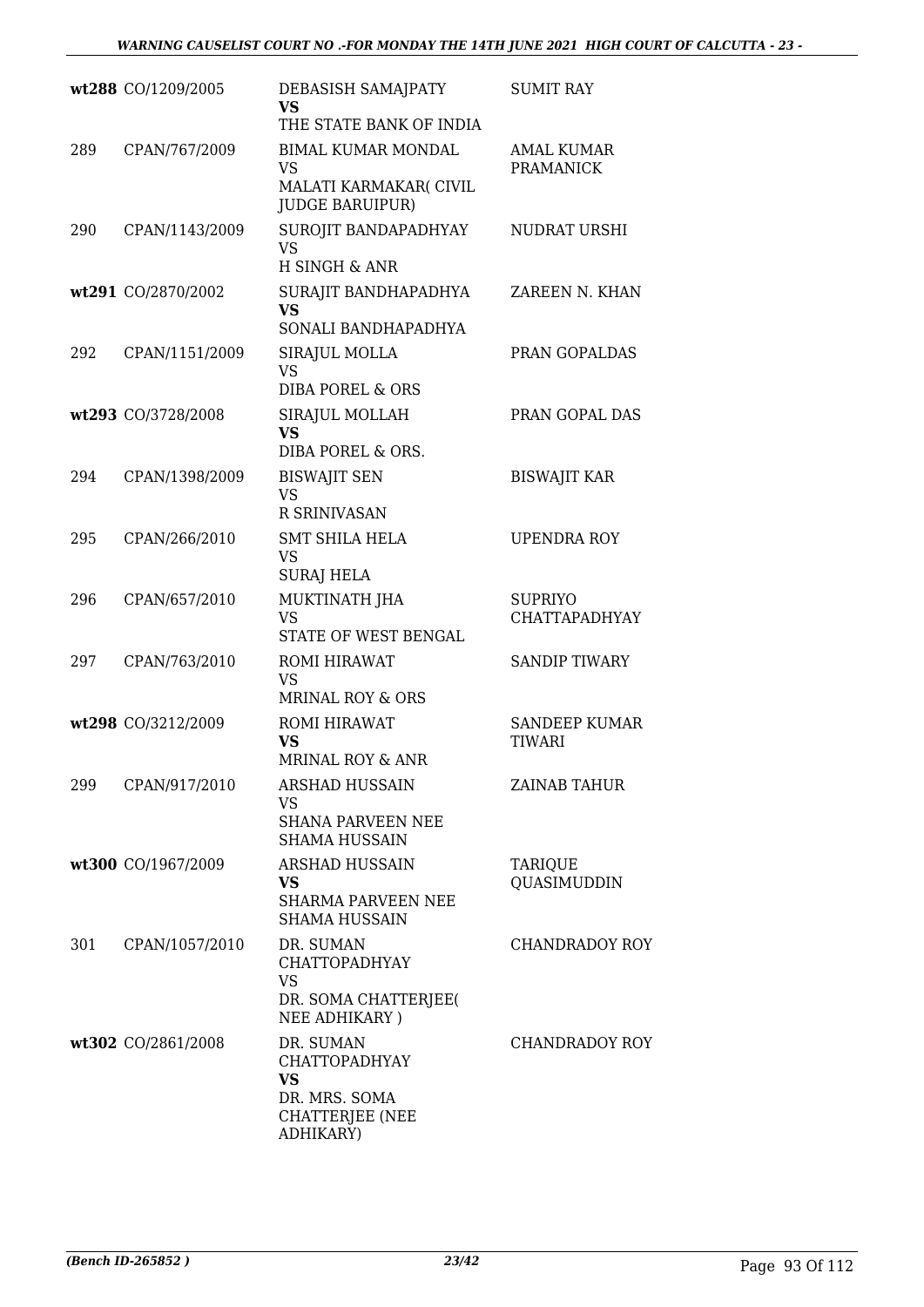| 303 | CPAN/1142/2010       | BASUDEV DEY & ORS.<br>VS<br>ASHOK KUMAR MAHANTA                                                       | RAHUL KARMAKAR                        |
|-----|----------------------|-------------------------------------------------------------------------------------------------------|---------------------------------------|
|     | wt304 CO/429/2004    | & ANR.<br>BASUDEV DEY & ORS.<br>VS<br>ASOKE KUMAR MAHANTA                                             | <b>ANIRUDDHA</b><br><b>CHATTERJEE</b> |
| 305 | CPAN/1473/2010       | PRASANTA GHOSH<br>VS<br>MR. D. BARDHAN & ANR                                                          | <b>SOUMEN</b><br><b>BHATTACHARJE</b>  |
|     | wt306 CO/3007/2010   | PRASANTA GHOSH<br><b>VS</b><br><b>INDUSIND BANK LTD. &amp;</b><br>ANR.                                | <b>SOUMEN</b><br><b>BHATTACHARJEE</b> |
| 307 | CPAN/1548/2010       | MD. ZIAUDDIN & ANR.<br><b>VS</b><br>NOOR SABAH ANSARI                                                 | KAMAL HAMID                           |
|     | wt308 CO/1401/2010   | NOOR SABAH ANSARI<br><b>VS</b><br>MD.ZIAUDDIN                                                         | SK. MUJIBOR<br><b>RAHAMAN</b>         |
| 309 | CPAN/1680/2010       | RANJITA ROY<br>VS<br>ANIL KUMAR SHARMA                                                                | <b>MINTU KUMAR</b><br><b>GOSWAMI</b>  |
|     | wt310 CO/872/2010    | M/S AUTOCADE<br><b>VS</b><br>RANJITA ROY& ANR                                                         | <b>SWARUP BANERJEE</b>                |
| 311 | CPAN/356/2011        | MD. ABDUR RAHMAN<br><b>MONDAL</b><br><b>VS</b>                                                        | <b>ALOKE CHATTERJEE</b>               |
|     | wt312 CO/2571/2010   | NUR ISLAM LASKAR & ANR.<br>MD. ABDUR RAHAMAN<br><b>MONDAL</b><br><b>VS</b><br>NUR ISLAM LASKAR & ANR. | <b>ALOKE CHATTERJEE</b>               |
| 313 | CPAN/475/2011        | SUNIL KUMARI PAROLIA<br><b>VS</b><br><b>NAZIR ALAM ANSARI</b>                                         | KOEL SARKAR                           |
|     | wt314 CO/2553/1999   | NAZIR ALAM ANSARI<br><b>VS</b><br>SUNIL KUMARI PAROLIA                                                | M.HAFIZULLAH                          |
| 315 | CPAN/850/2011        | <b>GOUTAM SURAL</b><br><b>VS</b><br>RANJIT KR. PANCHANANDA                                            | <b>ARIJIT DEY</b>                     |
|     | wt316 WP.ST/599/2009 | <b>GOUTAM SURAL</b><br><b>VS</b><br>STATE OF WEST BENGAL &<br>ORS.                                    | PRASANTA BEHARI<br>MAHATA             |
| 317 | CPAN/1515/2011       | ALOKE CHAKRABORTY<br><b>VS</b><br><b>SUCHANDRA</b><br><b>CHAKRABORTY</b>                              | DEBASHIS SAHA                         |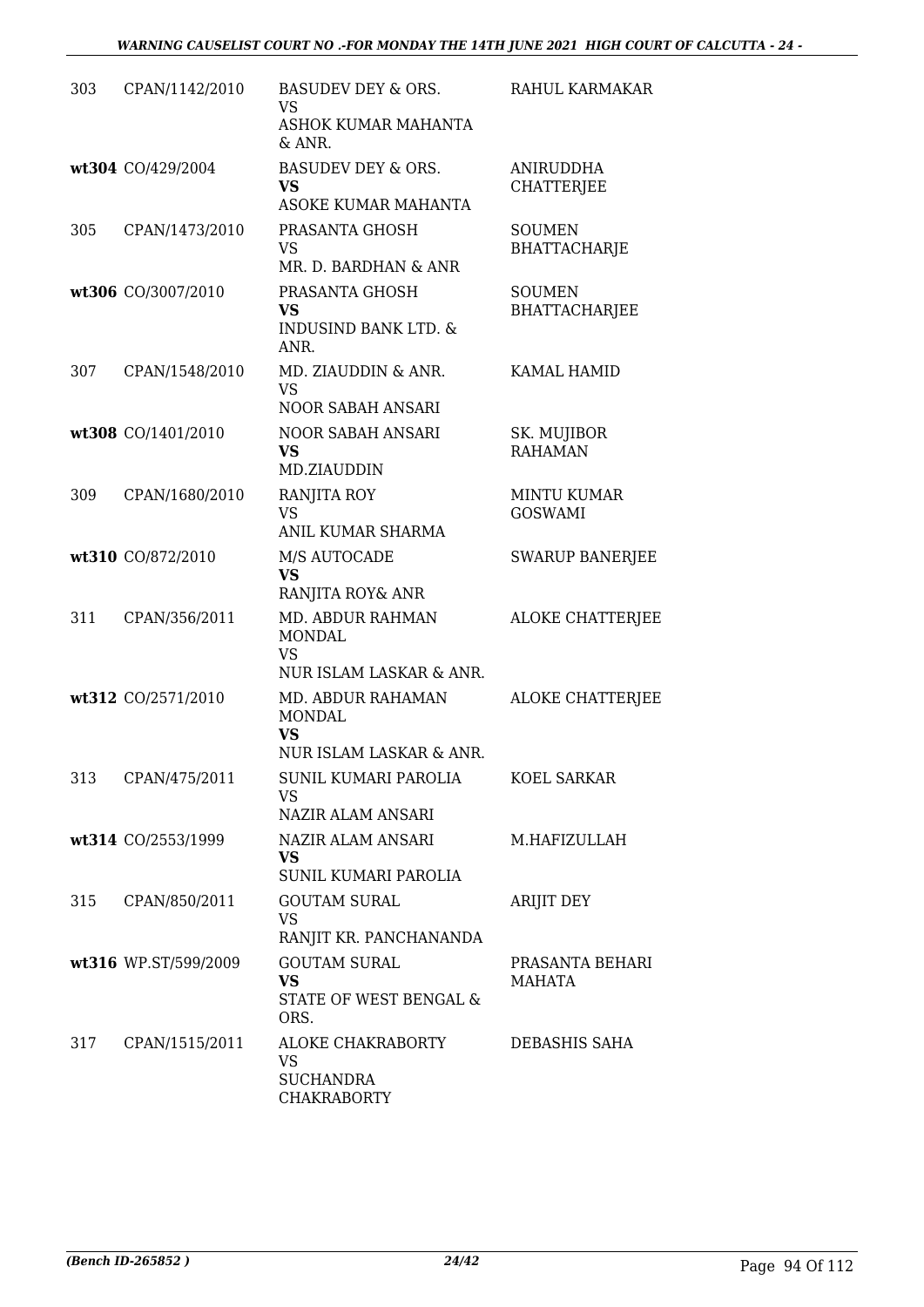| 318 | CPAN/239/2012      | SMT. ANJALI BANERJEE &<br>ANR.<br><b>VS</b><br>SRI HIRALAL BANERJEE &<br>ANR.                                 | <b>SUGATA</b><br>MUKHOPADHYAY       |
|-----|--------------------|---------------------------------------------------------------------------------------------------------------|-------------------------------------|
|     | wt319 CO/1338/2009 | ANJALI BANERJEE & ANR<br><b>VS</b><br>HIRALAL BANERJEE & ANR                                                  | <b>ALOK</b><br>ROYCHOWDHURY         |
| 320 | CPAN/419/2012      | SHRI SHRI SIVA THAKUR,<br>SHRI SHRI MAHAVIR JEW<br>VS<br>SANKAR KRISHNAN KUTTI<br>& ANR                       | <b>SAMBHU MAHATO</b>                |
| 321 | CPAN/500/2012      | SHYAMA CHAND BISWAS &<br>ANR<br><b>VS</b><br><b>DIBAKAR BISWAS &amp; ANR</b>                                  | <b>ASOKE BASU</b>                   |
|     | wt322 CO/238/2012  | SHYAMA CHAND BISWAS &<br><b>ANR</b><br><b>VS</b><br><b>DIBAKAR BISWAS &amp; ORS</b>                           | <b>ASOKE BASU</b>                   |
| 323 | CPAN/998/2012      | TRIPTI MONDAL<br><b>VS</b><br>MANINDRA NATH MONDAL                                                            | <b>SHUBHA DEY</b>                   |
| 324 | CPAN/1456/2012     | M/S KRISHNA MOTOR<br>FINANCE (P) LTD.<br><b>VS</b><br><b>ILTUSH AHAMMED</b>                                   | SHIBNATH<br><b>BHATTCHARYA</b>      |
| 325 | CPAN/1693/2012     | <b>HOWRAH FLOUR MILLS</b><br><b>VS</b><br><b>MANISH JAIN</b>                                                  | <b>EMON</b><br><b>BHATTACHARYA</b>  |
|     | wt326 CO/2027/2011 | M/S HOWRAH FLOUR MILLS<br><b>LTD</b><br><b>VS</b><br>THE BOARD OF TRUSTEES<br>OF THE PORT OF KOLKATA<br>& ANR | <b>EMAN</b><br><b>BHATTACHARYA</b>  |
| 327 | CPAN/1708/2012     | UTPAL KUMAR SAMANTA<br><b>VS</b><br>TULIKA SAMANTA                                                            | <b>ARUNDHATI</b><br><b>BANERJEE</b> |
|     | wt328 CO/3779/2010 | UTPAL KUMAR SAMANTA<br><b>VS</b><br>TULIKA SAMANTA                                                            | ARUNDHATI<br><b>BANERJEE</b>        |
| 329 | CPAN/308/2013      | BISWANATH SARKAR & ANR<br><b>VS</b><br><b>SUNIT KUMAR SAHA</b>                                                | <b>SAMBHU NATH</b><br>SARDAR        |
|     | wt330 CO/2946/2012 | <b>BISWANATH SARKAR &amp;</b><br>ANR.<br><b>VS</b><br>SUNIT KUMAR SAHA                                        | SAMBHU NATH<br>SARDAR               |
| 331 | CPAN/1288/2013     | BANGALAKSHMI KHADI &<br>BEDDING STORES & ORS<br><b>VS</b><br><b>ANIL KUMAR</b>                                | <b>EMON</b><br><b>BHATTACHARYYA</b> |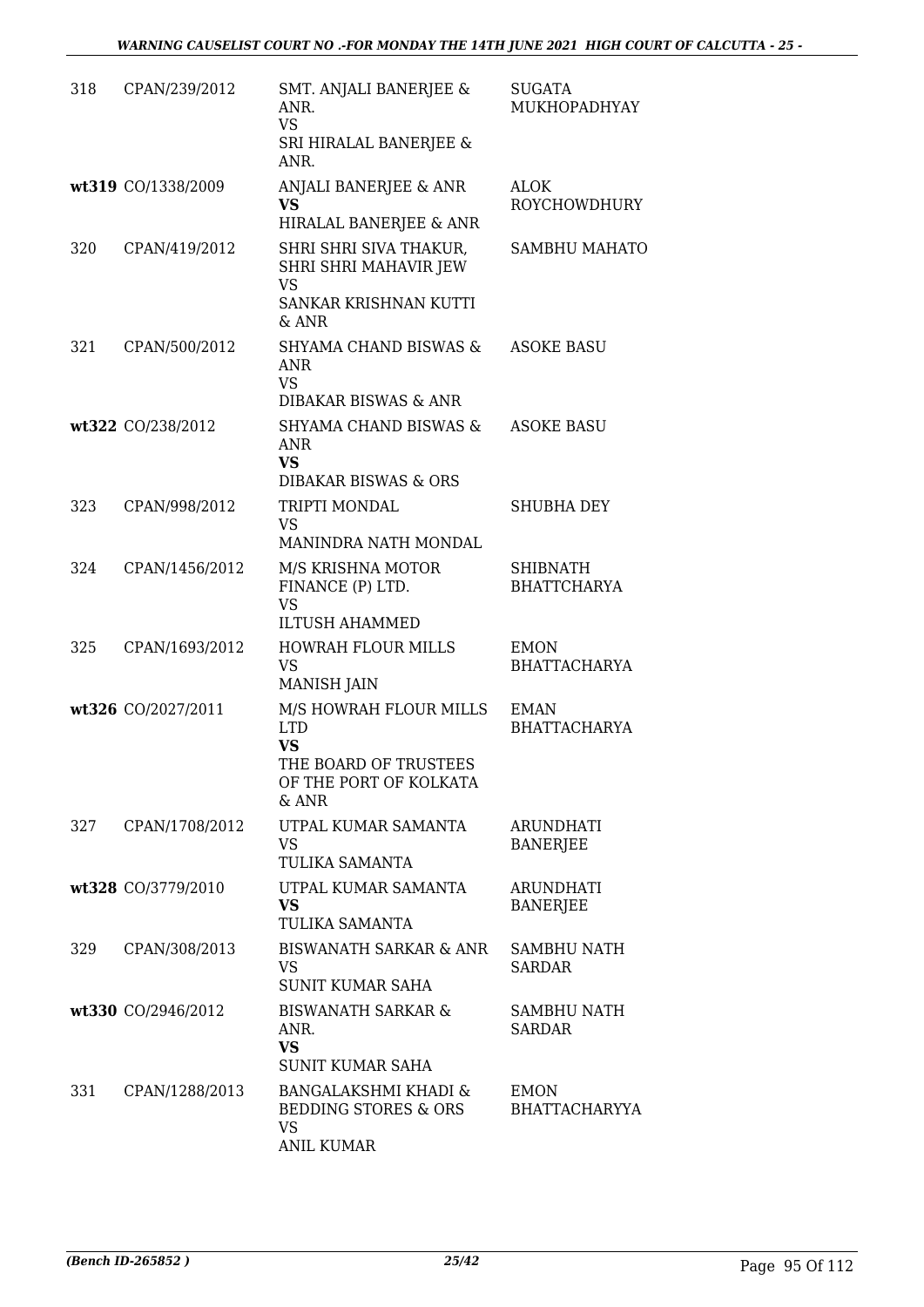| 332 | CPAN/2075/2013     | <b>ASOK KR MAITI</b><br><b>VS</b><br>SANTANU DUTTA, JUDGE S<br>C COURT, 5BNCH, CITY CIVIL<br>AT KOL | <b>SURESH CHANDRA</b><br>MANNA      |
|-----|--------------------|-----------------------------------------------------------------------------------------------------|-------------------------------------|
| 333 | CPAN/2268/2013     | SAMSER ALI LASKAR<br>VS<br><b>DAUD ALI LASKAR</b>                                                   | <b>INDU BHUSAN DAS</b>              |
|     | wt334 CO/3158/2013 | DAUD ALI LASKAR & ANR<br><b>VS</b><br><b>SAMIRAN BIBI &amp; ORS</b>                                 | <b>SANDIPAN PAL</b>                 |
| 335 | CPAN/1002/2014     | UTTAM MAL<br><b>VS</b><br><b>BASANTI MAL</b>                                                        | <b>ANIRBAN MITRA</b>                |
|     | wt336 CO/1039/2013 | UTTAM MAL<br><b>VS</b><br><b>BASANTI MAL &amp; ANR</b>                                              | <b>ANIRBAN MITRA</b>                |
| 337 | CPAN/875/2015      | SUBHENDU KUNDU<br><b>VS</b><br><b>RESHMI DAS</b>                                                    | M CHAKRABORTY                       |
|     | wt338 CO/2648/2014 | SUBHENDU KUNDU<br><b>VS</b><br>PRADIP KR MULLICK                                                    | <b>MURARI</b><br><b>CHAKRABORTY</b> |
| 339 | CPAN/225/2016      | RAM KRISHNA PAL & ANR<br>VS<br>KAMALA DEVI                                                          | S. SINHA                            |
|     | wt340 CO/2780/2015 | RAM KRISHNA PAL & ANR<br><b>VS</b><br>KAMALA DEVI & ORS                                             | S. SINHA                            |
| 341 | CPAN/1119/2016     | <b>BISWEAJIT HAZRA</b><br>VS<br>PRIYANKAR GHOSH                                                     | <b>SUSANTA PAL</b>                  |
|     | wt342 CO/1381/2009 | <b>BISWAJIT HAZRA</b><br><b>VS</b><br>SANJAY DE BAKSHI & ANR                                        | <b>GOURI SANKAR DAS</b>             |
| 343 | CPAN/1137/2016     | DR. SABYASACHI DUTT<br>VS<br>SUZANNE FARISHA SYIEM<br><b>DUTT</b>                                   | SAURABH<br><b>GUHATHAKURATA</b>     |
| 344 | CPAN/1613/2016     | <b>REYAZ MD LATIF</b><br>VS<br><b>HUMAYUN BISWAS</b>                                                | K JAWEED YUSUF                      |
|     | wt345 CO/2212/2013 | <b>REYAZ MD LATIF</b><br><b>VS</b><br>TH C.E.O., BOARD OF WAKFS                                     | <b>GOUR BARAN SAU</b>               |
| 346 | CPAN/1116/2017     | BIJAY KUMAR GUPTA @<br>KAJARIA<br><b>VS</b><br>NAGENDRA NATH ROY                                    | A. DHAR                             |
|     | wt347 CO/3192/2011 | BIJAY KR. GUPTA @ KAJARIA AMRITLAL DHAR<br>VS<br>NAGENDRA NATH ROY &<br><b>ORS</b>                  |                                     |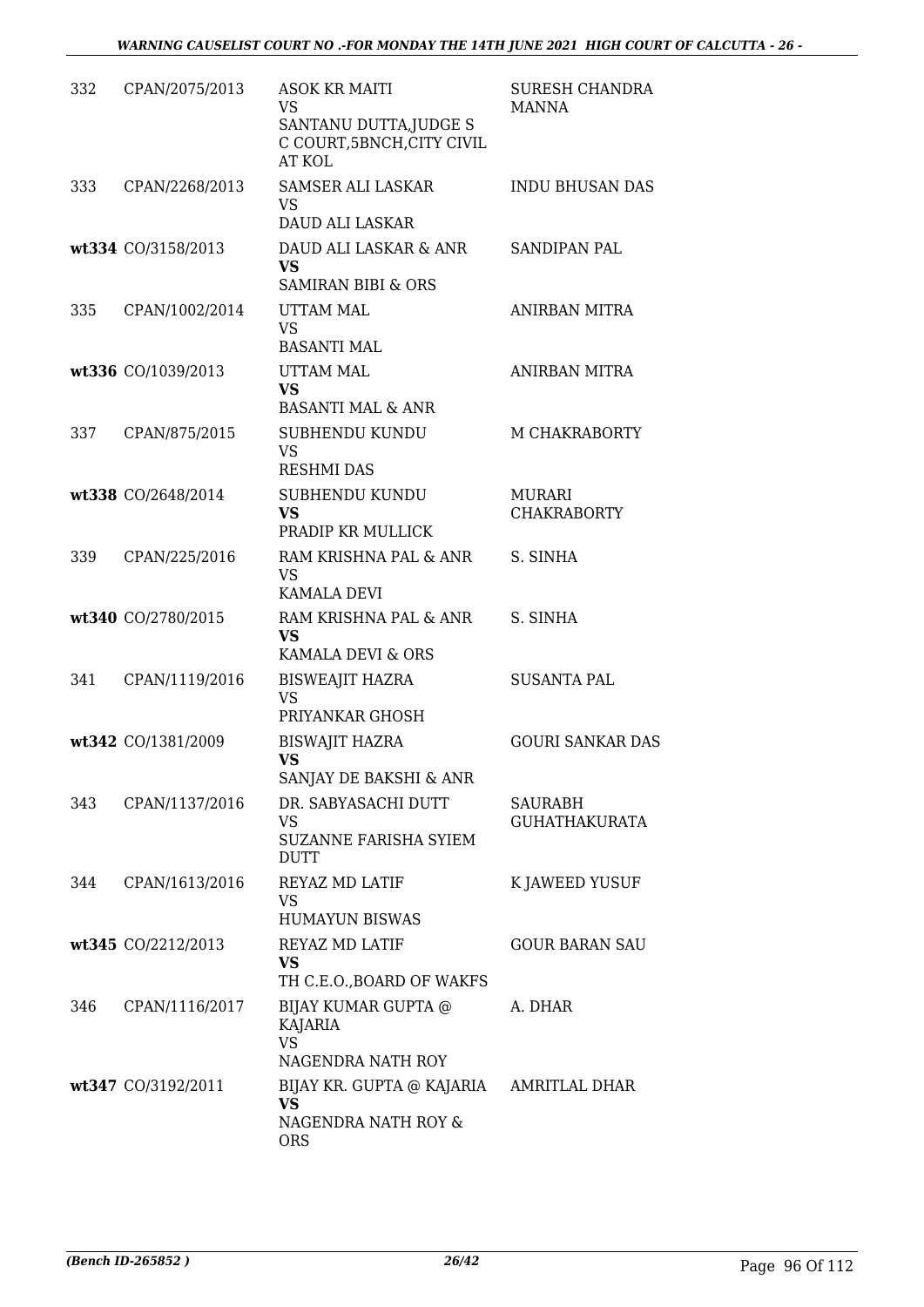| 348 | CPAN/1239/2017                          | SAMIR GHOSH<br>VS<br><b>SUKUMAR GHOSH &amp; ANR</b>                                                       | A. GHOSH                                                                                  |
|-----|-----------------------------------------|-----------------------------------------------------------------------------------------------------------|-------------------------------------------------------------------------------------------|
| 349 | CPAN/1254/2017                          | KUMKUM GHOSH<br><b>VS</b><br><b>SMT MANORAMA GHOSH &amp;</b>                                              | AMR NATH AGARWAL                                                                          |
|     | wt350 CO/1971/2013                      | ANR<br><b>SMT MANORAMA GHOSH</b><br><b>VS</b><br><b>SMT ABHA RANI GHOSH &amp;</b><br><b>ORS</b>           | <b>SANJIB KUMAR</b><br>MUKHOPADHYAY                                                       |
| 351 | CPAN/1482/2017                          | SMT ARCHANA SINGH<br><b>VS</b><br>AJAY SHANKAR                                                            | <b>AMIT SHARMA</b>                                                                        |
|     | wt352 CO/4135/2015                      | <b>AJAY SHANKAR</b><br><b>VS</b><br><b>ARCHANA SINGH</b>                                                  | PARTHA SARATHI<br><b>MONDAL</b>                                                           |
| 353 | CO/151/1997                             | <b>BHUBANESWARI GOLDER &amp;</b><br><b>ORS</b><br><b>VS</b><br>BIRENDRALAL MAHAJAN                        |                                                                                           |
|     | IA NO: CAN/1/2002(Old No:CAN/2246/2002) |                                                                                                           |                                                                                           |
|     |                                         | wt354 CPAN/1203/2002 PRASANTA @ SUSHANTA ANIMESH DAS<br><b>GOLDER</b><br><b>VS</b><br>BIRENDRALAL MAHAJAN |                                                                                           |
| 355 | CO/1972/1997                            | RAM NATH SINGH<br>VS<br>NISHIT KUMAR MONDAL                                                               | TAPAN KUMAR DUTT                                                                          |
|     |                                         | IA NO: CAN/1/1997(Old No:CAN/7559/1997), CAN/2/2008(Old No:CAN/1181/2008)                                 |                                                                                           |
|     | wt356 CPAN/443/2002                     | RAM NATH SINGH<br><b>VS</b><br>NISHIT KUMAR MONDAL                                                        | <b>ANIMESH DAS</b>                                                                        |
|     | 357 CO/264/1998                         | <b>SISIR KUMAR DAS</b><br>VS<br>DR.BADRI PROSAD GUPTA                                                     | <b>SUMIT KUMAR RAY</b>                                                                    |
|     | No:CAN/9298/1999)                       |                                                                                                           | IA NO: CAN/1/1998(Old No:CAN/4270/1998), CAN/2/1998(Old No:CAN/6304/1998), CAN/3/1999(Old |
|     | wt358 CPAN/1580/2006                    | <b>BADRI PRASAD GUPTA</b><br>VS<br><b>SISIR KUMAR DAS</b>                                                 | <b>RAM PROKAS</b><br><b>BANERJEE</b>                                                      |
| 359 | CO/859/1999                             | DILIP KUMAR ROY @ BANIK<br>VS<br>DIPTI ROY                                                                | RAJ. KUMAR<br><b>CHAKRABORTY</b>                                                          |
|     | IA NO: CAN/1/2000(Old No:CAN/5030/2000) |                                                                                                           |                                                                                           |
|     | wt360 CPAN/667/2002                     | DILIP KUMAR ROY @ BANIK<br>VS<br>C.K. LAHIRI                                                              | RAJKUMAR<br><b>CHAKRABORTY</b>                                                            |
| 361 | CO/2708/1999                            | PABITRA DAS<br><b>VS</b><br><b>UNNAYAN SAMITY</b>                                                         |                                                                                           |
|     |                                         | IA NO: CAN/1/1999(Old No:CAN/8846/1999), CAN/2/1999(Old No:CAN/8968/1999)                                 |                                                                                           |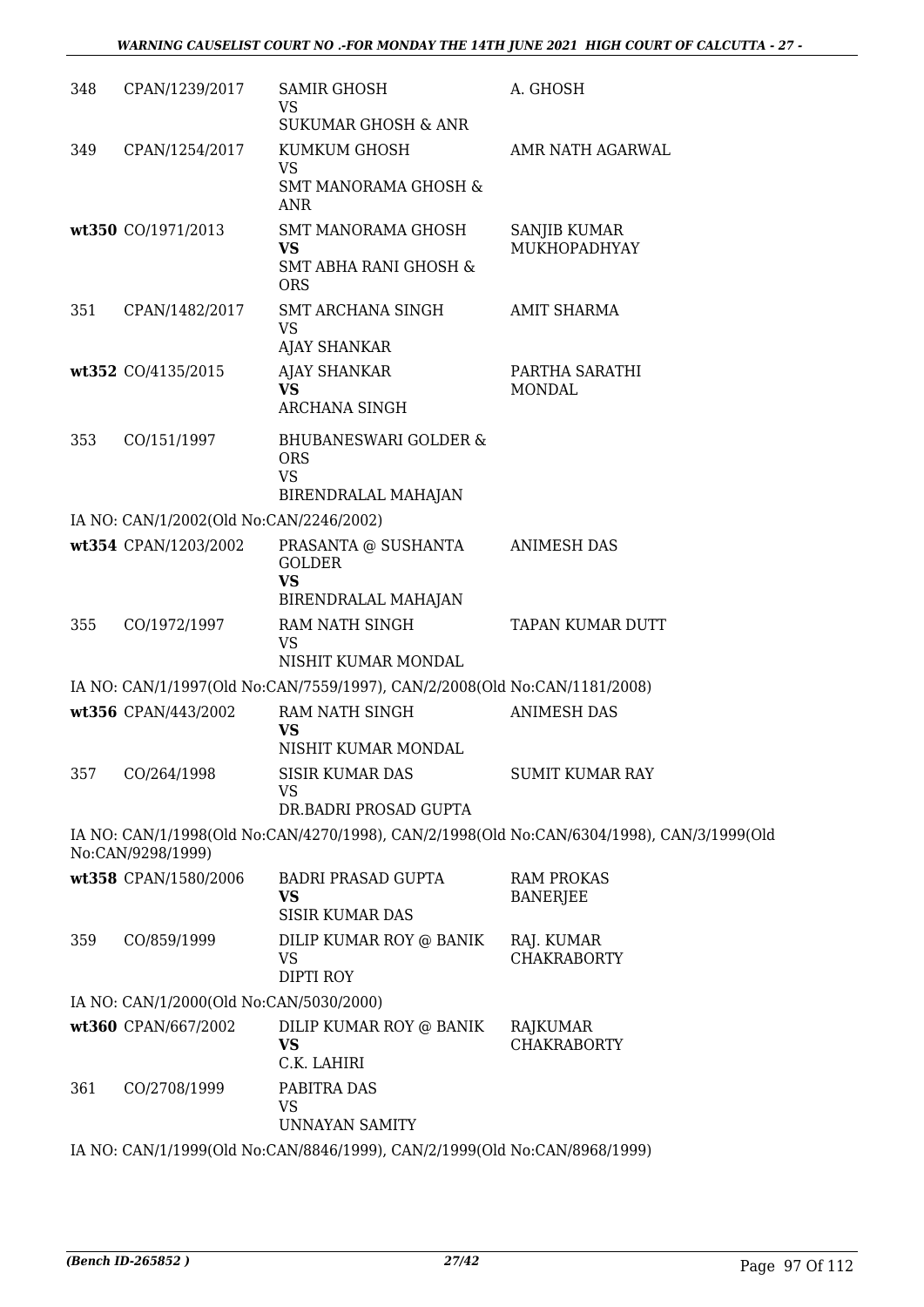|     | wt362 CPAN/1192/2002                    | PABITRA KUMAR DAS<br><b>VS</b><br>DHIRENDRA NATH BOSE                         | <b>SUJIT KR. LAIK</b>                    |
|-----|-----------------------------------------|-------------------------------------------------------------------------------|------------------------------------------|
| 363 | CO/566/2000                             | <b>SABITA GHOSH</b><br>VS<br><b>SUNANDA PAUL</b>                              | <b>ANIMESH DAS</b>                       |
|     | wt364 CPAN/1002/2003                    | SABITA GHOSH<br><b>VS</b><br><b>SUNANDA PAUL</b>                              | <b>ANIMESH DAS</b>                       |
| 365 | CO/887/2000                             | KAILASH PATI SADHUKHAN<br>& ORS<br><b>VS</b><br><b>SOMNATH HAIT</b>           | <b>SWAPAN MONDAL</b>                     |
|     | wt366 CPAN/1000/2002                    | KAILASH PATI SADHUKHAN<br>& ORS.<br><b>VS</b><br><b>SOMNATH HAIT</b>          | <b>TAPAS MUKHERJEE</b>                   |
| 367 | CO/2353/2000                            | <b>BHOLA NATH SAHA</b><br><b>VS</b><br><b>SUSHIL GOVINDA SAHA</b>             | <b>SANGHAMITRA</b><br><b>NANDY</b>       |
|     | IA NO: CAN/1/2002(Old No:CAN/4318/2002) |                                                                               |                                          |
|     | wt368 CPAN/449/2002                     | <b>BHOLA NATH SAHA</b><br><b>VS</b><br>SUSHIL GOVINDA SAHA                    | <b>SANGHAMITRA</b><br><b>NANDY</b>       |
| 369 | CO/449/2002                             | MANORANJAN SARKAR<br><b>VS</b><br>THE AUTHORISED OFFICER                      | RITUPARNA RAY<br><b>PANDA</b>            |
|     | wt370 CPAN/696/2002                     | MONORANJAN SARKAR<br><b>VS</b><br>ASHISH KUMAR SAMANTA                        | <b>BIKASH KUMAR</b><br><b>CHATTERJEE</b> |
| 371 | CO/972/2002                             | SONAULLAH WAKF ESTATE<br><b>VS</b><br><b>JIBAN RANJAN</b><br><b>CHOWDHURY</b> | <b>AMANATULLAH</b><br>MRIDHA             |
|     | IA NO: CAN/1/2002(Old No:CAN/7497/2002) |                                                                               |                                          |
|     | wt372 CPAN/1061/2002                    | SONAULLAH WAKF ESTATE<br><b>VS</b><br><b>JIBAN RANJAN</b><br><b>CHOWDHURY</b> | AMANATULLAH<br>MRIDHA                    |
| 373 | CO/974/2002                             | <b>SUBHAMOY DEY SARKAR</b><br><b>VS</b><br>PAPIYA DUTTA                       | <b>SUSMITA DEY</b>                       |
|     | IA NO: CAN/1/2002(Old No:CAN/5619/2002) |                                                                               |                                          |
|     | wt374 CPAN/968/2002                     | SUBHOMOYEE DEY SARKAR<br>& ORS.<br><b>VS</b><br>PAPIYA DUTTA                  | <b>SUSMITA DEY</b>                       |
| 375 | CO/1783/2002                            | LIAKAT ALI & ORS.<br>VS<br>TAIYAB ALI MOLLA                                   | RAJNARAYAN DATTA                         |
|     | wt376 CPAN/312/2003                     | LIAKAT ALI & ORS.<br><b>VS</b><br>TAIYAB ALI MOLLA                            | RAJNARAYAN DATTA                         |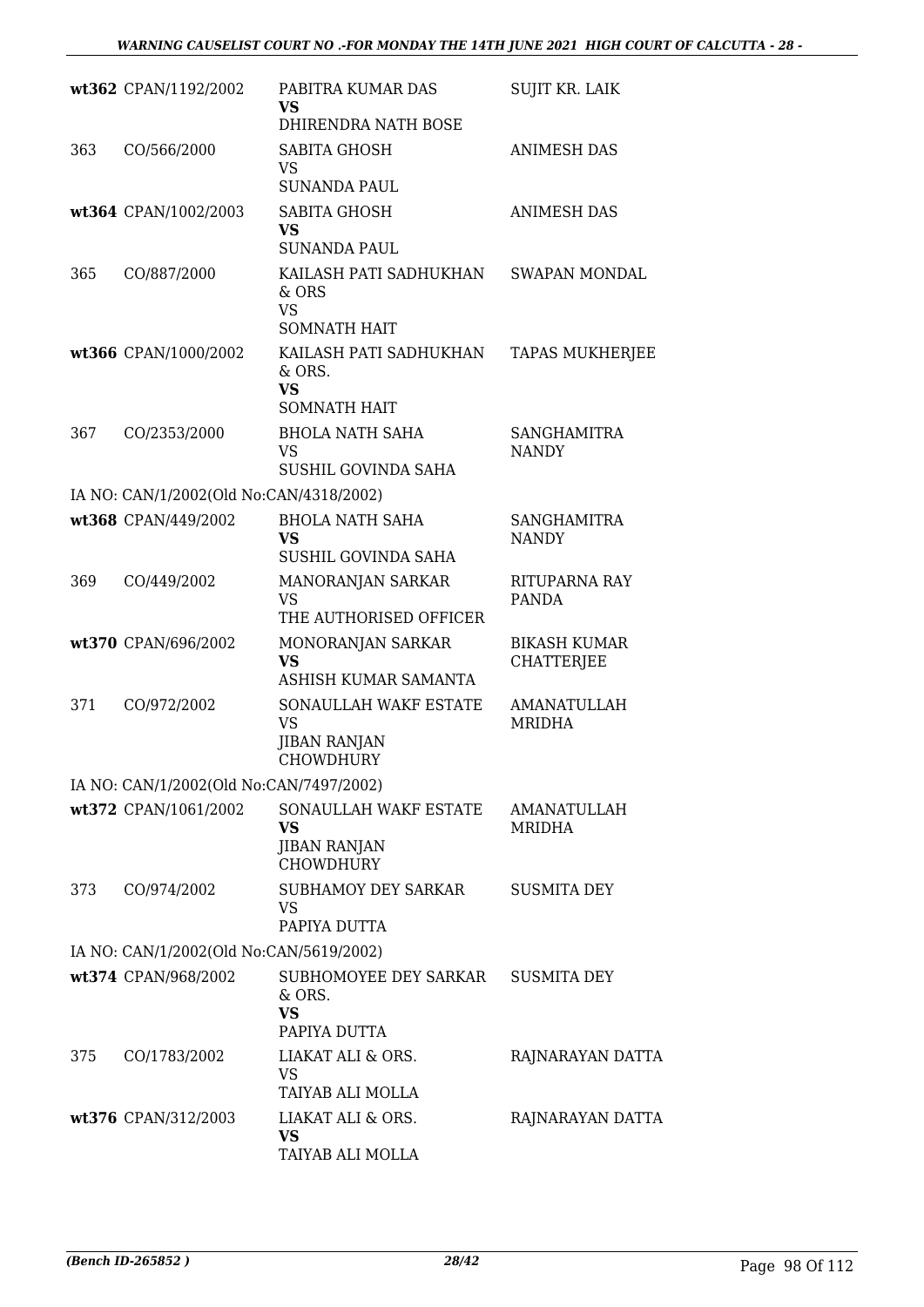|     | wt377 CPAN/1274/2002                    | LIAKAT ALI & ORS.<br>VS<br>TAIYAB ALI MOLLA                                | RAJMARAYAN DATTA                     |
|-----|-----------------------------------------|----------------------------------------------------------------------------|--------------------------------------|
| 378 | CO/2071/2002                            | CHITTA RANJAN KARFA<br><b>VS</b><br>STATE OF W.B.                          | <b>SYED SHAMSUL</b><br><b>AREFIN</b> |
|     | wt379 CPAN/1354/2004                    | CHITTA RANJAN KARFA<br>VS<br>KARTICK CH. PRADHAN                           | SYED SHAMSUL<br><b>AREFIN</b>        |
| 380 | CO/2828/2002                            | SAMAREN ROY & ORS.<br>VS<br><b>SUKTI SANYAL</b>                            | <b>BINOD BEHARI GIRI</b>             |
|     | wt381 CPAN/492/2003                     | SAMAREN ROY & ORS.<br>VS.<br>R.K. DATTA                                    | <b>BINOD BIHARI GIRI</b>             |
| 382 | CO/3021/2002                            | <b>SANJAY KAPOOR</b><br>VS<br>MITANA KAPOOR @<br><b>EISRAEL</b>            | <b>SUMANTA BISWAS</b>                |
|     | IA NO: CAN/1/2002(Old No:CAN/9999/2002) |                                                                            |                                      |
|     | wt383 CRC/1414/2003                     | SANJAY KAPOOR<br>VS<br><b>MITANA KAPOOR</b>                                | SUROJIT KUMAR<br><b>MITRA</b>        |
|     | wt384 CPAN/53/2003                      | SANJAY KAPOOR<br><b>VS</b><br>MITANA KAPOOR @ ISRAEL                       | <b>SUMANTA BISWAS</b>                |
| 385 | CO/2551/2003                            | ATUL BANDHU LAHIRI<br>VS<br><b>GAYATRI DEY</b>                             | DEBAYAN BERA                         |
|     |                                         | IA NO: CAN/1/2003(Old No:CAN/10569/2003), CAN/2/2004(Old No:CAN/1377/2004) |                                      |
|     | wt386 CPAN/1806/2003                    | ATUL BANDHU LAHIRI<br>VS<br>BARENDRA KR. BAISHYA                           | DEBAYAN BERA                         |
| 387 | CO/1984/2004                            | RITA BANDYOPADHYAY<br><b>VS</b><br>ABHIK BANDYOPADHYAY                     | <b>RINA BANERJEE</b>                 |
|     | wt388 CPAN/1424/2004                    | ARINDAM KARMOKAR<br>VS<br>NARAYAN DUTTA                                    | KARTICK KR. ROIY                     |
| 389 | CO/2243/2004                            | <b>BISWESWAR NATH</b><br>VS.<br><b>SAMAR KUMAR MITRA</b>                   | <b>AMIT BANERJEE</b>                 |
|     | wt390 CPAN/1810/2004                    | <b>BISWESWAR NATH</b><br><b>VS</b><br><b>SAMAR KR. MITRA</b>               | <b>AMIT BANERJEE</b>                 |
| 391 | CO/3413/2004                            | RANJIT SINGH<br><b>VS</b><br>STATE OF WEST BENGAL                          | <b>SWAPAN KUMAR KAR</b>              |
|     | wt392 CPAN/1489/2005                    | RANJIT SINGH<br><b>VS</b><br>MONOJ PANTH                                   | SWAPAN KR. KAR                       |
|     |                                         | <b>SR SECTION (WL) -DB</b>                                                 |                                      |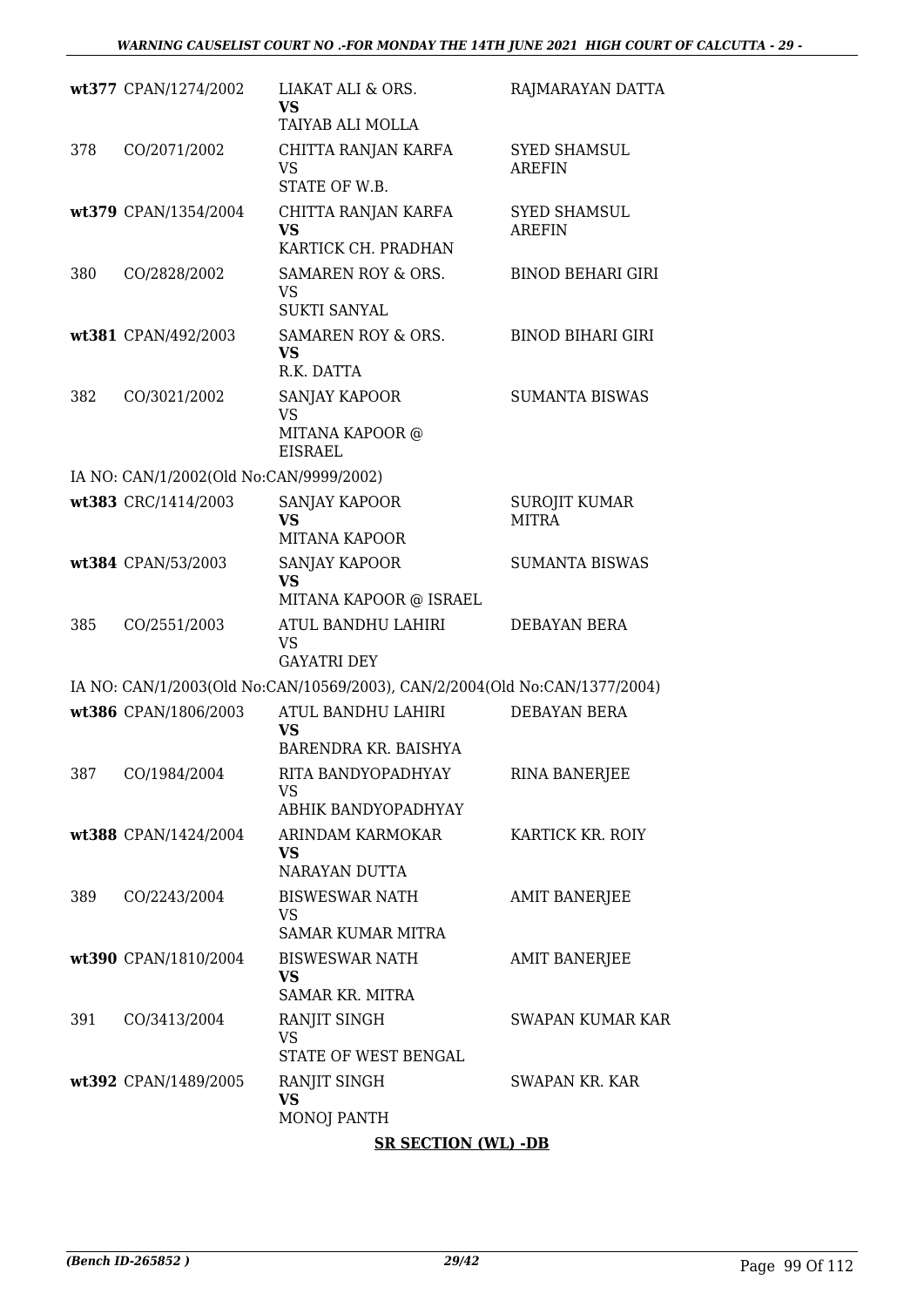| 393 | SAT/1941/1998                           | KRISHNA PADA PAL<br><b>VS</b>                                                                                    | NABAROON KARAK                        |
|-----|-----------------------------------------|------------------------------------------------------------------------------------------------------------------|---------------------------------------|
|     |                                         | MANIK CHNADRA GHOSH                                                                                              |                                       |
|     | IA NO: CAN/1/2020                       |                                                                                                                  |                                       |
| 394 | FAT/2/2020                              | PRALAL CHOWDHURY<br><b>VS</b><br><b>DULAL CHOWDHURY</b>                                                          | <b>SHIBASIS</b><br><b>CHATTERJEE</b>  |
|     |                                         |                                                                                                                  |                                       |
|     | IA NO: CAN/1/2020(Old No:CAN/2924/2020) |                                                                                                                  |                                       |
| 395 | FAT/5/2020                              | <b>EXECUTIVE OFFICER,</b><br>BURDWAN DEVELOPMENT<br><b>AUTHORITY</b><br><b>VS</b><br><b>ABDUL AZIZ &amp; ANR</b> | <b>SANCHARI</b><br><b>CHAKRABORTY</b> |
|     |                                         | IA NO: CAN/1/2020(Old No:CAN/243/2020), CAN/2/2020(Old No:CAN/245/2020)                                          |                                       |
| 396 | FAT/8/2020                              | THE STATE OF W.B.                                                                                                | <b>ANIRUDDHA SEN</b>                  |
|     |                                         | <b>VS</b><br>HAZARI LAL RAJBANSHI                                                                                |                                       |
| 397 | FAT/9/2020                              | THE STATE OF W.B.                                                                                                | <b>ANIRUDDHA SEN</b>                  |
|     |                                         | <b>VS</b><br><b>APARNA MANNA &amp; ORS</b>                                                                       |                                       |
| 398 | FAT/11/2020                             | THE STATE OF WEST                                                                                                | <b>ANIRUUDDHA SEN</b>                 |
|     |                                         | <b>BENGAL</b><br><b>VS</b><br>REBA RAJBANSHI                                                                     |                                       |
| 399 | FAT/12/2020                             | THE STATE OF WEST                                                                                                | <b>ANIRUDDHA SEN</b>                  |
|     |                                         | <b>BENGAL</b><br><b>VS</b><br>RADHA RANI RAJBANSHI &<br><b>ORS</b>                                               |                                       |
| 400 | FAT/13/2020                             | THE STATE OF WEST<br><b>BENGAL</b><br><b>VS</b>                                                                  | <b>ANIRUDDHA SEN</b>                  |
|     |                                         | ANUKUL RAJBANSHI                                                                                                 |                                       |
| 401 | FAT/15/2020                             | THE STATE OF W.B.<br>VS                                                                                          | ANIRUDDHA SEN                         |
|     |                                         | ANURADHA DUTTA                                                                                                   |                                       |
| 402 | FAT/16/2020                             | THE STATE OF W.B.<br>VS<br><b>GOLAPI MONDAL</b>                                                                  | ANIRUDDHA SEN                         |
| 403 |                                         | THE STATE OF WB                                                                                                  | <b>ANIRUDDHA SEN</b>                  |
|     | FAT/17/2020                             | <b>VS</b><br><b>SISIR KHOSO</b>                                                                                  |                                       |
| 404 | FAT/18/2020                             | THE STATE OF WB<br>VS                                                                                            | <b>ANIRUDDHA SEN</b>                  |
|     |                                         | KAMAL KHOSO                                                                                                      |                                       |
| 405 | FAT/20/2020                             | THE STATE OF WB<br>VS                                                                                            | ANIRUDDHA SEN                         |
|     |                                         | DINANATH KHOSO                                                                                                   |                                       |
| 406 | FAT/22/2020                             | THE STATE OF WB<br><b>VS</b><br><b>TAPAN KHOSO</b>                                                               | ANIRUDDHA SEN                         |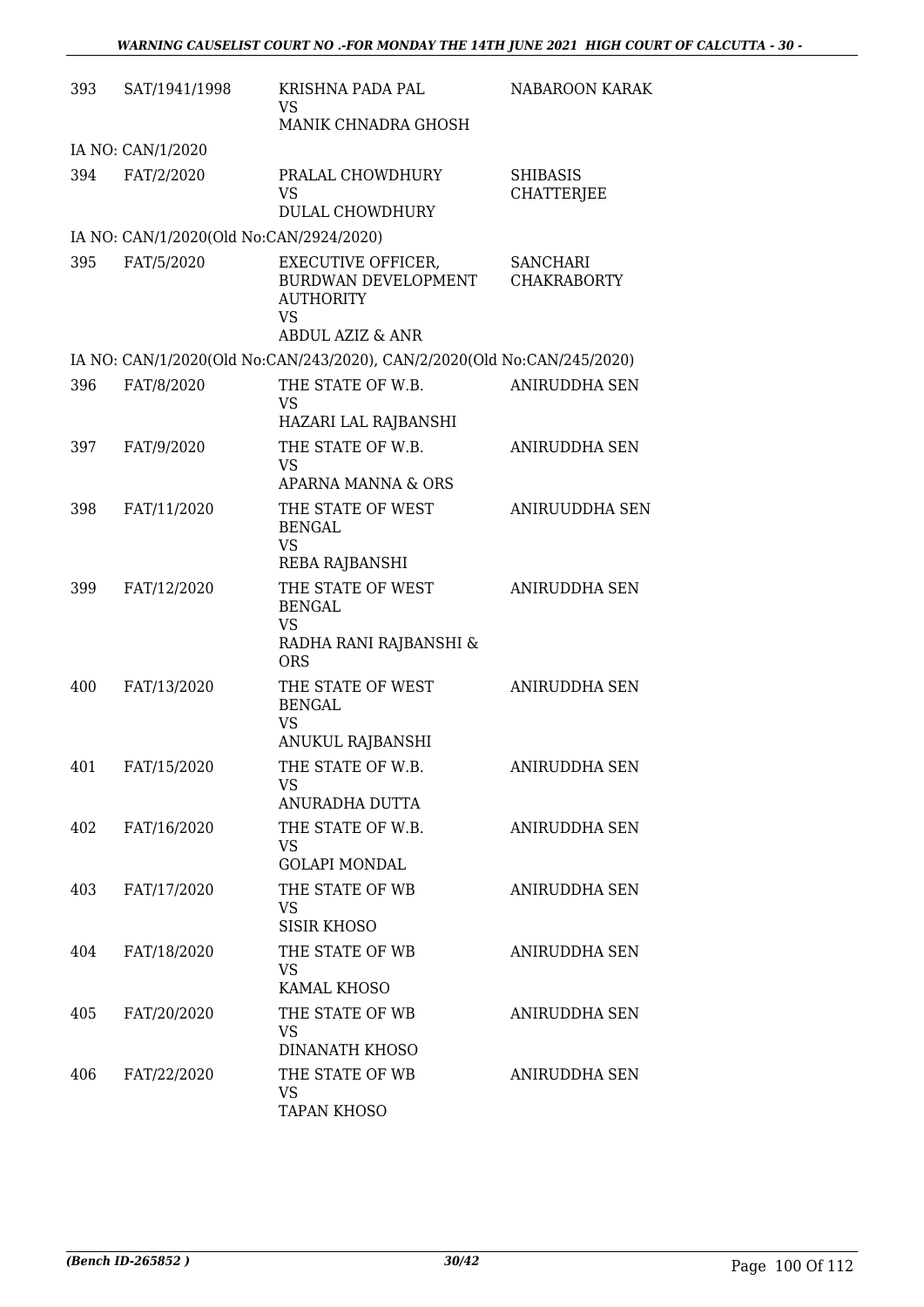| 407 | FAT/23/2020       | THE STATE OF WB<br><b>VS</b>                                         | ANIRUDDHA SEN                      |
|-----|-------------------|----------------------------------------------------------------------|------------------------------------|
|     |                   | ALOKA RAJBANZHI & ORS.                                               |                                    |
| 408 | FAT/27/2020       | THE STATE OF WB<br><b>VS</b><br>MRITYUNJOY KHOSO                     | ANIRUDDHA SEN                      |
|     |                   |                                                                      |                                    |
| 409 | FAT/28/2020       | THE STATE OF WB<br><b>VS</b><br>PRATAP KHOSO & ORS.                  | <b>ANIRUDDHA SEN</b>               |
| 410 | FAT/29/2020       | THE STATE OF WB<br>VS                                                | <b>ANIRUDDHA SEN</b>               |
|     |                   | <b>GAGAN KHOSO</b>                                                   |                                    |
| 411 | FAT/30/2020       | THE STATE OF WB<br><b>VS</b>                                         | <b>ANIRUDDHA SEN</b>               |
|     |                   | KALYANI KHOSO & ORS.                                                 |                                    |
| 412 | FAT/32/2020       | <b>GYAN CHAND GUPTA &amp;</b><br>ORS.<br><b>VS</b><br>KMC & ORS.     | <b>SUDHAKAR BISWAS</b>             |
| 413 | FAT/36/2020       | THE STATE OF WEST<br><b>BENGAL</b><br><b>VS</b>                      | <b>ANIRUDDHA SEN</b>               |
|     |                   | NRIPEN KHOSO                                                         |                                    |
| 414 | FAT/39/2020       | PREMJIT ROY<br><b>VS</b>                                             | <b>RUDRANIL MITRA</b>              |
|     |                   | SARBAJIT ROY & ORS                                                   |                                    |
|     | IA NO: CAN/1/2020 |                                                                      |                                    |
| 415 | FAT/41/2020       | M/S. KALIMATA<br>ENTERPRISE REP BY<br>ARINDAM PAN & ANR<br><b>VS</b> | KAUSTAV<br><b>BHATTACHARYA</b>     |
|     |                   | <b>BHARATI AIRTEL LTD &amp;</b><br>ANR                               |                                    |
| 416 | FAT/42/2020       | CHANDAN GOPAL PODDER<br><b>VS</b><br><b>BROJO GOPAL PODDER</b>       | SABITA MUKHERRJEE<br>ROY CHOWDHURY |
|     | IA NO: CAN/1/2021 |                                                                      |                                    |
| 417 | FAT/51/2020       | THE STATE OF WB<br>VS                                                | MRINMAY KR. SAHU                   |
|     |                   | <b>ABDUL HAMID</b>                                                   |                                    |
| 418 | FAT/53/2020       | <b>STATE OF WB</b><br><b>VS</b><br><b>ABDUL AZIZ</b>                 | MRINMAY KR. SAHU                   |
| 419 | FAT/54/2020       | <b>STATE OF WB</b><br>VS                                             | MRINMAY KR. SAHU                   |
|     |                   | ABDUL HAMID & ANR.                                                   |                                    |
| 420 | FAT/58/2020       | GITA PALAI & ANR.<br>VS<br>SUDARSHAN PALAI & ORS.                    | PUJA BERIWAL                       |
|     |                   |                                                                      |                                    |
| 421 | SAT/59/2020       | JALADHAR MAHATO & ORS.<br><b>VS</b><br>ANKUR MAHATO & ORS.           | <b>ANKITA DEY</b>                  |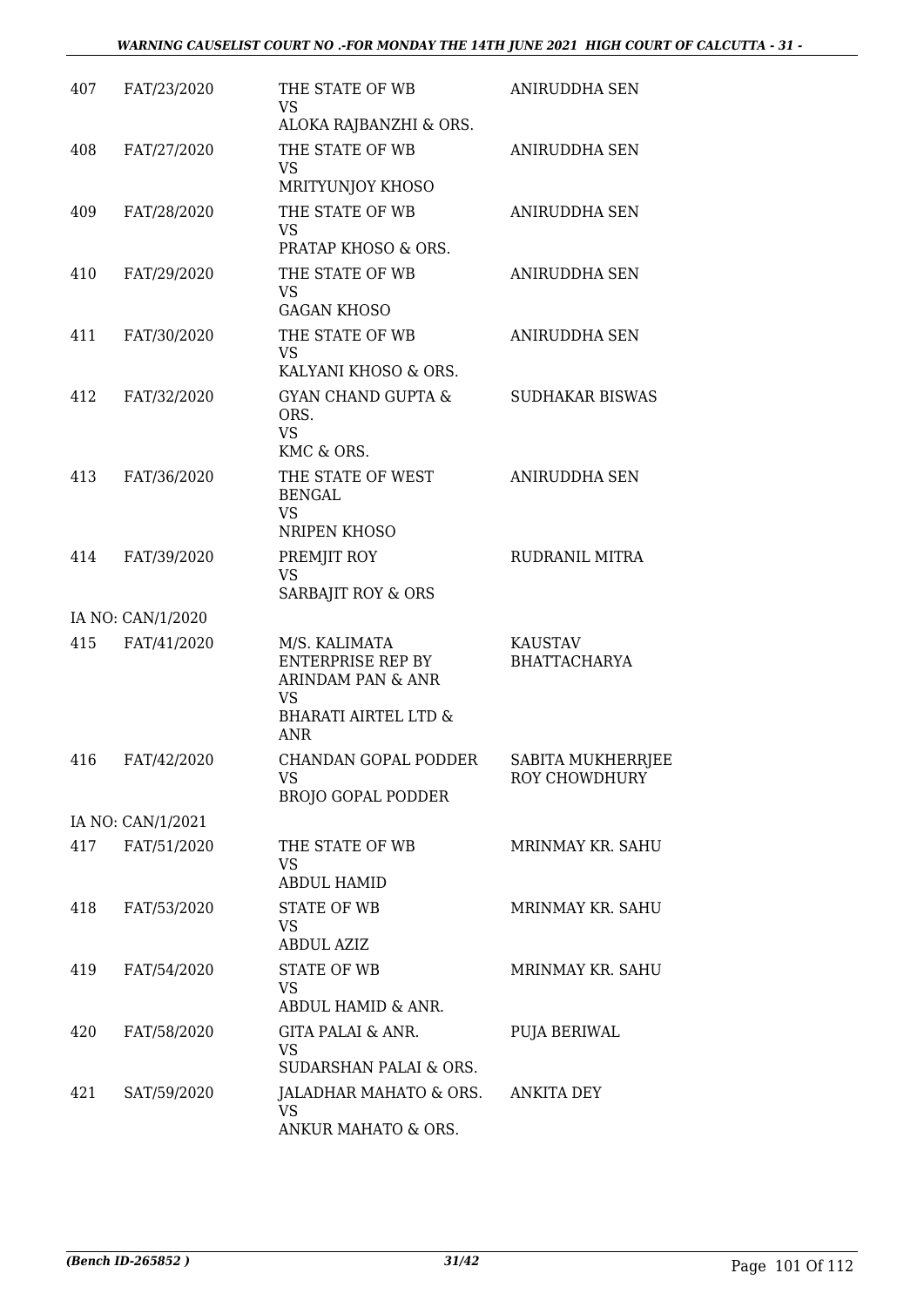| 422               | FAT/66/2020                             | SEKH SAFIQUE@SAFIQUE<br><b>SEKH &amp; ANR</b><br><b>VS</b><br><b>SK LOKMAN &amp; ORS</b> | <b>DHANANJAY</b><br><b>BANERJEE</b>   |  |  |
|-------------------|-----------------------------------------|------------------------------------------------------------------------------------------|---------------------------------------|--|--|
|                   | IA NO: CAN/1/2020(Old No:CAN/1428/2020) |                                                                                          |                                       |  |  |
| 423               | FAT/70/2020                             | JHUMANI PAL & ANR<br><b>VS</b><br>MADAN MOHAN PATRA &<br>ANR                             | AMARNATH SUKUL                        |  |  |
|                   | IA NO: CAN/1/2020(Old No:CAN/1651/2020) |                                                                                          |                                       |  |  |
| 42.4              | FAT/71/2020                             | UNION OF INDIA & ANR<br><b>VS</b><br>SUSANTA KR. SARKAR &<br><b>ANR</b>                  | DEEPAK KUMAR<br><b>SINGH</b>          |  |  |
| 425               | FAT/80/2020                             | <b>BASUDEB GHOSH@SANJOY</b><br><b>GHOSH</b><br><b>VS</b><br><b>SMT CHAMPA MONDAL</b>     | <b>SALMAN HASAN</b>                   |  |  |
| 426               | SAT/82/2020                             | SK ABDUL HAI<br><b>VS</b><br>SK ABDUL HAMID & ORS                                        | <b>KRISHNA YADAV</b>                  |  |  |
| 42.7              | FAT/83/2020                             | UNION OF INDIA & ANR<br><b>VS</b><br>MAHASIN ALI & ANR                                   | DEEPAK KUMAR<br><b>SINGHA</b>         |  |  |
| 428               | FAT/85/2020                             | UNION OF INDIA & ANR<br><b>VS</b><br>MAHASIN ALI & ANR                                   | DEEPAK KUMAR<br><b>SINSH</b>          |  |  |
| 429               | FAT/86/2020                             | <b>BANSHIDHAR GUPTA</b><br>VS<br>MADAN MOHAN PD GUPTA<br>& ORS                           | <b>RUDRA PRASAD</b><br><b>MATILAL</b> |  |  |
| 430               | FAT/90/2020                             | UNION OF INDIA & ANR<br><b>VS</b><br>AFROJA BEGAM & ANR                                  | DEEPAK KUMAR<br>SINGH                 |  |  |
| 431               | FAT/91/2020                             | UNION OF INDIA & ANR<br><b>VS</b><br>KAJAL MAHANTA & ANR                                 | DEEPAK KUMAR<br><b>SINGH</b>          |  |  |
| 432               | FAT/100/2020                            | PRABIR NANDI<br>VS<br>SANDHYA NANDI & ANR                                                | NILANJAN PAL                          |  |  |
| IA NO: CAN/1/2021 |                                         |                                                                                          |                                       |  |  |
| 433               | FAT/101/2020                            | RIJAUNUL HOQUE & ORS<br><b>VS</b><br>TAIMUR RAHAMAN & ORS                                | MADHUMANTI DAS                        |  |  |
| 434               | FAT/103/2020                            | E.O BURDWAN DEVP.<br><b>AUTHORITY</b><br>VS<br>CHITTARANJAN GHOSH &<br>ANR.              | SANCHARI<br><b>CHAKRABORTY</b>        |  |  |

IA NO: CAN/1/2020(Old No:CAN/2405/2020)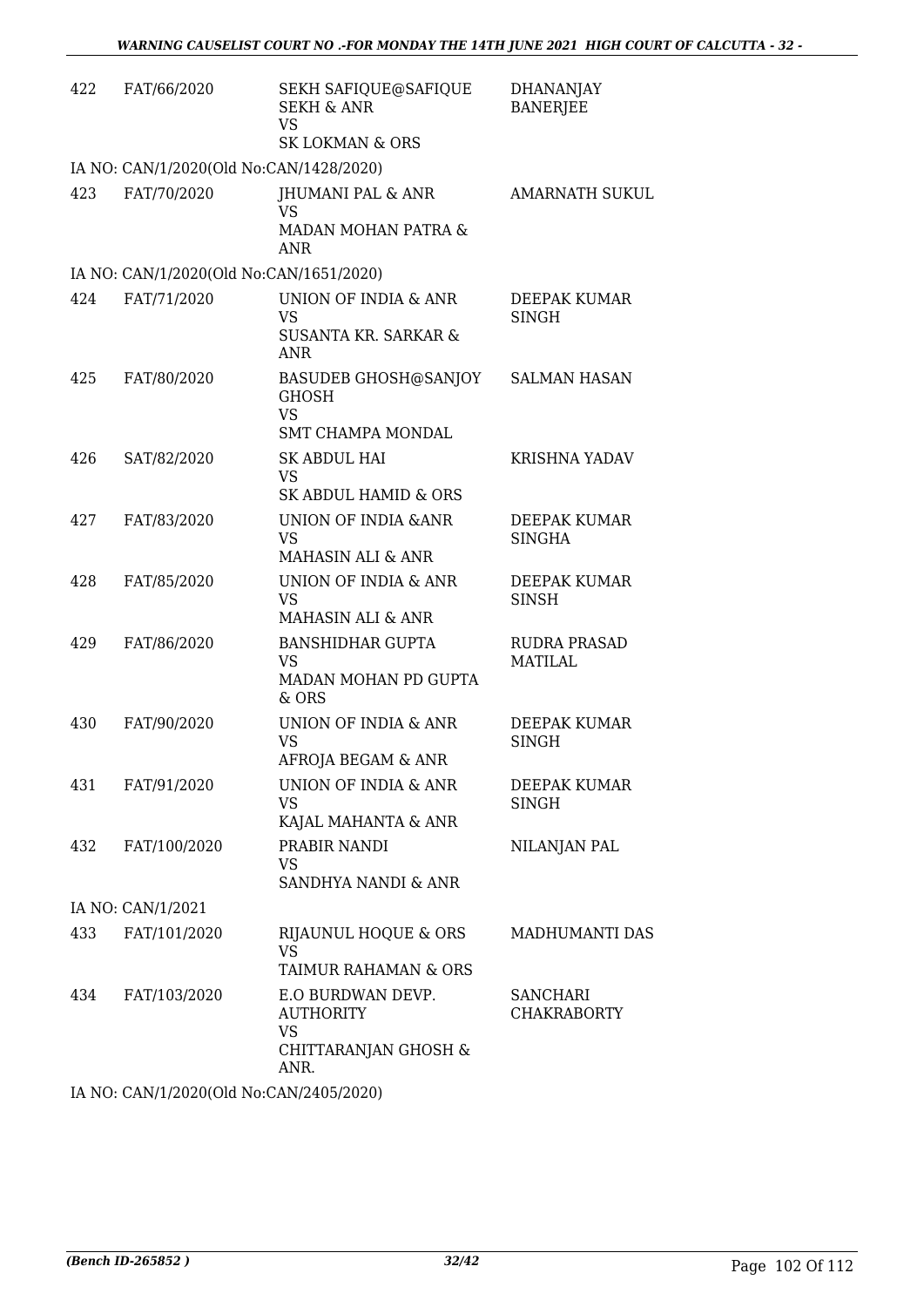| 435 | FAT/104/2020                            | E.O, BURDWAN DEVP.<br><b>AUTHORITY</b><br><b>VS</b><br>MIR NAZRUL ALI & ORS. | <b>SANCHARI</b><br><b>CHAKRABORTY</b> |
|-----|-----------------------------------------|------------------------------------------------------------------------------|---------------------------------------|
|     |                                         | IA NO: CAN/1/2020(Old No:CAN/2403/2020), CAN/2/2020(Old No:CAN/2409/2020)    |                                       |
| 436 | FAT/108/2020                            | UNION OF INDIA & ANR.<br>VS                                                  | DEEPAK KR. SINGH                      |
|     |                                         | MOMENA BEWA & ORS.                                                           |                                       |
| 437 | FAT/109/2020                            | UNION OF INDIA & ANR.<br><b>VS</b><br>SEHENAJ HOSSAIN & ANR.                 | DEEPAK KR. SINGH                      |
| 438 | FAT/110/2020                            | UNION OF INDIA & ANR.<br><b>VS</b>                                           | DEEPAK KR. SINGH                      |
|     |                                         | KAMALI MARDI & ANR.                                                          |                                       |
| 439 | FAT/111/2020                            | UNION OF INDIA & ANR.<br><b>VS</b><br><b>BALAK PAHAN &amp; ANR.</b>          | DEEPAK KR. SINGH                      |
| 440 | FAT/119/2020                            | UNION OF INDIA & ANR                                                         | DEEPAK KUMAR                          |
|     |                                         | <b>VS</b><br><b>USHA RANI DAS &amp; ORS</b>                                  | <b>SINGH</b>                          |
| 441 | FAT/120/2020                            | UNION OF INDIA & ANR<br><b>VS</b>                                            | DEEPAK KUMAR<br>SINGH                 |
|     |                                         | MAJHI HEMBROM & ORS                                                          |                                       |
| 442 | FAT/124/2020                            | ABDUL & ORS.<br><b>VS</b>                                                    | MD. NAUROZ<br><b>RAHBER</b>           |
|     |                                         | SK. KHAMIRUDDIN & ORS.                                                       |                                       |
|     | IA NO: CAN/1/2020(Old No:CAN/2519/2020) |                                                                              |                                       |
| 443 | FAT/149/2020                            | STATE OF WEST BENGAL<br>VS<br>PRASANTA KUMAR GHOSH                           | ANIRUDDHA SEN                         |
| 444 | FAT/150/2020                            | STATE OF WEST BENGAL                                                         | <b>ANIRUDDHA SEN</b>                  |
|     |                                         | <b>VS</b><br>NIKHIL KUMAR GHOSH                                              |                                       |
| 445 | FAT/151/2020                            | STATE OF WEST BENGAL                                                         | ANIRUDDHA SEN                         |
|     |                                         | VS<br>MAHESH CHANDRA SAHA                                                    |                                       |
| 446 | FAT/152/2020                            | STATE OF WEST BENGAL<br><b>VS</b>                                            | ANIRUDDHA SEN                         |
|     |                                         | PROMODH RANJAN DAS                                                           |                                       |
| 447 | FAT/153/2020                            | STATE OF WEST BENGAL<br><b>VS</b>                                            | ANIRUDDHA SEN                         |
|     |                                         | <b>BASUKI BALA KAHAR</b><br>(PRAMANIK)                                       |                                       |
| 448 | FAT/154/2020                            | THE STATE OF W.B.<br>VS.<br>PRASANTA KUMAR BISWAS                            | ANIRUDDHA SEN                         |
| 449 | FAT/156/2020                            | THE STATE OF W.B.                                                            | ANIRUDDHA SEN                         |
|     |                                         | <b>VS</b><br>TAPAS KUMAR GHOSH                                               |                                       |
| 450 | FAT/157/2020                            | THE STATE OF W.B.<br><b>VS</b><br><b>DURLOV BISWAS</b>                       | ANIRUDDHA SEN                         |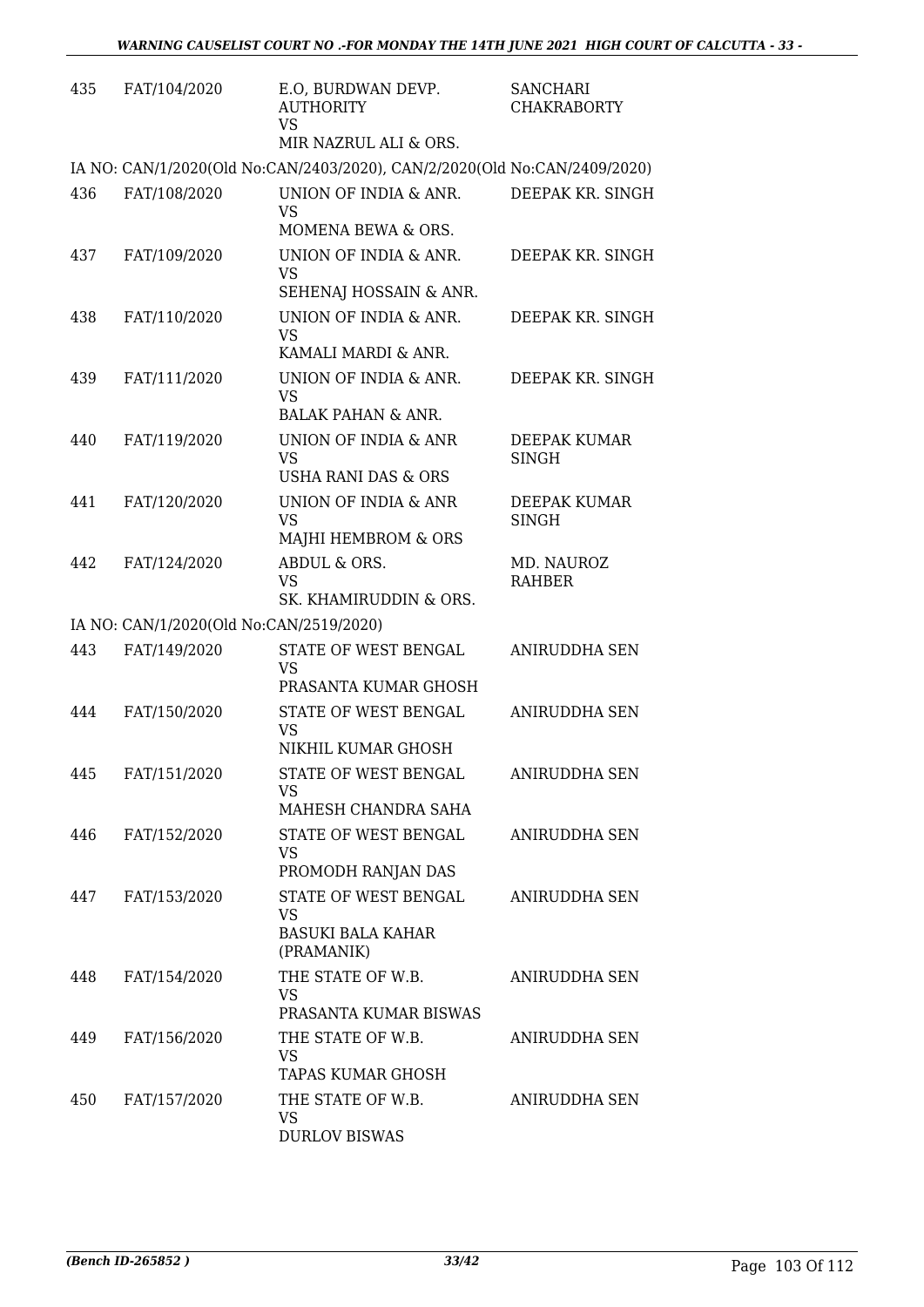| 451 | FAT/158/2020                            | THE STATE OF W.B.<br>VS                                                                 | ANIRUDDHA SEN                          |
|-----|-----------------------------------------|-----------------------------------------------------------------------------------------|----------------------------------------|
|     |                                         | <b>DILIP DEY SARKAR</b>                                                                 |                                        |
| 452 | FAT/159/2020                            | THE STATE OF W.B<br>VS                                                                  | ANIRUDDHA SEN                          |
|     |                                         | DILIP KUMAR GHOSH                                                                       |                                        |
| 453 | FAT/161/2020                            | PADMA SAHA<br>VS<br>HASI MUKHERJEE & ORS                                                | DEBAYAN ROY                            |
| 454 | FAT/162/2020                            | <b>SUSMITA DEY (MALLICK)</b><br><b>VS</b>                                               | <b>SMITA PAL</b>                       |
|     |                                         | <b>KRISHNENDU DEY</b>                                                                   |                                        |
|     |                                         | <b>S R SECTION (WL) - SB</b>                                                            |                                        |
| 455 | FMA/2020/2013                           | ASHA GOPE & ANR.<br>VS<br>THE UNITED INDIA<br><b>INSURANCE COMPANY</b>                  | AMIT RANJAN ROY                        |
|     |                                         | LIMITED & ANR.                                                                          |                                        |
|     | IA NO: CAN/1/2016(Old No:CAN/6439/2016) |                                                                                         |                                        |
| 456 | FMAT/314/2014                           | THE NATIONAL INSURANCE<br>COMPANY LTD.<br><b>VS</b><br>SANTANA MONDAL<br>(WIDOW) & ORS  | <b>SANJAY PAUL</b>                     |
|     |                                         | IA NO: CAN/1/2014(Old No:CAN/3554/2014), CAN/2/2014(Old No:CAN/3555/2014)               |                                        |
| 457 | WPA/22084/2017                          | CHOUDHURI SAHNAWAZ<br><b>KABIR</b><br><b>VS</b><br>STATE OF WEST BENGAL &<br><b>ORS</b> | <b>SUDIP GHOSH</b><br><b>CHOWDHURY</b> |
|     | IA NO: CAN/1/2019(Old No:CAN/7593/2019) |                                                                                         |                                        |
| 458 | FMAT/1186/2018                          | <b>RUMI SARKAR &amp; ANR</b>                                                            | <b>GAZI FARUQUE</b>                    |
|     |                                         | VS<br>K SRINU & ORS                                                                     | <b>HOSSAIN</b>                         |
|     |                                         | IA NO: CAN/1/2019(Old No:CAN/1368/2019), CAN/2/2019(Old No:CAN/8970/2019)               |                                        |
| 459 | WPA/5928/2019                           | GAUTAM GANGOPADHYAY<br>VS<br>STATE OF WEST BENGAL &<br><b>ORS</b>                       | <b>SUDIP GHOSH</b><br><b>CHOWDHURY</b> |
|     | IA NO: CAN/1/2020(Old No:CAN/2474/2020) |                                                                                         |                                        |
| 460 | COT/1/2020                              | CHABILA BAURI & ANR.<br><b>VS</b><br>THE NATIONAL IN. CO. LTD.<br>& ANR.                | <b>AMIT RANJAN ROY</b>                 |
| 461 | RVW/4/2020                              | <b>JOYDEB DAS</b><br>VS<br>CHANDRA MOHAN PATRA &<br>ORS.                                | <b>INDRAJIT MANDAL</b>                 |
| 462 | RVW/5/2020                              | <b>BALADEB DAS</b><br>VS<br>CHANDRA MOHAN PATRA &<br>ORS.                               | DR. INDRAJIT<br><b>MANDAL</b>          |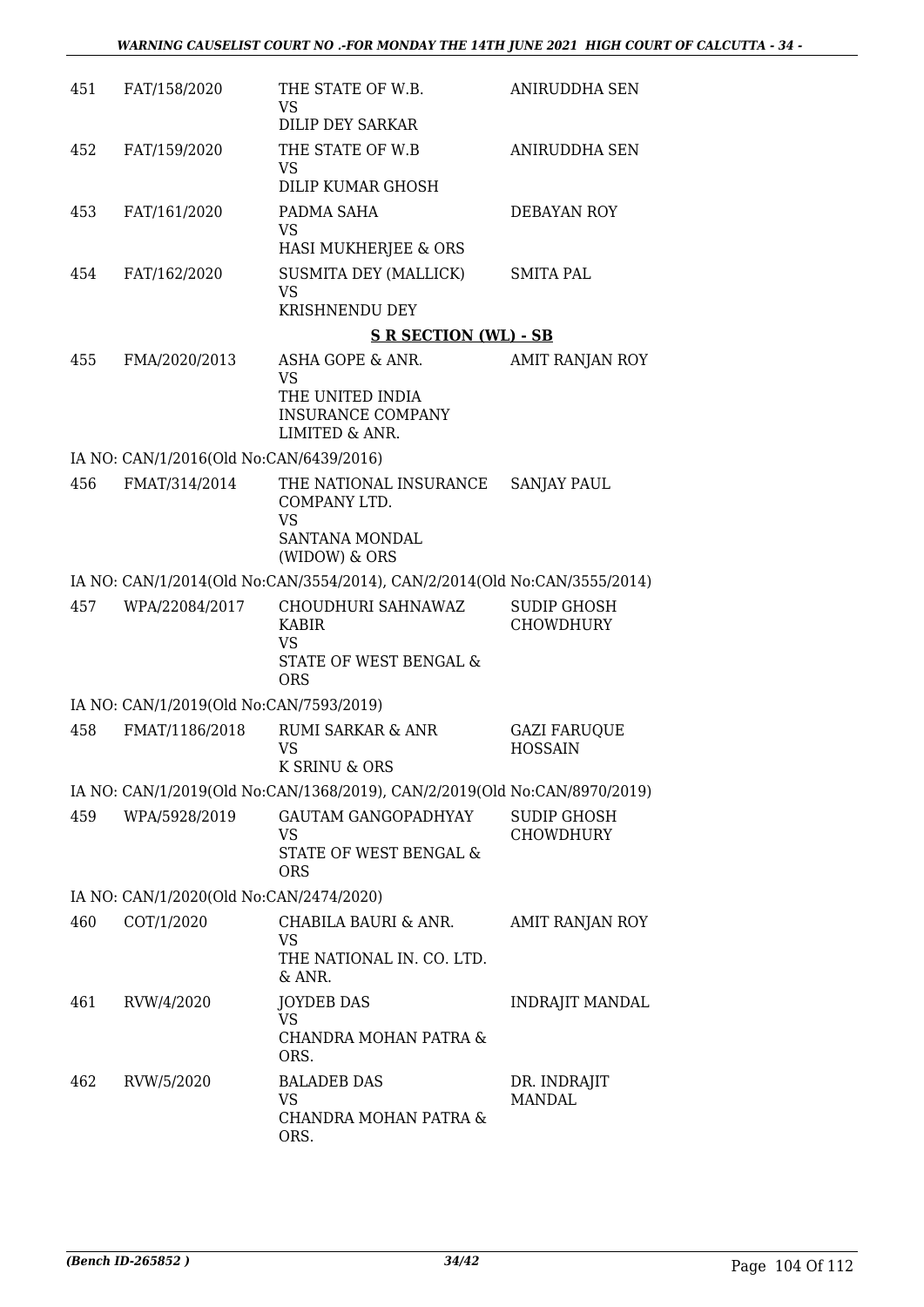| 463 | COT/5/2020                              | <b>BISWANATH DAS</b><br>VS.<br>STATE OF WEST BENGAL &<br>ORS.                                                                        | <b>WASHEF ALI</b><br><b>MONDAL</b> |
|-----|-----------------------------------------|--------------------------------------------------------------------------------------------------------------------------------------|------------------------------------|
| 464 | RVW/11/2020                             | YUSUF MONDAL<br><b>VS</b><br>BRIGHT WIRES LIMITED                                                                                    | <b>SHILA SARKAR</b>                |
| 465 | COT/13/2020                             | <b>SREYA CHOWDHURY</b><br><b>SARKHEL &amp; ORS</b><br>VS<br>RELIANCE GENERAL<br><b>INSURANCE COMPANY</b><br><b>LIMITED &amp; ANR</b> | <b>ASHIQUE MONDAL</b>              |
| 466 | COT/14/2020                             | KENDRIYA BHANDAR &<br>ANR.<br><b>VS</b><br>STATE OF WEST BENGAL &<br>ORS.                                                            | <b>BISWAJIT KUMAR</b>              |
| 467 | COT/15/2020                             | DARPANA DAS<br><b>VS</b><br>NATIONAL INSURANCE<br><b>COMPANY LIMITED &amp; ANR</b>                                                   | <b>ASHOQUE MONDAL</b>              |
| 468 | COT/16/2020                             | SALOMI SAROGI & ORS.<br><b>VS</b><br>NATIONAL IN. CO. LTD. &<br>ANR.                                                                 | <b>SUBHANKAR</b><br>MANDAL         |
| 469 | RVW/18/2020                             | NARU GOPAL DAS<br><b>VS</b><br>STATE OF WEST BENGAL &<br><b>ORS</b>                                                                  | <b>SUSMITA DEY (BASU)</b>          |
|     | IA NO: CAN/1/2020(Old No:CAN/1633/2020) |                                                                                                                                      |                                    |
| 470 | COT/18/2020                             | <b>BINA HELA &amp; ORS</b><br>VS<br>PUBLIC WORKS<br>DEPARTMENT (PWD)                                                                 | <b>ASHIQUE MONDAL</b>              |
| 471 | COT/19/2020                             | MARUFA BIBI @ MARUFA<br><b>BIBI BAPARI &amp; ORS.</b><br><b>VS</b><br>BAJAJ ALLIANZ G.I CO. LTD.<br>& ANR.                           | RAJESH SINGH                       |
| 472 | COT/20/2020                             | DIPALI PAYRA & ORS<br>VS<br>RELIANCE GENERAL<br>INSURANCE COMPANY LTD<br>$&$ ANR                                                     | <b>KRISHANU BANIK</b>              |
| 473 | FMAT/21/2020                            | MEDA DEVI & ORS<br><b>VS</b><br>THE NATIONAL INSURANCE<br>COMPANY LTD. & ANR                                                         | SANDIP<br>BANDYOPADHYAY            |
| 474 | COT/21/2020                             | SARASWATI CHATTERJEE &<br><b>ORS</b><br><b>VS</b><br>UNITED INDIA INSURANCE<br>COMPANY LTD & ORS                                     | SANDIP<br><b>BANDYOPADHYAY</b>     |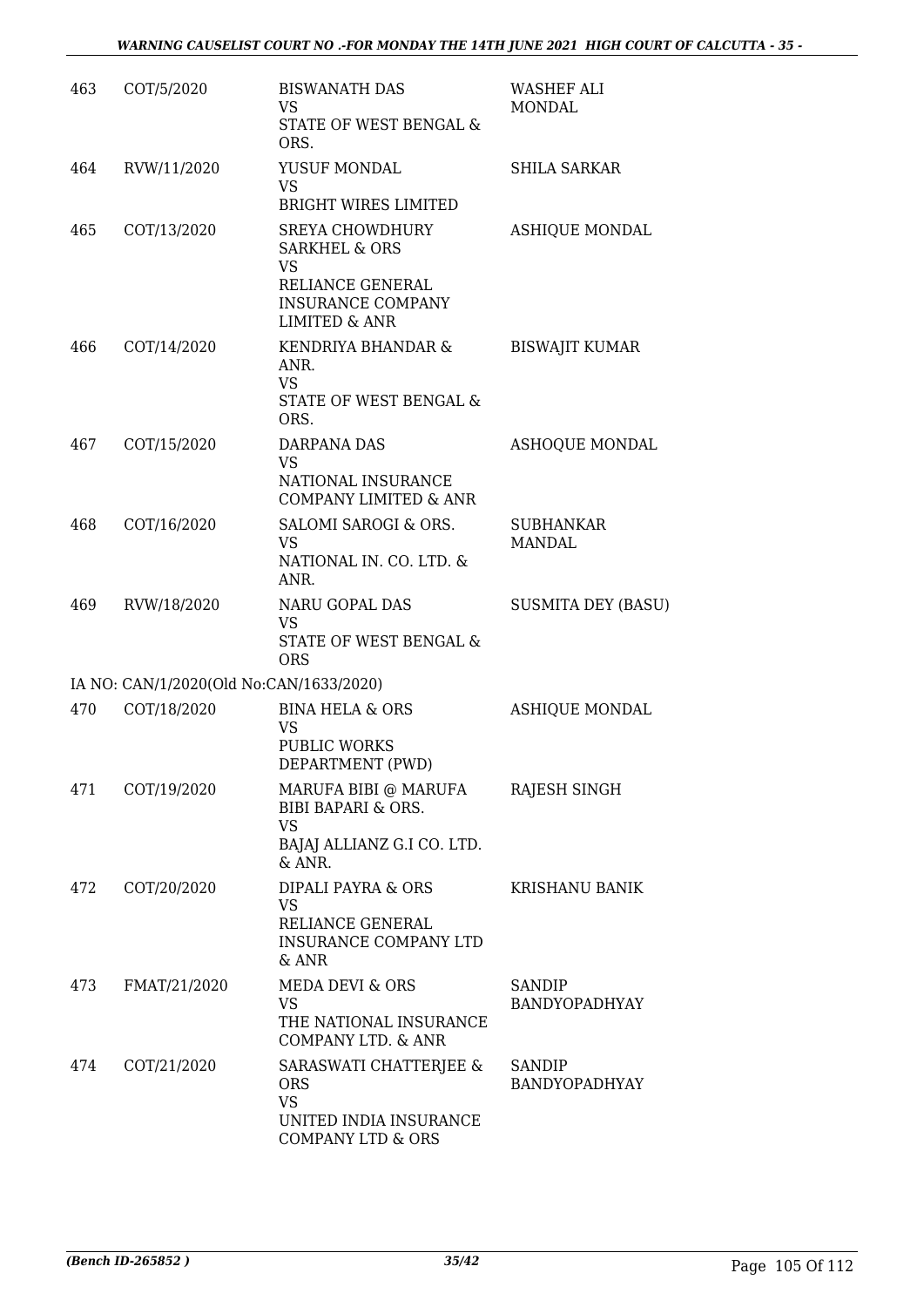| 475 | COT/22/2020  | <b>SAMIR SAMMANTA</b><br><b>VS</b><br>BAJAJ ALLIANZ GENARAL<br><b>INSURANCE CO. LTD &amp; ANR</b>                               | <b>SUBHANKAR</b><br>MANDAL             |
|-----|--------------|---------------------------------------------------------------------------------------------------------------------------------|----------------------------------------|
| 476 | COT/23/2020  | <b>SK MUNNA</b><br><b>VS</b><br>NATIONAL INSURANCE CO.<br>LTD & ANR                                                             | <b>SUBHANKAR</b><br>MANDAL             |
| 477 | RVW/24/2020  | DHIRENDRANATH DANGAR<br><b>VS</b><br>STATE OF WEST BENGAL<br>&ORS                                                               | <b>SAIRA BANU</b>                      |
| 478 | RVW/26/2020  | <b>SUBIMAL BHOWMIK</b><br>VS<br>STATE OF WEST BENGAL &<br>ORS.                                                                  | TAPAN KR.<br><b>MAHAPATRA</b>          |
| 479 | COT/26/2020  | NATIONAL IN. CO. LTD.<br><b>VS</b><br>ABUL KASHEM SK. & ORS.                                                                    | <b>SAMIM AHAMMED</b>                   |
| 480 | FMAT/27/2020 | <b>ABHIMANU PANDIT</b><br>VS.<br><b>UNION OF INDIA</b>                                                                          | <b>RAJENDRA KUMAR</b><br><b>MITTAL</b> |
| 481 | RVW/27/2020  | <b>SUNIRMAL BHOWMIK</b><br>VS<br>STATE OF WEST BENGAL &<br>ORS.                                                                 | TAPAN KR.<br>MAHAPATRA                 |
| 482 | COT/28/2020  | PRAMSHILA DEBI @ PREM<br>SHILA DEVI@ PREM SHILA<br><b>KUMAR</b><br><b>VS</b><br>UNITED INDIA INSURANCE<br>COMPANY LIMITED & ANR | <b>ASHIQUE MONDAL</b>                  |
| 483 | RVW/28/2020  | KALYANI BHOWMIK<br><b>VS</b><br>STATE OF WEST BENGAL<br>&ORS.                                                                   | TAPAN KR.<br><b>MAHAPATRA</b>          |
| 484 | FMAT/29/2020 | <b>ACHALIMA SEKH</b><br>VS<br>UNION OF INDIA                                                                                    | RAJENDRA KUMAR<br><b>MITTAL</b>        |
| 485 | RVW/29/2020  | <b>GITA RANI BHOWMIK</b><br><b>VS</b><br>STATE OF WEST BENGAL &<br>ORS.                                                         | TAPAN KR.<br><b>MAHAPATRA</b>          |
| 486 | COT/30/2020  | MITA MANTRI & ANR<br><b>VS</b><br><b>ICICI LOMBARD GENARAL</b><br><b>INSURANCE COMPANY</b><br><b>LIMITED &amp; ANR</b>          | AMIT RANJAN ROY                        |
| 487 | RVW/30/2020  | <b>MANAS BHOWMIK</b><br>VS<br>STATE OF WEST BENGAL &<br>ORS.                                                                    | TAPAN KR.<br><b>MAHAPATRA</b>          |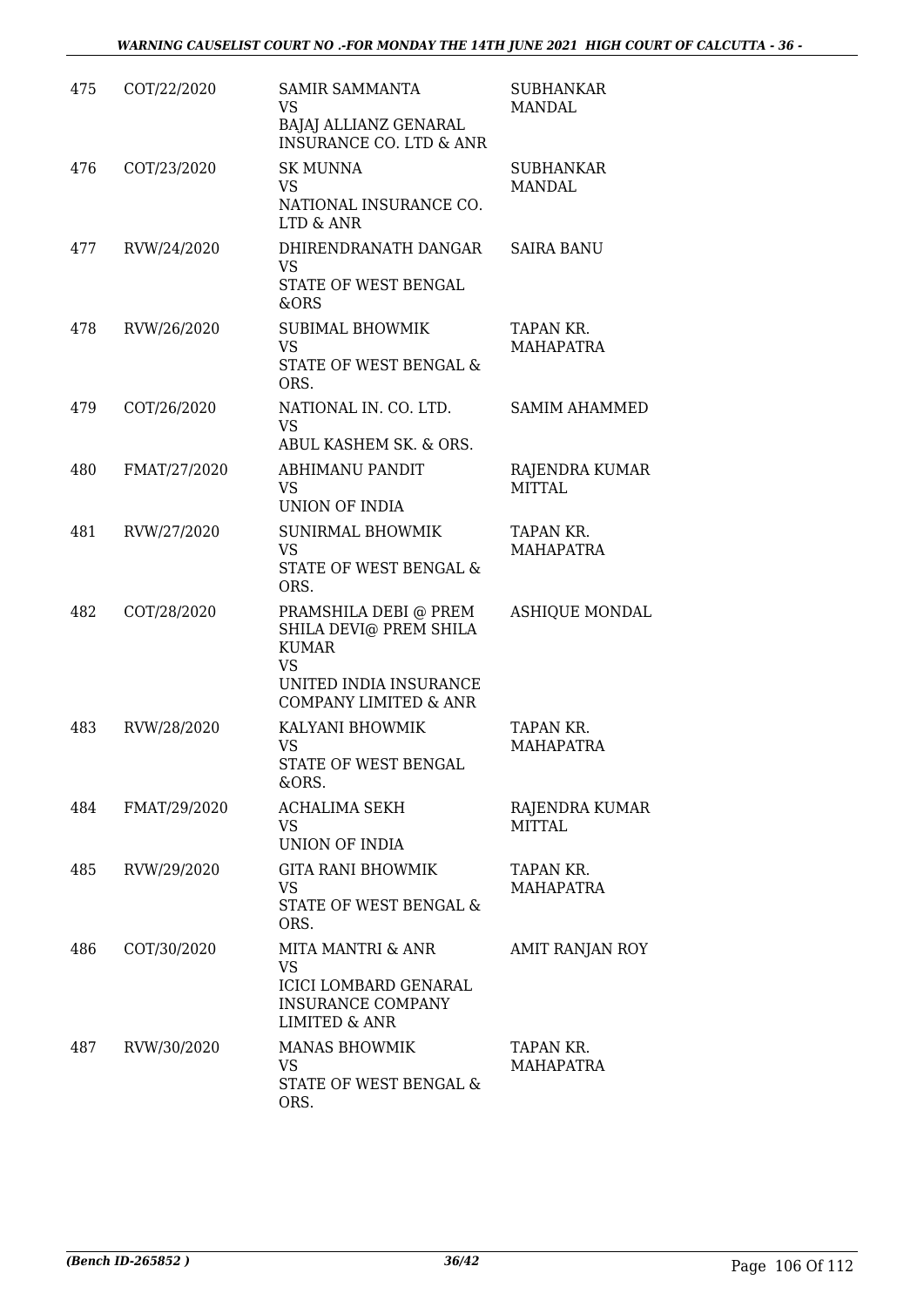| 488 | RVW/31/2020                             | <b>SUBHAS BHOWMIK</b><br><b>VS</b><br>STATE OF WEST BENGAL &<br>ORS.                                                                          | TAPAN KR.<br><b>MAHAPATRA</b>     |
|-----|-----------------------------------------|-----------------------------------------------------------------------------------------------------------------------------------------------|-----------------------------------|
| 489 | COT/31/2020                             | PRABIR DEY<br>VS<br>THE BAJAJ ALLIANZ<br><b>GENARAL INSURANCE</b><br><b>COMPANY LIMITED &amp; ANR</b>                                         | AMIT RANJAN ROY                   |
| 490 | RVW/32/2020                             | <b>BIBHAS BHOWMIK</b><br>VS<br>STATE OF WEST BENGAL &<br>ORS.                                                                                 | TAPAN KR.<br><b>MAHAPATRA</b>     |
| 491 | COT/33/2020                             | DIPA ROY & ORS.<br>VS<br>NATIONAL IN. CO. LTD. &<br>ANR.                                                                                      | NAHIDA PARVIN                     |
| 492 | RVW/33/2020                             | PRAKASH BHOWMIK<br>VS<br><b>STATE OF WEST BENGAL &amp;</b><br>ORS.                                                                            | TAPAS KR.<br><b>MAHAPTRA</b>      |
| 493 | RVW/34/2020                             | RABI SANKAR DUTTA & ORS<br>VS<br><b>BEJOY KRISHNA SEVA</b><br><b>SAMITY &amp; ANR</b>                                                         | SATYAJITY SENAPATI                |
|     | IA NO: CAN/1/2020(Old No:CAN/2148/2020) |                                                                                                                                               |                                   |
| 494 | COT/34/2020                             | SATYA RANJAN DAS<br><b>VS</b><br>ORIENTAL INSURANCE CO<br>LTD & ANR                                                                           | <b>SUBHANKAR</b><br><b>MANDAL</b> |
| 495 | FMAT/35/2020                            | TATA AIG GENERAL<br><b>INSURANCE COMPANY</b><br><b>LIMITED</b><br>VS<br>SHIVAKUMAR CHHETRI @<br>SHIBU CHHETRI @ S.<br><b>CHETRY &amp; ANR</b> | RAJESH SINGH                      |
| 496 | FMAT/36/2020                            | SABINA KHATUN @ SABINA<br>BIBI & ANR<br><b>VS</b><br>THE NATIONAL INSURANCE<br>COMPANY LIMITED & ANR                                          | SAIDUR RAHAMAN                    |
| 497 | RVW/37/2020                             | BRINDABAN DASADHIKARI<br>VS<br><b>BALAI CHAND SAU &amp; ORS</b>                                                                               | SANDHYA DAS<br>ADHIKARI           |
| 498 | COT/37/2020                             | KALPANA PRADHAN & ORS<br><b>VS</b><br>BAJAJ ALLIANZ GENERAL<br><b>INSURANCE CO. LTD. &amp;</b><br>ANR                                         | AMIT RANJAN ROY                   |
|     |                                         | IA NO: CAN/1/2020(Old No:CAN/5912/2020), CAN/2/2020(Old No:CAN/5913/2020)                                                                     |                                   |
| 499 | FMAT/38/2020                            | <b>ALOKA GHOSH &amp; ORS</b><br>VS<br><b>BROJO KISHORE NATH &amp;</b><br>ANR                                                                  | <b>LALTUMOHAN</b><br><b>GHOSH</b> |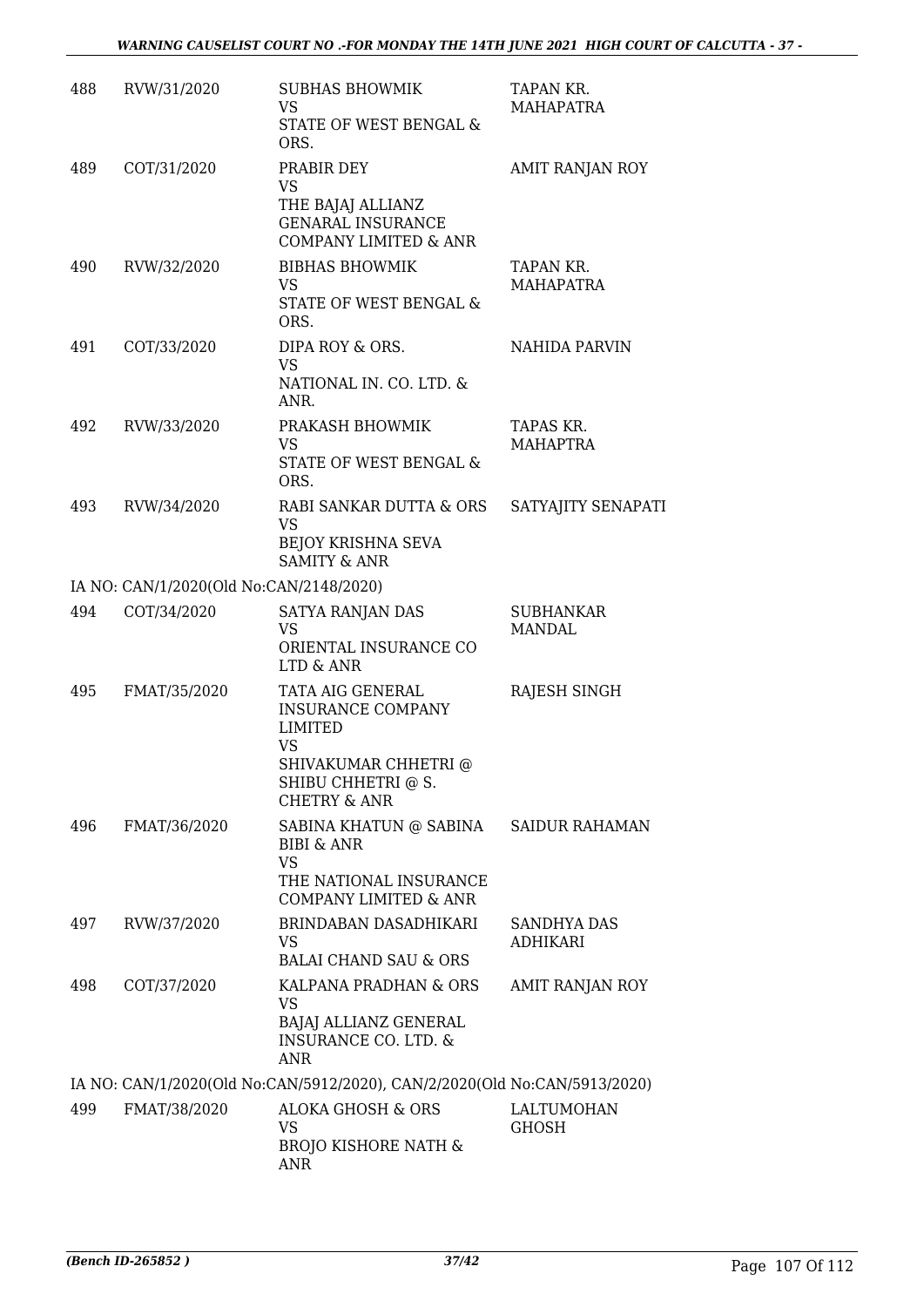| 500 | RVW/38/2020                             | SUPRABHAT GHOSH<br>VS<br>ASHOK KUMAR GHOSH &<br><b>ORS</b>                                  | <b>APURBA KUMAR</b><br><b>GHOSH</b>  |
|-----|-----------------------------------------|---------------------------------------------------------------------------------------------|--------------------------------------|
|     |                                         | IA NO: CAN/1/2020(Old No:CAN/1830/2020), CAN/2/2020                                         |                                      |
| 501 | RVW/40/2020                             | RAVI PRAKASH GAUTAM<br>VS<br>THE SECRETARY AND<br><b>CURATOR &amp; ORS</b>                  | ASHIRBAD SARKAR                      |
|     |                                         | IA NO: CAN/1/2020(Old No:CAN/1945/2020), CAN/2/2020(Old No:CAN/1946/2020)                   |                                      |
| 502 | RVW/41/2020                             | <b>BIBHUMONI SANTRA</b><br>VS<br>SARMISTHA SANTRA                                           | PARTHA SARATHI<br><b>BASU</b>        |
|     | IA NO: CAN/1/2021                       |                                                                                             |                                      |
| 503 | FMAT/45/2020                            | RATNA SHIL PRAMANIK &<br><b>ORS</b><br><b>VS</b><br>THE NATIONAL INSURANCE<br>CO.LTD. & ANR | JAYANTA KUMAR<br><b>MANDAL</b>       |
| 504 | RVW/46/2020                             | POTU ANKETESU<br><b>VS</b><br>UNION OF INDIA & ORS.                                         | <b>SOUMYA SANKAR</b><br><b>CHINI</b> |
|     | IA NO: CAN/1/2020(Old No:CAN/2488/2020) |                                                                                             |                                      |
|     | wt505 MAT/45/2020                       | POTU ANKETEUS<br>vs<br>UNION OF INDIA & ORS.                                                | <b>KOUSHIK</b><br>CHOWDHURY          |
| 506 | RVW/50/2020                             | PAWAN KUMAR<br><b>CHOWDHURY &amp; ORS</b><br>VS<br>STATE OF WEST BENGAL &<br><b>ORS</b>     | <b>SWAPAN KUMAR KAR</b>              |
|     | IA NO: CAN/1/2020(Old No:CAN/2707/2020) |                                                                                             |                                      |
| 507 | RVW/51/2020                             | PARIMAL MISTRY<br>VS —<br>UNION OF INDIA &ORS                                               | <b>SAMRAT DEY PAUL</b>               |
| 508 | FMAT/52/2020                            | SULEKHA FADIKAR<br>MONDAL & ORS<br><b>VS</b><br>NATIONAL INSURANCE CO.<br>LTD. & ANR        | POONAM KESWANI                       |
| 509 | RVW/52/2020                             | M/S TRANS SERVICE LINE<br><b>VS</b><br><b>HIM ELECTRONICS</b><br>PRIVATE LTD. & ANR         | PARTHA BASU                          |
| 510 | RVW/55/2020                             | STATE OF W.B.<br>VS.<br>ARUP KUMAR BOSE & ORS                                               | <b>BIPLOB DAS</b>                    |
| 511 | RVW/56/2020                             | KRISHNENDU SAHA<br>VS<br><b>SOUMI SAHA KUNDU</b>                                            | ARANYA SAHA                          |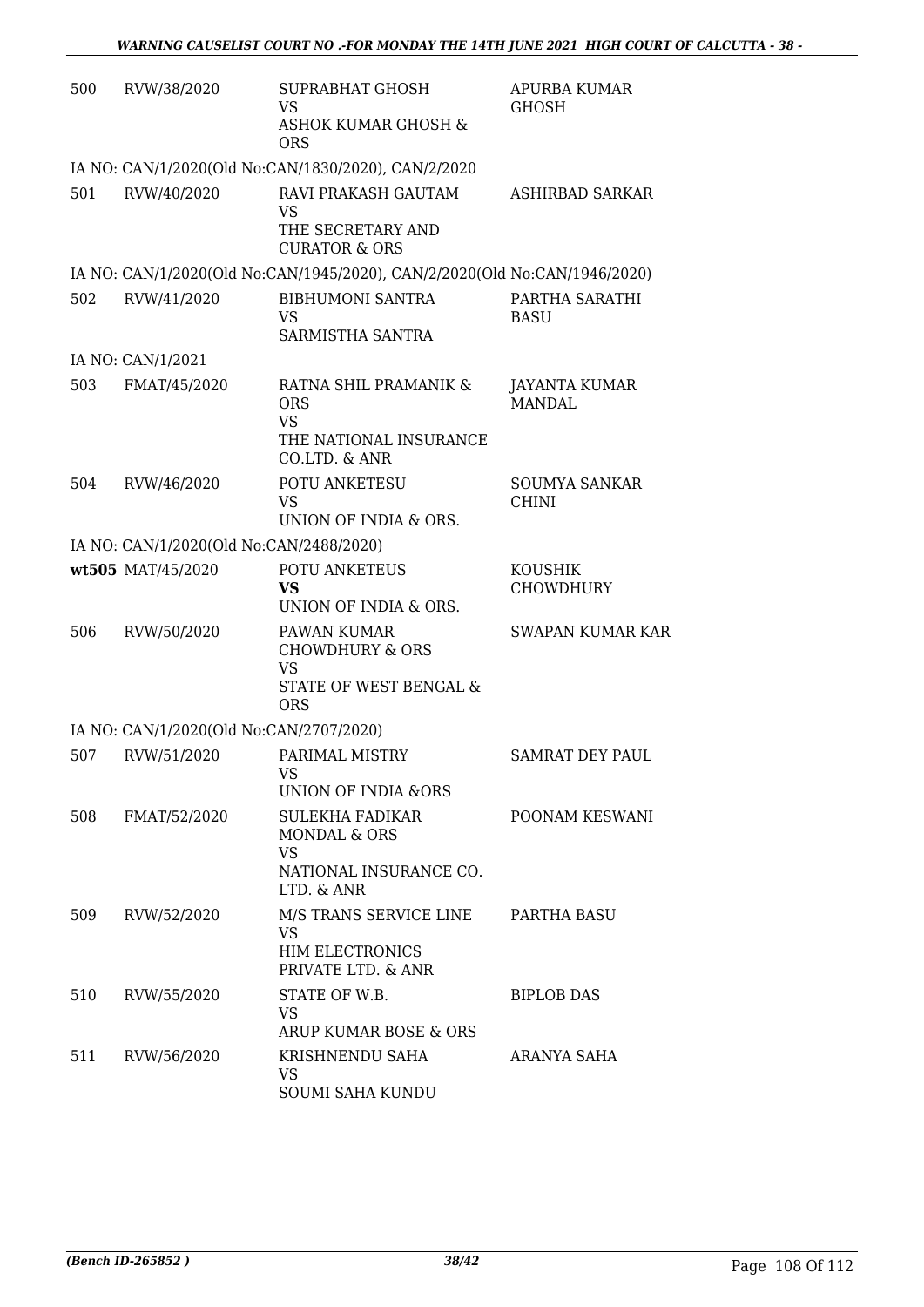| 512                                                                                                            | RVW/57/2020                             | ANANTA KUMAR<br><b>CHAKRABORTY</b><br><b>VS</b><br>PRADIP KUMAR<br>MUKHERJEE                             | KAUSHIK BANERJEE                                                                          |
|----------------------------------------------------------------------------------------------------------------|-----------------------------------------|----------------------------------------------------------------------------------------------------------|-------------------------------------------------------------------------------------------|
|                                                                                                                | IA NO: CAN/1/2020(Old No:CAN/2995/2020) |                                                                                                          |                                                                                           |
| 513                                                                                                            | RVW/58/2020                             | <b>AUGUSTINES PUBLIC</b><br>SCHOOL;<br><b>VS</b><br>ARUNANGHSHU<br><b>CHATTERJEE</b>                     | <b>ANIRBAN GHOSH</b>                                                                      |
|                                                                                                                | IA NO: CAN/1/2020(Old No:CAN/2990/2020) |                                                                                                          |                                                                                           |
| 514                                                                                                            | RVW/60/2020                             | CENTRAL BANK OF INDIA<br>VS<br><b>UMA SARKAR &amp; ANR</b>                                               | <b>BISWAMBHER JHA</b>                                                                     |
|                                                                                                                | IA NO: CAN/1/2020                       |                                                                                                          |                                                                                           |
| 515                                                                                                            | RVW/65/2020                             | <b>UCO BANK</b><br><b>VS</b><br>MD SAHID@MAHAMMAD                                                        | PRABIR CHANDRA<br><b>GHOSE</b>                                                            |
|                                                                                                                |                                         | <b>SAHID &amp; ORS</b>                                                                                   |                                                                                           |
|                                                                                                                |                                         | IA NO: CAN/1/2020(Old No:CAN/3783/2020), CAN/2/2020(Old No:CAN/3785/2020)                                |                                                                                           |
| 516                                                                                                            | FMAT/66/2020                            | SHRIRAM GENERAL<br><b>INSURANCE COMPANY</b><br>LIMITED<br>VS<br>TANJILA MONDAL & ORS                     | RAJESH SINGH                                                                              |
|                                                                                                                |                                         | IA NO: CAN/1/2020(Old No:CAN/1263/2020), CAN/2/2020(Old No:CAN/1275/2020)                                |                                                                                           |
| 517                                                                                                            | RVW/69/2020                             | DIPNKAR MATE<br>VS<br>STATE OF WEST BENGAL                                                               | KESHAB CHANDRA<br><b>DAS</b>                                                              |
|                                                                                                                | No:CAN/4010/2020)                       |                                                                                                          | IA NO: CAN/1/2020(Old No:CAN/4008/2020), CAN/2/2020(Old No:CAN/4009/2020), CAN/3/2020(Old |
| 518                                                                                                            | RVW/70/2020                             | JHARNA SAMANTA<br>VS FOR THE VIOLENCE STREET<br>STATE OF WEST BENGAL                                     | KESHAB CHNADRA<br>DAS                                                                     |
| IA NO: CAN/1/2020(Old No:CAN/4012/2020), CAN/2/2020(Old No:CAN/4013/2020), CAN/3/2020(Old<br>No:CAN/4014/2020) |                                         |                                                                                                          |                                                                                           |
| 519                                                                                                            | FMAT/70/2020                            | BAJAJ ALLIANZ GENERAL<br><b>INSURANCE COMPANY</b><br>LIMITED<br><b>VS</b><br><b>ASHA SINGH &amp; ORS</b> | <b>AVIK GHATAK</b>                                                                        |
| 520                                                                                                            | RVW/74/2020                             | M/S. DASGUPTA ASS.<br>CHARTERED ACC.<br><b>VS</b><br>ASISH GUHA                                          | <b>DEBADITYA</b><br><b>CHATTOPADHYAY</b>                                                  |
| IA NO: CAN/1/2020(Old No:CAN/4469/2020), CAN/2/2020(Old No:CAN/4470/2020)                                      |                                         |                                                                                                          |                                                                                           |
| 521                                                                                                            | FMAT/81/2020                            | <b>AYAN SARKAR</b><br><b>VS</b><br>CHOLAMANDALAM M.S.<br><b>GENERAL INSURANCE</b><br>COMPANY LTD. & ANR  | <b>AMIT RANJAN ROY</b>                                                                    |
|                                                                                                                | IA NO: CAN/1/2021                       |                                                                                                          |                                                                                           |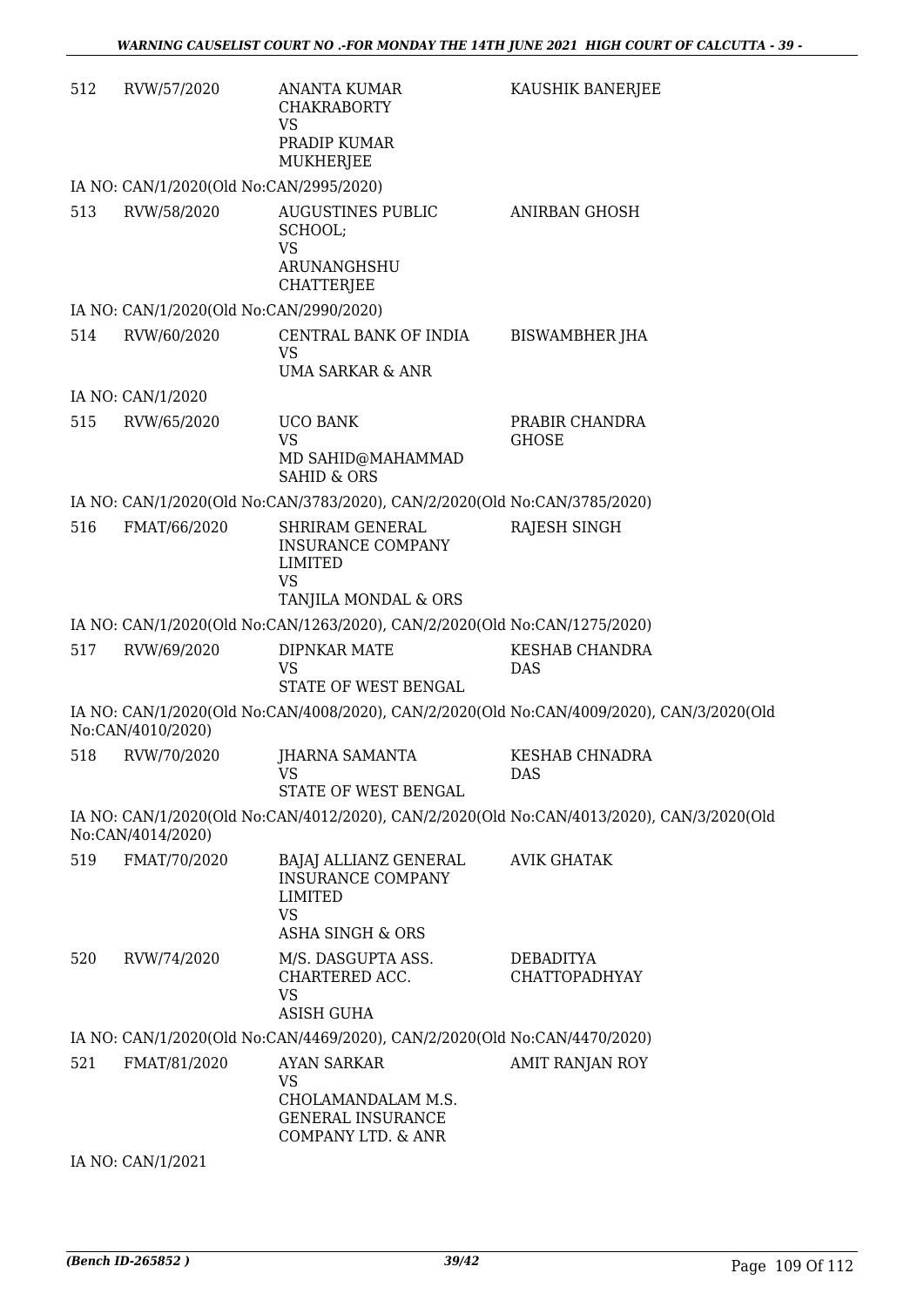| 522 | FMAT/82/2020                            | SUBHENDU PATTADAR<br><b>VS</b><br>THE NATIONAL INSURANCE                                                    | AMIT RANJAN ROY                       |
|-----|-----------------------------------------|-------------------------------------------------------------------------------------------------------------|---------------------------------------|
|     |                                         | COMPANY LTD. & ANR                                                                                          |                                       |
|     | IA NO: CAN/1/2020(Old No:CAN/1629/2020) |                                                                                                             |                                       |
| 523 | FMAT/299/2020                           | THE NATIONAL IN. CO. LTD.<br><b>VS</b>                                                                      | <b>SANJAY PAUL</b>                    |
|     |                                         | MEHERUN NISHA & ORS.                                                                                        |                                       |
|     | IA NO: CAN/1/2020                       |                                                                                                             |                                       |
| 524 | FMAT/326/2020                           | RITA SAHA<br><b>VS</b>                                                                                      | RAJENDRA KUMAR<br><b>MITTAL</b>       |
|     |                                         | UNION OF INDIA                                                                                              |                                       |
| 525 | FMAT/333/2020                           | <b>SMT ANGURBALA MAITI</b><br>@ANGURBALA MAITY<br><b>VS</b>                                                 | <b>JAYANTA KUMAR</b><br><b>MANDAL</b> |
|     |                                         | THE NEW INDIA<br>ASSURANCE CO. LTD & ANR                                                                    |                                       |
| 526 | FMAT/339/2020                           | <b>SANDHYA SARKAR</b><br><b>VS</b>                                                                          | KAKALI CHATTERJEE                     |
|     |                                         | <b>UNION OF INDIA</b>                                                                                       |                                       |
|     |                                         | <b>NEVER LISTED FMAT (WL) - DB</b>                                                                          |                                       |
| 527 | FMAT/17/2020                            | FUTURE GENERALI INDIA<br>INSURANCE COMPANY LTD.<br><b>VS</b><br>PANMONI MURMU & ORS                         | <b>SUCHARITA PAUL</b>                 |
|     | IA NO: CAN/1/2021, CAN/2/2021           |                                                                                                             |                                       |
| 528 | FMAT/18/2020                            | FUTURE GENERALI INDIA                                                                                       | <b>SUCHARITA PAUL</b>                 |
|     |                                         | INSURANCE COMPANY LTD.<br>VS                                                                                |                                       |
|     |                                         | <b>MITHU MANDI &amp; ORS</b>                                                                                |                                       |
|     | IA NO: CAN/1/2021, CAN/2/2021           |                                                                                                             |                                       |
| 529 | FMAT/22/2020                            | AMJED KHAN & ORS<br>VS<br>S.B.S.T.C. HALDIA DEPO                                                            | <b>JAYANTA BANERJEE</b>               |
|     | IA NO: CAN/1/2020(Old No:CAN/352/2020)  |                                                                                                             |                                       |
| 530 | FMAT/23/2020                            | CHHABI PAKHIRA & ANR<br>VS                                                                                  | JAYANTA BANERJEE                      |
|     |                                         | THE NATIONAL INSURANCE<br>CO. LTD. & ORS                                                                    |                                       |
|     | IA NO: CAN/1/2020(Old No:CAN/302/2020)  |                                                                                                             |                                       |
| 531 | FMAT/24/2020                            | <b>BASANTI MAITY &amp; ORS</b><br><b>VS</b>                                                                 | <b>JAYANTA BANERJEE</b>               |
|     |                                         | THE NATIONAL INSURANCE<br>CO. LTD. & ANR                                                                    |                                       |
|     | IA NO: CAN/1/2020(Old No:CAN/301/2020)  |                                                                                                             |                                       |
| 532 | FMAT/28/2020                            | PURNIMA DAS<br>VS<br>UNION OF INDIA                                                                         | RAJENDRA KUMAR<br><b>MITTAL</b>       |
| 533 | FMAT/31/2020                            | IFFCO TOKIO GENARAL<br><b>INSURANCE COMPANY</b><br>LIMITED<br><b>VS</b><br><b>SHANTILATA PARI &amp; ORS</b> | RAJESH SINGH                          |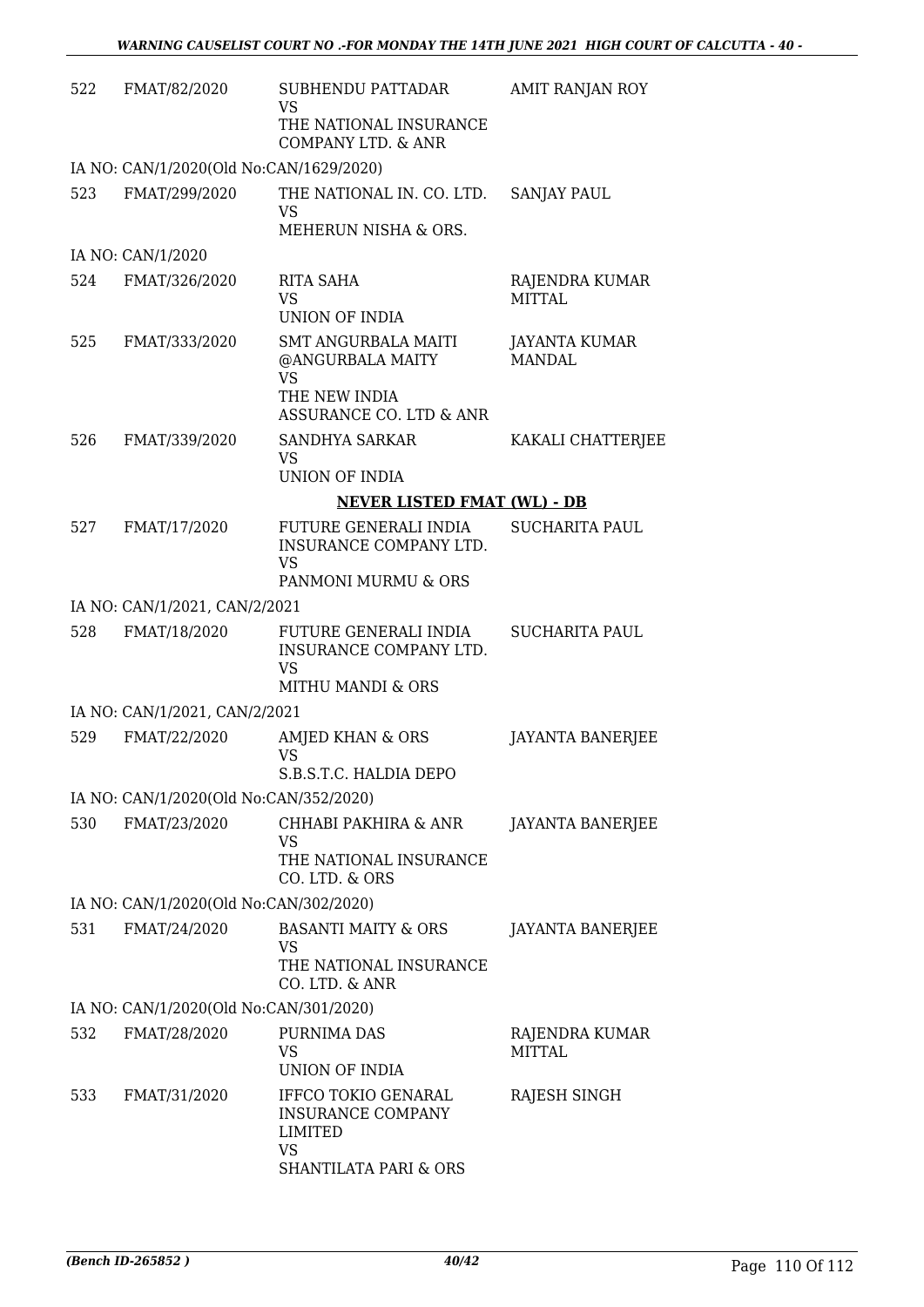| 534 | FMAT/106/2020                           | <b>DURGAPADA SINGH</b><br><b>VS</b><br>BAJAJ ALLIANZ GENERAL<br><b>INSURANCE CO. LTD. &amp;</b><br><b>ANR</b> | <b>SUBHANKAR</b><br>MANDAL |
|-----|-----------------------------------------|---------------------------------------------------------------------------------------------------------------|----------------------------|
| 535 | FMAT/108/2020                           | <b>DUKHI SK</b><br><b>VS</b><br>RELIANCE GENERAL<br><b>INSURANCE COMPANY</b><br><b>LIMITED &amp; ANR</b>      | <b>SAIDUR RAHAMAN</b>      |
| 536 | FMAT/110/2020                           | REBA BIBI & ANR<br><b>VS</b><br>THE NATIONAL INSURANCE<br><b>COMPANY LIMITED &amp; ANR</b>                    | SAIDUR RAHAMAN             |
| 537 | FMAT/116/2020                           | UNION OF INDIA<br><b>VS</b><br>AJIT KOL @ KOLE                                                                | <b>SUMAN MAJUMDER</b>      |
|     |                                         | IA NO: CAN/1/2020(Old No:CAN/1898/2020), CAN/2/2020(Old No:CAN/1899/2020)                                     |                            |
| 538 | FMAT/147/2020                           | SATAN @SATAM HALDER<br><b>VS</b><br>BAJAJ ALLIANZ GENERAL<br><b>COMPANY LTD &amp; ANR</b>                     | <b>ASHIQUE MONDAL</b>      |
|     | IA NO: CAN/1/2020(Old No:CAN/1460/2020) |                                                                                                               |                            |
| 539 | FMAT/148/2020                           | JHUMA SAHU (PRADHAN)<br>VS                                                                                    | <b>JAYANTA BANERJEE</b>    |
|     |                                         | UNION OF INDIA                                                                                                |                            |
| 540 | FMAT/149/2020                           | <b>TAPAS DAS</b><br><b>VS</b><br>UNION OF INDIA                                                               | <b>JAYANTA BANERJEE</b>    |
|     | IA NO: CAN/1/2020(Old No:CAN/2237/2020) |                                                                                                               |                            |
| 541 | FMAT/155/2020                           | UNION OF INDIA                                                                                                | <b>SHANKAR RANJAN</b>      |
|     |                                         | <b>VS</b><br>DEVASMITA DAS NANDI                                                                              | <b>SEN</b>                 |
|     |                                         | IA NO: CAN/1/2020(Old No:CAN/1806/2020), CAN/2/2020(Old No:CAN/1807/2020)                                     |                            |
| 542 | FMAT/175/2020                           | SEFALI SAHA PODDAR &<br>ANR<br><b>VS</b>                                                                      | <b>SUJAY SINHA</b>         |
|     |                                         | UNION OF INDIA & ORS                                                                                          |                            |
| 543 | FMAT/176/2020                           | UNOIN OF INDIA<br>VS                                                                                          | APARNA BANERJEE            |
|     |                                         | <b>DHIREN BISWAS &amp; ORS09</b>                                                                              |                            |
|     |                                         | IA NO: CAN/1/2020(Old No:CAN/2043/2020), CAN/2/2020(Old No:CAN/2044/2020)                                     |                            |
| 544 | FMAT/181/2020                           | AOMRI ORAIN @ SOMARI<br><b>DEVI</b><br><b>VS</b><br>UNION OF INDIA                                            | JAYANTA KR MANDAL          |
| 545 | FMAT/194/2020                           | MINU KHUTIA & ANR<br><b>VS</b><br>THE NATIONAL INSURANCE<br><b>COMPANY LIMITED &amp; ORS</b>                  | <b>AMARNATH SUKUL</b>      |
| 546 | FMAT/224/2020                           | <b>GOPAL BANIK</b><br><b>VS</b><br>UNION OF INDIA                                                             | JAYANTA BANERJEE           |